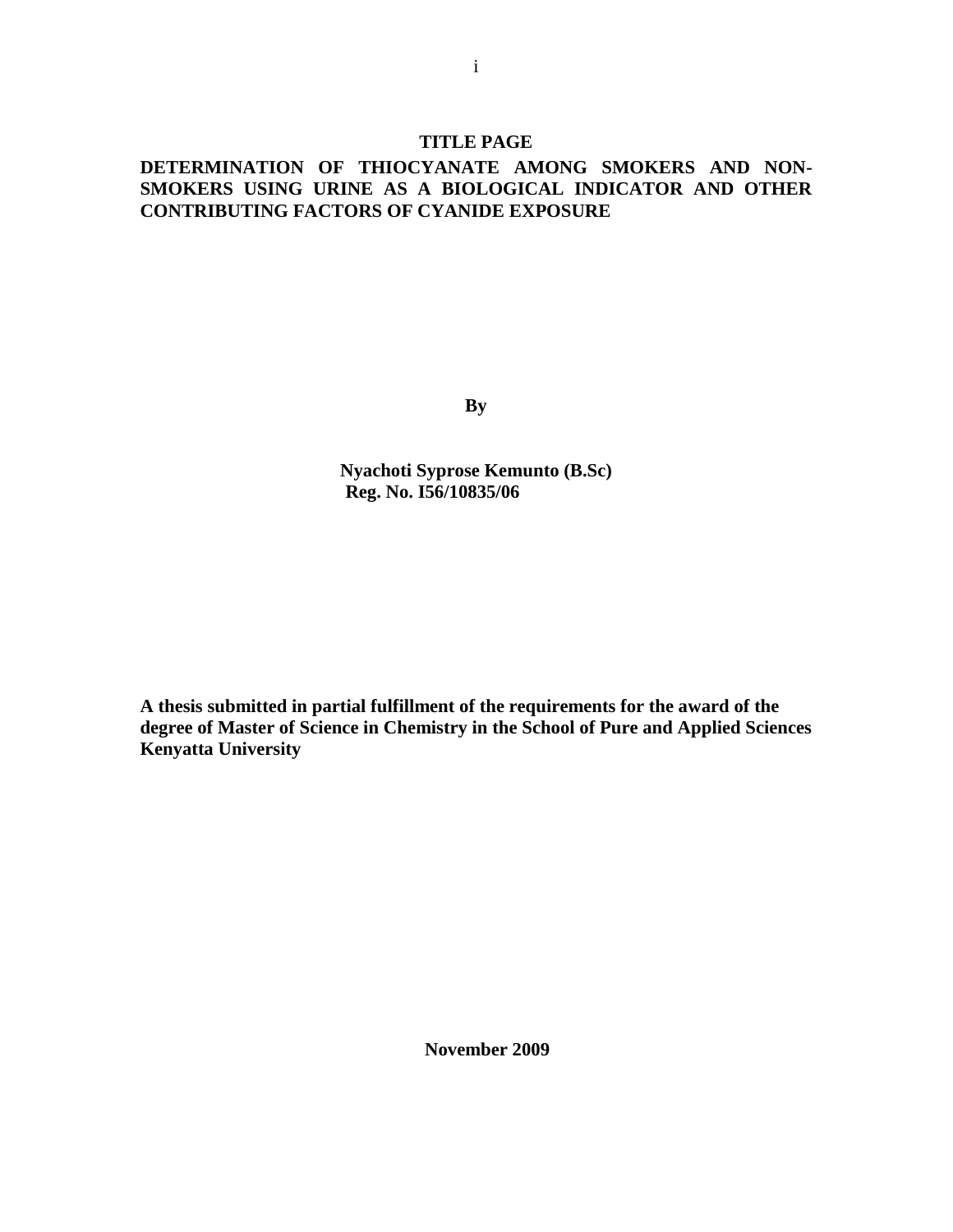# <span id="page-1-0"></span>**DECLARATION**

I hereby declare that this is my original work and has not been presented for the award of a degree in any other university.

| Nyachoti Syprose Kemunto<br>Kenyatta University                             |  |
|-----------------------------------------------------------------------------|--|
|                                                                             |  |
| This thesis has been submitted with our approval as University supervisors. |  |
| Prof. Wilson Njue<br>Kenyatta University<br>Department of chemistry         |  |
|                                                                             |  |
| Prof. Jane Murungi<br>Kenyatta University<br>Department of chemistry        |  |
|                                                                             |  |
| Dr. Ruth Wanjau<br>Kenyatta University<br>Department of chemistry           |  |
|                                                                             |  |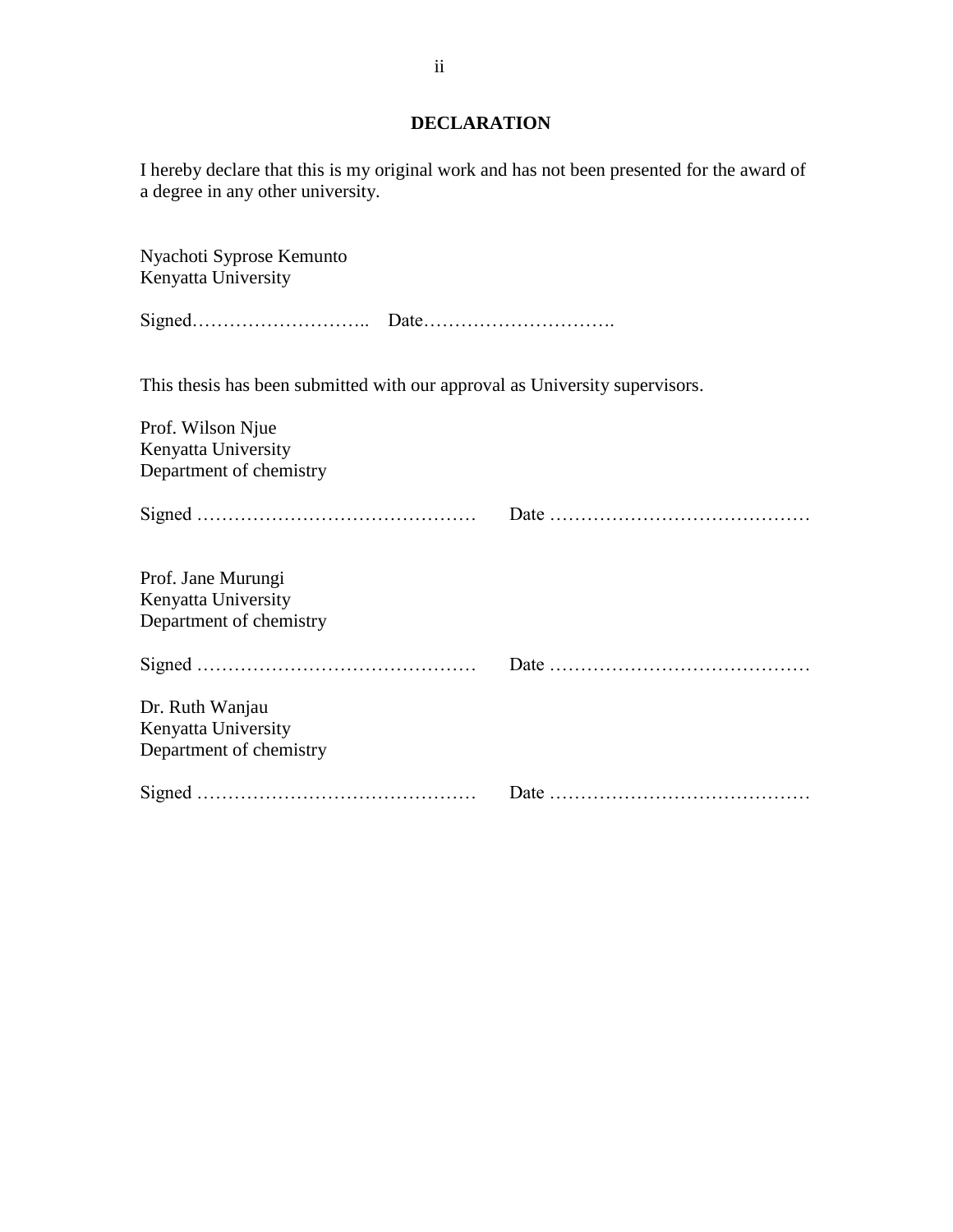# **DEDICATION**

<span id="page-2-0"></span>This thesis is dedicated to Almighty God, my parents; Mr. and Mrs. Nyachoti, my brothers; Vincent and Dennis, my sisters; Leonida and Mercy and my niece; Susan.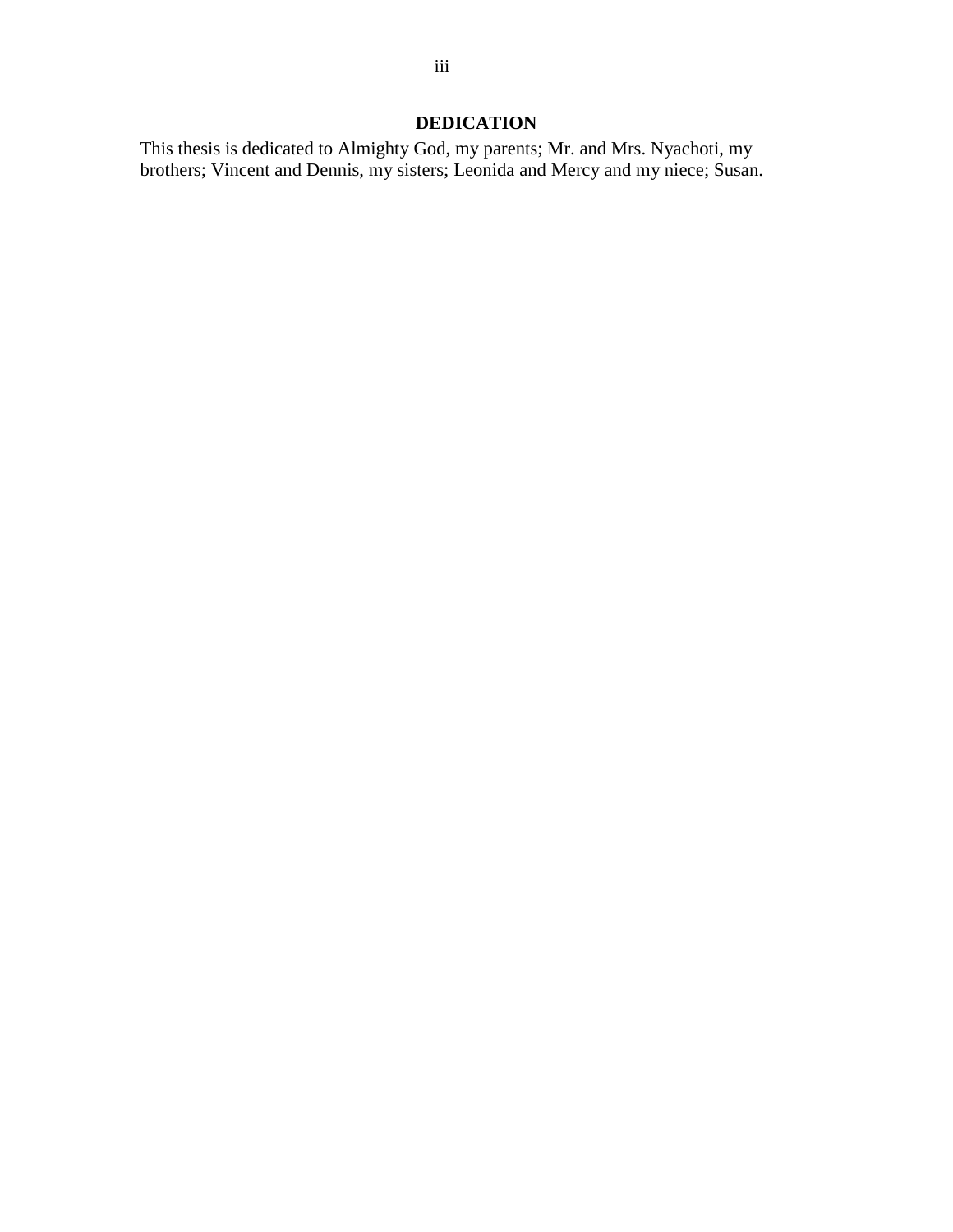#### **ACKNOWLEDGEMENTS**

<span id="page-3-0"></span>This work could not have been possible without the assistance of following persons and institution that I sincerely acknowledge:-

First and foremost I am greatly thankful to my supervisors, Prof. W. Njue, Prof. J. Murungi and Dr. R. Wanjau, for their outstanding guidance, comments and encouragement throughout this work. Their personal involvement and assistance during the write up of this thesis is immensely appreciated.

Secondly, special thanks to Kenyatta University for the partial scholarship and the opportunity to use research facilities. I thank the entire staff of the Department of Chemistry and single out the technical staff; Mr. E. Maina and Mr. Osoro who not only helped in laboratory work but also in analysis of data.

Thirdly, my sincere gratitude goes to my subjects in all the study areas; Kenyatta University, Kahawa Wendani, Kahawa Sukari, Githurai, Ruiru and Kiwanja for allowing me to sample, fill survey questionnaires and the trust they accorded me. Special thanks go to my representatives in these areas that helped me reach the subjects and at times in language translation. Fourthly, I acknowledge the Ministry of Science and Technology, Department of Permits and approvals that allowed me to carry out the research. In this regard special thanks go to Mr. Meshack Ondiek who gave vital advice.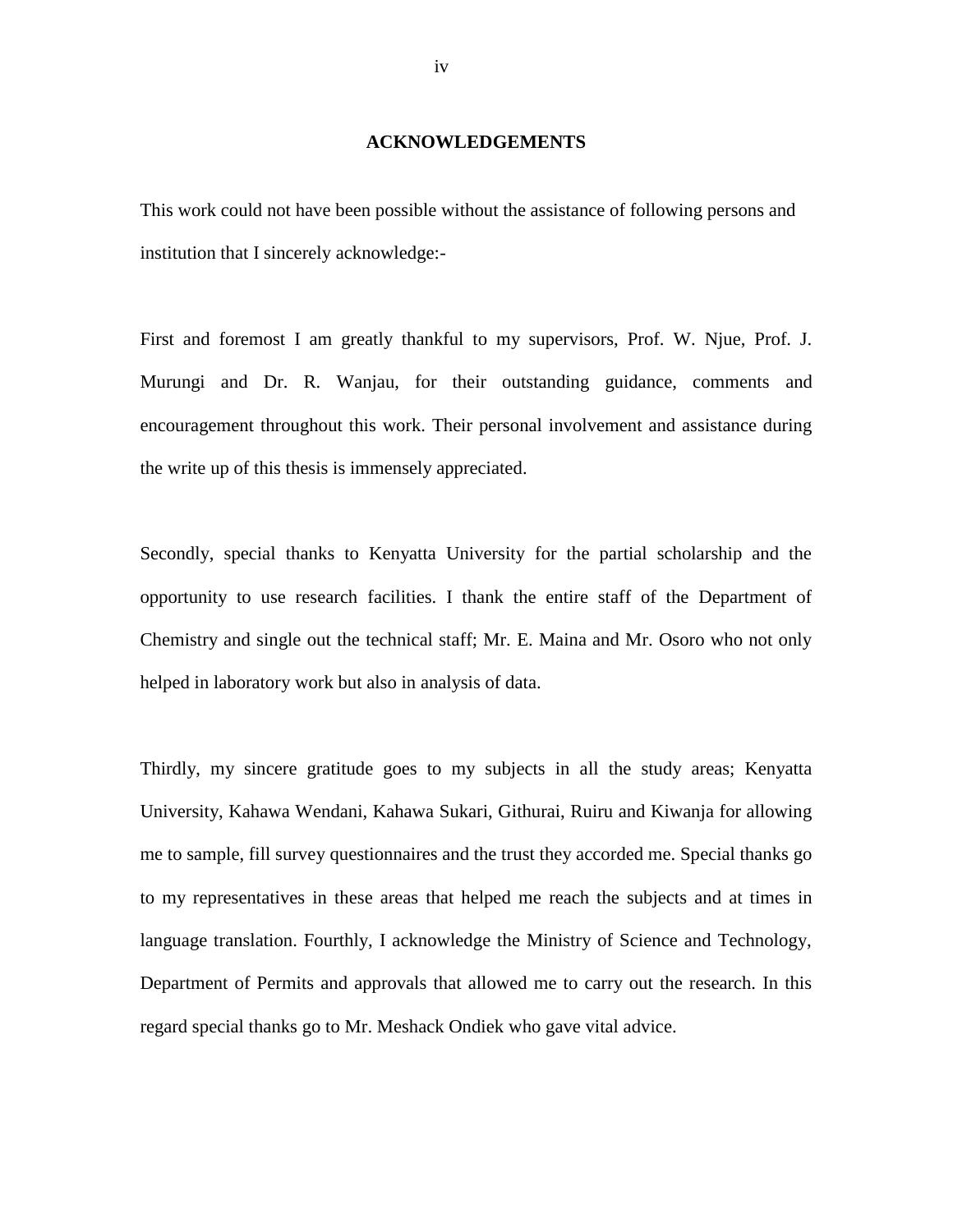Fifthly I thank all my classmates for moral support and companionship considering a few collegues, Dzillah Seif, Gerald Muriithi and Maxymilla Makhanu. Finally, I sincerely thank my parents for inspiration, encouragement and financial sacrifices that they made to see me through with this work. I thank my God who gave me good health, strength and determination to undertake this research within prescribed period of time. Glory be to God.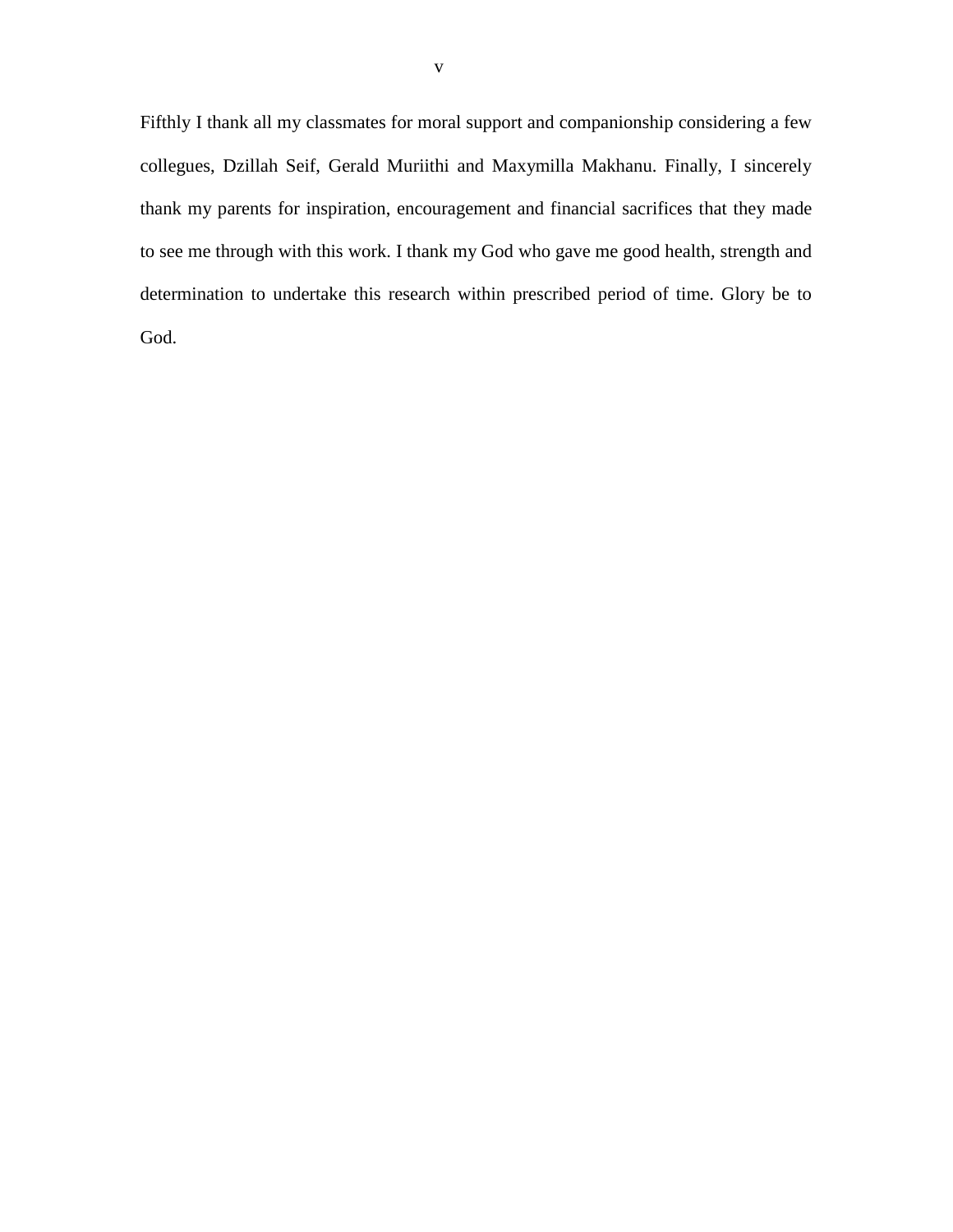<span id="page-5-0"></span>

# **TABLE OF CONTENTS**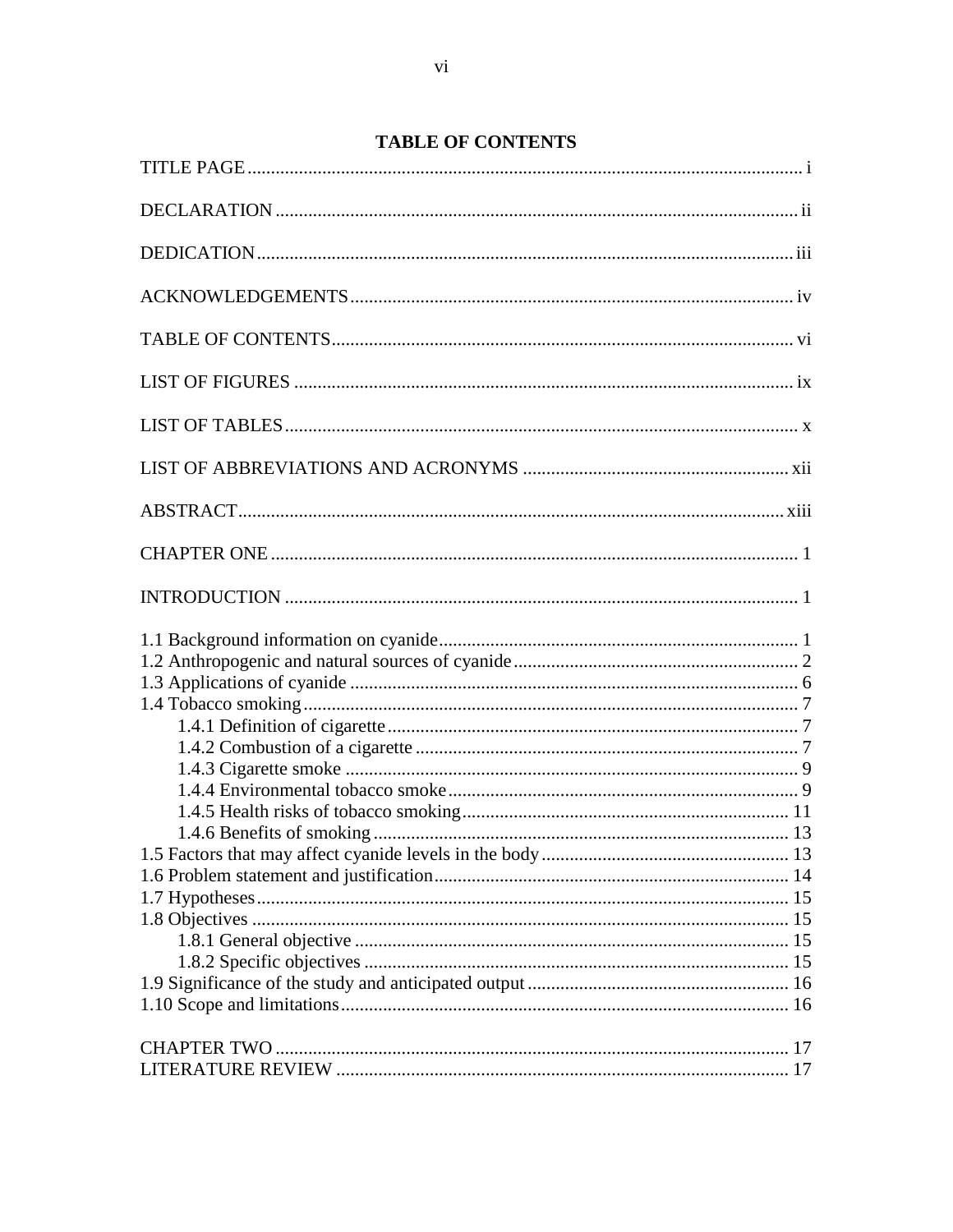| 2.8 Human body fluids as biological indicators for cyanide poisoning 29  |  |
|--------------------------------------------------------------------------|--|
|                                                                          |  |
|                                                                          |  |
|                                                                          |  |
|                                                                          |  |
|                                                                          |  |
|                                                                          |  |
|                                                                          |  |
|                                                                          |  |
|                                                                          |  |
|                                                                          |  |
|                                                                          |  |
|                                                                          |  |
|                                                                          |  |
|                                                                          |  |
|                                                                          |  |
|                                                                          |  |
|                                                                          |  |
|                                                                          |  |
|                                                                          |  |
|                                                                          |  |
|                                                                          |  |
|                                                                          |  |
|                                                                          |  |
|                                                                          |  |
|                                                                          |  |
| 3.6.6 Comparison of chromatographic paper and Whatman 3 MM paper for SCN |  |
|                                                                          |  |
|                                                                          |  |
|                                                                          |  |
|                                                                          |  |
|                                                                          |  |
|                                                                          |  |
|                                                                          |  |

vii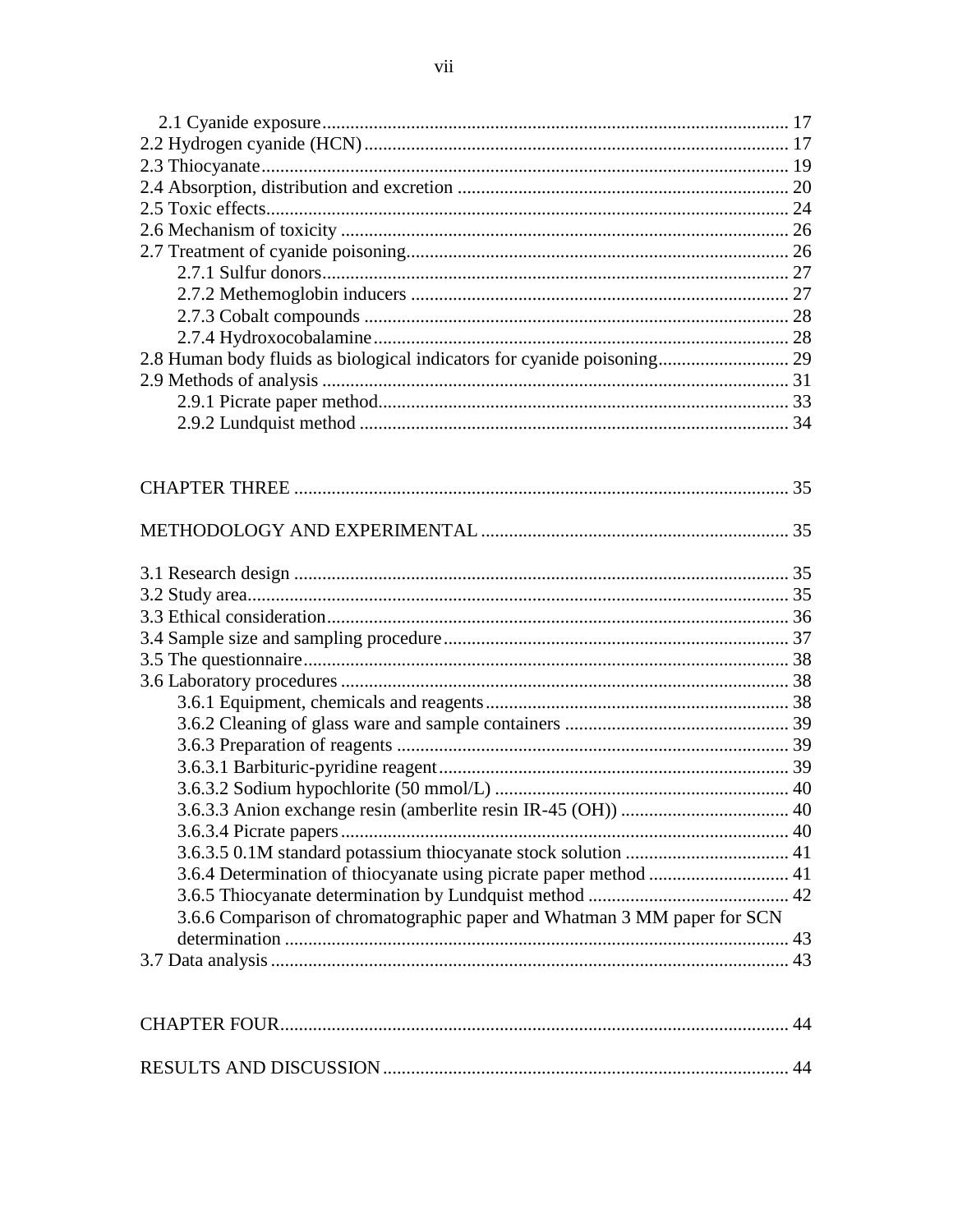| 4.2 Comparison of SCN levels in subjects regardless of the study areas  44    |  |
|-------------------------------------------------------------------------------|--|
| 4.2.1 Comparison of mean SCN content in urine of smokers and non-smokers from |  |
|                                                                               |  |
|                                                                               |  |
|                                                                               |  |
|                                                                               |  |
|                                                                               |  |
|                                                                               |  |
|                                                                               |  |
|                                                                               |  |
|                                                                               |  |
|                                                                               |  |
| 4.6 Comparison of thiocyanate content from color chart and UV-visible         |  |
|                                                                               |  |
|                                                                               |  |
|                                                                               |  |
|                                                                               |  |
|                                                                               |  |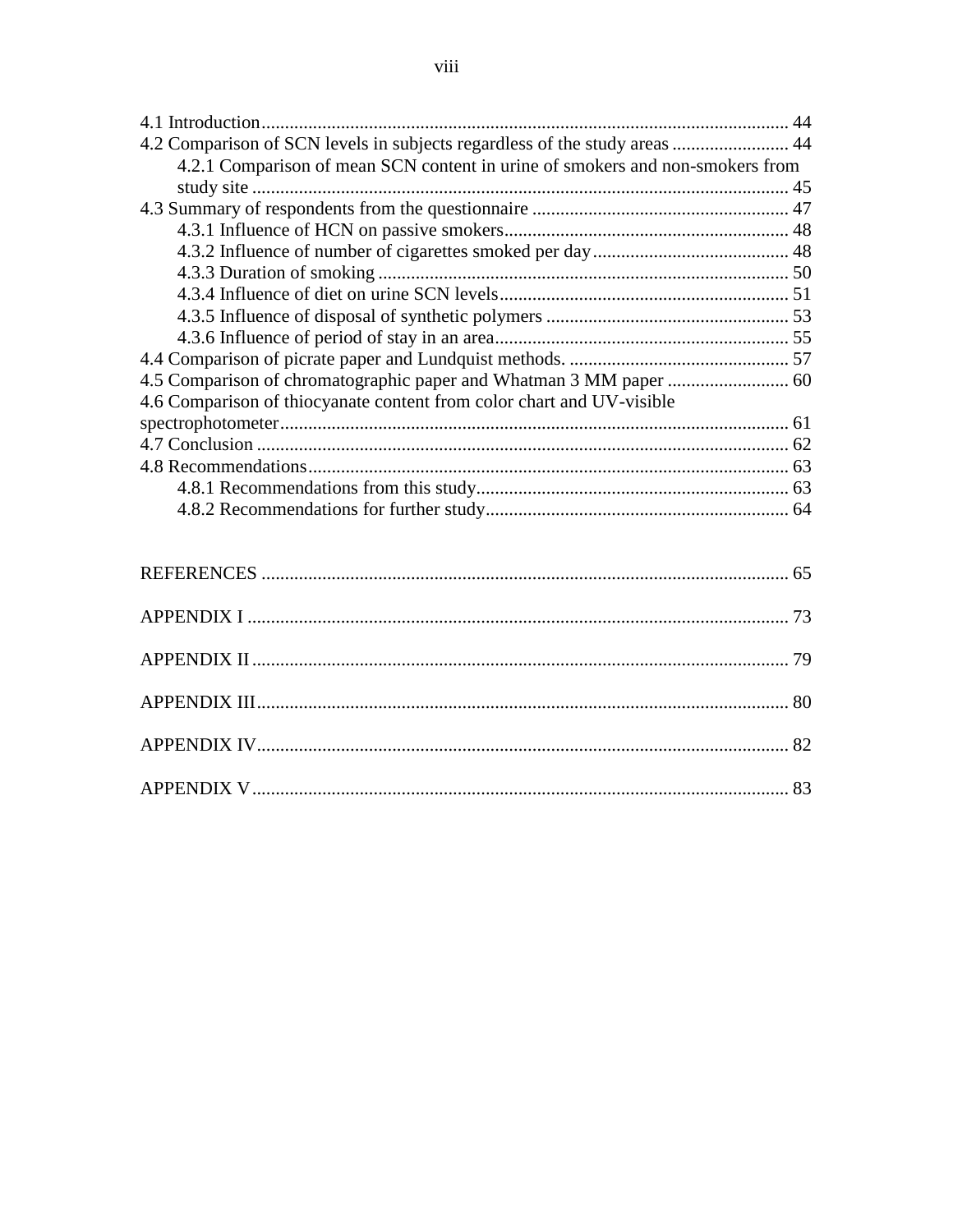# **LIST OF FIGURES**

<span id="page-8-0"></span>

| Figure 2.1: Resonance structure of charge transfer complex between picric acid and HCN |
|----------------------------------------------------------------------------------------|
|                                                                                        |
|                                                                                        |
| Figure 4.1 A plot of the results of the picrate paper method and Lundquist method  59  |
| Figure 4.2 A plot of SCN content of the picrate paper method using chromatographic     |
|                                                                                        |
| Figure 4.3 A plot of SCN content of the colourchart and UV-visible spectrophotometer   |
|                                                                                        |
|                                                                                        |
|                                                                                        |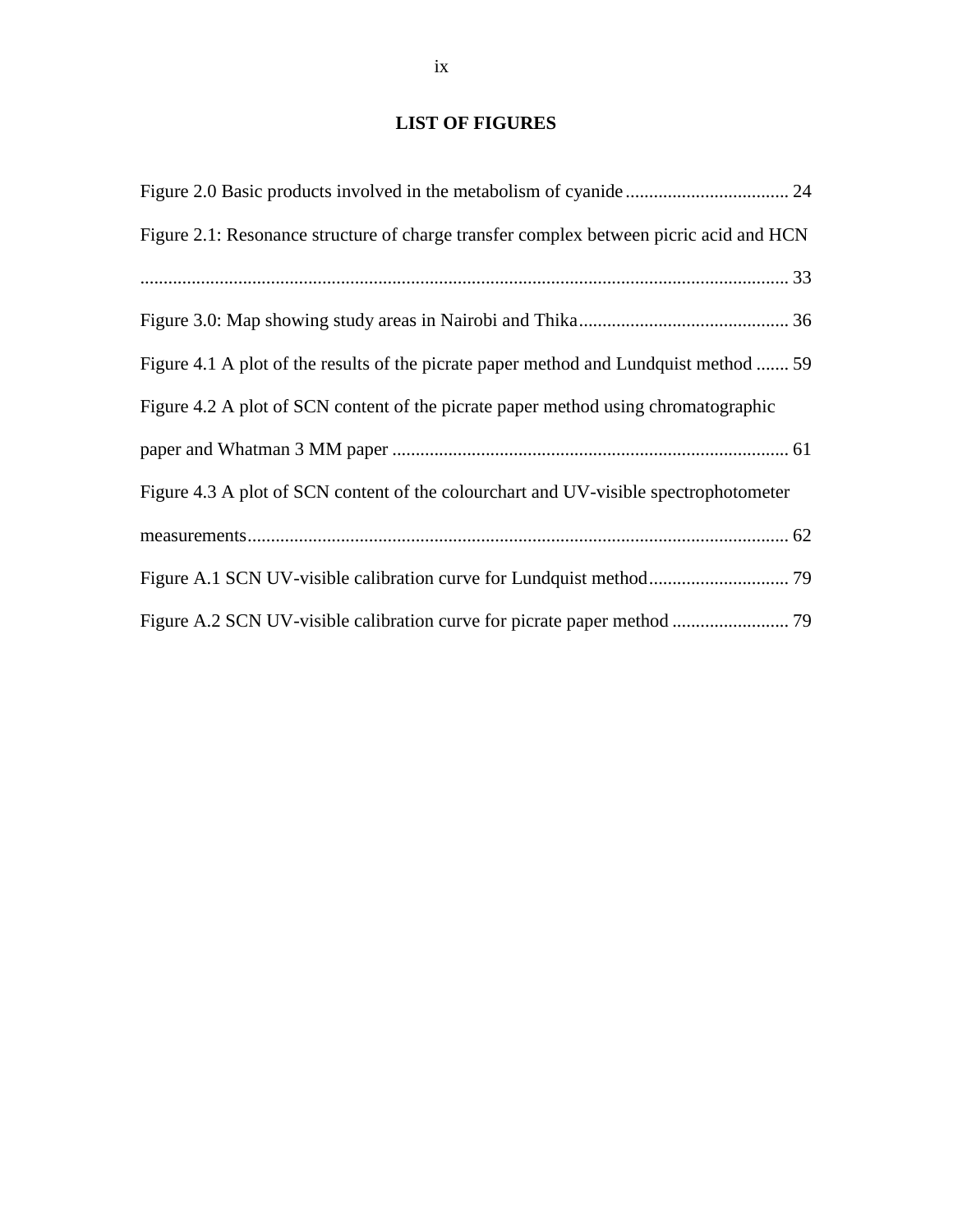# **LIST OF TABLES**

<span id="page-9-0"></span>

| Table 2.1: Mean SCN concentrations in body fluids of smokers and non-smokers 30          |
|------------------------------------------------------------------------------------------|
| Table 4.0: SCN levels in urine samples of smokers and non-smokers regardless of          |
|                                                                                          |
| Table 4.1: Mean SCN levels in urine of smokers and non-smokers from study areas 45       |
| Table 4.2: SCN levels in urine of non-smokers who were either exposed or not exposed     |
|                                                                                          |
| Table 4.3: SCN levels in urine of smokers from study area with respect to number of      |
|                                                                                          |
| Table 4.4: SCN levels in urine samples of smokers with respect to period of smoking  50  |
| Table 4.5: SCN levels in urine of smokers and non-smokers who are either consumers or    |
|                                                                                          |
| Table 4.6: SCN levels in urine of subjects from study areas with respect to disposal of  |
|                                                                                          |
| Table 4.7: SCN levels in urine of smokers from all study areas with respect to period of |
|                                                                                          |
| Table 4.8: Results for picrate paper method and Lundquist method  57                     |
| Table 4.9: Comparison of SCN levels for smokers using picrate paper and Lundquist        |
|                                                                                          |
| Table 4.10: SCN concentration of eight standards using Whatman 3 MM paper and            |
|                                                                                          |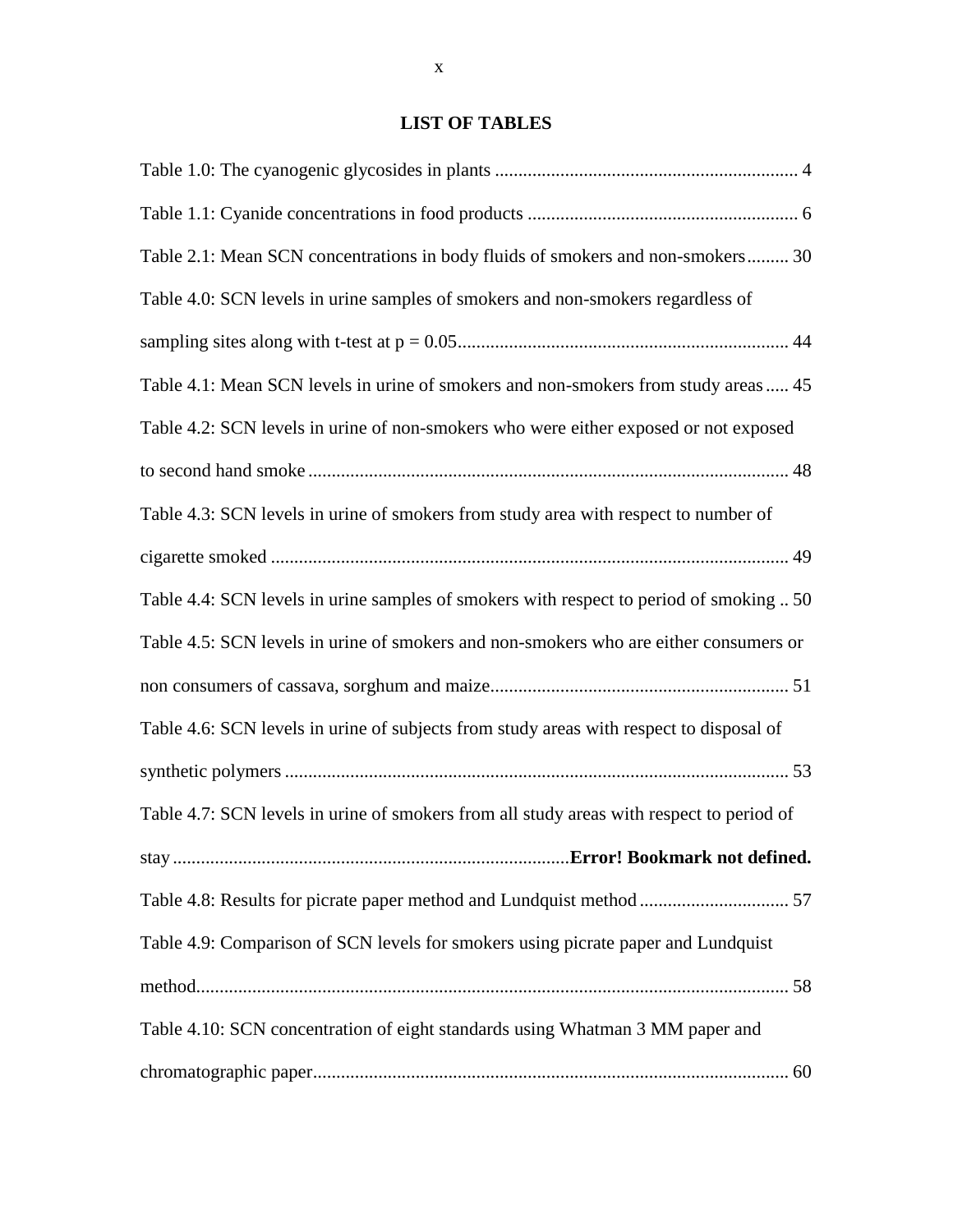| Table A1: Individual raw data of mean SCN level in urine of smokers and non-smokers |  |
|-------------------------------------------------------------------------------------|--|
|                                                                                     |  |
|                                                                                     |  |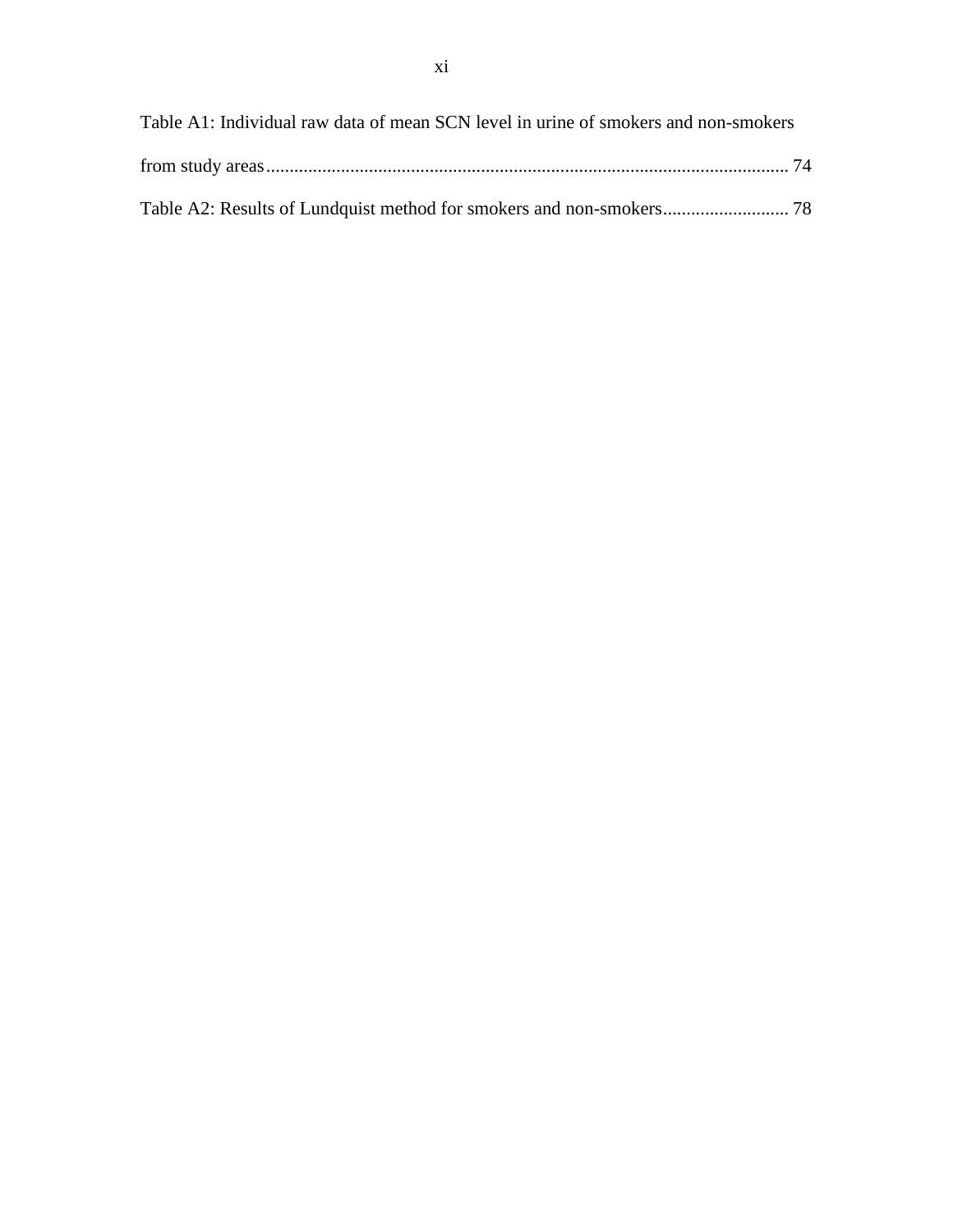# **LIST OF ABBREVIATIONS AND ACRONYMS**

- <span id="page-11-0"></span>ATSDR Agency for Toxic Substances and Diseases Registry
- ANOVA Analysis of Variance
- CBS Central Bureau of Statistics
- ECETOC European Centre for Ecotoxicology and Toxicology of Chemicals
- EDTA Ethylenediaminetetraacetic Acid
- IARC International Agency for Research on Cancer
- LOD Limit of Detection
- MS Mainstream
- MMAD Mass Median Aerodynamic Diameter
- metHb Methemoglobin
- NCAPD National Coordination Agency for Population and Development
- NIOSH National Institute for Occupational Safety and Health
- NIH National Institute of Health
- PCI Percutaneous Coronary Intervention
- SS Sidestream
- SPSS Statistical Package for Social Sciences or Statigraph software
- US EPA United States Environmental Protection Agency
- WHO World Health Organization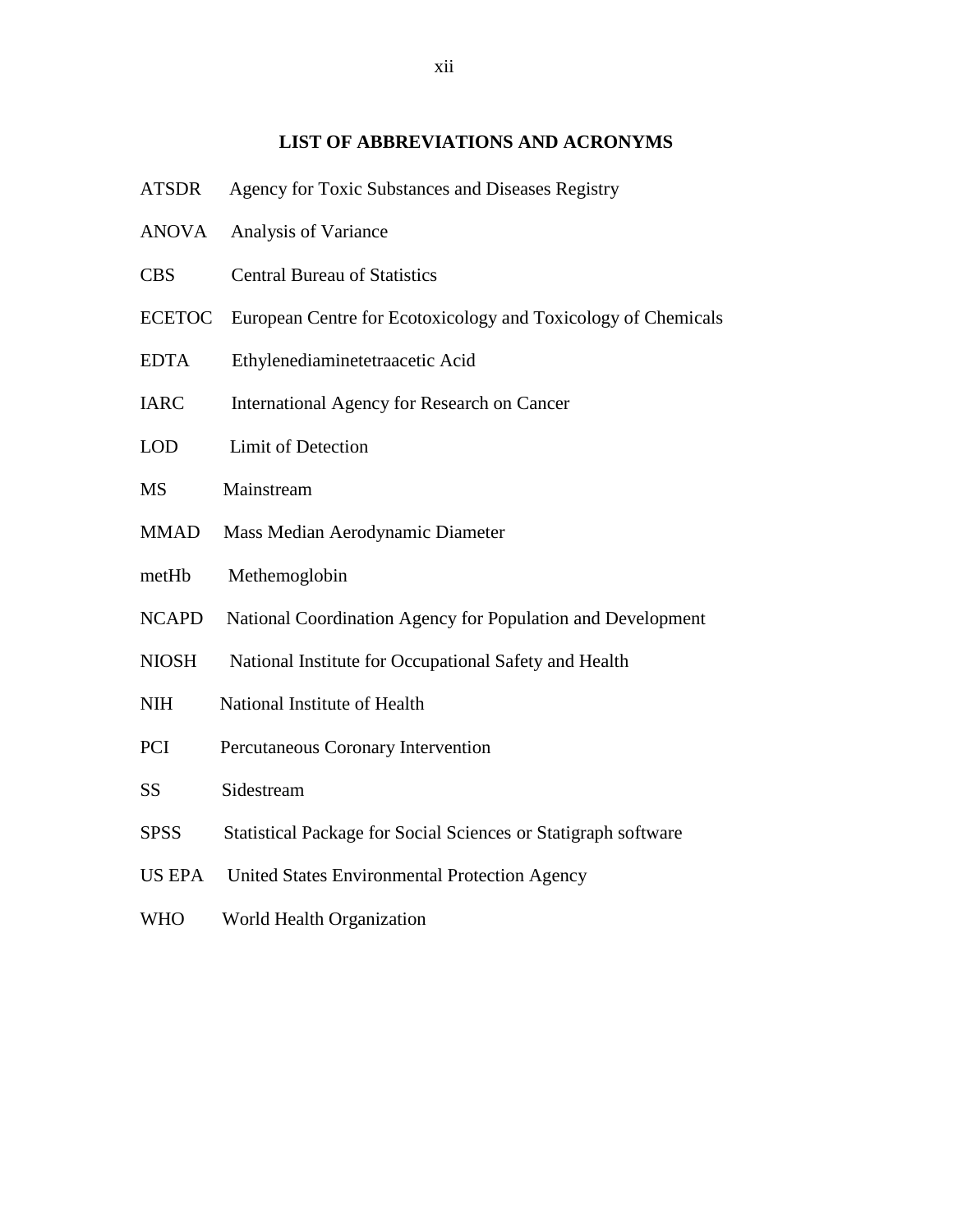#### **ABSTRACT**

<span id="page-12-0"></span>The low levels of thiocyanate (SCN) normally present in body fluids increase with chronic exposure to cyanide. Cyanide (CN) is a fast-acting, potentially deadly chemical which prevents or inhibits cellular respiration and inactivation of cytochrome oxidase killing the cell. Humans are exposed to cyanide from dietary, industrial, environmental and other sources. Tobacco smoking is an important source of cyanide exposure. After absorption, cyanides are readily distributed in the body through the blood and are converted to thiocyanate by sulphur transferase enzyme. Thiocyanates are removed from the body through urine. Thus, the determination of urine SCN is a necessary study in establishing the extent of cyanide overload. This study was therefore set to evaluate the concentration of thiocyanate in urine of smokers  $(n = 128)$  and non-smokers  $(n = 123)$ aged between 20-70 yrs as a biomarker of cyanide exposure. The sampling covered Kahawa Wendani, Kahawa Sukari, Githurai, Ruiru, Kiwanja and Kenyatta University in Nairobi and Thika, Kenya. Information on factors that influence the accumulation of cyanide was assessed using a questionnaire. The UV-visible spectrometer was used to determine the concentration of the thiocyanate using the picrate paper method, developed by Bradbury et al. The mean thiocyanate measured in the urine of smokers was  $3.89 \pm$ 0.17 mg/L and that of non-smokers was  $1.99 \pm 0.12$  mg/L. The mean SCN levels in smokers were significantly higher than those of non-smokers ( $P < 0.05$ ; df = 230). Factors that were found to have significant influence were diet particularly cassava and sorghum which gave values of  $4.16\pm0.33$  mg/L and  $3.75\pm0.27$  mg/L respectively. Utilization of cassava in Kenya is limited to a few places, however, cassava and its products have been reported to be highly used in western (Busia) and coastal regions of the country. The duration and number of cigarettes per day were found to have a statistically significant influence. Fifteen samples purposively sampled were analysed using Lundquist method mainly for comparison purposes. For the samples analysed by these methods, a regression line gave very good agreement ( $r^2 = 0.9942$ ). This information can be used to sensitize the public on the effects of cigarette smoke. The results of this study can also be used by the government to formulate policies and strategies to reduce cyanide exposure thereby addressing some of the health issues affecting people in Kenya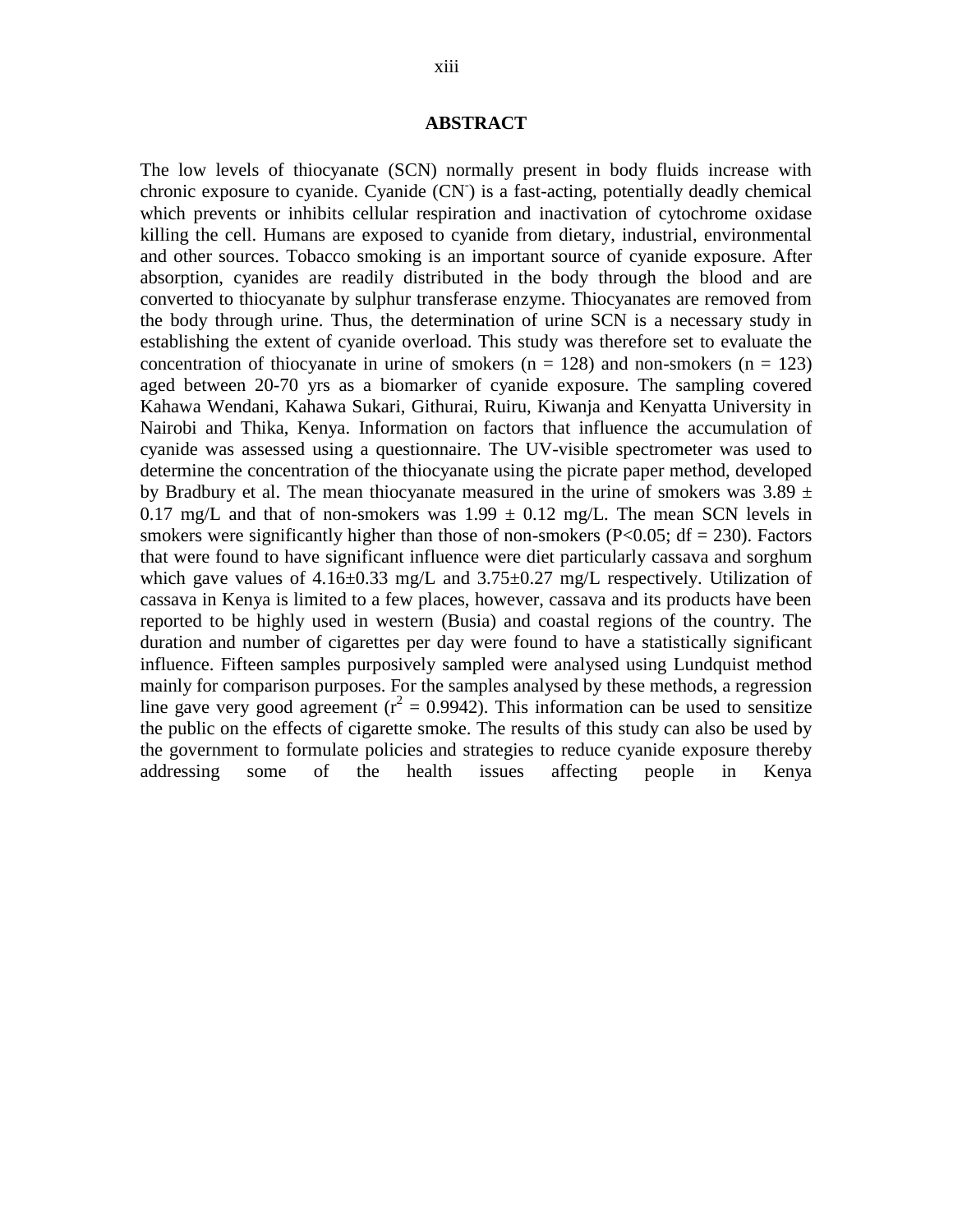#### **CHAPTER ONE**

#### **INTRODUCTION**

### <span id="page-13-2"></span><span id="page-13-1"></span><span id="page-13-0"></span>**1.1 Background information on cyanide**

Cyanide (CN) is generalized as a chemical compound that contains one atom of carbon triple bonded to one atom of nitrogen. A cyanide molecule is readily capable of bonding with another atom or compound. The type of atom or compound that the cyanide molecule bonds to determines the properties and toxicity of the resulting product. For example if the cyanide molecule bond to hydrogen, hydrogen cyanide (HCN) is formed which is more toxic than when alkyl group is attached for instance  $CH<sub>3</sub>CN$ . Thiocyanates (SCN) are groups of cyanide with a sulphur molecule attached (ATSDR, 2004).

Cyanide is a fast acting, potentially deadly chemical which prevents or inhibits cellular respiration and inactivation of cytochrome oxidase hence death of body cells. However, minute amounts of cyanide in form of vitamin  $B_{12}$  (cyanocobalamine) are necessary requirement in human diet (Li *et al*., 2000). Compounds capable of releasing cyanide may be inorganic or organic in nature. Inorganic compounds may be simple (AgCN, KCN) or complex  $(KAg (CN)_{2})$ . Organic compounds may be glycosidic or nitriles found in consumable foods like cassava, fruits, and cereals such as sorghum and millet. Free cyanides include cyanides present as either HCN or CN or SCN (Gosselin *et al.*, 1984).

Cyanide of all form is poisonous. These include cyanide salts either in solid, liquids and the gas, HCN (also known as hydrocyanic acid or prussic acid). Cyanide exposure in man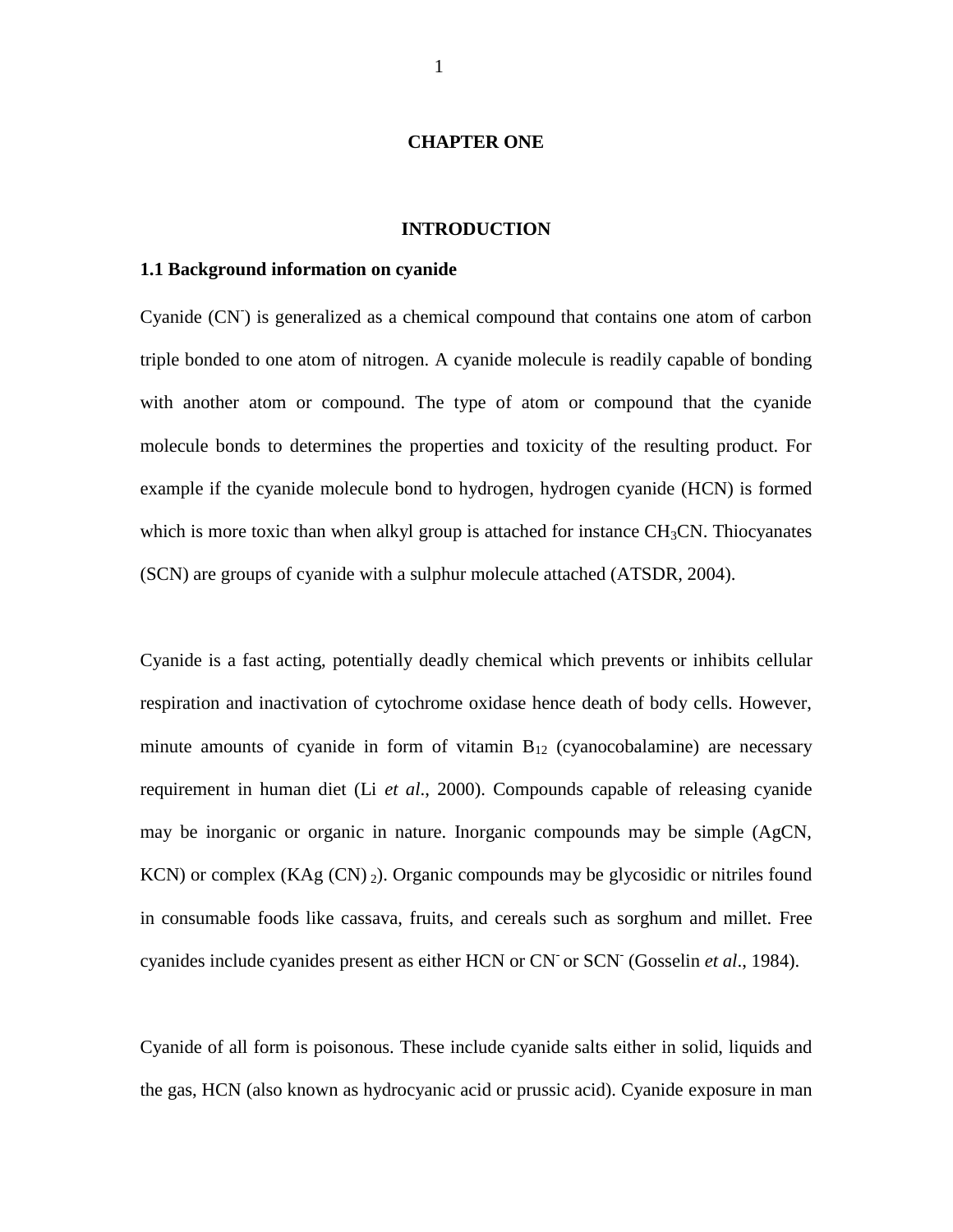may arise from both natural and anthropogenic sources as well as produced by certain bacteria, fungi and algae (Li *et al*., 2000).

Higher concentrations of cyanide in the body may be due to inhalation of tobacco or fire smoke, use of certain drugs such as sodium nitroprusside, automobile exhausts, chemical manufacturing industries, volatilization from cyanide wastes, combustion of synthetic polymers and fumigation operations. Humans get exposed to cyanide mainly by breathing air, drinking water, eating food or touching soils. Too much of cyanide in body is characterized by headache, nausea, rapid breathing and vomiting. Chronic exposure may lead to paralysis of legs, a disease called Konzo and even death (Banea *et al*., 1992). There are several disorders which have been associated with regular intake of sub-lethal quantities of cyanogenic glucosides. These include goiter and cretinism (Delenge *et al*., 1994) and tropical ataxic neuropathy (Osuntokun, 1994).

### <span id="page-14-0"></span>**1.2 Anthropogenic and natural sources of cyanide**

Anthropogenic (man-made) sources of cyanide may include synthetic catalytic processes involving reaction of ammonia and natural gas with or without air. Hydrogen cyanide may be obtained as a byproduct in the production of acrylonitrile. Other cyanides like sodium and potassium cyanides are principally prepared by direct reaction of hydrogen cyanides released to air as a result of chemical manufacturing and processing industries, volatilization from cyanide wastes deposited in land fills and waste ponds (Carotti and Kaiser, 1972). Hydrogen cyanide is present in vehicle exhausts and tobacco smoke.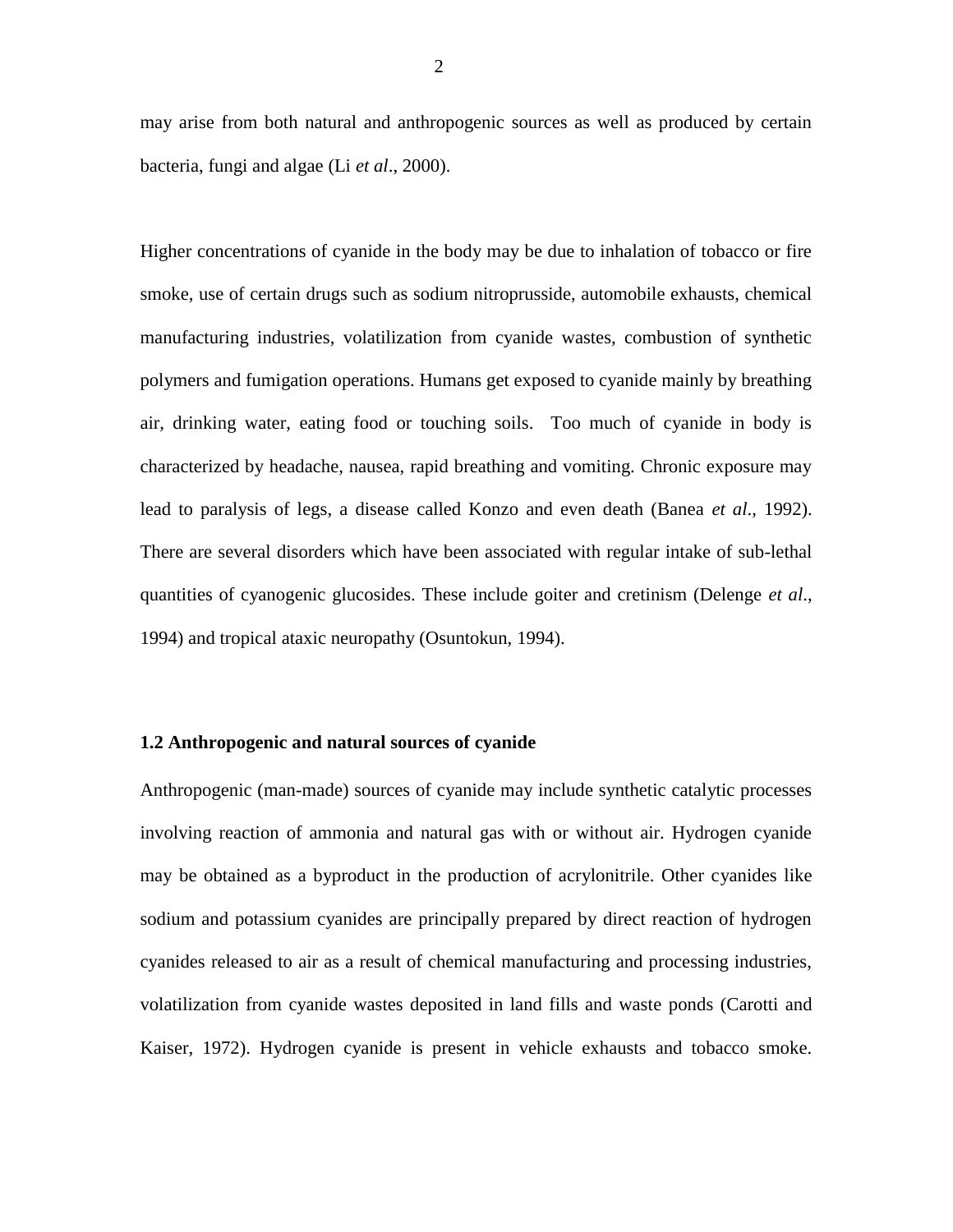Earlier studies showed that smoke due to incomplete combustion of plastics and house fires often results in cyanide poisoning (Carotti and Kaiser, 1972).

Naturally, cyanide is released to the environment from biomass burning, volcanoes and natural biogenic processes from higher plants, bacteria, algae and fungi (Li *et al*., 2000). Cyanide also occurs naturally as cyanogenic glycosides in at least 2000 plants including fruits and vegetables (Padmaja, 1995). Examples include cassava, sweet potatoes, corn, cabbage, linseeds, millet and bamboo, in pits of stone fruits such as cherries, peaches, apricots and in apple seeds (Padmaja, 1995). It is also present in bitter almonds and American white lima beans (Ermans *et al*., 1972). Cyanogenic glycosides in plants include linamarin, lotaustralin, amygdalin, prunasin, Dhrurrin (as listed in Table 1.0). These are hydrolysed to release (CN) and d- glucose by enzymes as shown in Equation 1.0 (Frakes *et al*., 1986a).

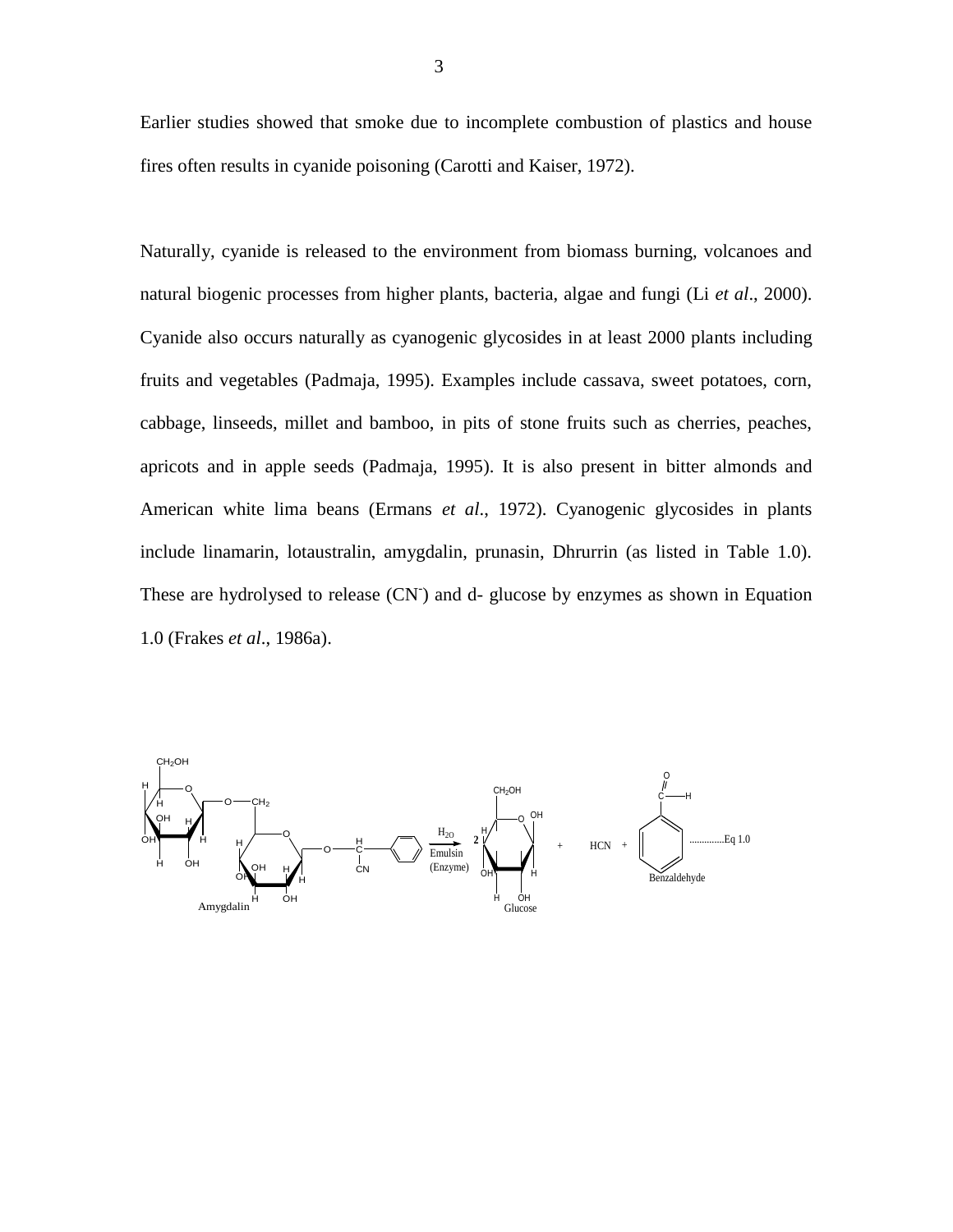<span id="page-16-0"></span>

**Table 1.0: The cyanogenic glycosides in plants**

 **Source**: Frakes *et al*., 1986a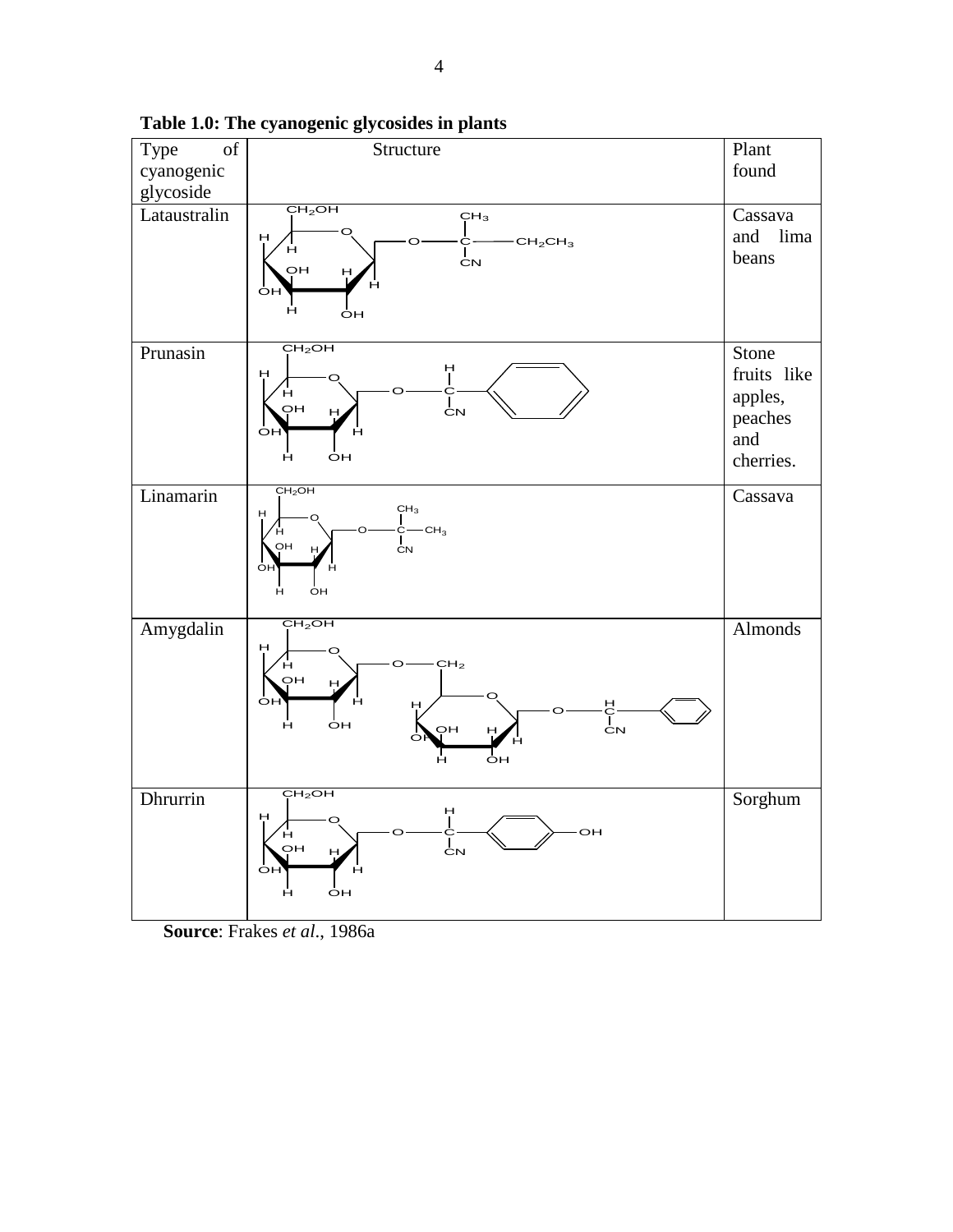Cassava (*Manihot esculenta*) is the staple food of more than 500 million people in the tropics (Cock, 1985). In Kenya cassava has limited utilization due to lack of knowledge and skills in processing. The knowledge concerning cyanide content also hampers its diverse utilization and market (Karuri *et al*., 2001). Cassava is one of the major sources of hydrogen cyanide and a major health concern as shown by studies carried out by Bradbury et al (1999). When the cellular structure of the cassava is disrupted, the intracellular glucoside becomes exposed to the extracellular enzyme like linamarase, hydrocyanic acid is produced. Linamarin is rapidly hydrolysed to glucose and acetone cyanohydrin catalysed by linamarase. Lotaustralin is also hydrolysed to a related cyanohydrin and glucose. Under neutral or alkaline conditions, acetone cyanohydrin decomposes to acetone and HCN/CN<sup>-</sup> (Cooke *et al.*, 1985). The high value of urine thiocyanate results from inhalation of HCN which readily passes the lungs into the blood stream and is converted to SCN in the liver and kidneys. Human body fluids like serum, plasma, saliva and urine have been used as biological indicators in the study of thiocyanate in the body (Lauwerys and Hoet, 2001). Determination of SCN compound in urine has been used to indicate cyanide overload (Bradbury *et al*., 1999).

The cyanogenic glycosides concentrations in many edible plants can vary widely as a result of genetic and environmental factors, location, seasons and soil types (Ermans *et al*., 1980). Some of the foodstuffs and their cyanide contents are shown in table 1.1 (Ermans *et al*., 1980).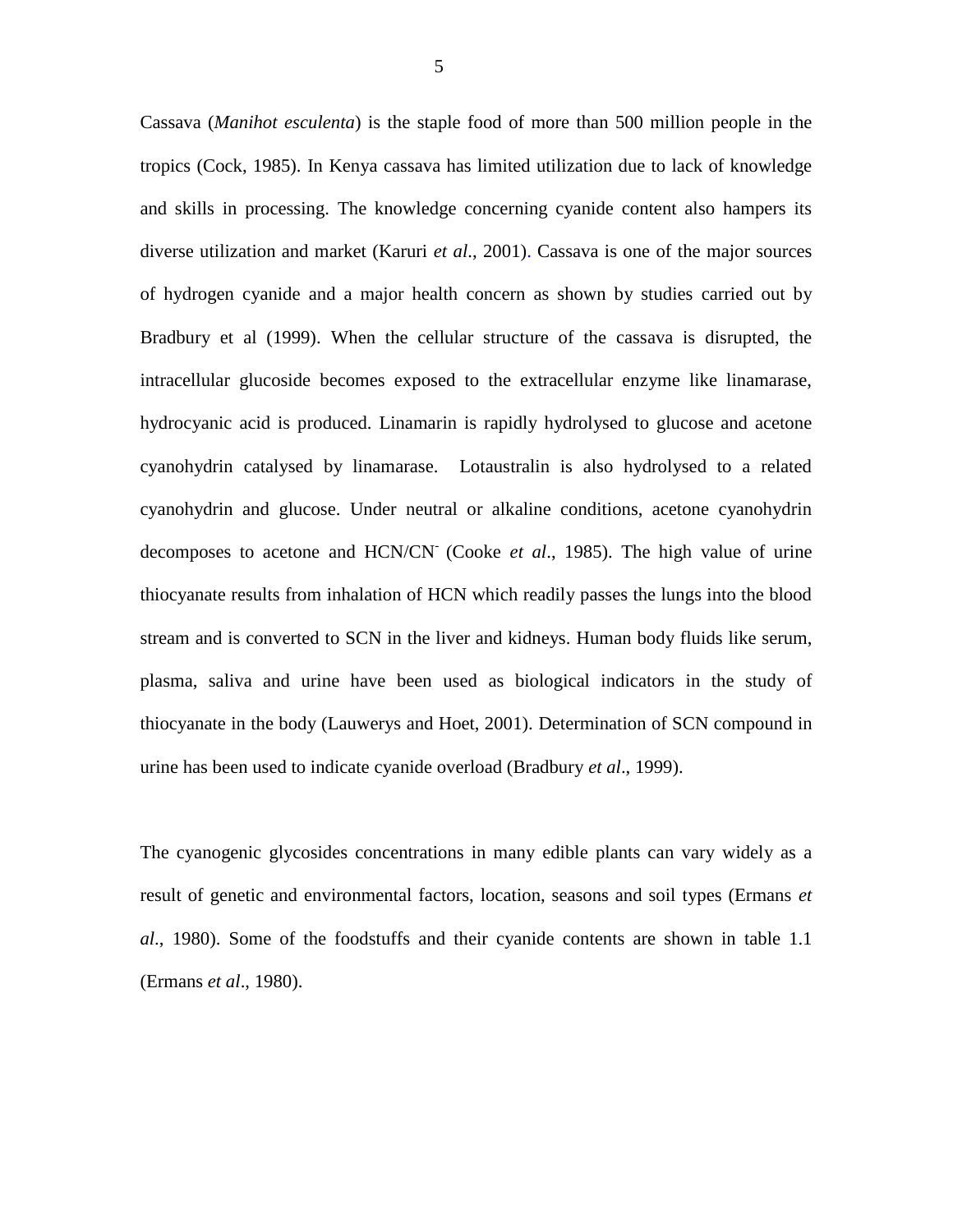| <b>Type of product</b>                 | Cyanide concentration(mg/L) |
|----------------------------------------|-----------------------------|
| Cereal grains and their products       | $0.001 - 0.45$              |
| Soy protein products                   | $0.07 - 0.3$                |
| Soybean hulls                          | 1.24                        |
| Apricot pits, wet weight               | 89-2170                     |
| Home-made cherry juice containing 100% | 23                          |
| crushed pits                           |                             |
| <b>Commercial fruit juices</b>         |                             |
| Cherry                                 | 4.6                         |
| Apricot                                | 2.2                         |
| prune                                  | 1.9                         |
| <b>Tropical foodstuffs</b>             |                             |
| Cassava (bitter)/dried root cortex     | 2360                        |
| Cassava (bitter)/ whole tubers         | 380                         |
| Cassava (sweet)/ leaves                | 451                         |
| Cassava (sweet)/ whole tubers          | 445                         |
| Gari flour (Nigeria)                   | $10.6 - 22.1$               |
| Sorghum/whole immature plant           | 2400                        |
| Lima beans                             | 2900                        |

<span id="page-18-1"></span>**Table 1.1: Cyanide concentrations in food products**

Source; Honig *et al*., 1983

# <span id="page-18-0"></span>**1.3 Applications of cyanide**

Cyanides have a wide range of applications. Inorganic cyanides are used in electroplating, extraction of gold and silver ores, metal processing, photographic processes, production of plastics, pesticides and rodenticides, dehairing of hides, laboratory processes and manufacturing of dyes and pigments (Ware, 1989). Organic cyanides of various types find wide applications and are of great commercial significance. They are used in industrial processes as solvents and as intermediates in synthesis and some find use as pesticides and as ingredients of fragrances. Besides this, organic cyanides, as cyanogenetic glycosides, occur in many plant materials, some of which are used as foodstuffs (Padmaja, 1995).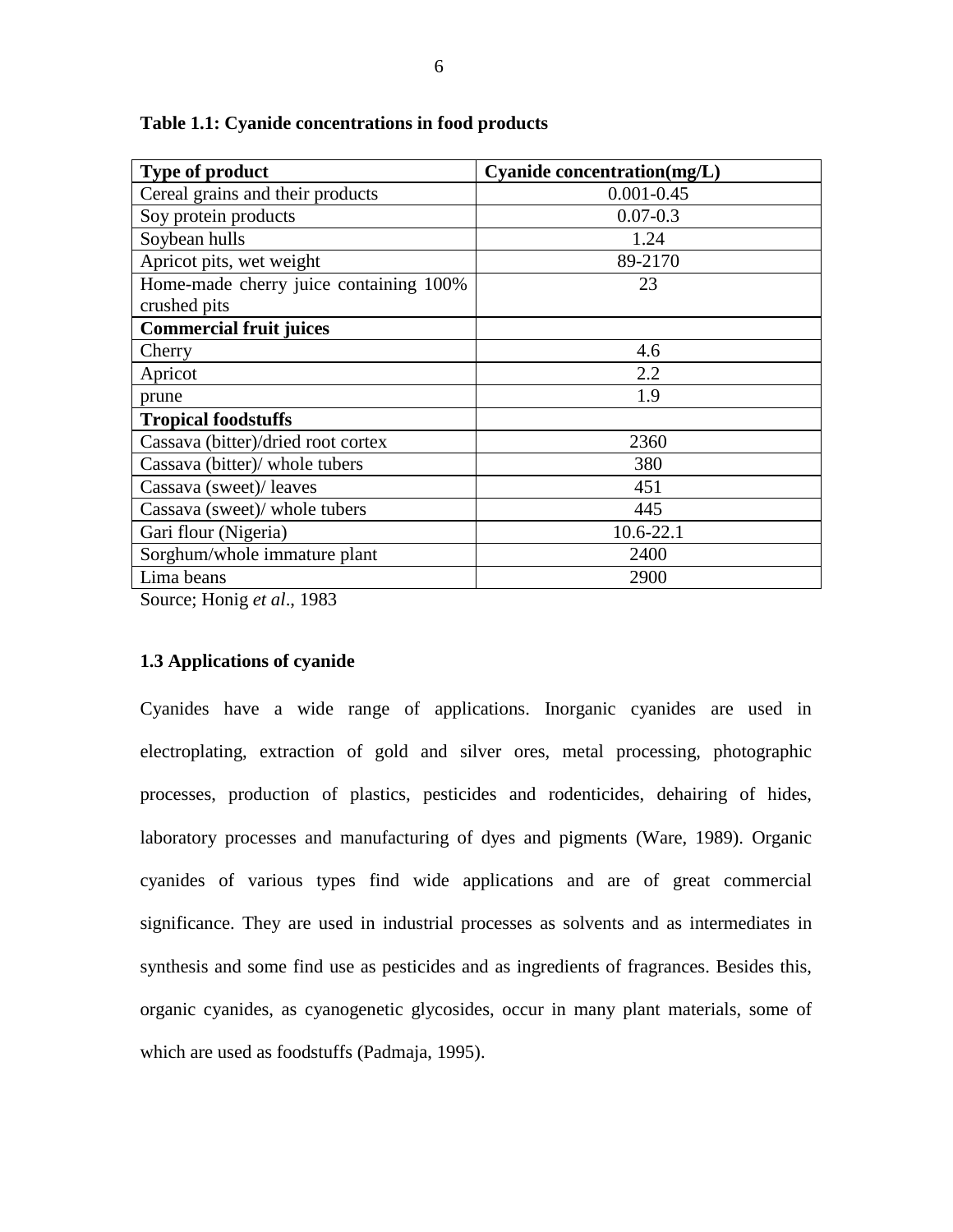#### <span id="page-19-0"></span>**1.4 Tobacco smoking**

A higher concentration of thiocyanate that is a metabolic product of cyanide arises from tobacco smoke (Michigami *et al*., 1992). Tobacco smoking is the act of burning dried or cured leaves of tobacco plant and inhaling the smoke for pleasure, for ritualistic or social purposes, self medication or simply to satisfy physical dependence or addiction. The cigarette is the most common method of smoking tobacco; others may include cigar and pipes smoking and crude tobacco sniffing (Doll and Hill, 1950).

#### <span id="page-19-1"></span>**1.4.1 Definition of cigarette**

A cigarette is a product consumed through [smoking](http://en.wikipedia.org/wiki/Smoking) and manufactured out of [cured](http://en.wikipedia.org/wiki/Curing) and finely cut [tobacco](http://en.wikipedia.org/wiki/Tobacco) leaves and reconstituted tobacco, combined with other [additives](http://en.wikipedia.org/wiki/List_of_additives_in_cigarettes) then rolled or stuffed into a paper-wrapped cylinder (generally less than 120 mm in length and 10 mm in diameter) (Doll and Hill, 1950). The cigarette is ignited at one end and allowed to smoulder for the purpose of inhalation of its smoke from the other (usually [filtered\)](http://en.wikipedia.org/wiki/Cigarette_filter) end, which is inserted in the mouth. They are sometimes smoked with a holder. A cigarette is distinguished from a [cigar](http://en.wikipedia.org/wiki/Cigar) by its smaller size, use of processed leaf, and white paper wrapping. Cigars are typically composed entirely of whole-leaf tobacco (Gillilang *et al*., 2006).

## <span id="page-19-2"></span>**1.4.2 Combustion of a cigarette**

During a puff, the periphery of the cigarette burns faster than the apex. The maximum temperature attainable at the periphery is about  $900^{\circ}$ C when the cigarette is puffed. The recorded temperature in the centre of the coal (some 8-10 mm from the line of the paper burns) exceeds  $800^{\circ}$ C (IARC, 1986). This coal temperature has a significant effect on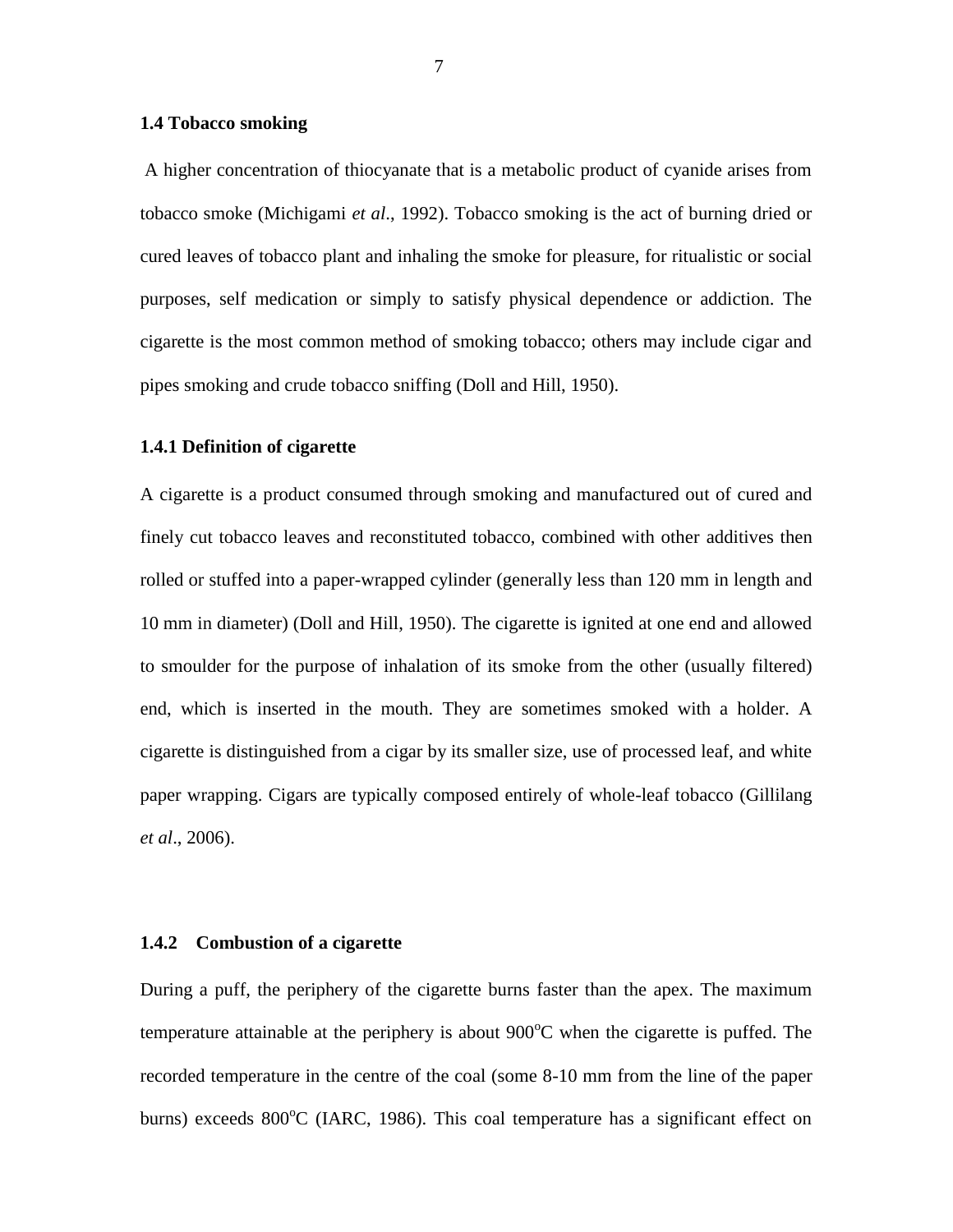some composition, the higher the coal temperatures the more gaseous the smoke and the less particulate it is (Henningfield and Griffins, 1981).

The actual combustion of a single cigarette is dependent upon several factors. These include the width of tobacco cut, density of cigarette, moisture content of the tobacco, diameter of the cigarette, shape of the cigarette (round and oval), permeability of the paper used (increase in permeability results in decrease in coal temperature, filter dilution or ventilation (increase in dilution decreases coal temperatures) and puff volume (with higher volumes increasing coal temperature) (Henningfield and Griffins, 1981).

Cigarette smoke penetrates deep into the lungs and reaches the small airways and alveoli. The fraction of smoke deposited is high because most smokers employ some breath – holding following inhalation of a puff. Their attempt to enhance deposition of smoke results in increased lung burdens of toxic smoke products like hydrogen cyanide (Sherman, 1991). Non-smokers are also exposed to tobacco combustion products when other people smoke. These are termed as passive or involuntary smokers. Studies estimate that non-smokers exposed to passive smoke absorb an equivalent of 0.1-1.0 cigarette per day (Sherman, 1991). Urine SCN reference ranges for normal smoker and non-smoker have not been established but urinary concentrations of SCN have been reported to be similar to those in blood (Scherer, 2006). Considering blood SCN reference ranges,  $\langle 0.02 \text{ mg/L}$  for normal non-smoker and  $0.041 \text{ mg/L}$  for normal smoker have been reported. Exposure to levels of  $\langle 0.2 \text{ mg/L} \rangle$  have been found to be non-toxic while exposure to 10 mg/L has been associated with death (Ryan and Terry, 1997).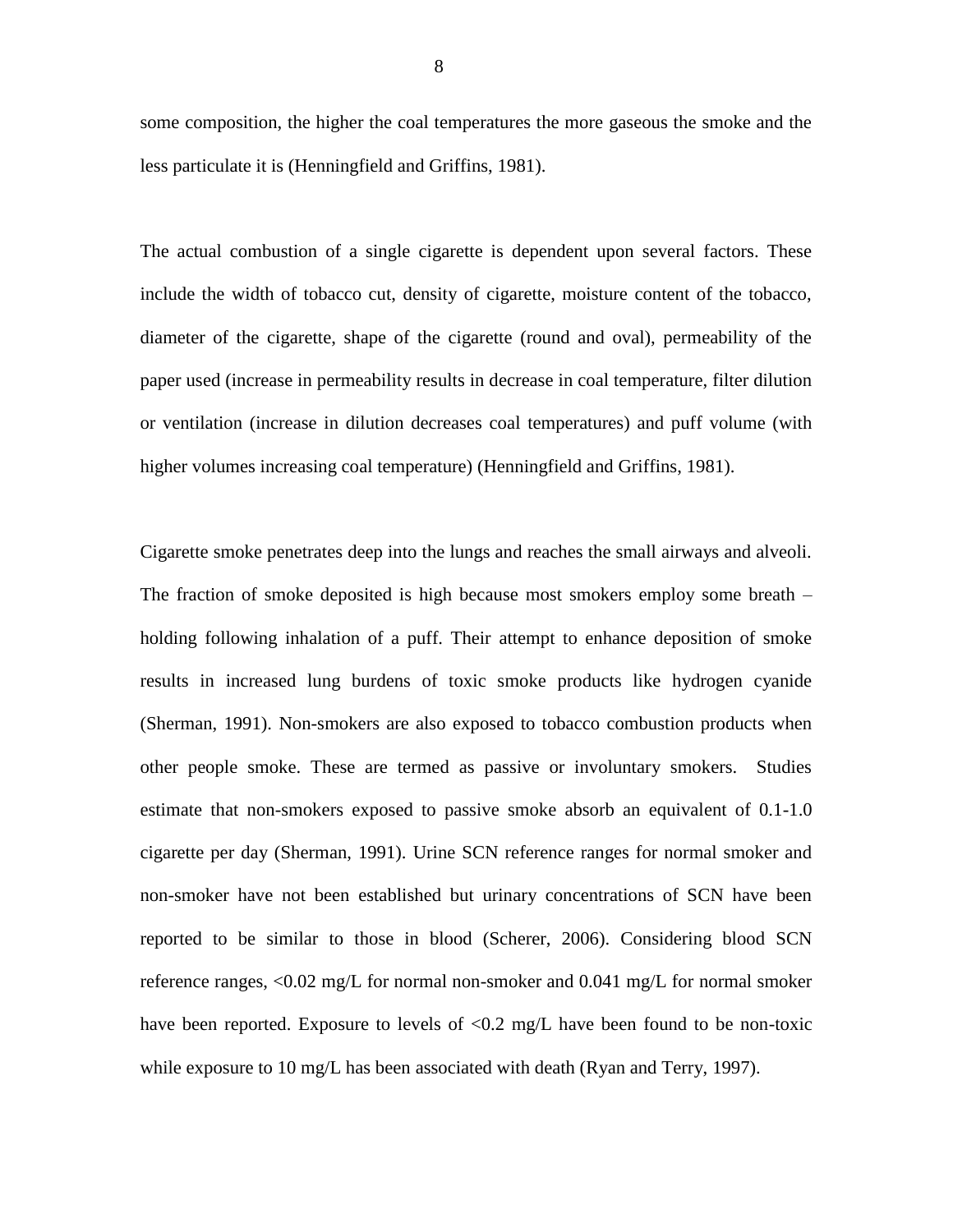#### <span id="page-21-0"></span>**1.4.3 Cigarette smoke**

Cigarette smoke is a complex matrix containing approximately 4000 different constituents separated into gaseous and particulate phases (Hoffman *et al*., 2001). The components of the gaseous phase include carbon monoxide, carbon dioxide, ammonia, nitrogen dioxide, hydrogen cyanide, volatile sulphur-containing compounds, nitrogen oxides (including nitric oxide, NO), and other nitrogen-containing compounds. The particulate phase contains nicotine, water and tar (Guerin, 1980).

### <span id="page-21-1"></span>**1.4.4 Environmental tobacco smoke**

Tobacco smoke is an aerosol consisting of a particulate phase of liquid droplets dispersed in a gas/vapour phase. The smoke in the environment is derived from three sources: Mainstream (MS), second-hand smoke (SHS) and sidestream (SS) (Hoffmann and Hoffmann, 1997). When a cigarette is smoked, many compounds are formed by pyrolysis of the tobacco. These either pass through the cigarette as MS smoke, some being condensed a short distance behind the burning cone, or they are emitted into the air from the burning end as SS smoke. With each puff the smoke becomes progressively stronger because previously condensed material is added to the smoke and the length of cigarette available for further condensation is decreasing. The physiochemical nature of the smoke depends on the processing and burning of the tobacco, the porosity and treatment of the paper wrapper, and on the type of filter tip (Hoffmann and Hoffmann, 1997). In the case of a cigarette or Asian "bidi" (tobacco wrapped in vegetable leaf), the smoke chemistry is affected by such factors as dimensions, wrapper porosity and the smoking parameters of puff volume, frequency and duration (NIH, 1998). Variations in smoke chemistry are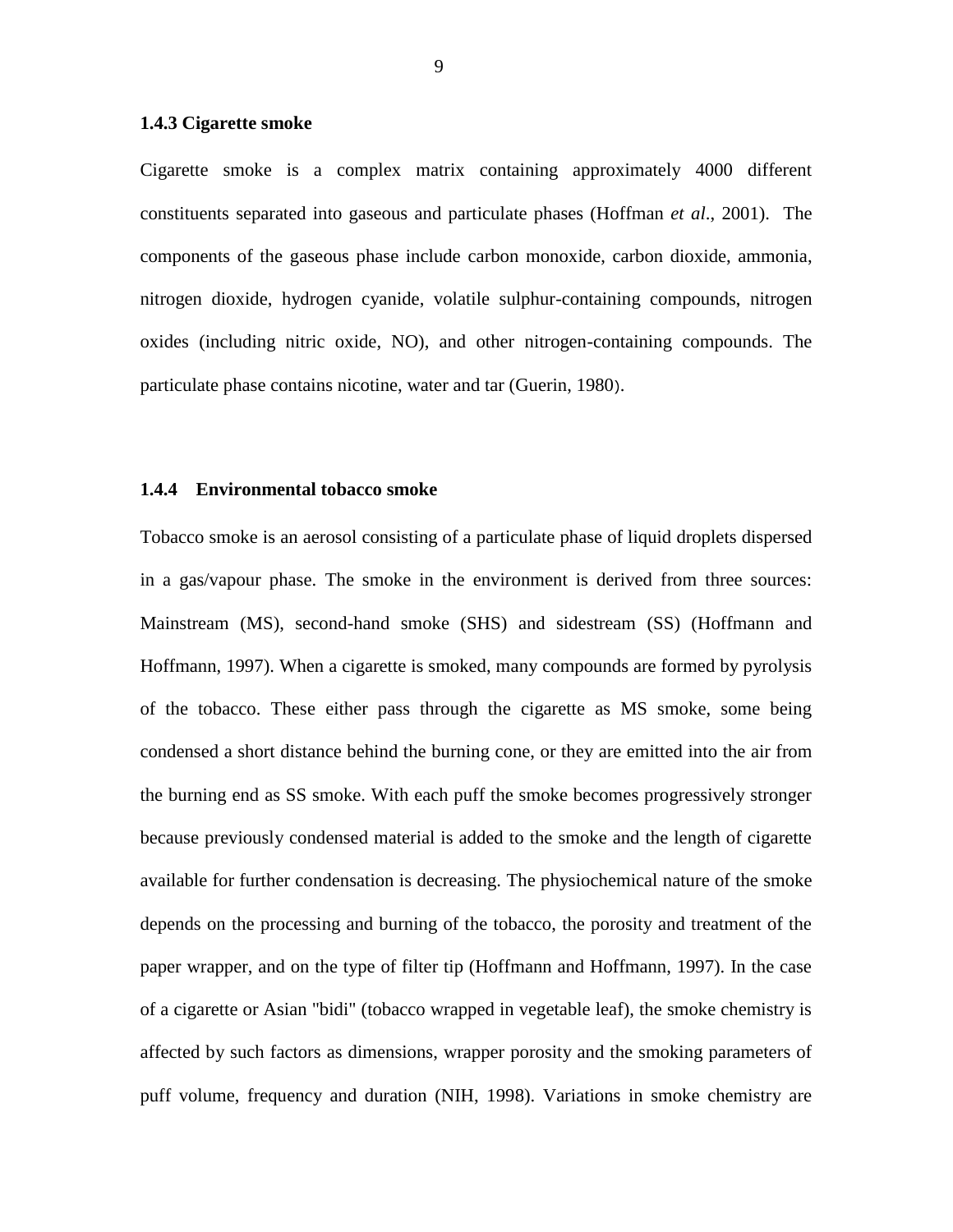mainly in the balance of smoke constituents rather than the presence or absence of particular compounds.

Mainstream smoke is generated in a comparatively low-oxygen atmosphere at a burning temperature of  $850-950^{\circ}$ C in the fire cone. Initially, MS smoke particles have a mass median aerodynamic diameter (MMAD) of 0.2 to 0.3 µm; however, as soon as they encounter the 100 % humidity of the respiratory tract, they coalesce into larger particles and behave as if their MMAD was in the micrometre range. Between 50 and 90 % of all inhaled particulate matter may be retained in the respiratory tract (Hoffmann *et al*., 2001). From size considerations, the aerosol particulate matter, the vapour phase constituents and the permanent gases are capable of reaching the alveoli when smoke is inhaled. Deposition in the tracheobronchial tree is complicated by the behaviour of hydrophilic constituents in the high humidity conditions, but smoke reaches every part of the airways.

Mainstream smoke contains nearly 4000 identified chemicals and an unknown number of unidentified chemicals (Roberts, 1988). Mainstream smoke can be divided into particulate and gas phases. The vapour phase contains carbon monoxide, carbon dioxide, benzene, ammonia, formaldehyde, hydrogen cyanide, *N*-nitrosodimethylamine, *N*nitrosodiethylamine and other compounds. Reported yields of HCN in MS smoke of cigarettes vary between 150 and 500 µg/cigarette. Earlier research by Artho and Koch, 1950 has reported a hydrogen cyanide level of 150-300 µg/cigarette (Baumeister *et al*., 1975).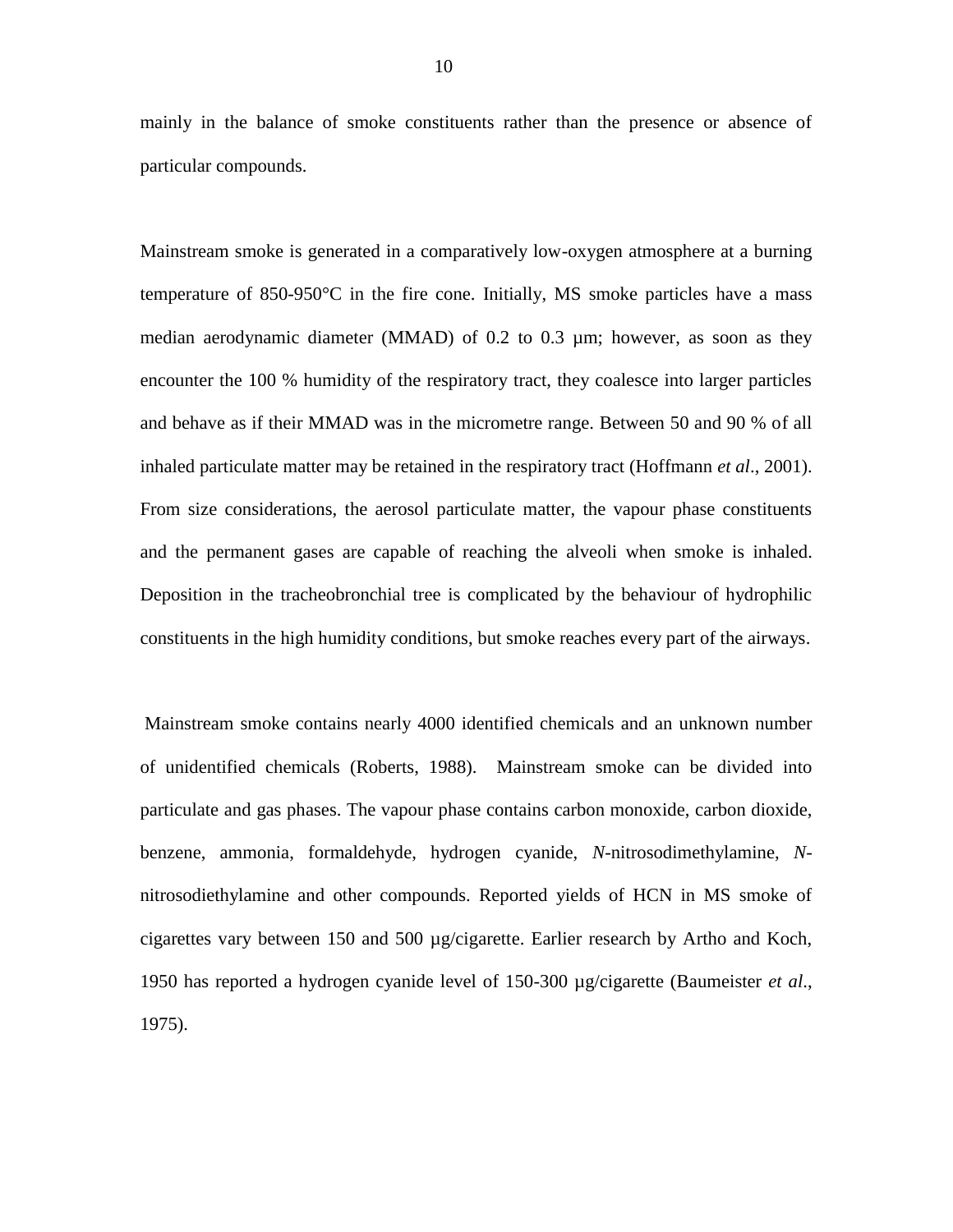Sidestream smoke is generated at lower burning temperature (500-600°C) in a reducing atmosphere. Fresh SS smoke particles are about the same size as mainstream smoke particles with a MMAD of approximately 0.2 µm qualitatively, sidestream smoke composition is similar to the composition of mainstream smoke. Some chemicals in SS are emitted at higher concentrations per gram of tobacco burned than in MS smoke. The HCN is formed in the burning zone mainly from proteins and nitrates at temperatures  $>700^0C$  oxygen deficient conditions. This is why HCN yields in sidestream smoke (lower combustion temperature, better oxygen supply) are lower than mainstream smoke (14- 134 µg/cigarette) (IARC, 1986). Second-hand smoke is the combination of SS smoke (the smoke given off by the burning end of a tobacco product) and MS smoke (the smoke exhaled by the smoker). It has same chemical composition as SS or MS smoke. Approximately one non-smoker dies due to second-hand smoke exposure for every eight smokers dying of smoking related diseases (Schick and Glantz, 2006).

### <span id="page-23-0"></span>**1.4.5 Health risks of tobacco smoking**

The health risks of smoking are not uniform across all smokers. Risks vary according to amount of tobacco smoked, with those who smoke more at greater risk. Light smoking is still a health risk. The data regarding smoking to date focuses primarily on cigarette smoking, which even by conservative estimates increases mortality rates by 40%. Men who smoke 10-19 cigarettes a day have a 70% increase in mortality rates, men who smoke 20-39 cigarettes a day have an increase in mortality rate by 90%, while men smoking two packs a day or more, have their mortality rates increased to120% (Doll and Hill, 1950).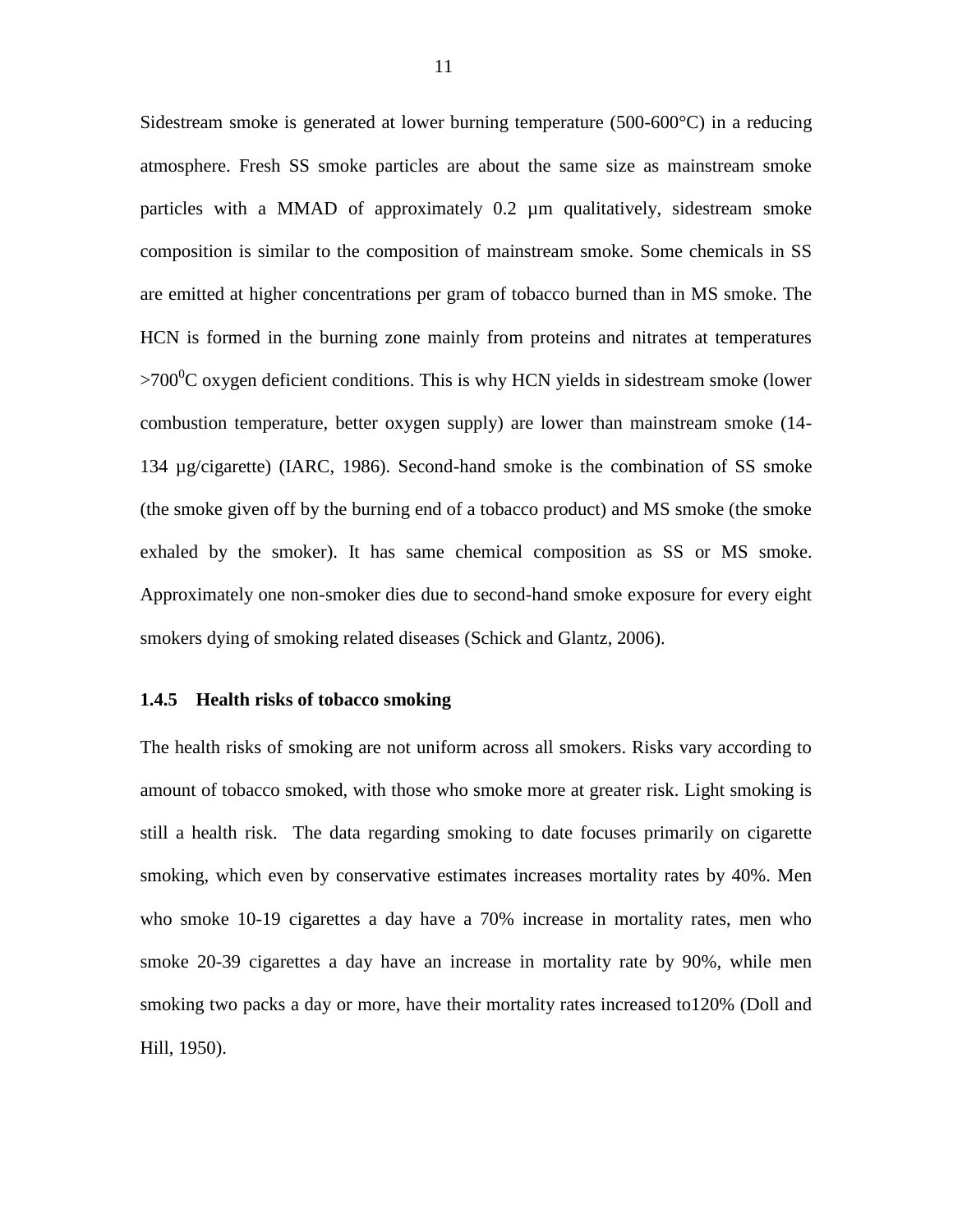The health effects of tobacco smoking are related to direct or passive smoking, inhalation of environmental or second-hand tobacco smoke. A 50 year study of over thirty thousand British physicians showed that non-smokers live about 10 years longer than smokers (Doll *et al.,* 2004). The chemicals in tobacco smoke are considered toxic because they have serious health impacts on the human body. For example: Hydrogen cyanide, carbon monoxide and tar cause, or are associated with, cardiovascular disease and chronic obstructive lung disease, ammonia and formaldehyde cause eye, nose and throat irritations and other breathing problems (Hoffman *et al*., 2001). The main health risks in tobacco pertain to diseases of the cardiovascular system in particular myocardial infarction (heart attack), diseases of the respiratory tract by chronic obstructive pulmonary diseases (COPD), asthma, emphysema and cancer especially lung cancer, cancer of the larynx and tongue (Gillilang *et al*., 2006). These effects are considered to be due to the direct actions of tobacco-derived toxins and ciliotoxins causing connective tissue destruction, hyper secretion, pooling of mucus and blebbing of membranes of endothelial cells (Yates *et al*., 2001).

Among pregnant ladies who are exposed to cigarette, tobacco smoke reduces the delivery of oxygen to the foetus as a result of the presence of carbon monoxide, cyanide and aromatic hydrocarbons, nicotine and other substances in tobacco. Smoke causes reduction in placental blood flow creating further reduction in nutrients to the unborn baby. Second hand smoke exposure during pregnancy produce twice the risk of low birth weight babies (Foster *et al*., 2007).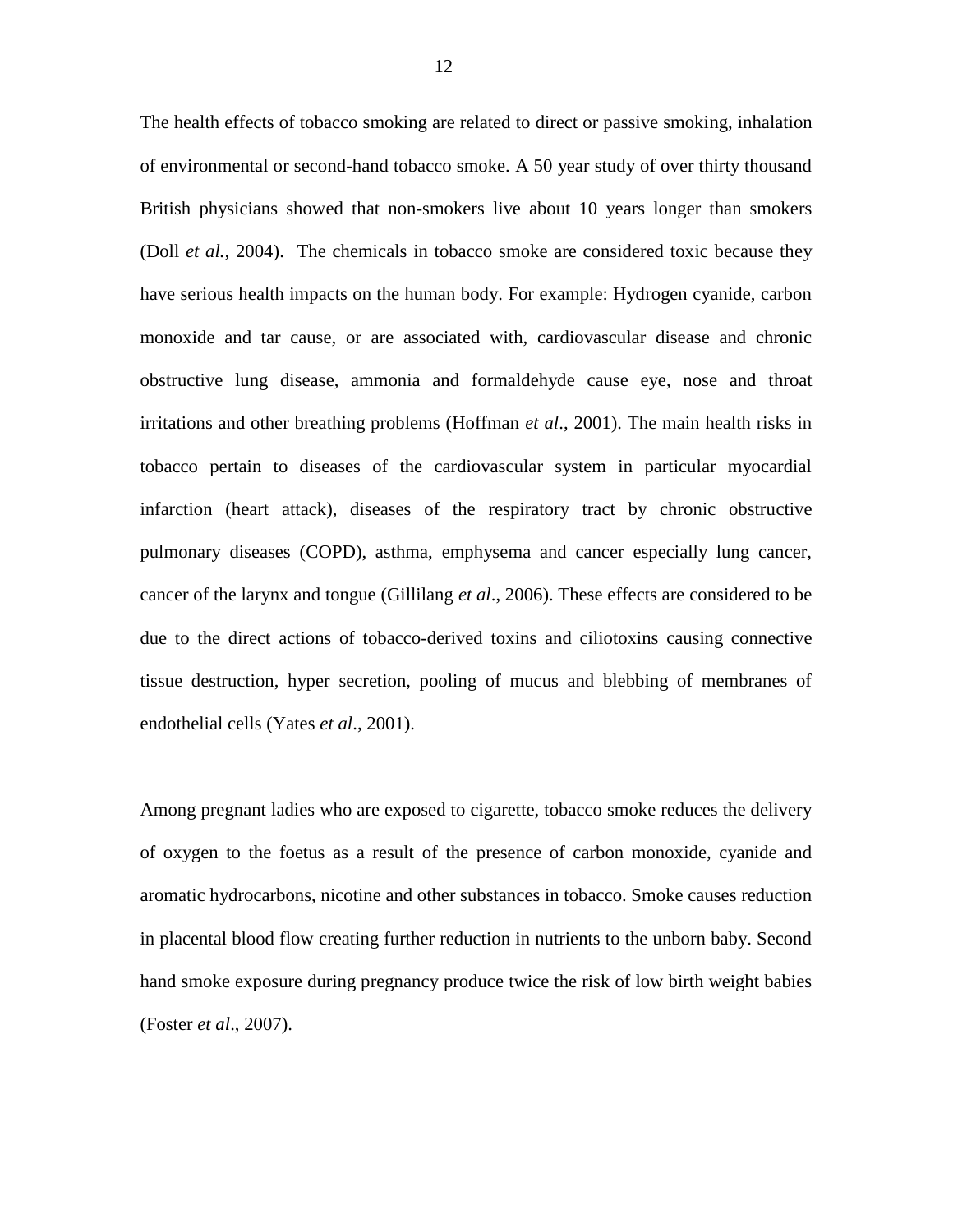## <span id="page-25-0"></span>**1.4.6 Benefits of smoking**

Cigarette smoking may also have some benefits. Recent studies suggest that smokers require less frequent repeated revascularization after percutaneous coronary intervention (PCI) (Cohen *et al*., 2001). Risks of ulcerative colitis have been frequently shown to be reduced by smoke on dose-dependent basis and this effect is eliminated if the individual stops smoking (Green *et al*., 2000). Despite the benefits of smoking, the dangers far outweigh the benefits and hence need for the study.

## <span id="page-25-1"></span>**1.5 Factors that may affect cyanide levels in the body**

Cyanide in air is in form of hydrogen cyanide. Cyanide is released to air through vehicles emissions and manufacturing industries (ATSDR, 1997). Chemical manufacturing and processing industries have been reported to release an estimated value of 1 million tonnes of HCN to air (ATSDR, 1997). Other non-industrial sources like agricultural pest control release 62 tonnes; incineration, 8.2-82 tonnes and tobacco smoke, 5.9-340 tonnes of HCN to air (Fiksel *et al.*, 1981). The HCN has been found following the combustion of a number of synthetic polymers (Sklarew and Hayes, 1984). The maximum yield of HCN per gram of polyurethane foam ranged from 0.37 to 0.93 mg under non-flaming conditions and from 0.5 to 1.02 mg under flaming combustion (Sklarew and Hayes, 1984). Off gas from the shale oil retorting process has been reported to emit HCN in range of 7-44 mg/m<sup>3</sup> (Sklarew and Hayes, 1984). Forest fires smoke have been reported to emit HCN among other toxicants into air (Baud *et al*., 1991). Inhalation of fumes from all these sources may affect the levels HCN in the body of an individual.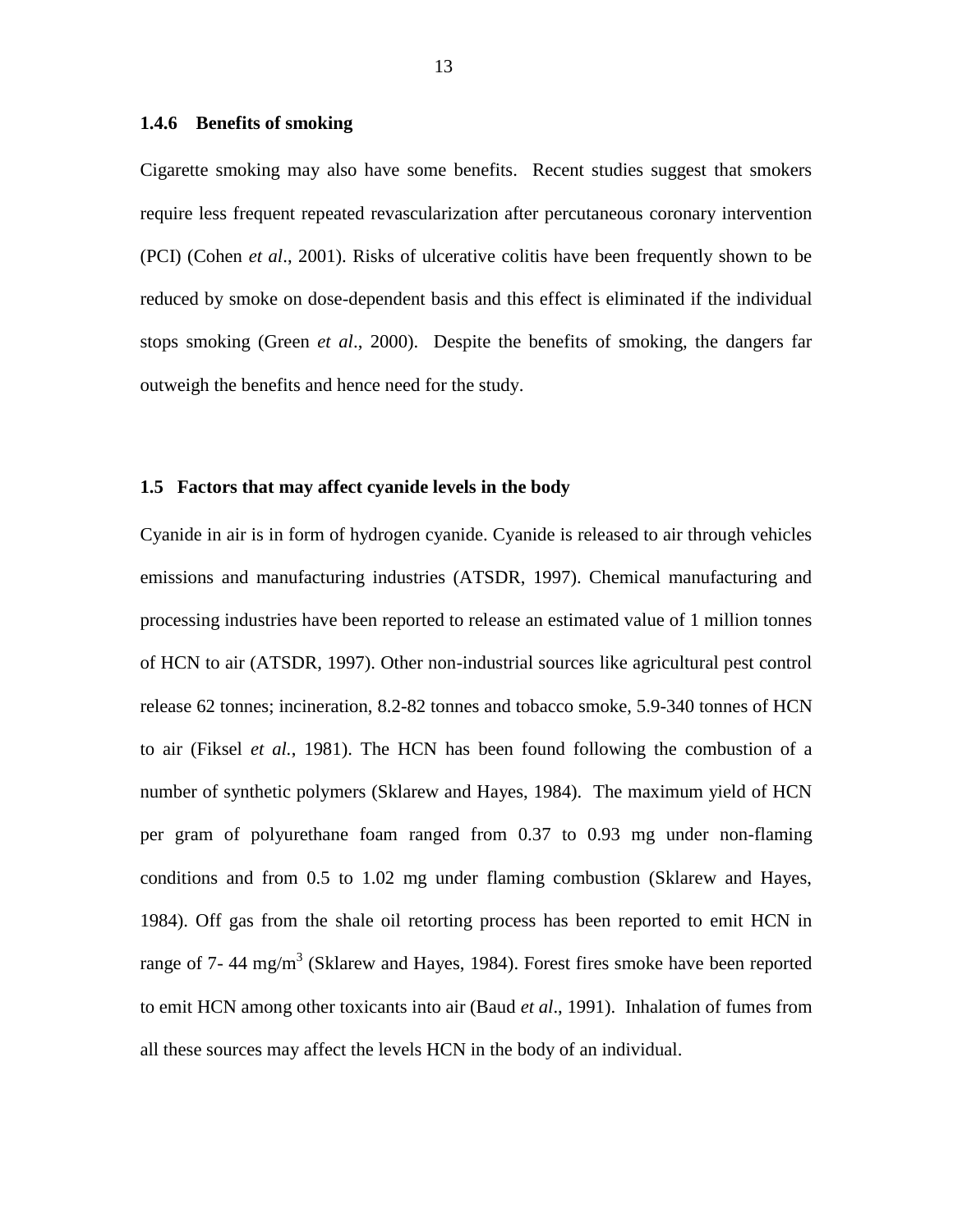Sources of cyanide in water bodies have been reported to be due to run-off from cyanide containing anti-caking salts used on roads and agricultural washout (ATSDR, 1997). Drinking of such water (untreated) may lead to cyanide exposure. In this study, only cyanide exposure in air and food will be considered.

### <span id="page-26-0"></span>**1.6 Problem statement and justification**

Some effects of cigarettes have already been studied. However, on smoking hydrogen cyanide is produced which has a lot of effects in the human body. Paralysis of legs, a disease called konzo, has been reported to arise due to too much consumption of cassava. However, accumulation of HCN due to cigarette smoke can also lead to the same disease or even cause death. People are not aware of these risks associated to cigarette smoking, it is important to monitor cyanide levels in the body though its metabolites such as thiocyanate.

Studies on thiocyanate content in various biological indicators (serum, plasma, saliva, blood and urine) have been carried out, but no such studies have been done in Kenya. Therefore, urine thiocyanate as a biomarker of cyanide exposure was selected for this study since it can be obtained in large volumes and measurements are simple and rapid to determine. Saliva has no constant flow and is available in small quantities. Blood is not easy to obtain since subjects fear for the test of HIV and AIDS. Logistics in tissues and blood are difficult.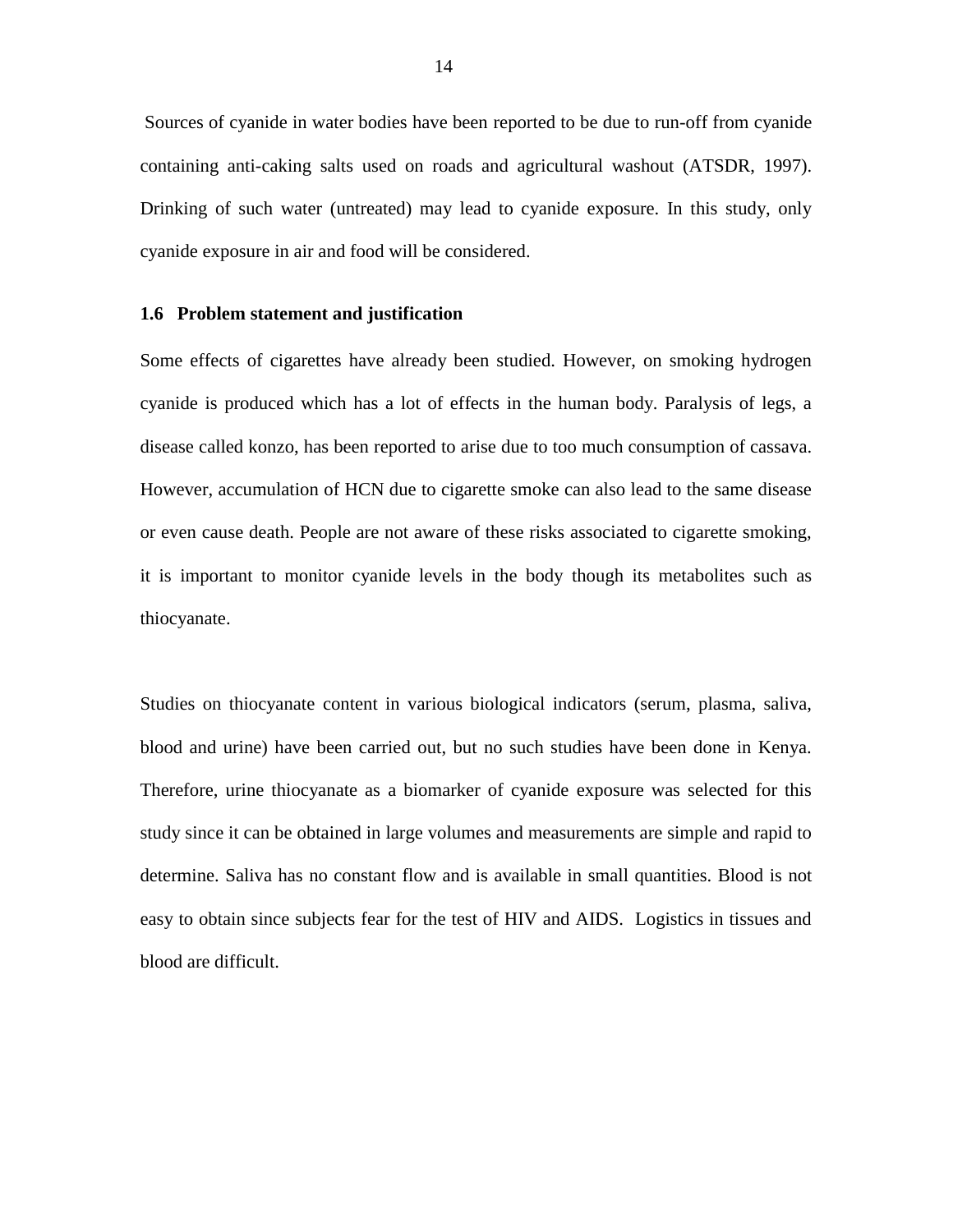## <span id="page-27-0"></span>**1.7 Hypotheses**

- i. There is no significant difference between concentration of SCN in urine of smokers and non-smokers.
- ii. Frequency and duration of cigarette smoking does not increase the level of cyanide in the body.
- iii. Certain environmental factors as well as diet do not have an effect on the concentration of cyanide in the body.

## <span id="page-27-1"></span>**1.8 Objectives**

## <span id="page-27-2"></span>**1.8.1 General objective**

To use human urine as a biological indicator of cyanide exposure and determine other factors through a questionnaire that influence cyanide levels.

## <span id="page-27-3"></span>**1.8.2 Specific objectives**

- i. To determine the concentration of thiocyanate in urine of smokers and nonsmokers.
- ii. To relate the frequency and duration of smoking on thiocyanate levels in the body by a questionnaire.
- iii. To relate diet and other environmental factors (smoke and fumes) on the levels of thiocyanate in the body using a questionnaire.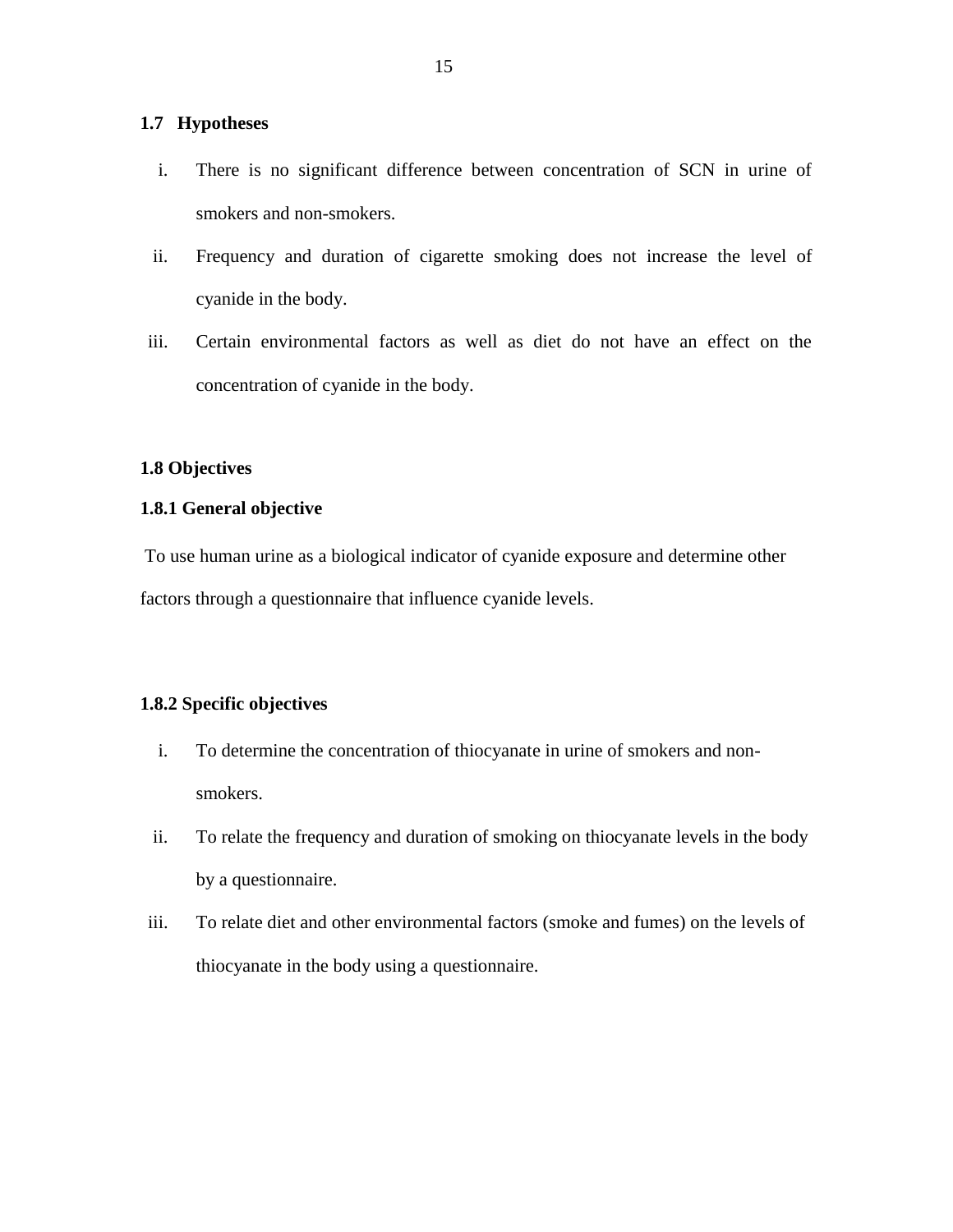### <span id="page-28-0"></span>**1.9 Significance of the study and anticipated output**

The information obtained in this study will be used to sensitize the public on levels and effects of cyanide in their bodies as a result of dangers associated with smoking. The government can use this information as a guideline to assist in coming up with new policies to minimize cyanide poisoning especially due to cigarette smoking and effects on passive smokers. This information will have a significant implication on the people"s health status.

## <span id="page-28-1"></span>**1.10 Scope and limitations**

- i. The study covered specified areas in some parts of Nairobi and Thika districts.
- ii. A questionnaire was given to a selected group of smokers and non-smokers in the study area. However, not all respondents to questionnaires volunteered to give urine samples.
- iii. There are many other types of tobacco smoking but only cigarette smokers were considered in this study.
- iv. Factors that influence cyanide levels in the body may be many but only diet, number of cigarettes, period of smoking, occupation exposure, vehicle fumes, dispose of synthetic polymers and fuel for cookers were considered.
- <span id="page-28-2"></span>v. People who were on medication were not considered for this study.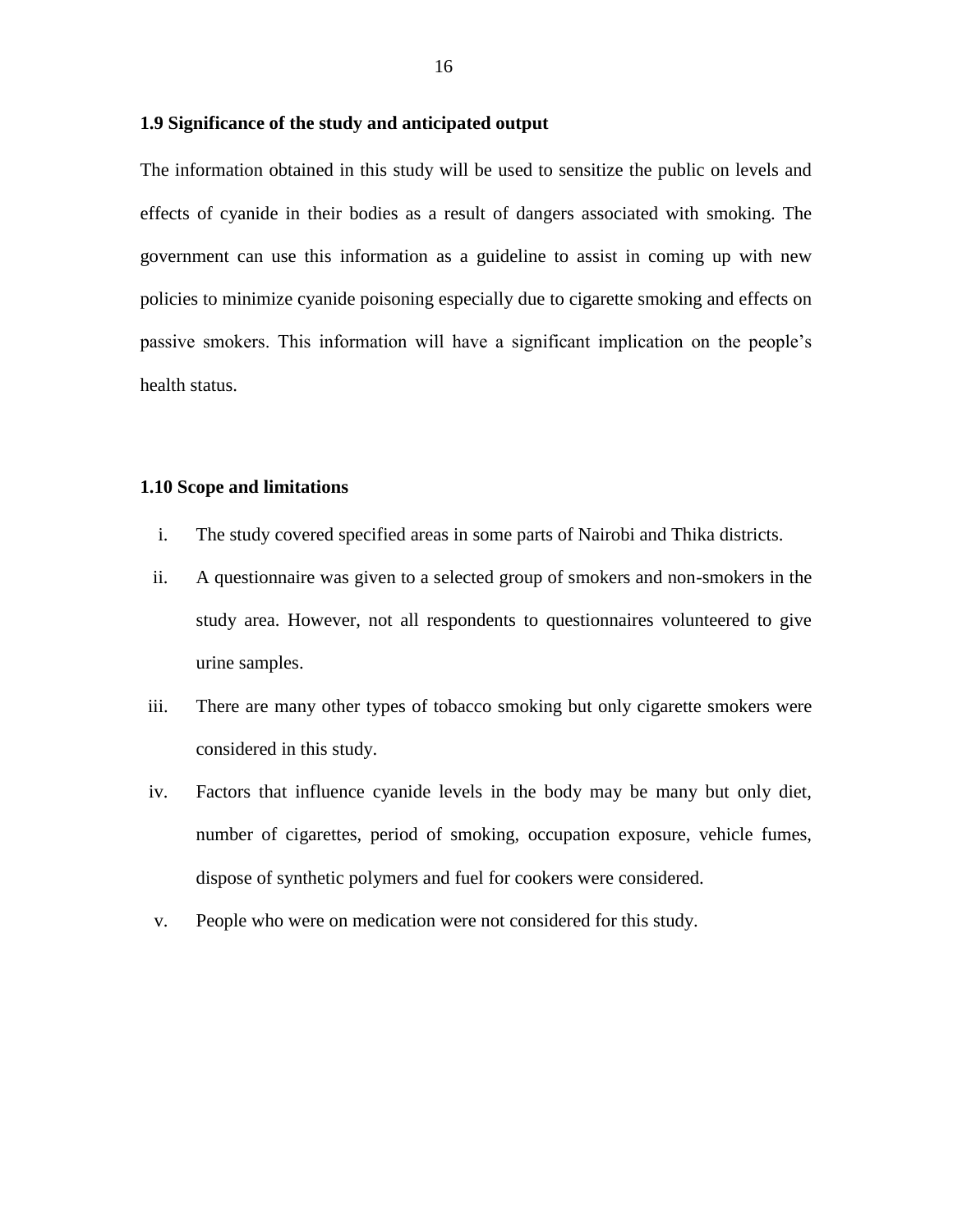#### **CHAPTER TWO**

#### **LITERATURE REVIEW**

#### <span id="page-29-1"></span><span id="page-29-0"></span>**2.1 Cyanide exposure**

Cyanide is present in small quantities in the air, soil and water. At any given time our bodies contain fluctuating levels of cyanide in various forms. The general population is exposed to cyanide primarily by ingestion of food and water, and to a-lesser degree by inhalation. The cyanide content in unpolluted air averages between 0.180 and 0.187 mg/m<sup>3</sup> considering a ventilation rate of 20 m<sup>3</sup>/day (ATSDR, 2004). The average intake of hydrogen cyanide from air is about 3.8 µg/day for the non-urban; non-smoking population (ATSDR, 2004). Cyanide levels in smoke from U.S commercial cigarettes range from 10 to 400 µg/cigarette for sidestream smoke (ATSDR, 2004). Mean cyanide concentrations have been reported for some food products for example lima beans were reported to have  $0.10$ - $0.17$  mg/g (ATSDR, 2004).

#### <span id="page-29-2"></span>**2.2 Hydrogen cyanide (HCN)**

Cigarette smoke as a source of cyanide exposure is of interest, it is a complex medium containing approximately 4000 different constituents separated into gaseous and particulate phases (Hoffman *et al*., 2001). Among the gaseous components is hydrogen cyanide which does the most damage to the heart and blood vessels. Hydrogen cyanide is highly toxic, for a man an oral dose of 0.5-3.5 mg/kg leads to immediate death as does inhaled HCN at concentration of about 270 mg/kg for a few minutes (Hoffman *et al*., 2001). The LD<sub>50</sub> of inhaled HCN for rats is 200 mg/kg for 30 minutes exposure (Hoffman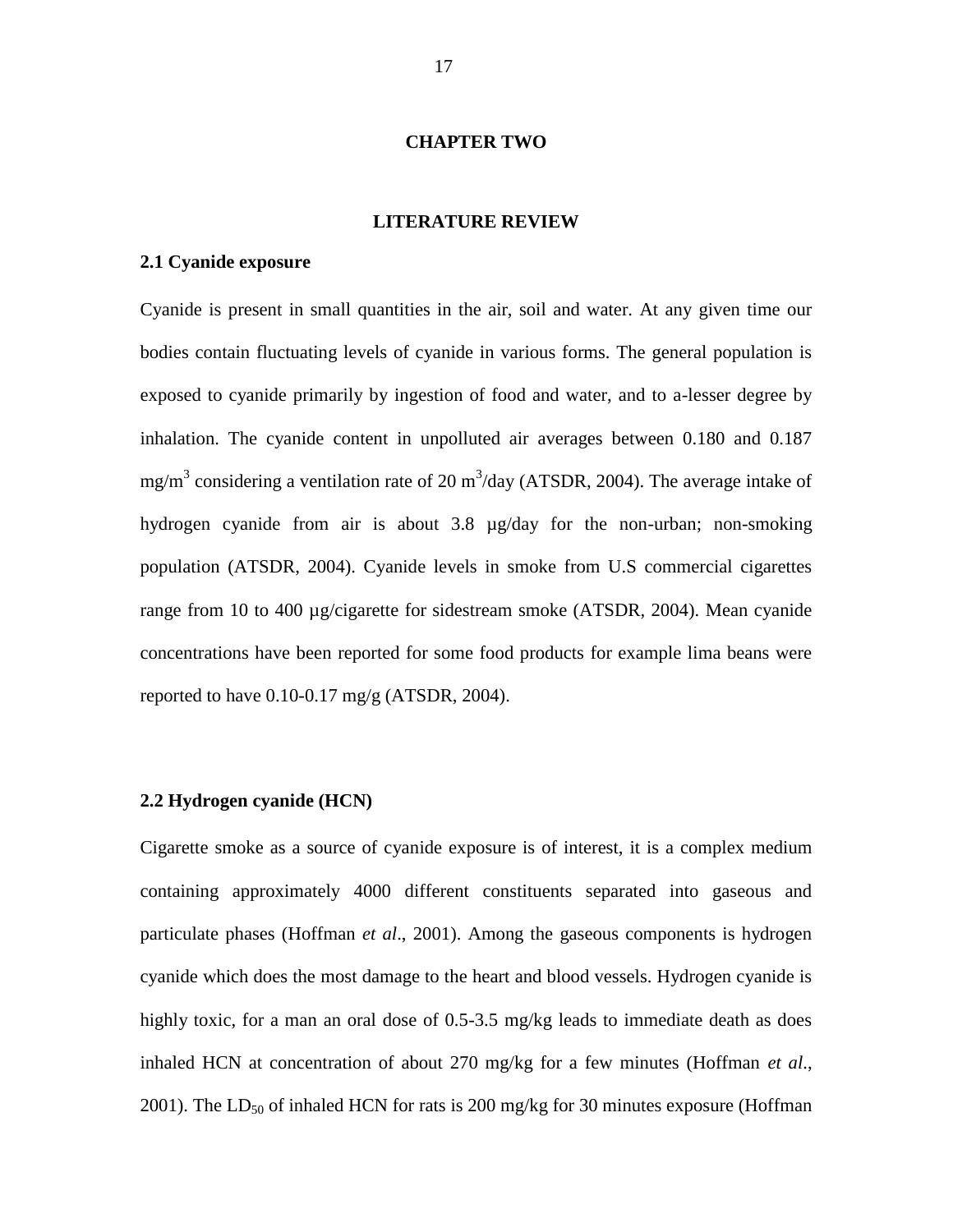*et al*., 2001). The HCN exerts its effect by inhibiting the cytochrome oxidase in the respiratory chain. Hydrogen cyanide does not cause cancer, but it increases the risk of other chemicals causing cancer by damaging cilia, it is cilliatoxic. These are tinny hairs lining the airways that help to clear toxins away. By killing cilia, hydrogen cyanide causes other dangerous chemicals to be stuck in the lungs and airways contributing to development of acute inflammatory and chronic obstructive lung diseases (Dalhamm, 1970).

Hydrogen cyanide is a colourless or pale blue liquid or gas with a faint bitter almond-like odour. Hydrogen cyanide is used primarily in the production of substances such as adiponitrile, methyl methacrylate, chelating agents, cyanuric chloride, methionine and its hydroxylated analogues, and sodium and potassium cyanide. The threshold limit value for HCN at the workplace was set at 10 mg/kg, the short term exposure level is 4.7 mg/kg and lethal dose of HCN is 1 mg/kg (WHO, 2004).

Hydrogen cyanide is generated when a fuel that contains cyanide decomposes. The production of HCN in a fire is dependent upon several factors that include the chemical composition of the material burning, the oxygen content in the room, the temperature of the combustion process, and the presence or absence of ventilation (Yates *et al*., 2001). Although most fuels contain carbon, and the atmosphere is 79% nitrogen, it is highly unlikely that cyanide could be created under normal fire conditions due to the conditions required to form the triple bond (Yates *et al*., 2001). Rather, the cyanide (CN) molecule must exist in the fuel prior to combustion, in order for hydrogen cyanide to be released during the fire. When a fuel that contains CN molecules begins to burn, hydrogen cyanide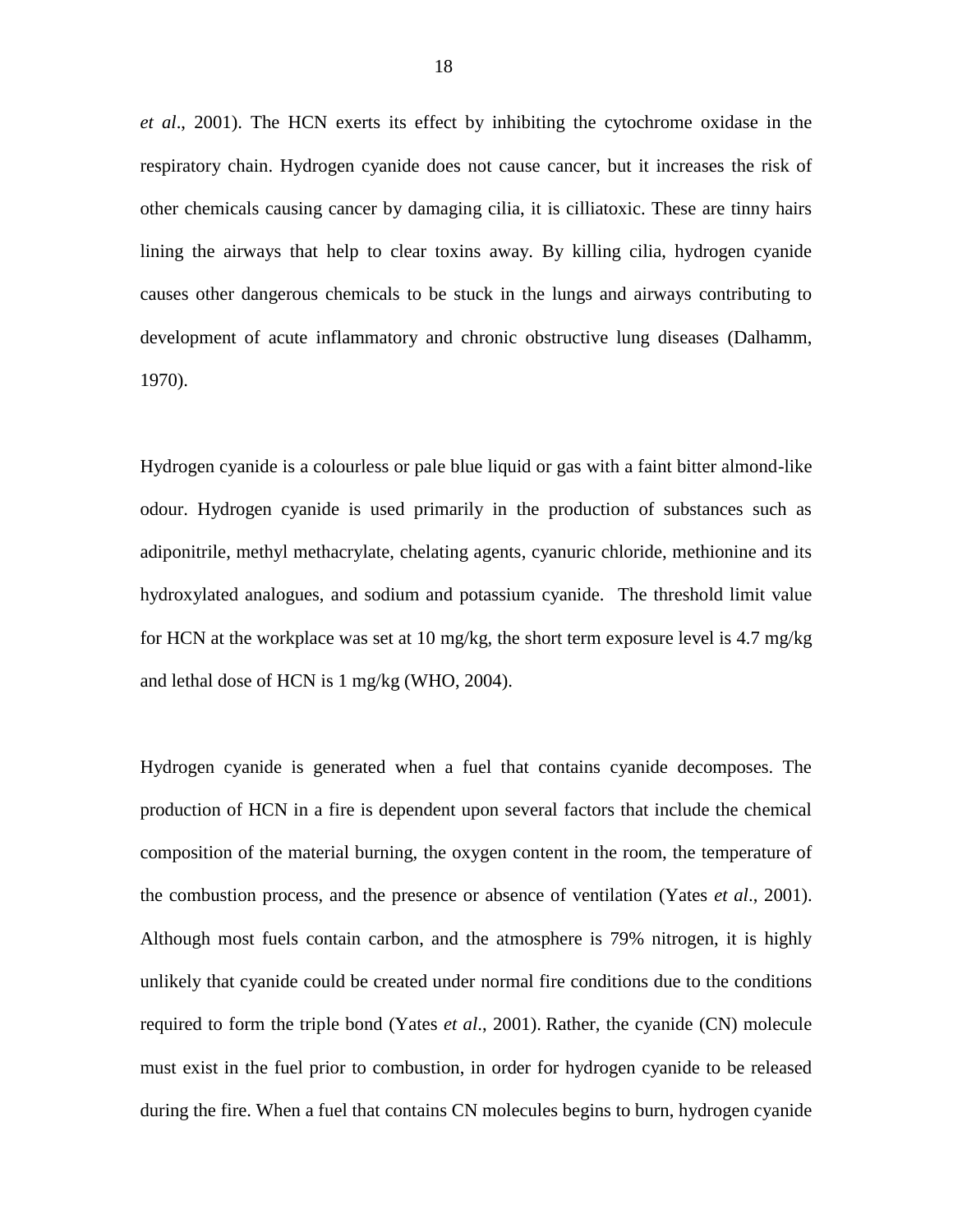is the most likely form of cyanide to be released in addition to carbon dioxide and nitrogen dioxide (Yates *et al*., 2001). Hydrogen cyanide then mixes with other toxic gases and by products of combustion like carbon monoxide and  $NO<sub>2</sub>$  to produce a highly toxic mixture of substances.

Some researchers have theorized that cyanide may work synergistically with other fire gases such as carbon monoxide to incapacitate and suffocate those exposed to fire smoke (Norris *et al*., 1986). Earlier review studies conducted in Paris and Dallas, concluded that high blood cyanide levels showed a direct relationship with the probability of death in smoke inhalation patients, suggesting that hydrogen cyanide may play a more significant role than carbon monoxide in smoke inhalation deaths (Silverman *et al*., 1988).

#### <span id="page-31-0"></span>**2.3 Thiocyanate**

As assessed by smoking machine delivery, approximately 30 to 200 μg of HCN are delivered to the mouth of the smoker with each cigarette (Rickert and Robinson, 1981). Hydrogen cyanide is metabolized by the liver to thiocyanate. In addition to combustion gases, certain foods, particularly leafy vegetables and some nuts are sources of cyanide (Padmaja, 1995). Thiocyanate is also present in beer (Bottoms *et al,*. 1982). Thus, thiocyanate is present in non-smokers as well as smokers and may be particularly high in vegetarians. Thiocyanate is distributed in extra-cellular fluid and is eliminated slowly by the kidneys. Due to the slow excretion, the half-life of thiocyanate is long (about 14 days). The long half-life of thiocyanate means that there is little fluctuation in plasma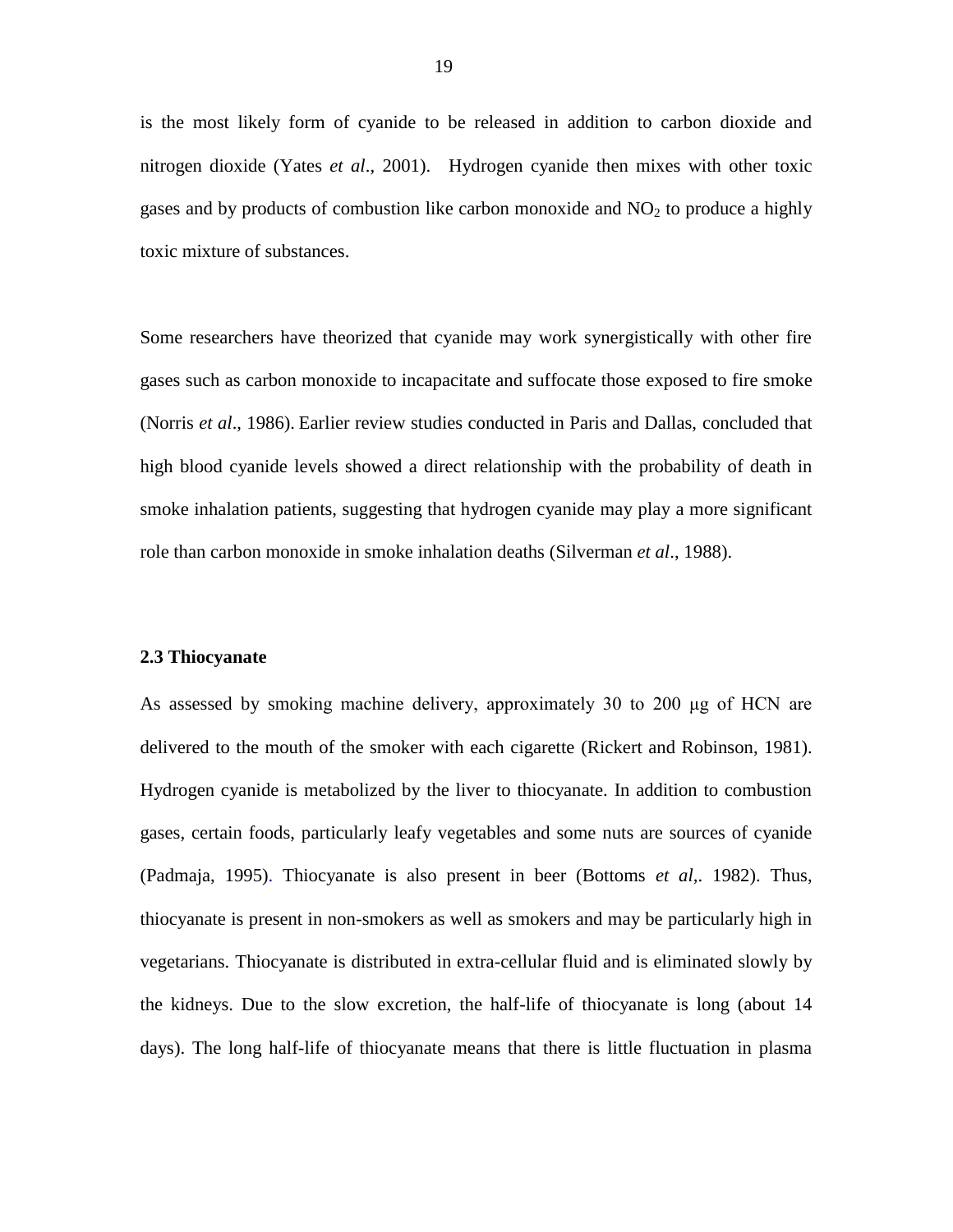thiocyanate concentrations within a day or from day to day. Thus, the time of sampling is not critical.

On the other hand, a given level of thiocyanate reflects exposure to HCN in tobacco smoke over several weeks preceding the time of the sample. When a smoker stops smoking, it takes an estimated 3 to 6 weeks for thiocyanate levels to drop to that nonsmoking individual (Rickert and Robinson, 1981). There is some overlap in levels between smokers and non-smokers. However, on the average, smokers do have levels two to four times higher than those of non-smokers (Cohen and Bartsch, 1980).

Serum or plasma levels of thiocyanate correlate significantly with the number of cigarettes per day (range of correlation 0.25-0.48) (Rickert and Robinson, 1981). Salivary concentrations of thiocyanate may also be used as a noninvasive biochemical marker of smoke exposure (Luepker *et al.*, 1981). Concentrations of thiocyanate in saliva vary as a function of salivary flow rate (Mucklow *et al.,* 1978). Thus, a close correlation between salivary and plasma thiocyanate concentrations depends on stimulating flow of saliva.

#### <span id="page-32-0"></span>**2.4 Absorption, distribution and excretion**

Exposure to cyanides could be in various ways for example breathing air, drinking water, eating food or touching soils that contain the chemical. Absorption of cyanides occurs across both mucus membranes and intact skins (Ellenhorn and Barceloux, 1988). Hydrogen cyanide is rapidly absorbed by the gastrointestinal and respiratory tract; the liquid and possibly the concentrated vapor are absorbed directly through the intact skin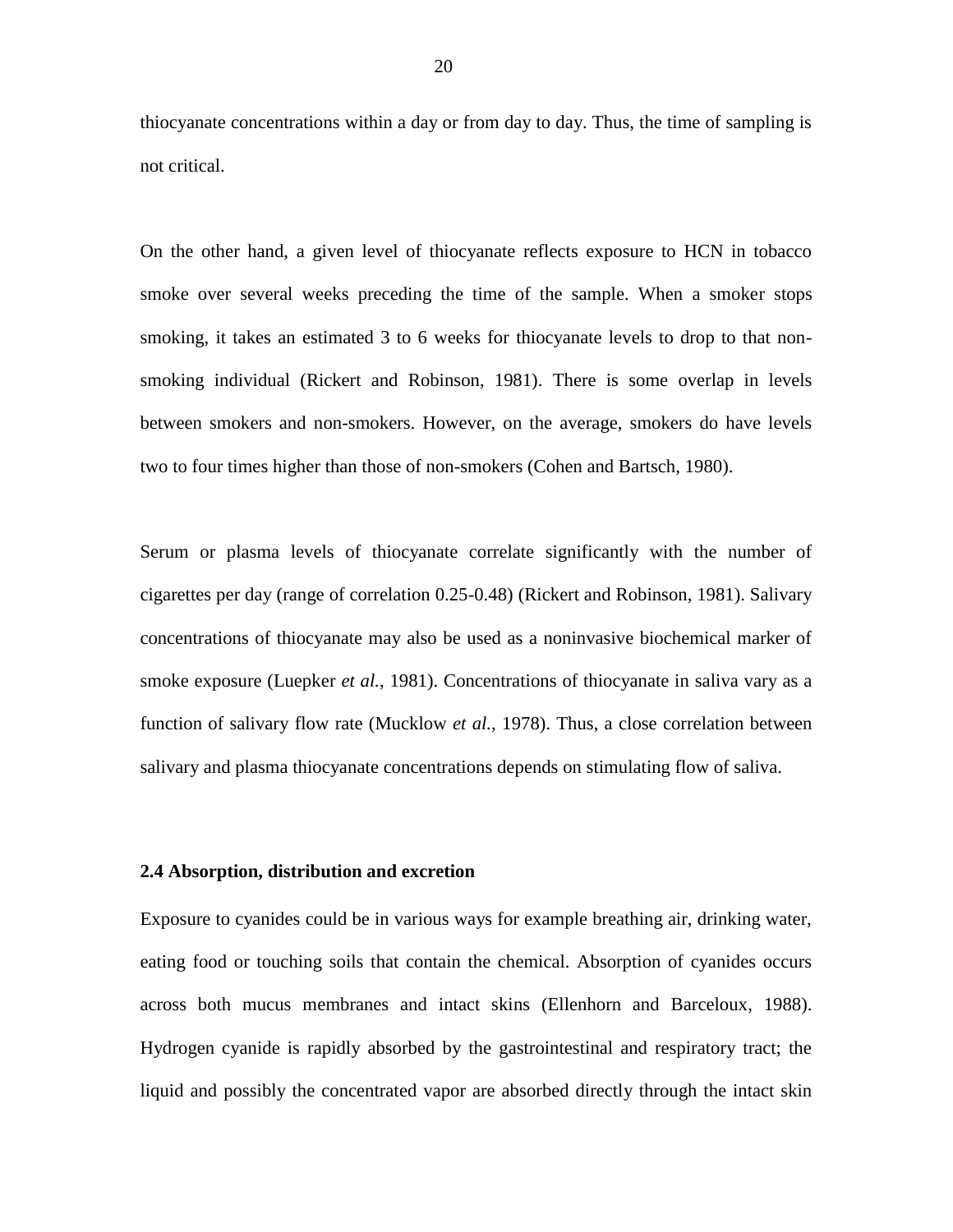(Hartung, 1982; WHO, 1984). Hydrogen cyanide is more rapidly absorbed from the gastrointestinal tract than cyanide salts (WHO, 1984). Absorption of cyanide from smoke inhaled by cigarette smokers is inferred by higher plasma levels of thiocyanate (a metabolite) in smokers compared to non-smokers (WHO, 1984). Landahl and Herrmann (1950) reported that humans retained 57-77% of inhaled hydrogen cyanide in the lungs. Cyanides are moderately lipid-soluble and penetrate the epidermis readily. In addition, some cyanide compounds, such as potassium cyanide, have a corrosive effect on the skin that increases the rate of dermal absorption (NIOSH, 1976).

Toxic amounts of cyanides are absorbed with great rapidity through the bronchial mucosa and alveoli (ATSDR, 1997). Liquid cyanide compounds are easily absorbed through intact skin upon direct contact due to their lipid solubility and rapid epidermal penetration.

Following absorption, cyanide is rapidly distributed throughout the body by the blood. Cyanide enters erythrocytes and is found at low concentrations in normal human blood and other organs. The cyanide concentration is higher in red blood cells than in plasma by a factor of 2 or 3, reflecting cyanides tendency to bind to methaemoglobin (ATSDR, 1997). Higher plasma concentrations of thiocyanate were found in the umbilical cord blood of infants born to smokers compared with those born to non-smokers (US EPA, 1985). After non-lethal exposure, plasma cyanide levels tend to return to normal levels within 4-8 hours. The estimated plasma half-life is 20 minutes to 1 hour (Hartung, 1982). In cases of fatal oral poisoning, cyanide was detected in the brain, blood, kidney, stomach wall, liver, and urine (Ansell and Lewis, 1970). Gettler and Baine (1938) reported brain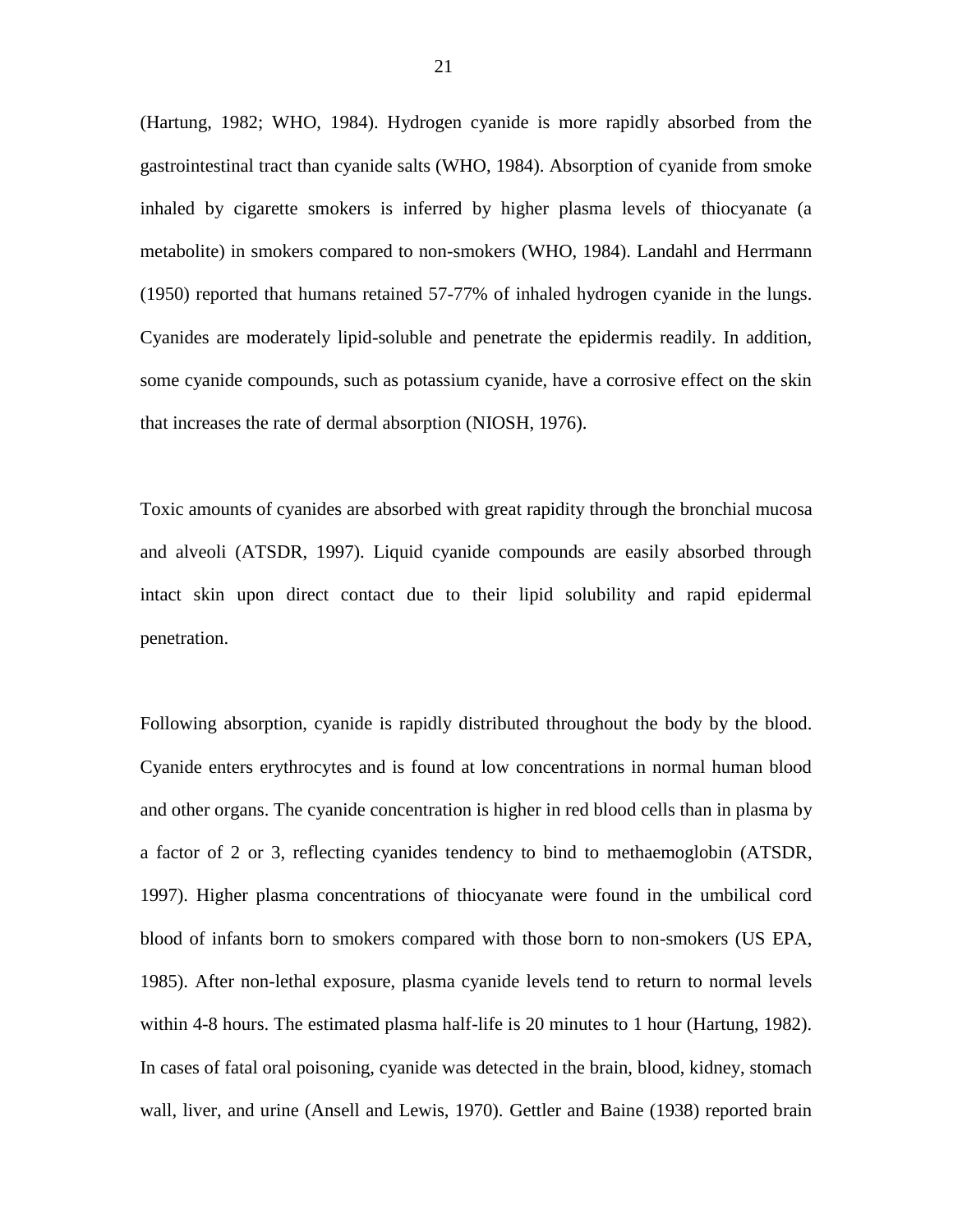and liver cyanide levels of 0.06-1.37 mg/100 g and 0.22-0.91 mg/100 g tissue, respectively, in four humans who ingested fatal doses of cyanide. Tissues cyanide levels in a human after inhalation of HCN were 0.75, 0.42, 0.41, 0.33, and 0.32 mg hydrogen cyanide/100 g in the lung, heart, blood, kidney, and brain, respectively (ECETOC, 2004). Elevated levels of cyanide were seen in erythrocytes and elevated levels of thiocyanate in the blood, liver, and kidneys of rats receiving food fumigated with hydrogen cyanide (Howard and Hanzal, 1955).

Results of a drinking water study with rats indicate that subchronic cyanide administration up to 160 mg/kg/day potassium cyanide for 13 weeks does not lead to saturation of cyanide detoxification pathways (Leuschner *et al*., 1991). According to Ellenhorn and Barceloux (1988), cyanides may accumulate in the body cells by binding to metalloproteins or enzymes such as catalase or cytochrome C oxidase. Research shows that small but significant levels of cyanide are present in normal, health human organs at concentrations of  $\lt 0.5$  mg/kg owing to the breakdown of cyanogenic foods and tobacco smoke by bacterial action and vitamin  $B_{12}$  (Feldstein and Klendshoj, 1954).

The principal pathway of cyanide metabolism is conversion to thiocyanate catalyzed by either rhodanese (thiosulfate sulfurtransferase) or by 3-mercaptopyruvate sulfurtransferase. Both enzymes are widely distributed in the body. Conversion of cyanide to the less toxic thiocyanate by rhodanese is enhanced when cyanide poisoning is treated with the intravenous administration of a sulfur donor such as sodium thiosulfate (Westley, 1980). The toxicity of thiocyanate is significantly less than that of cyanide, but chronically elevated levels of blood thiocyanate can inhibit the uptake of iodine by the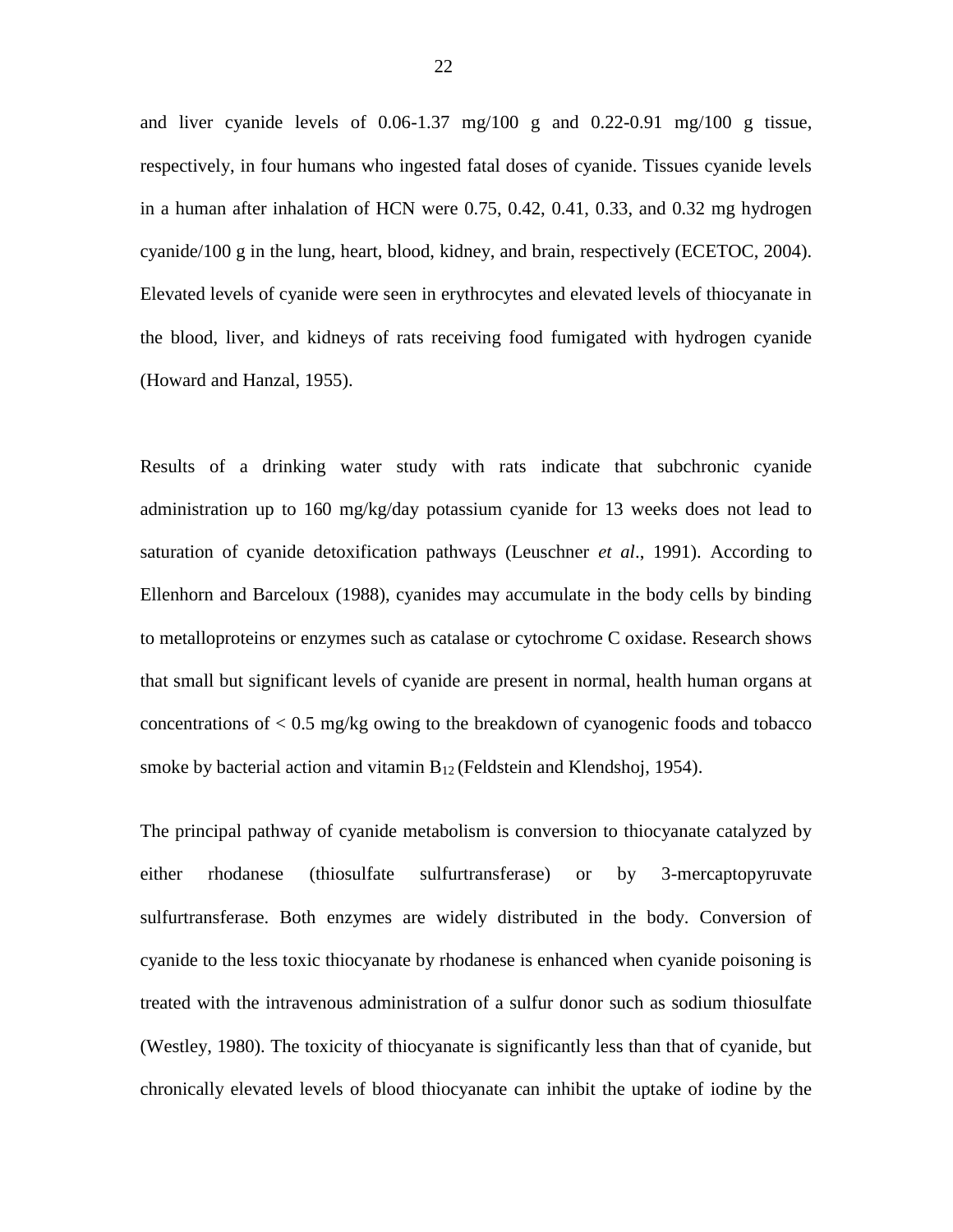thyroid gland, thereby reducing the formation of thyroxine (Hartung, 1982). Other metabolic pathways include the conversion to 2-aminothiazoline-4-carboxylic acid; incorporation into a 1-carbon (formate) metabolic pool; combination with hydroxycobalamine to form cyanocobalamine  $(B_{12})$ ; and combination with cystine to form 2-aminothiazoline-4-carboxylic acid (ATSDR, 1989).

In humans and animals, the major route of cyanide elimination from the body is via urinary excretion of thiocyanate. Small amounts of thiocyanate are also eliminated via lung and feaces (US EPA, 1985). Some free hydrogen cyanide is excreted unchanged in breath, saliva, sweat, and urine (Hartung, 1982). An increased urinary excretion of thiocyanate was observed in people exposed to 4-6 ppm cyanide vapor and cyanide salts over a period of several years (NIOSH, 1976).

According to Agents for Toxic Substances and Diseases Registry (ATSDR, 1997), an average urinary concentration of thiocyanate normally ranges between 0.85 and 14 mg/L over 24-hour period. Some cyanides are metabolized directly in the body, carbon dioxide and hydrogen cyanide are eliminated. Figure 2.0 shows the processes involved in metabolism of cyanides.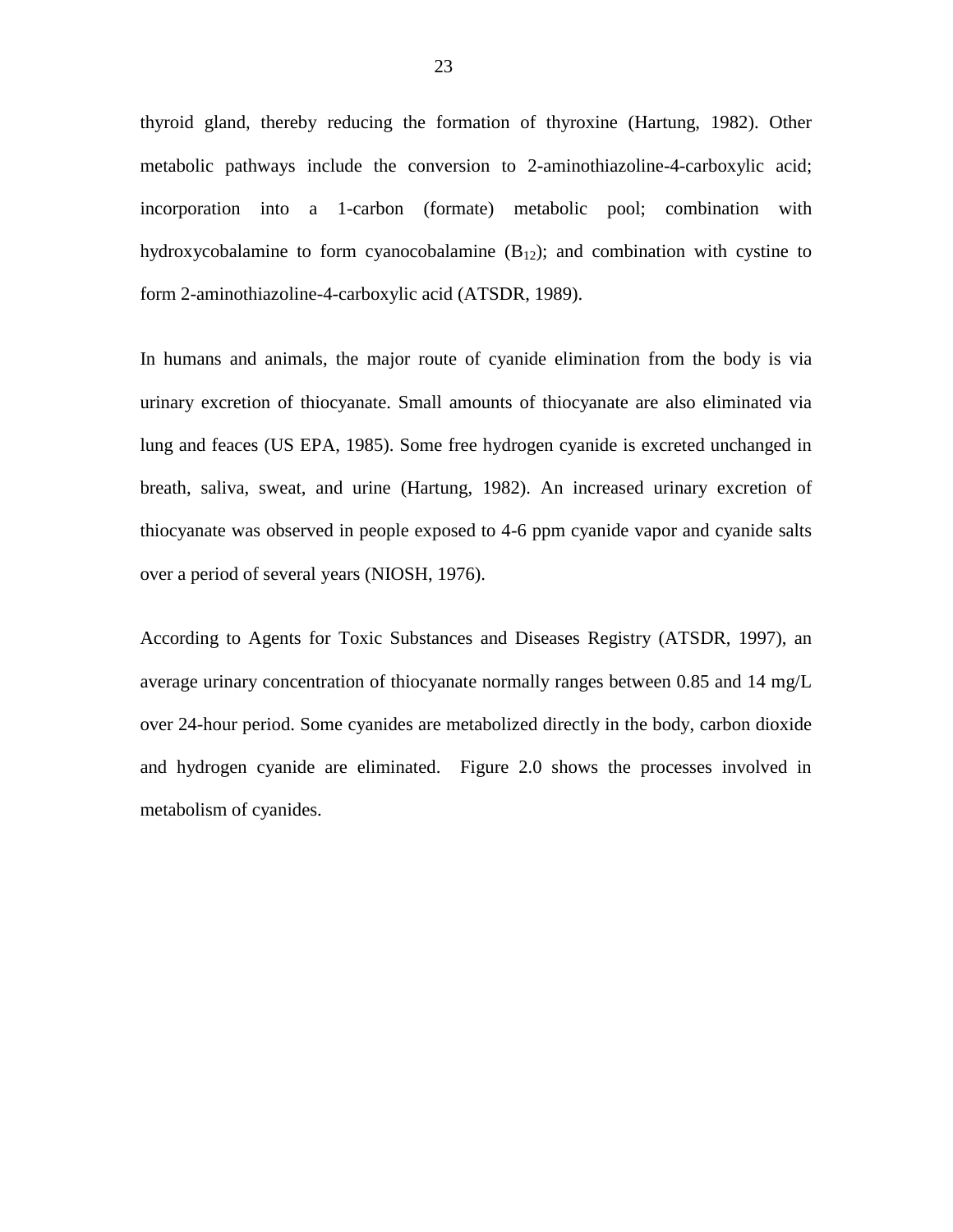

**Figure 2.0 Basic products involved in the metabolism of cyanide** 

Source: ATSDR, 1997

# **2.5 Toxic effects**

Cyanide is highly toxic to living cells and causes inhibition of growth by at least three major mechanisms: tight chelating to di- and trivalent metals in metallo-enzymes such as cytochrome oxidase hence inhibition of cellular respiration; reaction with keto compounds to form cyanohydrin derivatives of enzymes substrates; and reaction with Schiff-base intermediates during enzymic reaction to form stable nitrile derivatives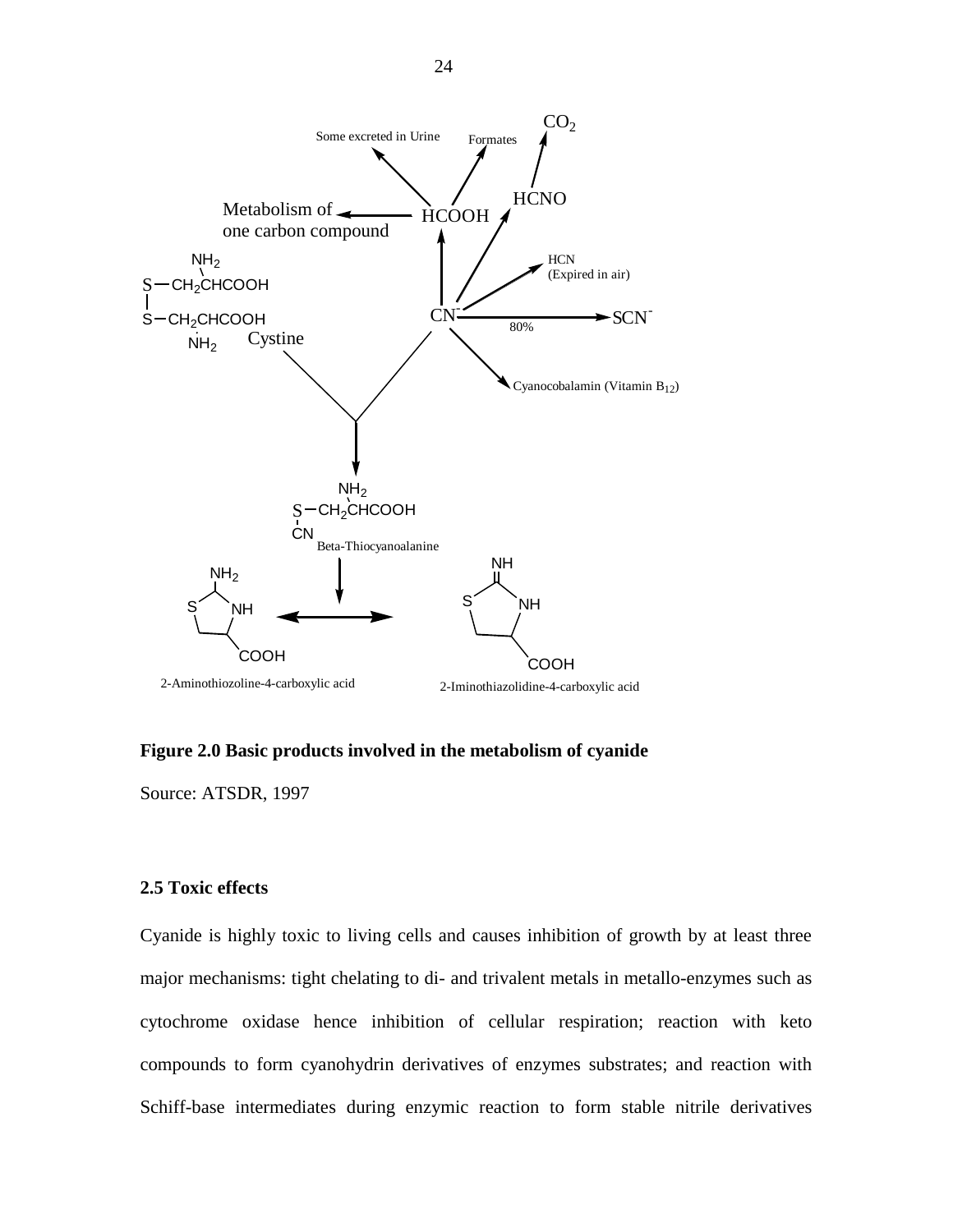(Solomonson, 1981). The toxic effects of cyanide ion in humans and animals are believed to result from inactivation of cytochrome C oxidase and inhibition of cellular respiration and consequent histotoxic anoxia.

The primary target for cyanide toxicity in humans and animals are cardiovascular, respiratory, central nervous system and endocrine system, since long term toxicity due to exposure to thiocyanate prevents uptake of iodine in the thyroid and acts as goitrogenic agent. Reports from US Environmental Protection Agency US EPA (1987), show that the lethal oral dose of cyanide compounds to humans generally ranges from 50 to 200 mg cyanide (0.72 to 2.9 mg/kg body weight).

In humans, slight effects occur due to exposure of cyanide 20 to 40 mg/m<sup>3</sup>, 50 to 60  $mg/m<sup>3</sup>$  can be tolerated without immediate or late effects for 20 minutes to one hour, 120 to 150 mg/m<sup>3</sup> may lead to death after 0.5 to one hour while 200 mg/m<sup>3</sup> is likely to be fatal after 10 minutes (Gettler and Baine, 1938). According to WHO, (1984), low exposure to cyanides is not fatal to humans with efficient detoxification systems; however, exposure to low levels of cyanides over a long period results in increased blood cyanide levels. This may result in weakness of fingers and toes, difficulty in walking, dimness of vision, deafness and decreased thyroid gland function. Skin contact with cyanide can produce irritation and sores (Setting, 1985).

Symptoms of moderate poisoning include vomiting and nausea, convulsions, deep breathing, shortness of breath and anxiety and restlessness, dizziness, weakness and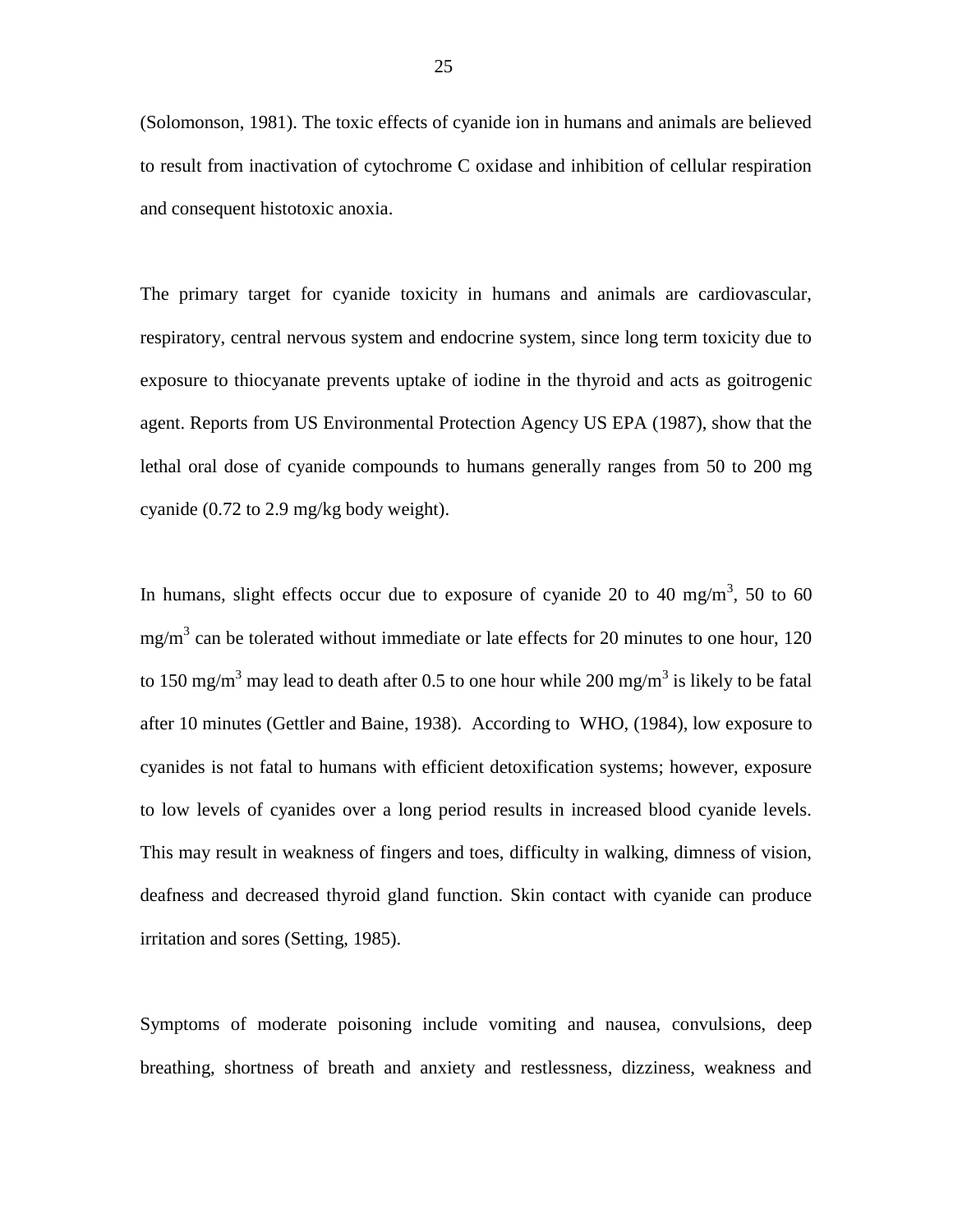headache. More serious cases result in convulsions, loss of consciousness and death after apnea and cardiac arrest hypoxemia, low blood pressure, lung injury and slow heart rate.

# **2.6 Mechanism of toxicity**

Cyanide has a high affinity for certain sulfur compounds like sulfanes and certain metallic complexes, particularly those containing cobalt and the trivalent form of iron  $(Fe^{3+})$  like cobalt EDTA and methemoglobin respectively. The cyanide ion can rapidly combine with iron in cytochrome oxidase complex in mitochondria to inhibit this enzyme, thus preventing intracellular oxygen utilization. The cell then utilizes anaerobic metabolism, creating excess lactic acid and a metabolic acidosis. Cyanide also has a high affinity for the ferric iron of methemoglobin, and one therapeutic stratagem induces the formation of methemoglobin to which cyanide preferentially binds (Ellenhorn and Barceloux, 1988). The cyanide ion therefore, kills all aerobic organisms by shutting down the respiration in cells, impaires both oxidative metabolism and the associated process of oxidative phosphorylation (Holland, 1983).

# **2.7 Treatment of cyanide poisoning**

Therapies for cyanide poisoning convert part of the hemoglobin of the blood from ferrous  $(+2 \text{ charge})$  hemoglobin to ferric  $(+3 \text{ charge})$ , this creates a pull of binding potentials that can divert cyanide from the cytochrome it poisons. The antidotes normally used are briefly discussed in the following subsections.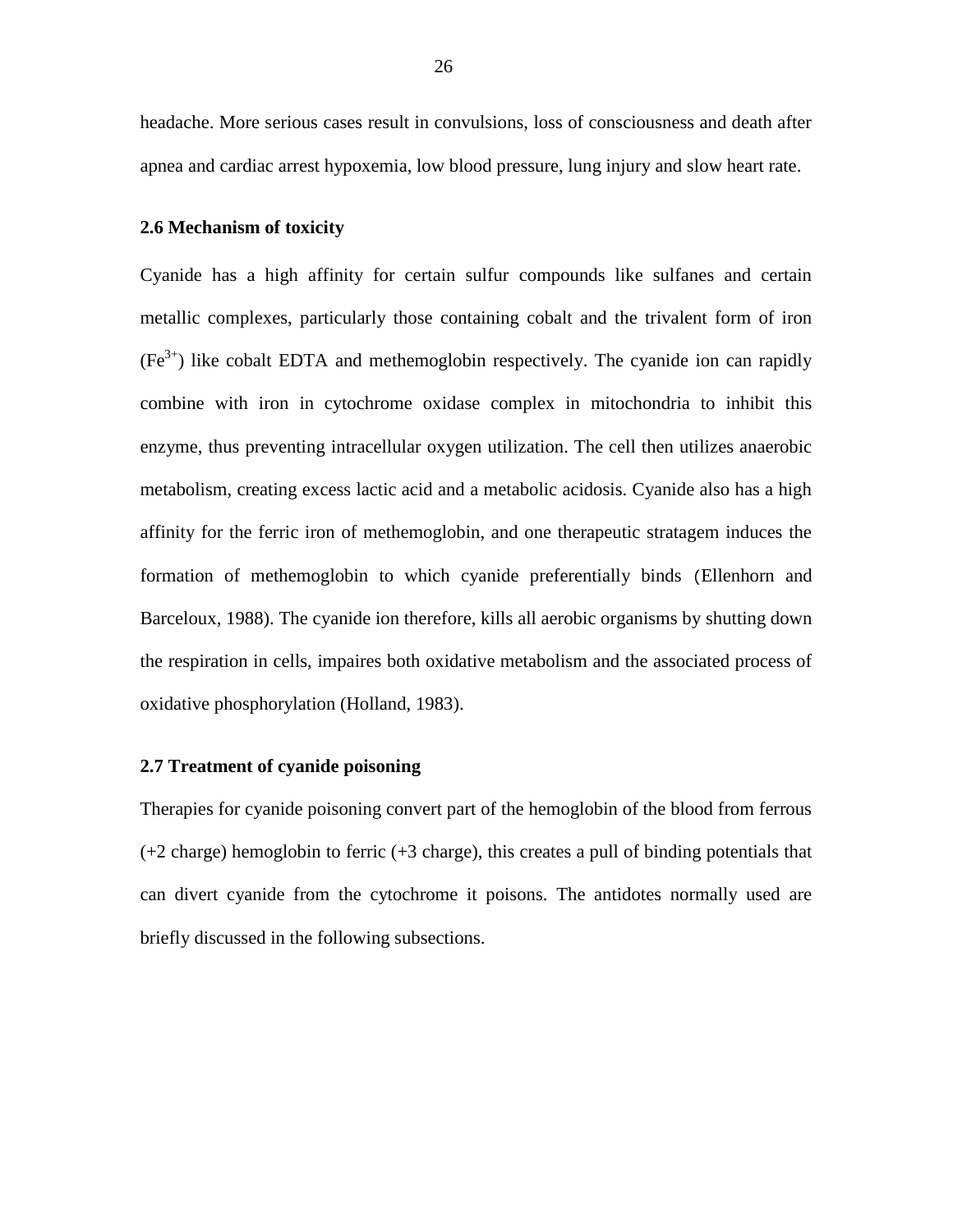# **2.7.1 Sulfur donors**

Cyanides from natural sources inside the human body can usually be handled effectively through sulfur detoxification. This is mediated by mitochondrial rhodanese and Bmercaptopyruvate sulfur transferase inside the body and thiocyanate is the end product. The latter is much less toxic and easily excreted in urine. With excessive absorption of cyanides into the body, the natural substrates become depleted rapidly. A therapeutic approach is to introduce sulfur donors into the body to fuel the detoxification process (Sylvester *et al*., 1983).

# **2.7.2 Methemoglobin inducers**

The high affinity of cyanide for iron in the ferric state in methemoglobin (metHb) results in the formation of cyanomethemoglobin. If the methemoglobin concentration in blood is increased, it reduces the binding of cyanide to the cytochrome oxidase system. Cyanide is then slowly released from cyanmethemoglobin and diffuses out of red blood cells to be detoxified by hepatic rhodanese and other sulfur transferase systems. This process is facilitated by exogenous sources of sulfur. Excessive metHb production of >40% poses significant risk as inadequate normal hemoglobin would be left for the transport of oxygen in the blood. Conventional methemoglobin inducers used for treating cyanide poisoning include amyl nitrite and sodium nitrite. The former can be administered through inhalation by anyone with minimal training and is often preferred in the first-aid management of cyanide poisoning. Sodium nitrite must be administered intravenously. The administration of methemoglobin inducers is usually followed by sodium thiosulfate (Pettersen and Cohen, 1985).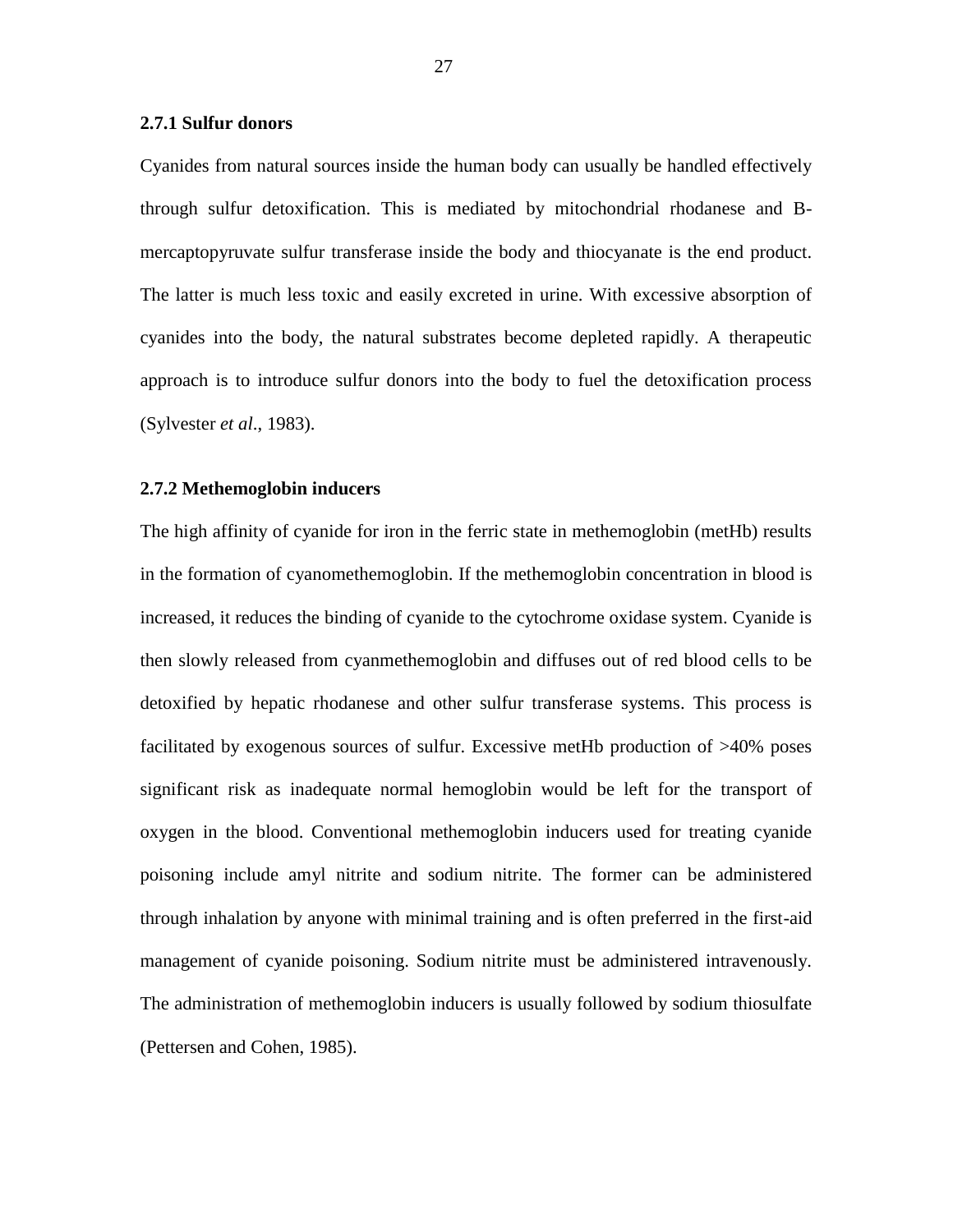#### **2.7.3 Cobalt compounds**

Cobalt compounds are given to treat cyanide poisoning because cyanide combines directly with cobalt compounds. The most common form is dicobalt edetate (cobalt EDTA or Kelocyanor), which is more effective than the combination of sodium nitrite and sodium thiosulfate. The diagnosis of cyanide poisoning must be established before using this agent due to the inherent toxicity of cobalt in the absence of cyanide in the body. The toxicity is reduced by co-administration of glucose (50 ml of 50% by intravenous infusion). This agent should not be used in doubtful or mild cases (Rose *et al*., 1965).

#### **2.7.4 Hydroxocobalamine**

An agent used in Europe is hydroxocobalamine (Vitamin B12a), which combines directly with cyanide to form cyanocobalamin (Vitamin B12). It has low toxicity and rapid action, and is theoretically an ideal antidote. On the other hand, it has a high molecular weight and combines with cyanide on a 1:1 molar basis, necessitating the administration of a relatively large dose. Furthermore, most medical preparations are in the form of 1-2 mg (1.2 ml) ampoules, so large volumes are required for a sufficient dose and intravenous infusion of the solution is necessary (Way *et al*., 1984).

The choice of an antidote depends on the extent of poisoning, for mild poisoning**,**  decontamination followed by rest and oxygen may be adequate. Any deterioration is an indication for amylnitrite, and transfer to hospital should be arranged. Symptoms might be delayed with some compounds, such as acetonitrile, which only release cyanide upon metabolism. For moderate poisoning, cases whose symptoms include brief periods of unconsciousness, convulsions or cyanosis, intravenous administration of antidotes is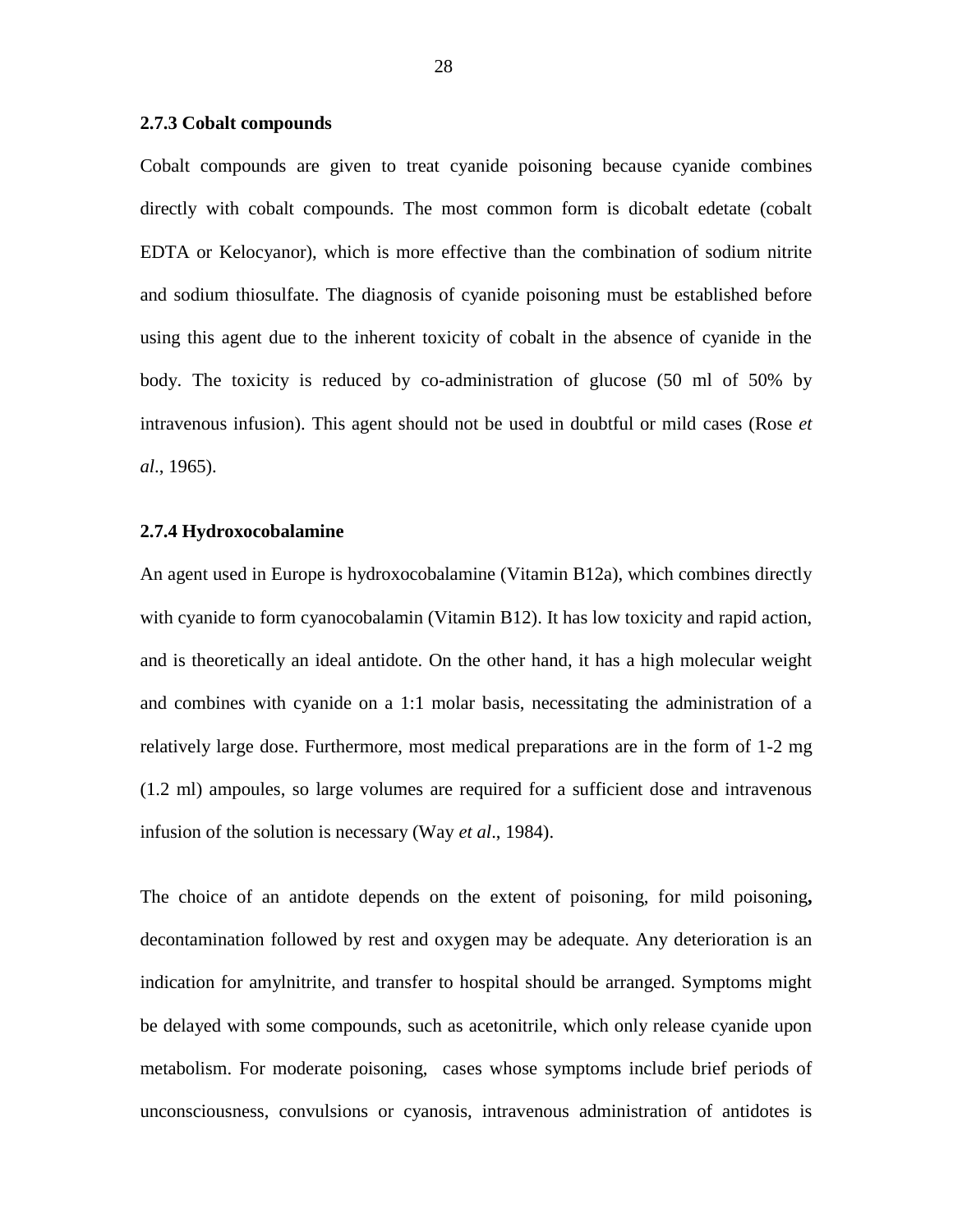indicated and they are best managed in a hospital, ideally in the intensive care unit. Sodium thiosulfate may be first choice if the diagnosis is uncertain. For severe poisoning, in- patients with deep coma, dilated non-reactive pupils and worsening cardio-respiratory function, an additional intravenous antidote is required. The choice depends on many factors including the experience of the treating physician and the availability of the preparations. Since metHb inducers and cobalt EDTA both have potentially serious side effects, hydroxocobalamin is the best choice from a risk-benefit point of view. Cyanide poisoning in the body makes it necessary for monitoring cyanide exposure by use of its metabolites in high risk groups such as smokers.

# **2.8 Human body fluids as biological indicators for cyanide poisoning**

The thiocyanate ion is usually present in low concentration in human urine, serum and saliva as a result of food consumed containing cyanogenic glycosides. Blood, serum, plasma and urine have been employed as indicators of cyanide exposure in humans (Lauwerys and Hoet, 2001). However, at low levels of occupational exposure, the relationship between exposure and urinary thiocyanate concentrations shows a wide interand intra-individual variation due to a variety of factors (such as diet, period of smoking, exposure to vehicle fumes and cigarette smoke).

A Study on thiocyanate (SCN) in urine showed that smokers had an average concentration of 0.155 mg/L in urine while non–smokers had 0.075 mg/L of thiocyanate in urine (Jarvis *et al*., 1984b). Due to the relatively high salivary SCN concentrations (about 20 times higher than in plasma) and the noninvasiveness of saliva collection, SCN is frequently determined in saliva. However, a number of factors may influence the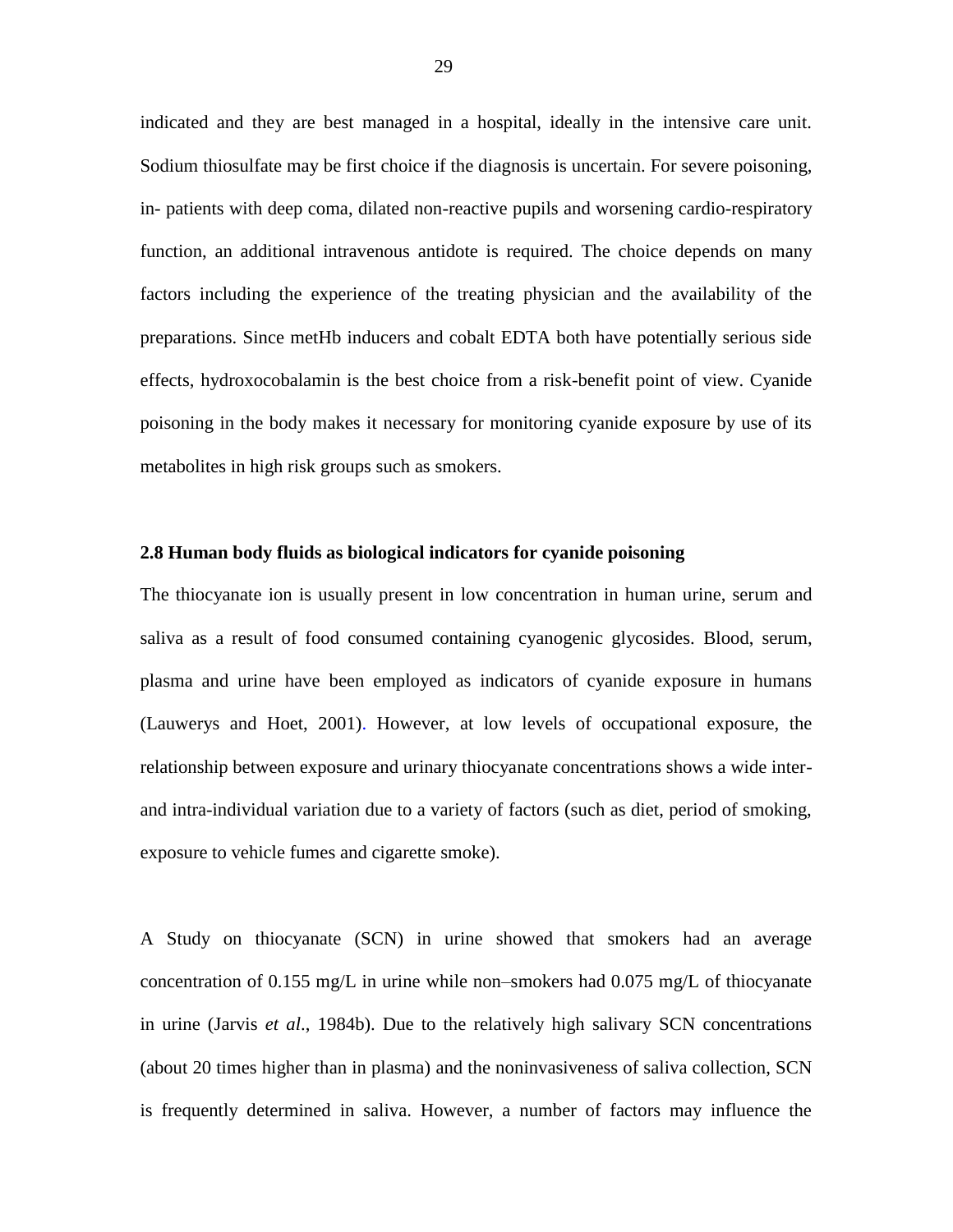determination of SCN in saliva, thus increasing the variability of this biomarker compared to SCN in plasma or urine (Prue *et al*., 1981b). In another study, SCN in saliva was found to be more stable than SCN in plasma or urine (Prignot, 1987). Table 2.1 shows mean thiocyanate levels of smokers and non-smokers in body fluids (serum/plasma, urine and saliva) as reported by various researchers.

| <b>Study</b>               | Non-smokers $(N)$                  | <b>Smokers</b> $(N)$                     |
|----------------------------|------------------------------------|------------------------------------------|
|                            | SCN in serum or plasma (µmol/l)    |                                          |
| Bliss and O'Connell (1984) | $59.70 \pm 41.10$ (6815)           | $156.46 \pm 58.62$ (10377)               |
| (Review: Weighted          |                                    |                                          |
| average of 19 studies)     |                                    |                                          |
| Clark et al. (1981)        | 0.06                               | 0.17                                     |
| Cohen and Bartsch (1980)   | $73.5 \pm 48.3$ (191)              | $180.2 \pm 55.7$ (426)                   |
| Jarvis et al. (1984b)      | 50.8 (100)                         | 122.9 (94)                               |
| Fortmann et al. (1984)     | $53.1 \pm 25.6$ (970)              | $163.7 \pm 49.6$ (543)                   |
| Nikitin et al. (1990)      | Males: $42.8 \pm 22.4$ (706)       | Males: $116.6 \pm 43.3$ (1025)           |
|                            | Females: $41.0 \pm 720.9$          | Females: $122.9 \pm 49.0$ (55)           |
| Ockene et al. (1987)       | $54.4 \pm 30.1$ (1356)             | Cigarette smokers: $173.8 \pm 55.4$      |
|                            |                                    | (5090) Primary cigar/pipe smokers:       |
|                            |                                    | $90.27 \pm 51.4$ (414) Secondary         |
|                            |                                    | cigar/pipe smokers: $111.67 \pm 66.3$    |
|                            |                                    | (497)                                    |
| Ruth and Neaton (1991)     | $53.0 \pm 27.3$ (3274)             | $172.8 \pm 52.2$ (4553)                  |
| Assaf et al. (2002)        | Men: 60.6 (493) Women:             | Men: 137.9 (496) Women: 141.3            |
|                            | 43.0(850)                          | (507)                                    |
| Korpilahde et al. (2004)   | Never smoked: $5.3 \pm 6.2$ (3776) | Only pipe or cigar: $29.3 \pm 20.2$ (85) |
|                            | Ex-smokers: $7.4\pm9.6$ (1417)     | Cigarettes and pipe/cigars: $31.1 \pm$   |
|                            |                                    | 19.9 (63) 1–9 cig/d: $23.0 \pm 16.1$     |
|                            |                                    | $(351)$ 10-19 cig/d: 31.4 $\pm$ 17.6     |
|                            |                                    | (577)                                    |

**Table 2.1: Mean SCN concentrations in body fluids of smokers and non-smokers**

NB: Table continues to next page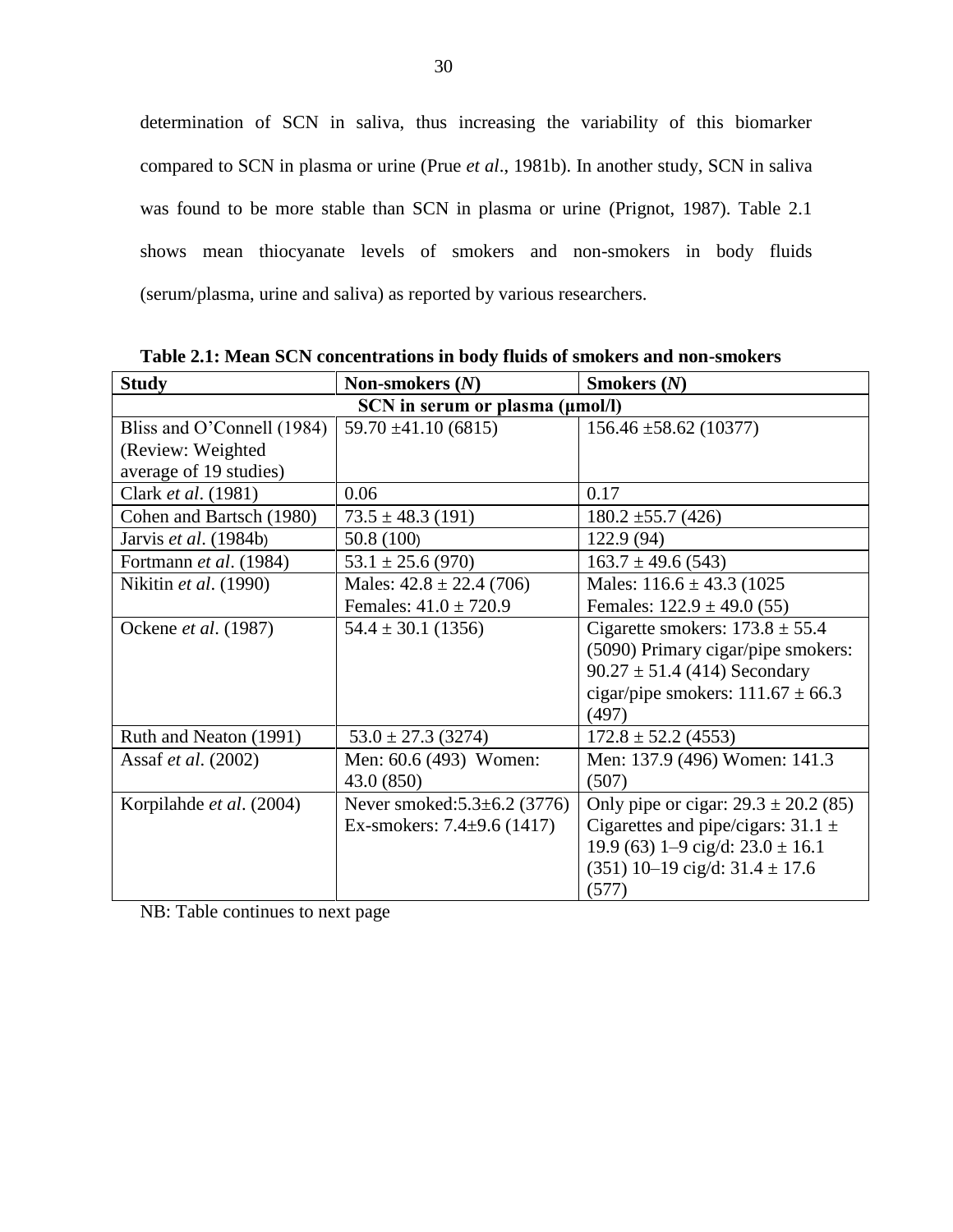31

|  |  | NB: Table continued from previous page |  |
|--|--|----------------------------------------|--|
|  |  |                                        |  |

| <b>Study</b>                  | <b>Non-smokers</b>             | <b>Smokers</b>                  |
|-------------------------------|--------------------------------|---------------------------------|
|                               | SCN in saliva ( $\mu$ mol/l)   |                                 |
| Bliss and O'Connell (1984)    | $1219 \pm 757$ (242)           | $2724 \pm 1112$ (287)           |
| (Review:                      |                                |                                 |
| Weighted average of 11        |                                |                                 |
| studies)                      |                                |                                 |
| Haley <i>et al.</i> (1983)    | $1293 \pm 652$ (18)            | $3339 \pm 1117$ (12)            |
| Jarvis et al. (1984b)         | 1300 (100)                     | 2450 (94)                       |
| Degiampietro et al. (1987)    | Median: 1670 (207)             | Median: 2920 (117)              |
| Induced                       |                                |                                 |
| mixed saliva, parotid saliva: |                                |                                 |
| ca. 40%                       |                                |                                 |
| higher concentrations         |                                |                                 |
|                               | $SCN$ in urine ( $\mu$ mol/l)  |                                 |
|                               |                                |                                 |
| Densen et al. (1967)          | $285 \pm 30(6)$                | $560 \pm 35(13)$                |
|                               |                                |                                 |
| Jarvis et al. (1984b)         | 74.8 (100)                     | 154.9 (94)                      |
|                               |                                |                                 |
| Lundquist et al. 1995         | $0.043 \pm 0.022$ mg/L         | $0.057 \pm 0.00$ mg/L           |
| Muranaka et al. (1988)        | (µmol/g creatinine) 77.0 $\pm$ | (µmol/g creatinine) $132.9 \pm$ |
|                               | 20.6(42)                       | 52.0(67)                        |
|                               |                                |                                 |
| Bradbury et al. 1999          | $11\pm0.12$ mg/L               |                                 |

Source: Scherer, 2006

# **2.9 Methods of analysis**

Well established standard analytical methods are available for detecting, measuring and monitoring cyanides, its metabolites and other biomarkers of exposure and effects of cyanides. Cyanide in environmental media are usually collected in sodium or potassium hydroxide solution and measured by colorimetric methods (Agrawal *et al*., 1991), colorimetry or ion specific electrode or by headspace gas chromatography with nitrogen specific detector or electron capture detector ( Seto *et al*., 1993). Photometry has also been used for cyanide detection in earlier studies (Butts *et al*., 1974; Bhide and Jayant, 1987; Degiampietro *et al*., 1987). Cyanide in aqueous matrices is usually measured by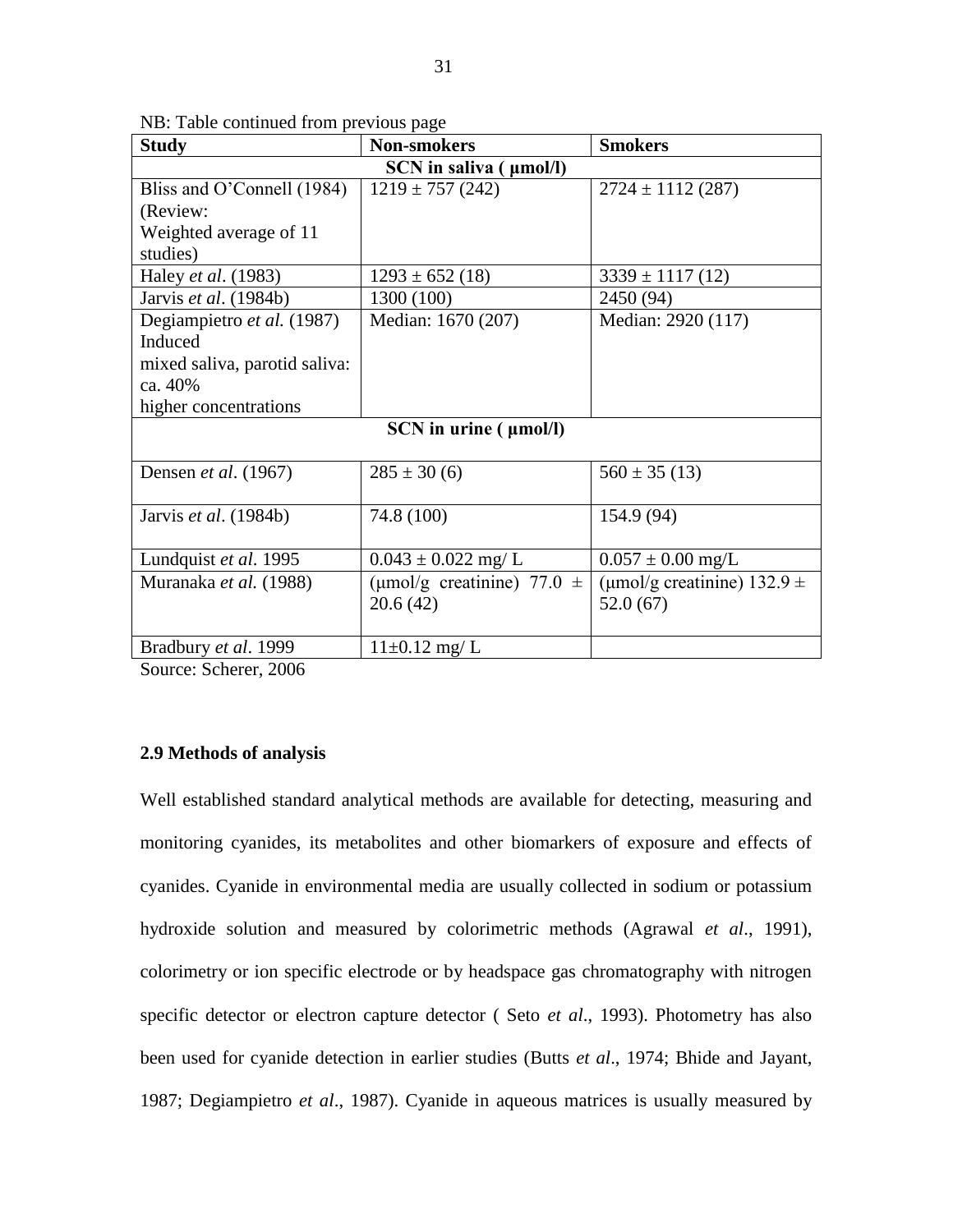colorimetric, micrometric or electrochemical methods after pretreatment to produce hydrogen cyanide and absorption in sodium hydroxide solutions (US EPA, 1983). Total cyanide irrespective of the source is measured by semi-automatic colorimetric as well as selective electrode ultraviolet/distillation/spectrophotometer and ion chromatography.

Free cyanide can also be determined by specific ion electron method. A chromatographic technique with fluorescence detection is used to detect trace amounts of cyanides in blood cells (Chinaka *et al*., 1998). Four principle methods are used for the determination of SCN in body fluids: (i) Ko"nig reaction: dye formation by reaction of SCN with an aromatic amine, bromocyanide (BrCN) and pyridine (Bhide and Jayant, 1987); (ii) dye formation of SCN with Fe (III) nitrate (Butts *et al*., 1974; Degiampietro *et al*., 1987); (iii) colorimetry (Walters and Sawhney, 1987; Michigami *et al*., 1992); (iv) gas chromatography with mass spectrometry (GC-MS) after derivatization (Torano and van Kan, 2003).

In colorimetry, the intensity of absorption depends on the concentration of the absorbing species C (for this study it is the thiocyanate), and the path length traversed by the radiation *l*. The molar extinction coefficient  $\epsilon$ , is a measure of the efficiency with which the molecules absorb. This is defined by Beer- Lamber"s law as,

$$
\epsilon = 1/Cl \log_{10} I_0 / I \quad \text{or} \quad A = \epsilon cl \dots \dots \dots \dots Eq \ 2.0
$$

A is log of ratio of the intensity of the incident  $(I_0)$  and transmitted (I) radiation is called the absorbance or optical density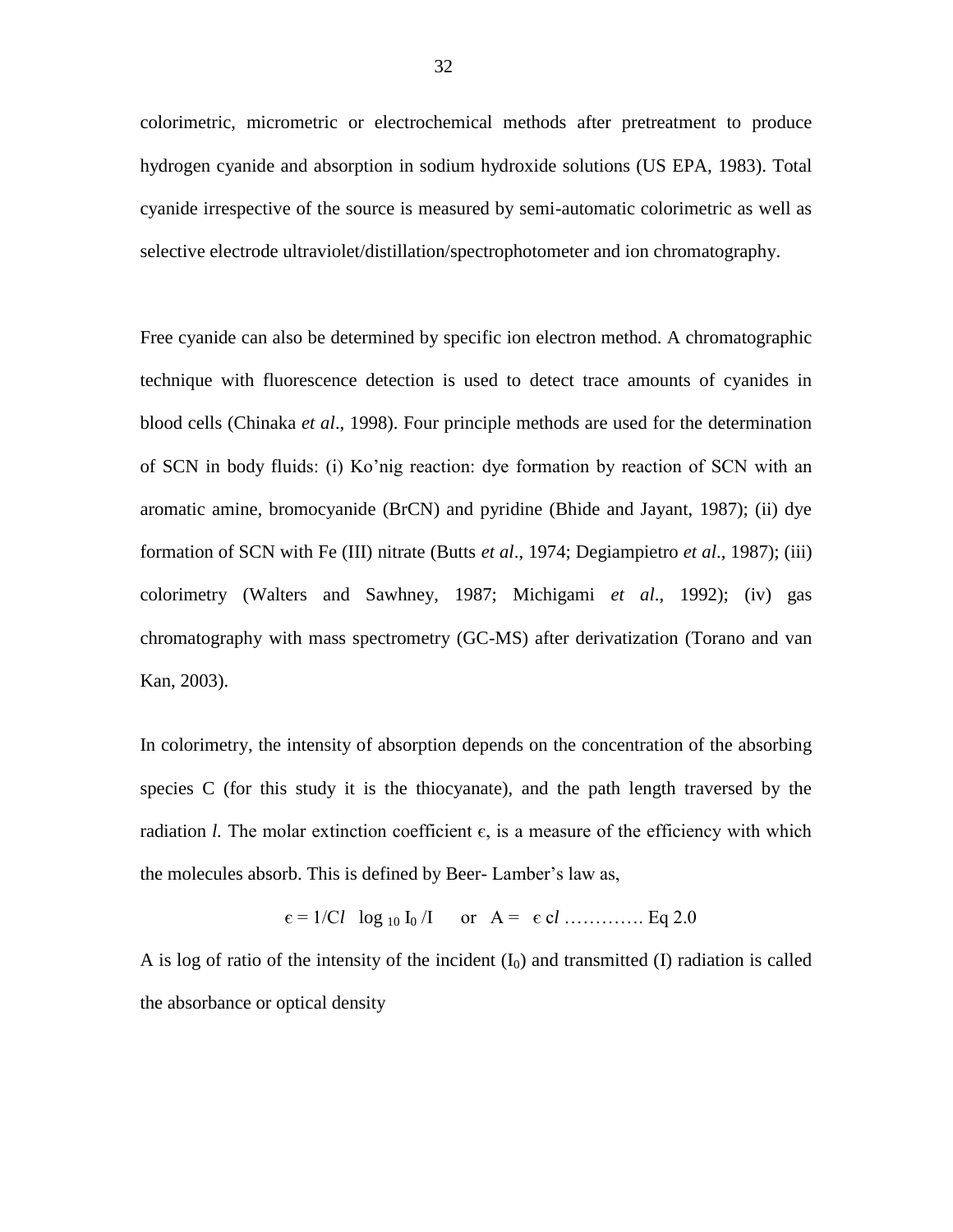# **2.9.1 Picrate paper method**

Bradbury *et al*. (1999), developed a kit to determine thiocyanate content in urine among cassava consumers to help monitor cyanogen overload hence predict the possible onset of a condition called konzo.

Picrate paper method is based on oxidation of SCN with acidified permanganate to sulphate and cyanide ion as shown in equation 2.1 (Egan *et al*., 1998).

$$
6 \text{ MnO}_{4\text{ (aq)}} + 5 \text{ SCN}_{\text{ (aq)}} + 13 \text{H}^+_{\text{ (aq)}} \quad \longrightarrow \quad 6 \text{ Mn}^{2+}{}_{\text{(aq)}} + 5 \text{ HCN}_{\text{(g)}} + 5 \text{ SO}_4{}^{2-}{}_{\text{(aq)}} + 4 \text{H}_2\text{O}_{\text{(l)}} \quad \dots \text{Eq 2.1}
$$

The hydrogen cyanide gas formed then reacts with picric acid to form a charge-transfer complex that is brown in colour. These complexes are characterized by one component that is electron-rich  $(π$ -donor) such as CN<sup>-</sup> and another component that is strongly electron attracting  $(\pi\text{-acceptor})$  such as picric acid. They are also known as donoracceptor complexes. The complexes are characterized as a hybrid of two resonance structures as shown in Figure 2.1.



# **Figure 2.1: Resonance structure of charge transfer complex between picric acid and HCN**

Source: Andrew *et al*., 1985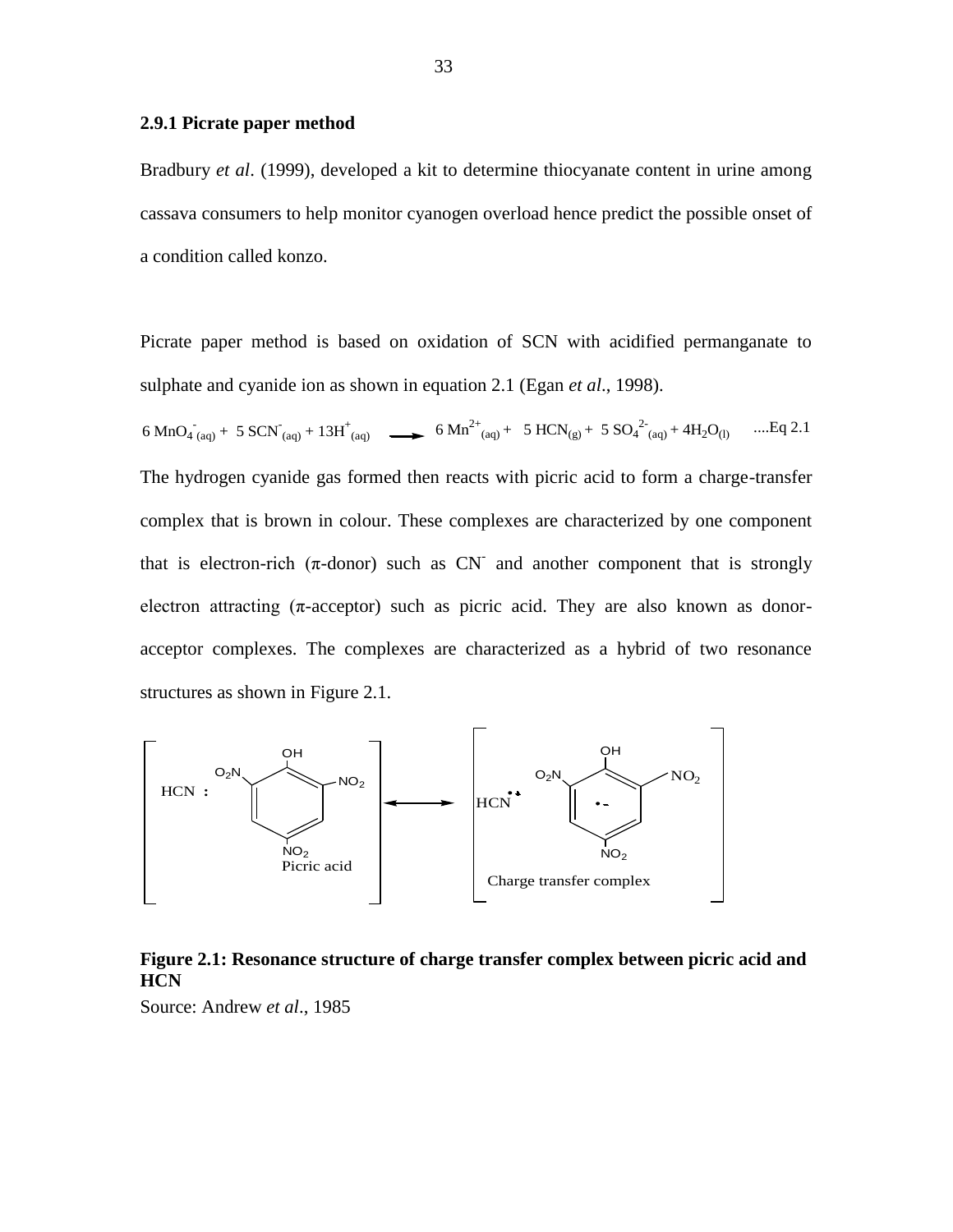Charge-transfer complexes are often intensely coloured. The colour is associated with an electronic transition in which a substantial fraction of an electron is transferred with absorption of energy and the intensity of absorption depends on the beers lambert"s law which is the principle behind spectrophotometric technique. Picrate paper method by Bradbury *et al*. (1999) was used more in this study. Paper picrate method is simple, requires cheap and readily available chemicals and equipment as well as availability of a kit sent by Bradbury himself, which can be used in the field study with limited equipment.

### **2.9.2 Lundquist method**

This is a general procedure developed and used by Lundquist *et al.* (1995), it is based on the high affinity of SCN to a weakly basic anion –exchange resin. Thiocyanate is thus separated from interfering compounds then eluted using  $KNO<sub>3</sub>$ .  $SCN<sup>-</sup>$  is then determined with a new modification of the ko'ning reaction, where sodium hypochlorite is used for halogenation and barbituric acid is used as the coupling agent for complex formation (pyridine dye stuff) (Lundquist *et al*., 1995). The SCN is first converted to cyanogen halide with sodium hypochlorite. On addition of a mixture of pyridine –barbituric acid, a coloured charge transfer complex is formed hence determined spectrophotometrically at 580 nm.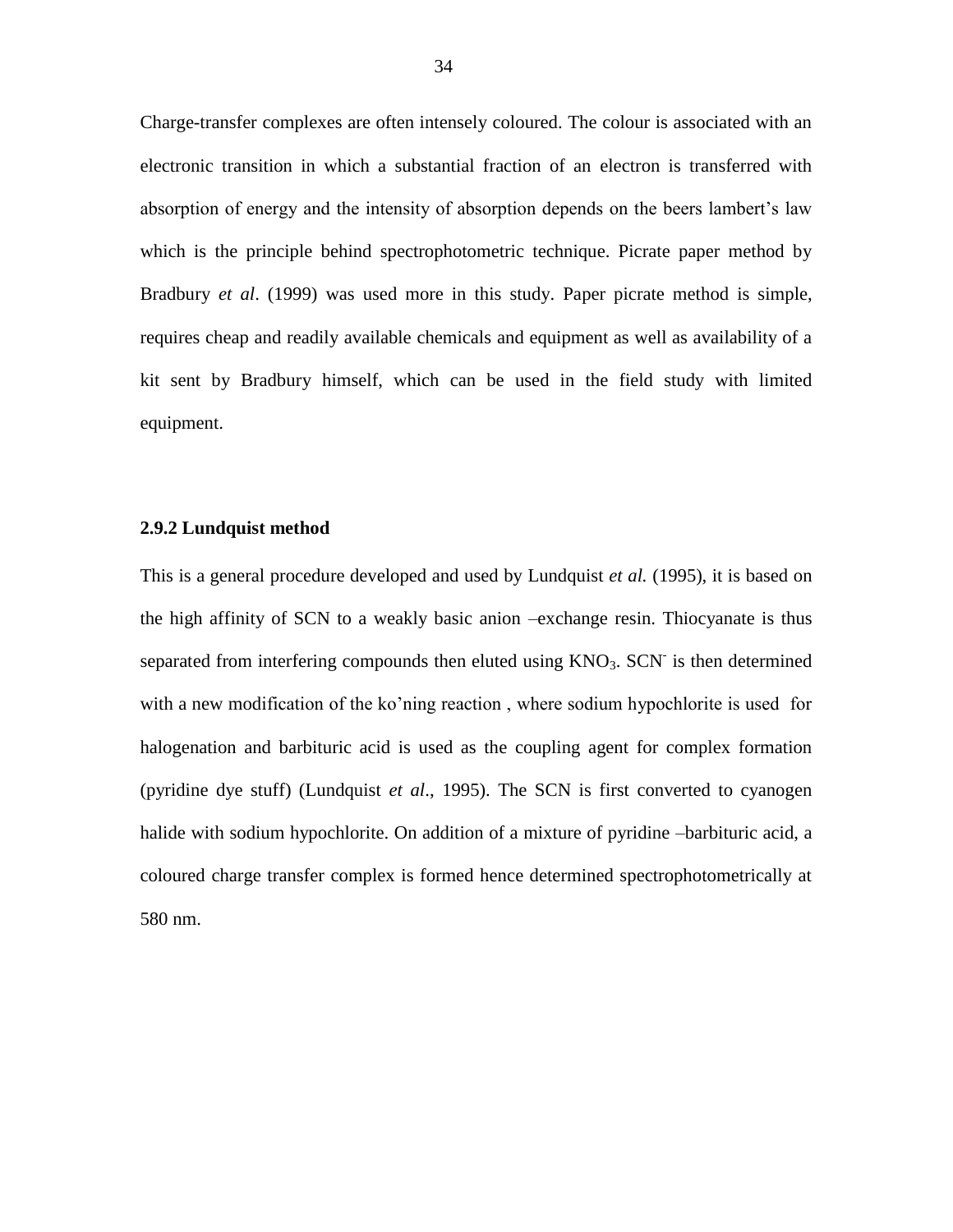# **CHAPTER THREE**

# **METHODOLOGY AND EXPERIMENTAL**

# **3.1 Research design**

The research design in this study was in three parts. The first part entailed sensitization of the people in the study area on the purpose of study. The second part involved a descriptive survey by use of a questionnaire (see appendix III). The last part entailed collection of questionnaires, samples from the subjects and experimental laboratory analysis by use of colorimetric method. Preparation and analysis of urine samples was carried out using standard methods as reported by Bradbury *et al.* (1999) and Lundquist *et al.* (1995).

# **3.2 Study area**

Nairobi, the capital city of Kenya, covers an area of 700  $km^2$  with a population of over 2.1 million (CBS, 2000). Thika district is situated in central province of the republic of Kenya with a population of 645,713 and covers an area of 1,960.2  $\text{km}^2$  (NCAPD, 2005). Figure 3.0 shows a map of study areas in Nairobi and Thika. The study sites included: Kahawa-wendani, Kahawa-sukari, Githurai, Kenyatta University, Ruiru and Kiwanja as shown in figure 3.0. The study sites were chosen based on accessibility, convenience hence it was easy to follow up the subjects for subsequent sampling and questionnaire collection. The subjects recruited were either male or female, who were residents of the area of study, aged between 20 and 70 years.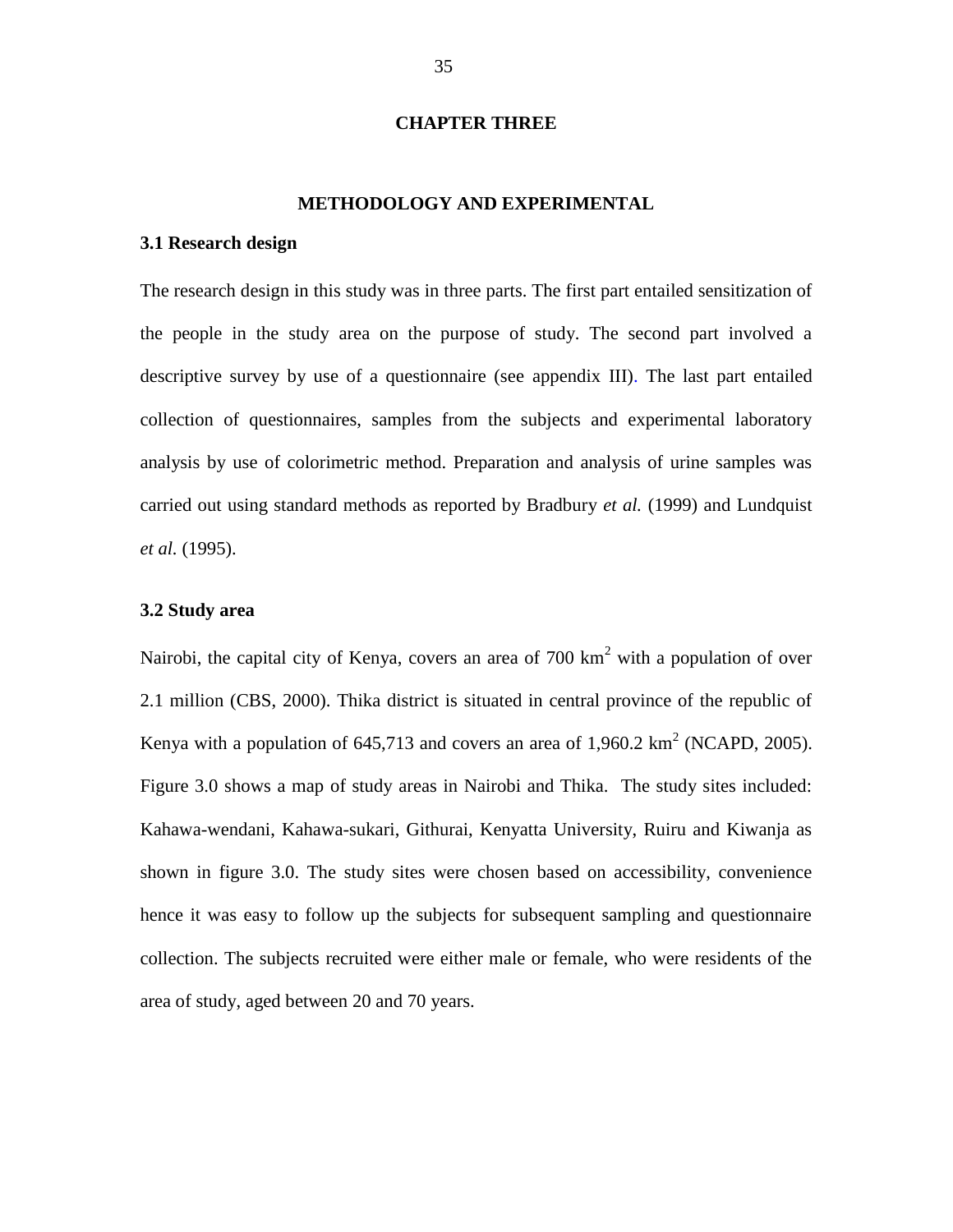

**Figure 3.0: Map showing study areas in Nairobi and Thika**

# **(Kahawa Wendani, Kahawa Sukari, Githurai, kiwanja, Kenyatta University and Ruiru***)*

# **3.3 Ethical consideration**

A permit to carry out the research was obtained from the Ministry of Education, Science and Technology; see appendix V. Having been granted an approval, the subjects were recruited with the help of persons who were familiar with the areas of study. The subjects were informed about the research, expected outcome and confidentiality of results. Those who accepted were given the questionnaires and sample bottles.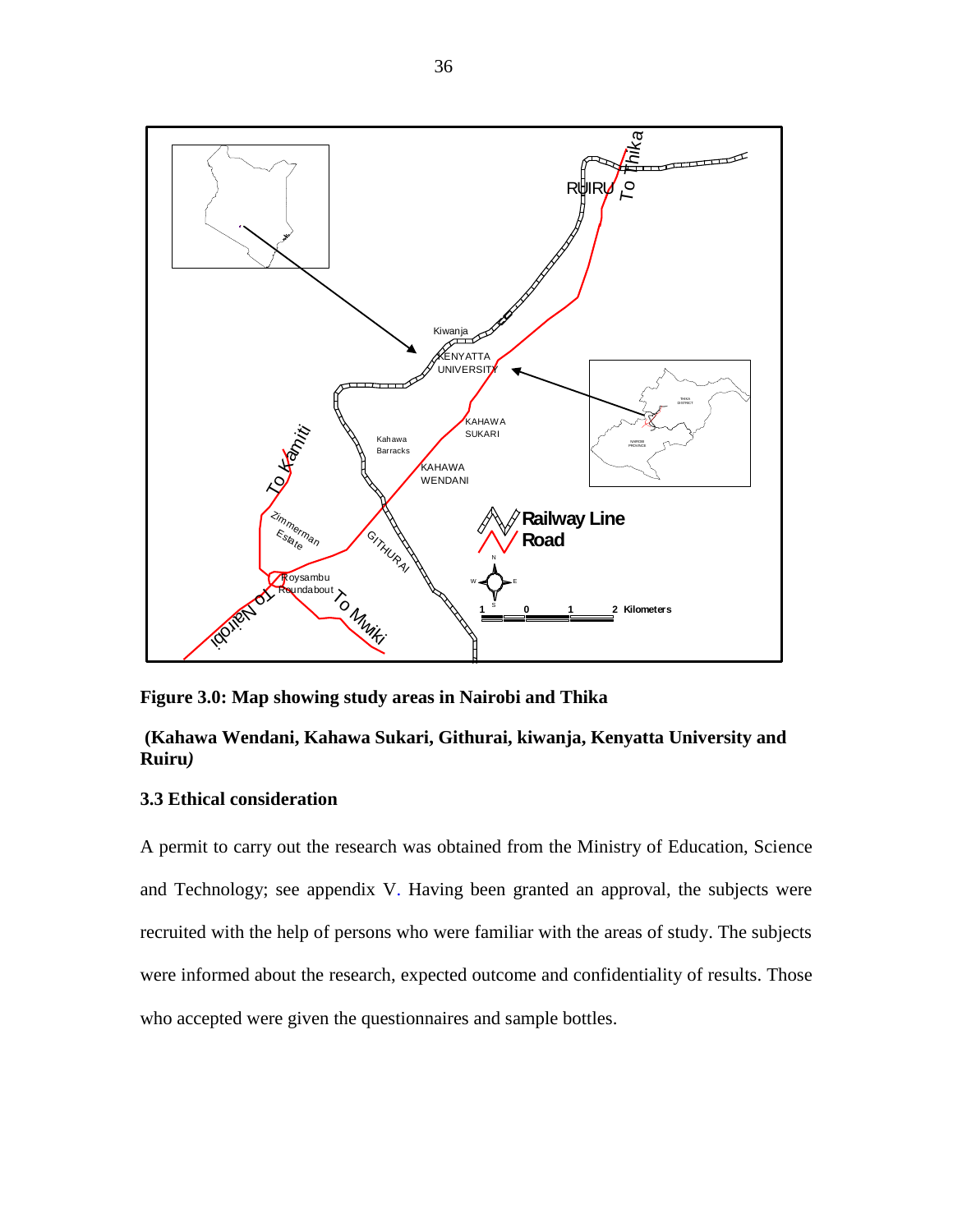# **3.4 Sample size and sampling procedure**

Purposive sampling strategy was used to select sampling sites and subjects mainly around Kenyatta University. The sample size was calculated using the formula reported by Daniel (1999):

$$
n = \frac{Z^2 \ P(1 - P)}{d^2} \quad \dots \dots \dots \dots \dots \dots \text{Eq 3.0}
$$

Where  $n =$  sample size

- *Z* = Z Statistic for a level of confidence (for the level of confidence of 95%, which is convectional, *Z* value is 1.96)
- $P =$  Expected prevalence or proportion (in proportion of 75%,  $P = 0.75$ )  $d =$  precision (in proportion of 12.5%,  $d = 0.125$ )

$$
n = \frac{1.96^{2} \left[ 0.75 \left( 1 - 0.75 \right) \right]}{0.125^{2}}
$$
 ................. Eq 3.1

Therefore from each of the six area of study; 46 subjects were randomly recruited, 23 of which were non-smokers. A total of 276 samples were collected per sampling session to give a representative sample. Each of the recruits filled a questionnaire once and gave at least 10 ml of urine per sampling session. There were only two sampling sessions. Each subject was issued with a pair of clinical gloves (to minimize infections), a roll of tissue paper, and a clean, corked and labeled sample bottle for urine collection. The filled questionnaires and sample bottles were collected from each volunteer smoker and nonsmoker at designated places. A total of 301 samples were excluded from this study in the entire period since some of them failed to fill questionnaires, could not be traced for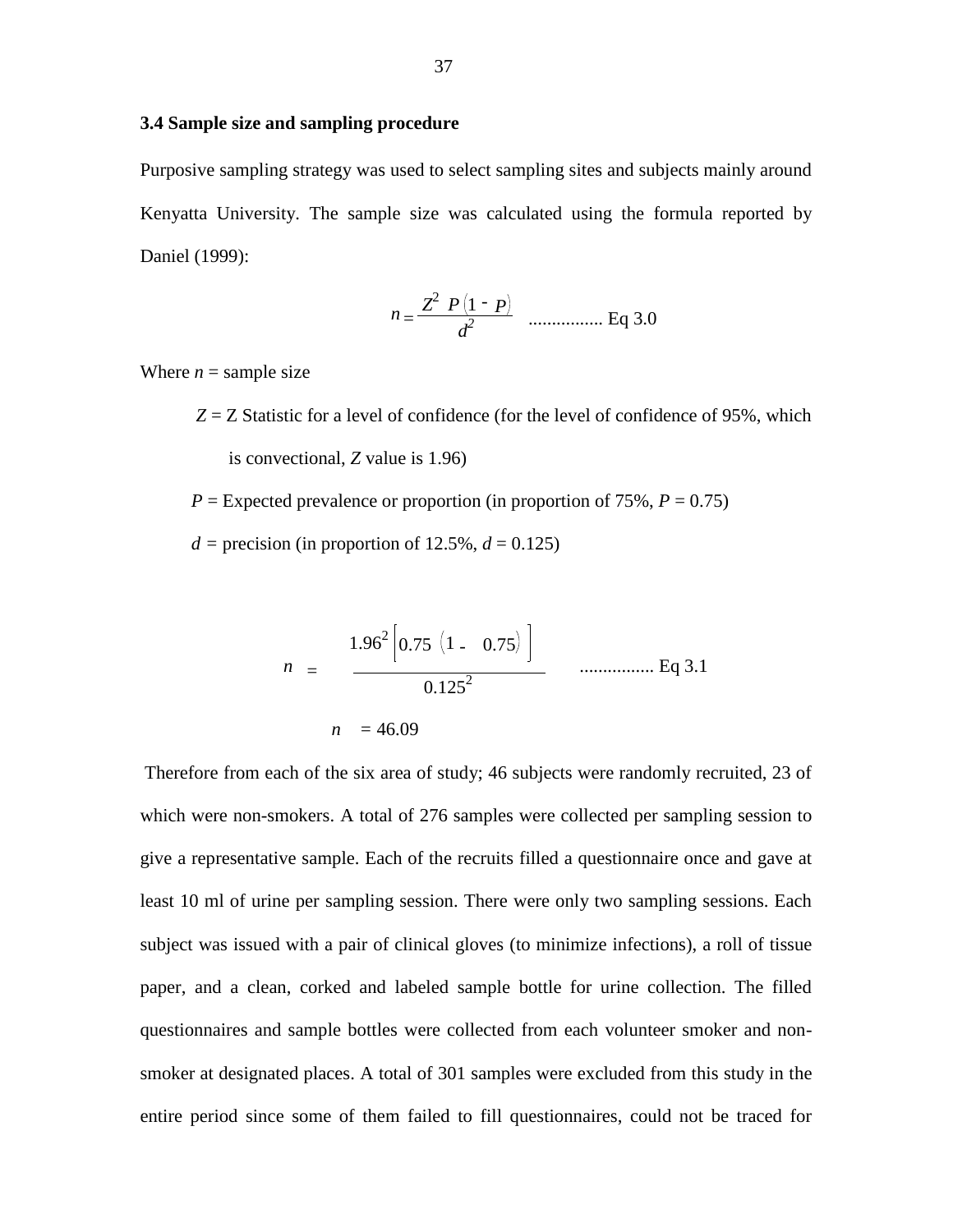preceding sample collection and their urine spilled out or they failed to give samples. Only two hundred and fifty one (251) samples were obtained from the same individuals for the whole sampling session. The urine samples were then refrigerated at  $-4^0C$ awaiting laboratory analysis. The SCN content in urine is stable for 6 months.

#### **3.5 The questionnaire**

Volunteer smokers ( $n = 128$ ) and non-smokers ( $n = 123$ ) in the study areas filled in the questionnaire. The questionnaire elicited information on the period of smoking, reasons for smoking and number of cigarettes one consumed, some dietary habits of the subjects as well as environmental risk exposure factors. The dietary habits considered were consuming foods with high cyanogenic content like cassava and sorghum. Environmental exposure considered include working in industries where cyanide is used like metal processing industry, plastics, pesticides and rodenticides processing industries. Exposures to fire smoke from burning synthetic polymers, firewood/ charcoal/ paraffin cookers and exposure to second hand smoke were also considered for potential cyanide exposure. The subjects were guided before filling the questionnaire and those who did not understand English were interviewed in their local dialects through interpreters.

# **3.6 Laboratory procedures**

# **3.6.1 Equipment, chemicals and reagents**

The major equipment used in this study was UV-visible spectrometer, Cecil CE 2041 2000 series from England and the electronic analytical balance, AAA model from Britain. The reagents were of high quality, analytical grade. These included; sulphuric acid, potassium permanganate, nitric acid, hydrochloric acid, picric acid, sodium carbonate,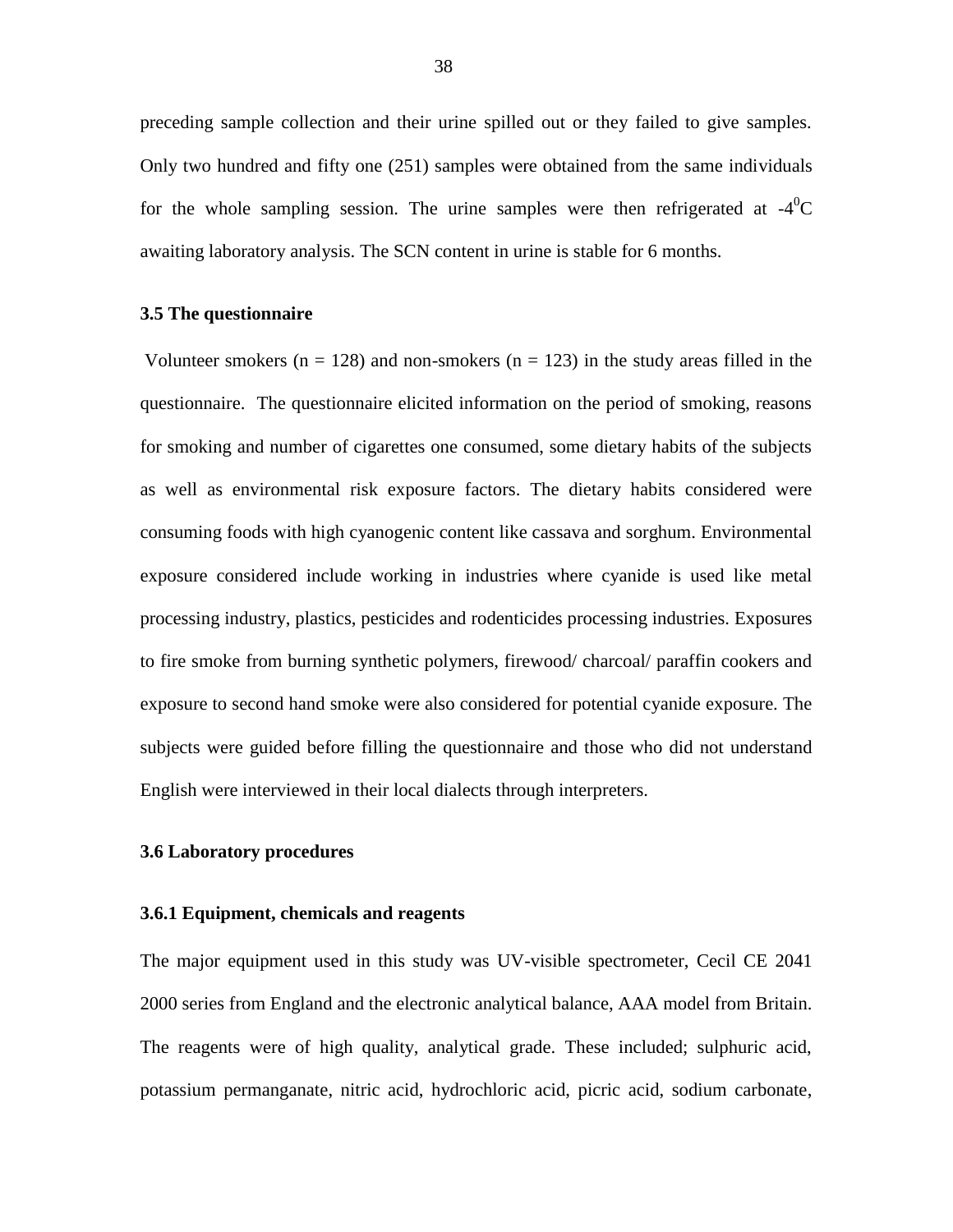barbituric acid, pyridine, acetic acid, potassium nitrate, Picrate paper for thiocyanate determination courtesy of Prof Bradbury (Australian National University), distilleddeionised water resin (amberlite resin IR-45 (OH) of 100-200 mesh) and potassium thiocyanate. They were supplied by Loba chemie from India.Water distillation was done by use of distillation machine from Great Britain of the model WSB/4 and deionization was done using Elegastat micromeg 1190 model from England.

# **3.6.2 Cleaning of glass ware and sample containers**

All sampling containers and glassware were cleaned in a non-ionic liquid soap (Laser clean from Laser Chemicals International) and soaked in 5% nitric acid for 24 hours to remove adsorbed metal ions which may react with cyanides to form metal cyanide salts. They were then rinsed with distilled-deionised water before drying in the oven at  $105^{\circ}$ C. The dry apparatus were safely stored in clean drawers awaiting usage.

# **3.6.3 Preparation of reagents**

#### **3.6.3.1 Barbituric-pyridine reagent**

To a 250 ml beaker, 6.0 g of barbituric acid was dissolved in a mixture of 30 ml pyridine and 64.0 ml of distilled-deionised water in which 6.0 ml concentrated hydrochloric acid was added. The solution was put into a clean plastic container and stored in a refrigerator  $(-4<sup>0</sup>C)$ . This reagent is stable for one week in a refrigerator (Lundquist *et al.*, 1995). Therefore, this regent was prepared weekly.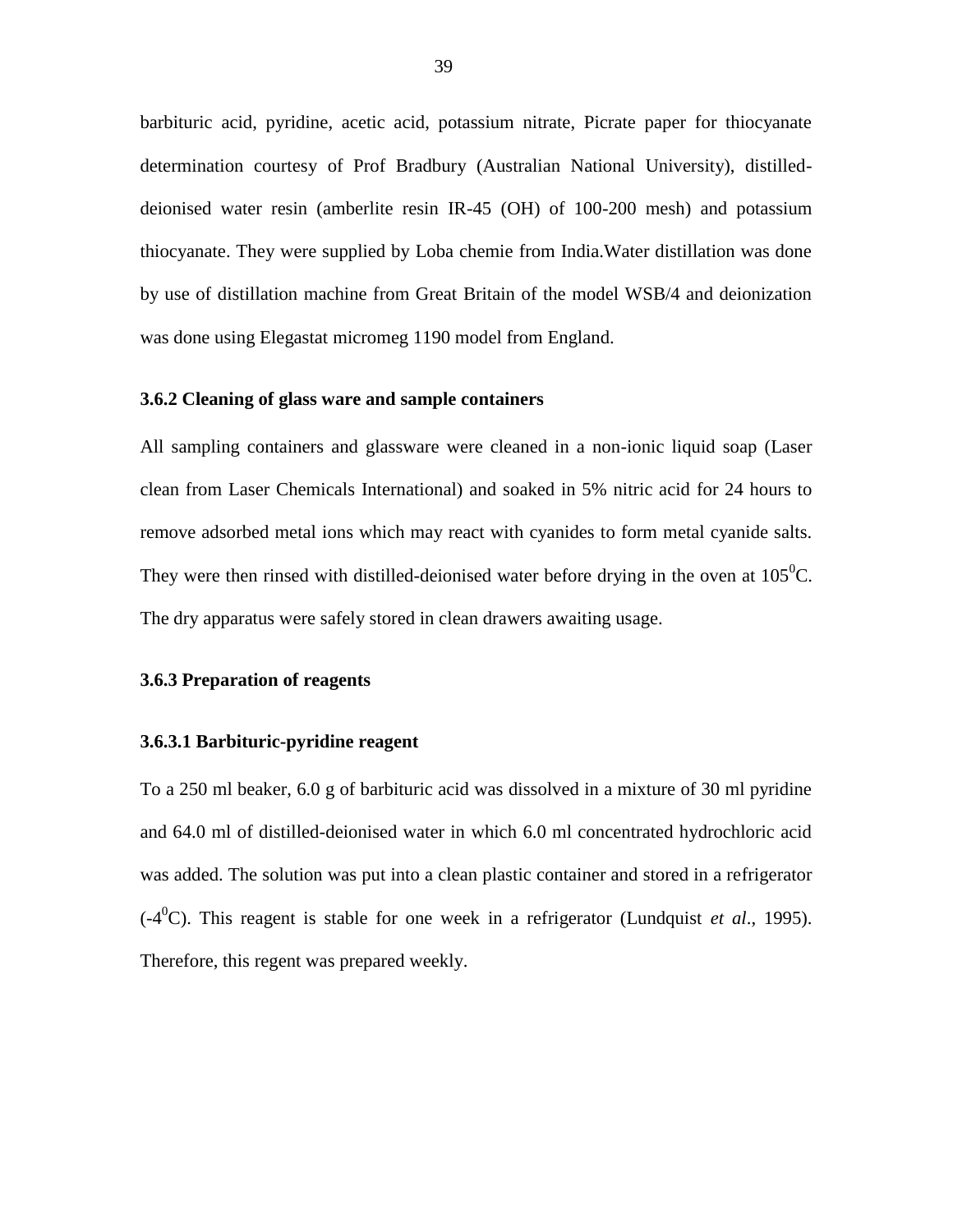# **3.6.3.2 Sodium hypochlorite (50 mmol/L)**

Using a pipette, 5 ml of 0.5 M NaOCl were diluted in 0.1 M NaOH solution to a final volume of 50 ml using a 50 ml volumetric flask. This reagent is stable for one month in a refrigerator (-4 <sup>0</sup>C (Lundquist *et al*., 1995). Therefore, this regent was prepared monthly.

# **3.6.3.3 Anion exchange resin (amberlite resin IR-45 (OH))**

The resin, amberlite resin IR-45 (OH) of 100-200 mesh, was washed with water and suspended in 1 M HCl. It was then filtered using suction pump and washed with water until washings attained a pH equal to 4.5 or greater. The resin was then oven dried at  $100^{\circ}$ C for 12 hrs. It was then suspended in water for 15 min thereafter resuspended in an equal volume of 1 M sodium hydroxide after decanting. After 15 min, the resin was washed with water until the washings attained a neutral pH of 7.000. The pretreatment of the resin was done to lower blank values.

# **3.6.3.4 Picrate papers**

Using a watch glass, 1.4 g of moist picric acid (used as coupling agent) was weighed and added to 100 ml of sodium carbonate solution made by dissolving 2.5 g of sodium carbonate in 100 ml of distilled water. Using Whatman 3 MM filter paper supplied in the Bradbury kit, 10 cm by 10 cm square papers were cut and placed in the picrate solution for 20 seconds before being air dried. Unevenly coloured sections were cut off and the remaining papers cut into 3 cm by 10 cm rectangular pieces. Plastic strips (5 cm by 1 cm) were glued on picrate papers using vinyl acetate glue. The picrate papers were stored in a deep freezer to ensure stability.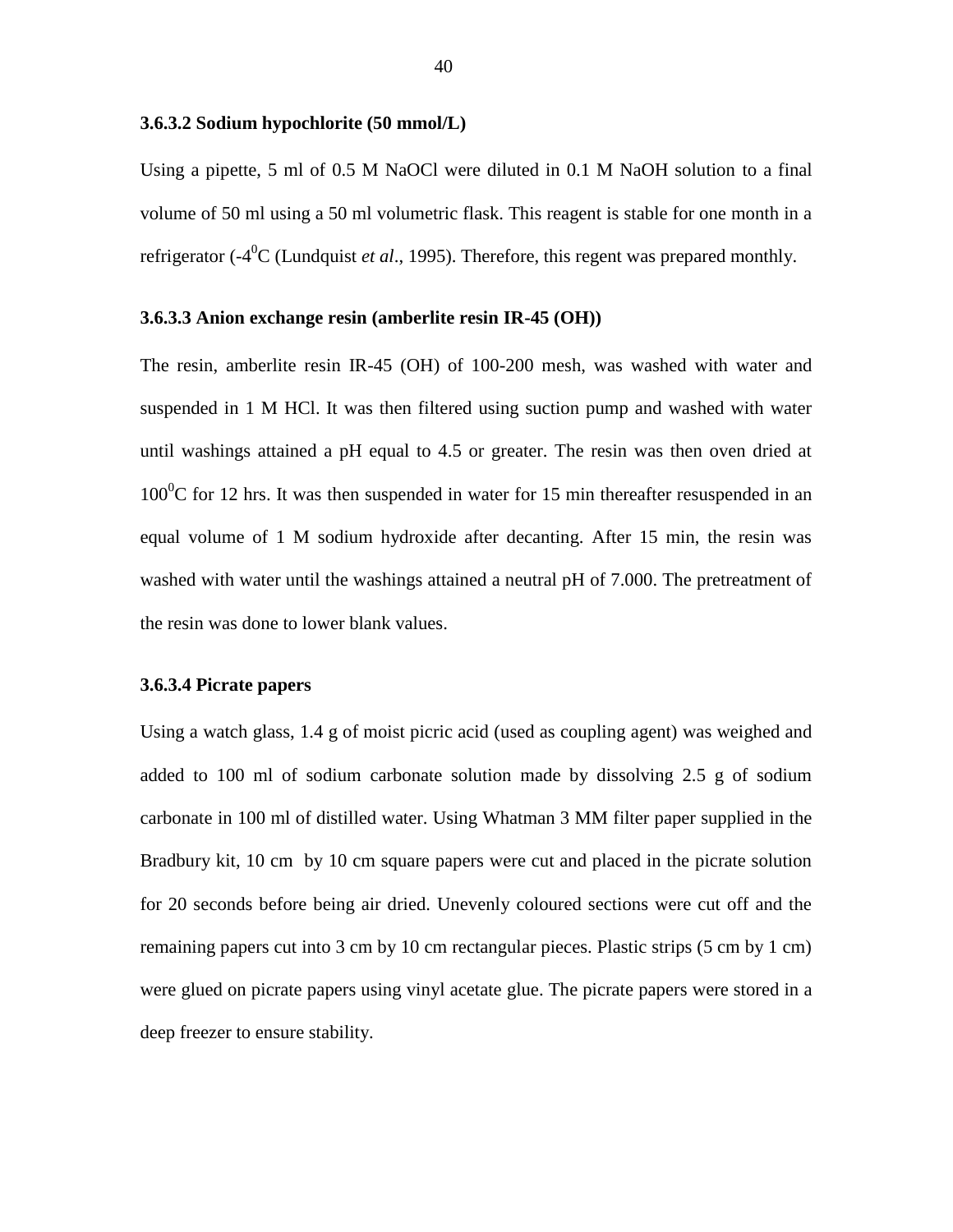# **3.6.3.5 0.1M standard potassium thiocyanate stock solution**

Potassium thiocyanate stock standard solution was prepared by accurately weighing 1.6732 g of KSCN into a 1000 ml volumetric flask and diluting with distilled water up to the mark. Working solutions were prepared weekly by serial dilutions and checked for consistency of absorption before taking the readings. This was used to draw calibration curves (see appendix II, figure A1 and figure A2)

# **3.6.4 Determination of thiocyanate using picrate paper method**

Using a 1 ml plastic pipettes 1.0 ml urine was placed in a flat bottomed plastic bottle followed by 3 drops of 1 M  $H<sub>2</sub>SO<sub>4</sub>$  using a second 1 ml plastic pipette then mixed. Three drops of  $0.1$  M KMnO<sub>4</sub> were added to the mixture and immediately a yellow picrate paper attached to a plastic strip was put on the bottle carefully ensuring that the picrate paper doesn"t touch the liquid in bottle. The bottle was then closed immediately with screw capped lid and the solution gently mixed and allowed to stand for 24 hrs at room tempereture. This procedure was repeated for blank and 10 mg/L standard solutions. The bottles were then opened and the colour on the picrate papers was matched with that of the colour chart provided in Bradbury picrate paper kit (see appendix IV). This gave an estimate of thiocyanate content in parts per million (mg/L) see appendix I, table A1.

To obtain the actual concentration of SCN in the samples, picrate solutions were made by placing picrate papers in testubes containing 5 ml of deionised water. After 30 min, the absorbance of picrate solutions was obtained at 510 nm using UV-visible spectrometer (Bradbury *et al.*, 1999) (see appendix I, table A2). A linear calibration curve  $(r^2 = 0.9963)$ for thiocyanate was prepared using AR-grade KSCN (see appendix II, figure A2).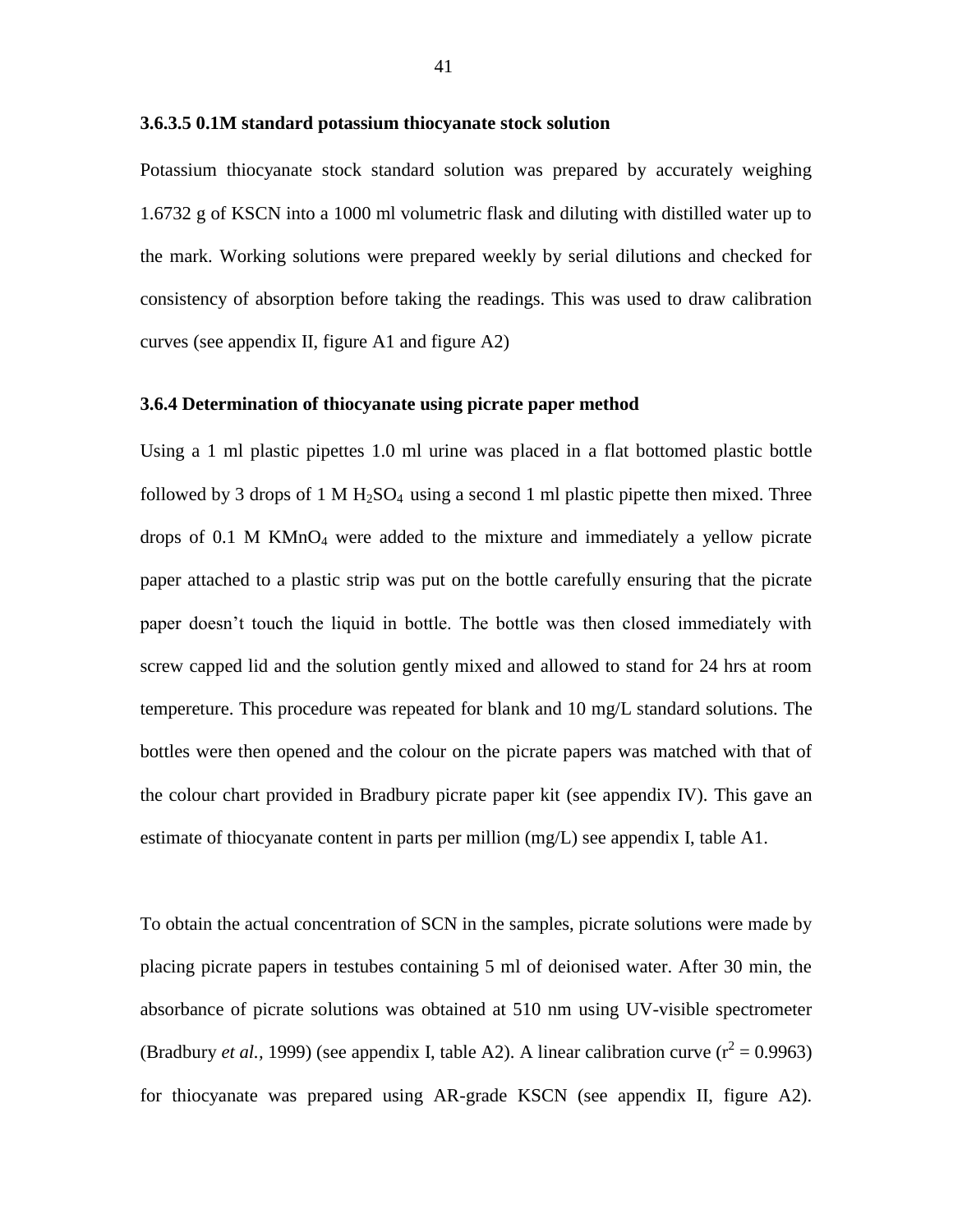Working solutions over the range of concentrations from 0 to 100 mg/ L were made from the stock solution by serial dilution and treated like the samples. The absorbance obtained at each thiocyanate value were averaged and used to draw a calibration curve from which SCN content of urine samples were determined. Adequate quality control was ensured by analysing standards and blank samples using above described procedure after every ten samples analysed and carrying out two replicate analyses.

# **3.6.5 Thiocyanate determination by Lundquist method**

Fifteen samples were randomly picked for analysis using this method. A 0.5 ml aliquot of urine were diluted with 5.0 ml of 0.1 M NaOH and applied to a glass column (2.5 cm by 0.7 cm i.d) of activated amberlite resin IR-45 (OH), 100-200 mesh. The column was then washed three times with 5 ml of distilled water. This washing was to eliminate antibiotics in urine that may interfere with measurements of thiocyanate. The adsorbed thiocyanate was eluted with 8.0 ml of 1 M KNO<sub>3</sub>. To 4 ml of the eluate, 0.2 ml of 0.5 M acetic acid was added and mixed. 0.1 ml of 50 mmol /L sodium hypochlorite was then added and mixed. Within one minute, 0.5 ml of the barbituric acid-pyridine reagent (used as coupling agent) was put into the mix and mixed thoroughly. 10 minutes later, absorbance was determined at 580 nm verses the blank using UV-visible spectrophotometer (see appendix I, table A2).

The thiocyanate concentrations in the sample were read from a calibration curve prepared from SCN standards of known concentrations (see appendix II, figure AI). Because a 0.5 ml urine sample was used, the amount of thiocyanate in 1 ml of urine is equal to twice the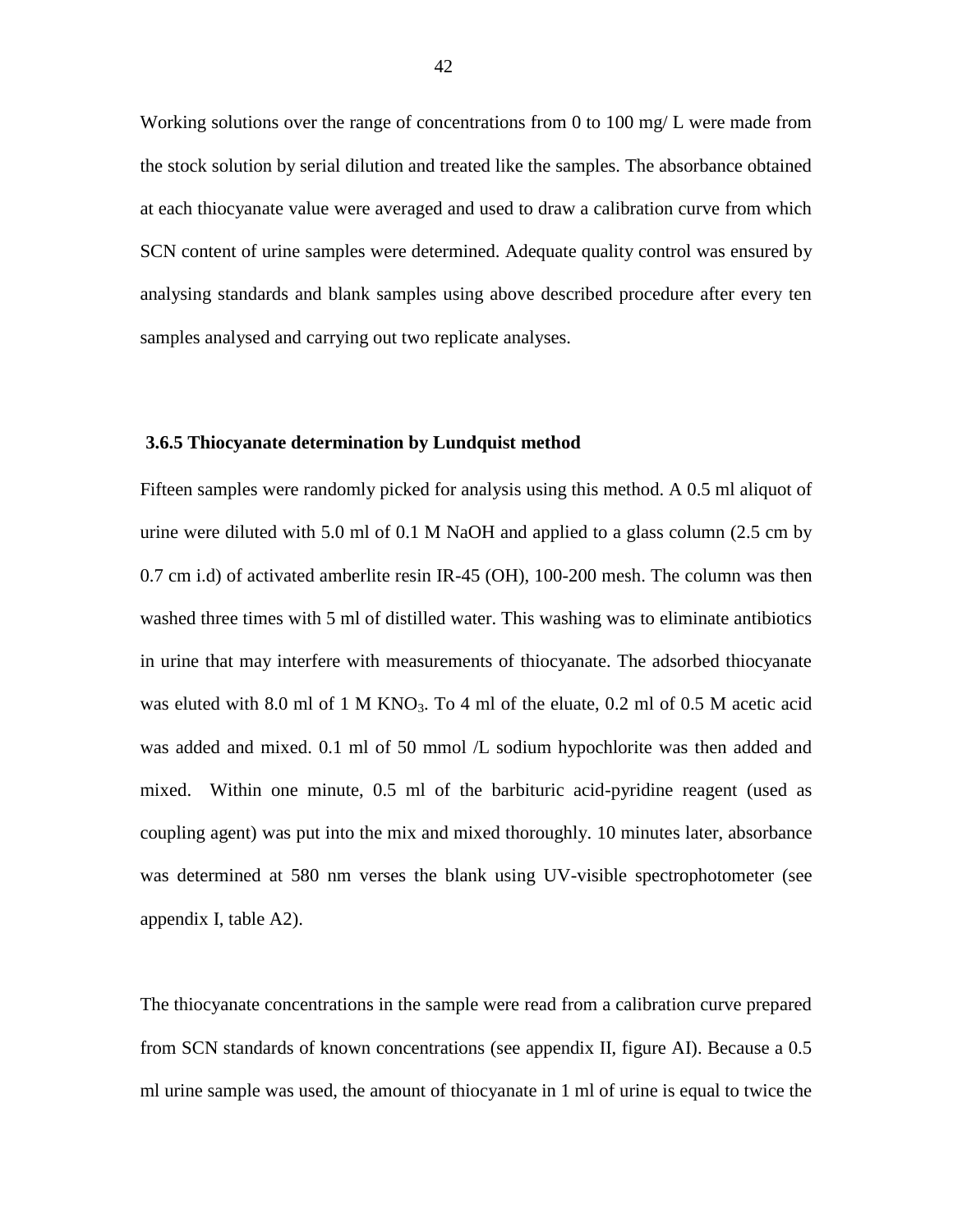value obtained. The resin was cleaned and activated using 30 ml of 6 M NaOH solution and the eluate was tested for nitrates using the brown ring test. This was repeated until no more brown ring was observed.

# **3.6.6 Comparison of chromatographic paper and Whatman 3 MM paper for SCN determination**

There is need to compare whether using chromatographic paper and Whatman would give same results, as chromatographic paper was readily available and cheaper. A grade one chromatographic paper was cut into 10 cm by 10 cm square papers and treated in picric acid under the same conditions as Whatman 3 MM paper. The treated papers were cut into 3 cm by 1 cm rectangular papers and glued to plastic strips (1 cm by 5 cm). The analysis was repeated using chromatographic paper and results compared.

# **3.7 Data analysis**

Test of significance of thiocyanate levels was determined by ANOVA and t-test. The student t-test was used to compare the concentration of thiocyanate in urine among smokers and non-smokers. Correlation coefficient was used to compare the two methods of analysis. All the calculations were done using statistical SPSS program (11.5). The significance level was set at  $P = 0.05$ .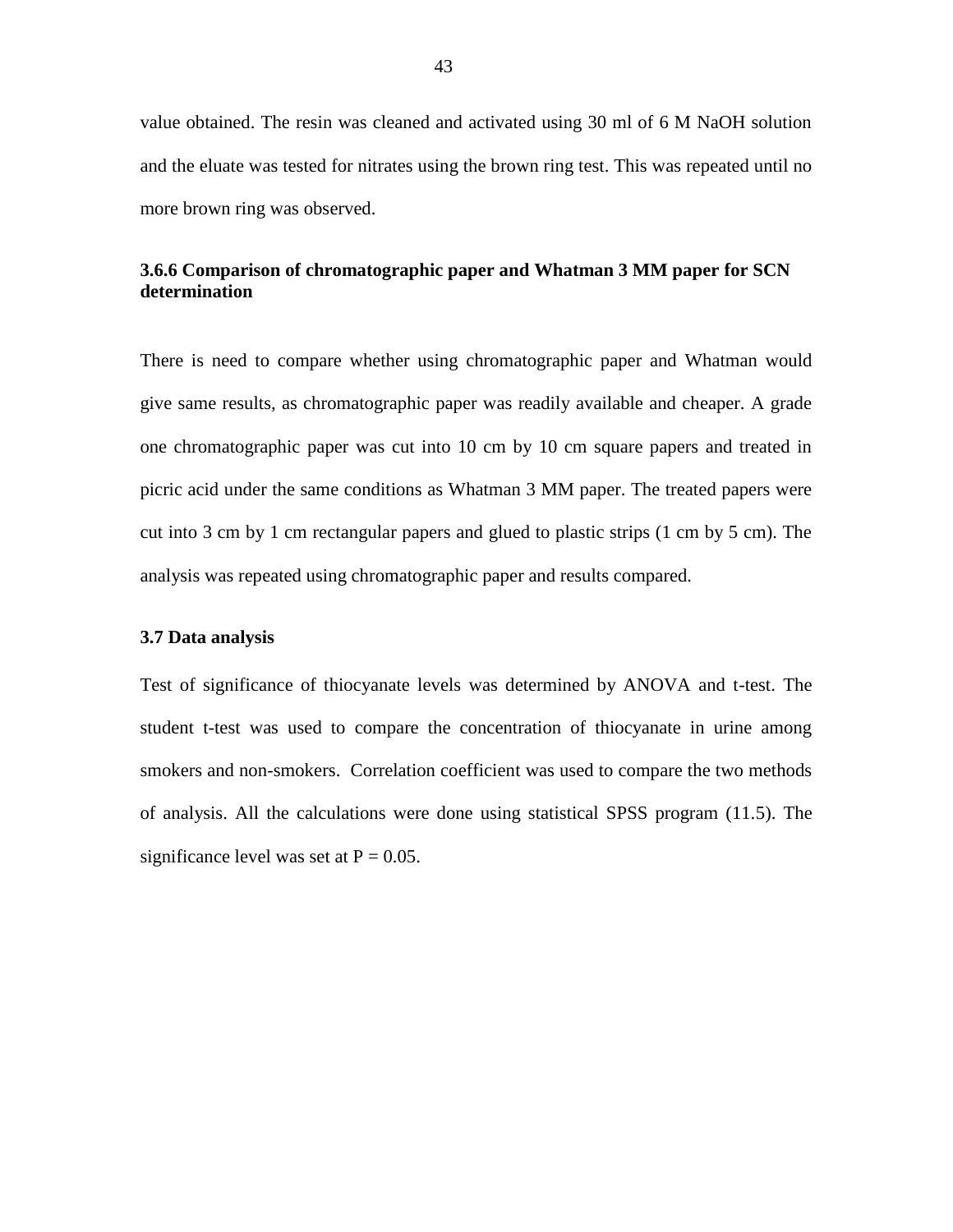# **CHAPTER FOUR**

# **RESULTS AND DISCUSSION**

# **4.1 Introduction**

Samples of one hundred and twenty eight  $(n = 128)$  smokers and one hundred and twenty three  $(n = 123)$  non-smokers, randomly recruited from six sampling sites were analyzed in triplicate for thiocyanate concentration. The mean results of the individual analysis are given in table A1, appendix I. However, the UV results using the picrate paper method were adopted as they were more accurate than the colour chart results. The statistical results from experimental analysis of thiocyanate levels in urine samples are presented in Tables  $4.0 - 4.10$  and Figure  $4.1 - 4.3$ .

## **4.2 Comparison of SCN levels in subjects regardless of the study areas**

Mean SCN levels (mg/L±SE) of smokers and non-smokers were compared irrespective of the sampling site of the sample. The results of comparison are shown in Table 4.0.

| Table 4.0: SCN levels in urine samples of smokers and non-smokers regardless of |
|---------------------------------------------------------------------------------|
| sampling sites along with t-test at $p = 0.05$                                  |

| <b>Respondent</b> | $\mathbf N$ | <b>Mean</b> +SE | Range         | t calc | <b>P</b> value | df  | Mean diff $\pm$ SE |
|-------------------|-------------|-----------------|---------------|--------|----------------|-----|--------------------|
|                   |             | $(mg/L \pm SE)$ | (mg/L)        |        |                |     |                    |
| <b>Smokers</b>    | 128         | $3.89 \pm 0.17$ | 0.88-11.95    | 8.99   | $< \!\! 0.05$  | 230 | $1.90 \pm 0.21$    |
| Non-              | 123         | $1.99 \pm 0.12$ | $0.03 - 6.75$ |        |                |     |                    |
| smokers           |             |                 |               |        |                |     |                    |

From the results in Table 4.0, a higher mean level of  $3.89 \pm 0.17$  mg/L thiocyanate with a range of 0.88 –11.95 mg/L was obtained in urine samples of smokers compared with a mean of  $1.99 \pm 0.12$  mg/L for non-smokers with a range of  $0.03 - 6.75$  mg/L. Comparing the levels of SCN obtained for smokers and non-smokers using t-test, a statistically significant difference ( $P < 0.05$ ) in the levels was observed. This Earlier research studies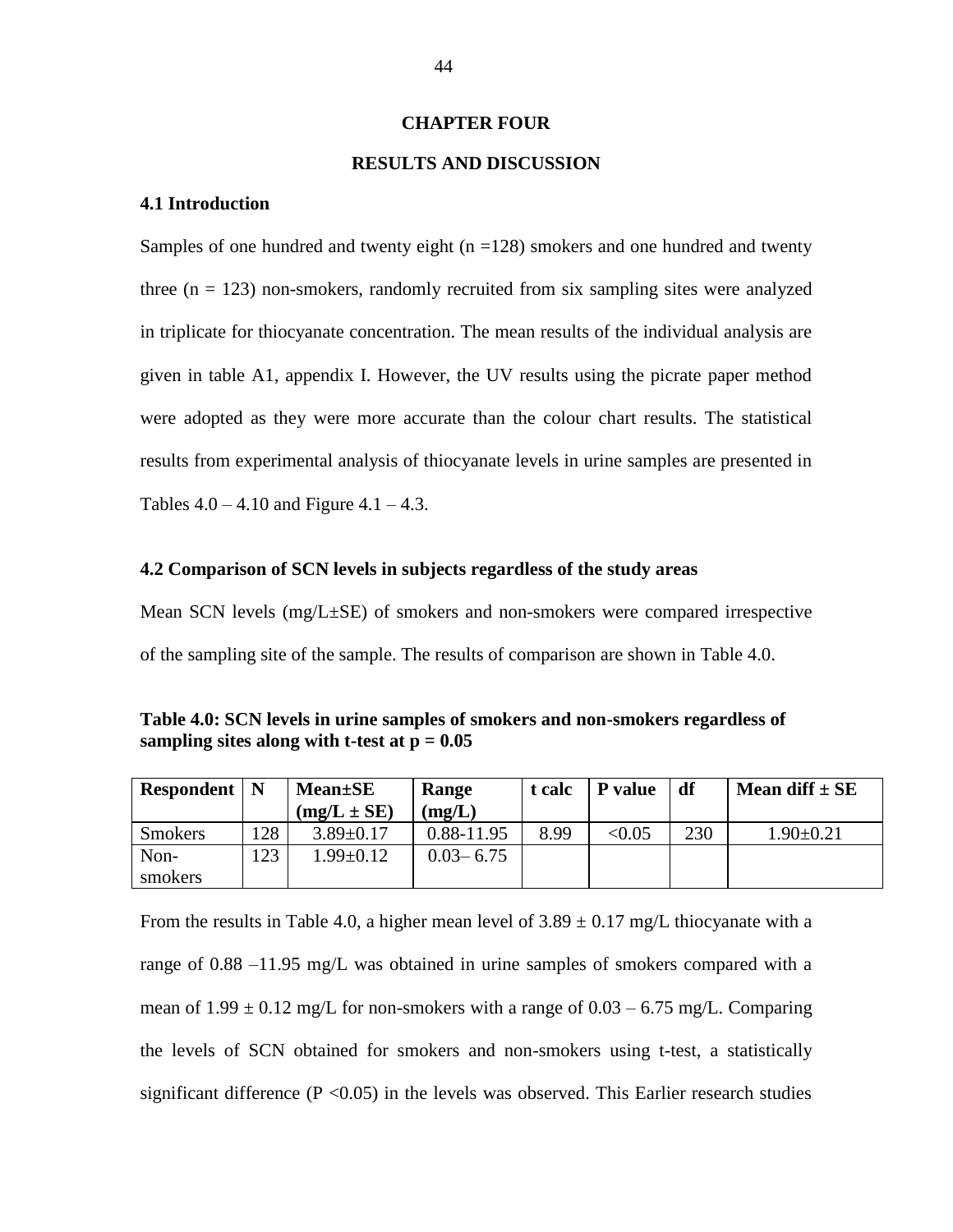reported that thiocyanate in smoker"s urine were about 2- 3 times higher than in nonsmokers (Cohen and Bartsch, 1980). The differences in the levels could be attributed to cigarette smoke and numerous other sources of cyanide like diet and vehicle exhaust (Baumerster *et al*., 1975; Padmaja, 1995). Non-smokers also have SCN due to the foods they consume or second hand tobacco smoke (Schick and Glantz, 2006). The results agree with those of Chandra *et al*. (1980) who revealed that smokers had an average concentration of 3.2 mg/L in urine while non-smokers had 2.16 mg/L of SCN in urine.

# **4.2.1 Comparison of mean SCN content in urine of smokers and non-smokers from study site**

The mean SCN concentrations  $(mg/L \pm SD)$  in urine of the smokers and non-smokers were compared per sampling site at 95% confidence level using one-way ANOVA. The results are given in Table 4.1

| <b>Site</b> |    | <b>Smokers</b>  |               |         | <b>Non-smokers</b> |                 |               |         |  |
|-------------|----|-----------------|---------------|---------|--------------------|-----------------|---------------|---------|--|
|             | N  | Mean±SD         | Range         | Pvalue  | N                  | $Mean \pm SD$   | Range         | P value |  |
|             |    | (mg/L)          |               |         |                    | (mg/L)          |               |         |  |
| Ruiru       | 21 | $5.34 \pm 3.13$ | 1.05-11.95    | 0.50    | 21                 | $1.87 \pm 1.31$ | $0.34 - 4.03$ | 0.99    |  |
| Githurai    | 23 | $4.19 \pm 1.51$ | 1.25-6.47     | 0.50    | 20                 | $2.17 \pm 1.58$ | $0.33 - 6.75$ | 0.99    |  |
| Kahawa      | 20 | $3.12 \pm 1.24$ | 1.29-5.37     | $0.01*$ | 21                 | $1.50 \pm 1.24$ | $0.03 - 4.60$ | 0.98    |  |
| sukari      |    |                 |               |         |                    |                 |               |         |  |
| Kahawa      | 21 | $3.91 \pm 1.84$ | 1.22-7.49     | 0.27    | 19                 | $2.11 \pm 0.92$ | $0.36 - 4.05$ | 1.00    |  |
| wendani     |    |                 |               |         |                    |                 |               |         |  |
| Kenyatta    | 22 | $3.55 \pm 1.30$ | $0.88 - 6.07$ | 0.07    | 21                 | $2.17 \pm 1.74$ | $0.07 - 6.70$ | 0.99    |  |
| University  |    |                 |               |         |                    |                 |               |         |  |
| Kiwanja     | 21 | $3.21 \pm 1.16$ | 1.37-5.36     | $0.02*$ | 21                 | $2.14 \pm 1.38$ | 0.08-4.79     | 1.00    |  |

|  |  |  |  |  |  | Table 4.1: Mean SCN levels in urine of smokers and non-smokers from study areas |
|--|--|--|--|--|--|---------------------------------------------------------------------------------|
|--|--|--|--|--|--|---------------------------------------------------------------------------------|

P values marked by  $*$  were statistically significant (P<0.05)

The mean thiocyanate content of smokers was compared in the six sites using one-way ANOVA. There was a significant difference between Ruiru and Kahawa Sukari, Ruiru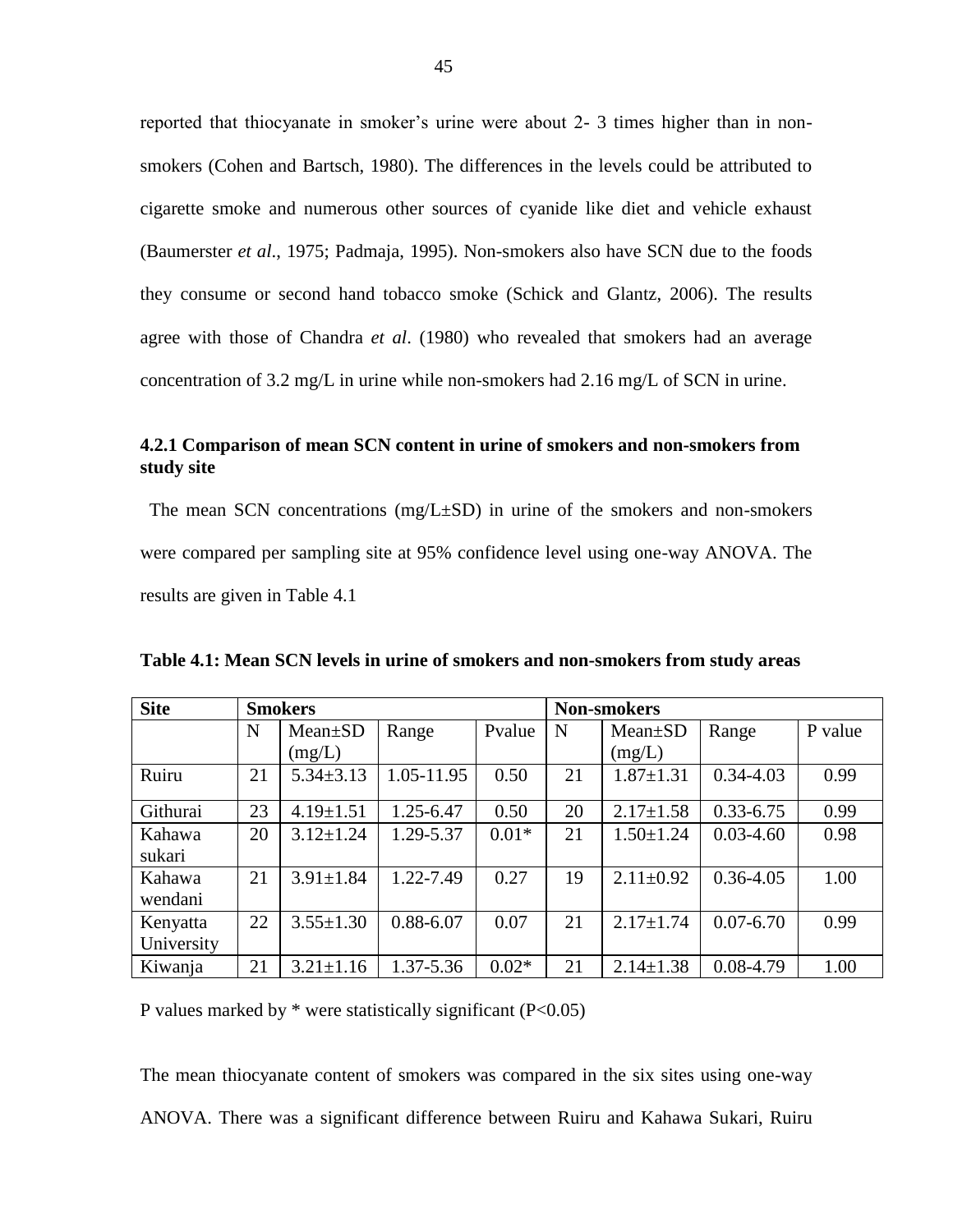and Kiwanja (P values of 0.01 and 0.02 respectively) implying that most smokers were found to feed on cassava, cabbage and sorghum which have been reported to have cyanogenic compounds (Padmaja, 1995). Some practiced dairy farming, hence consumed cow"s milk which has also been reported to have high SCN levels (Borger"s and Junge, 1979). Apart from these foods, cigarette smoke inhaled by the subjects could have contributed to these levels of SCN. Statistical analysis indicated that there was no significant difference between Ruiru and all other sites  $(P > 0.05)$ . Ruiru was just used as a reference point; any other site would give the same result after post-ANOVA analysis.

The SCN mean levels in urine of smokers at Githurai were relatively high compared to other sites. This can be explained by the fact that it is a market place where most of cyanogenic foods are cheaply available. Subjects confessed mixing sorghum or cassava with maize to mill for flour and took cabbage for the better part of their meal as a major vegetable. Githurai is along the busy Thika high way with a high vehicle traffic density, constant exposure to vehicle fumes could have lead to high levels of SCN in the body.

Most residents in Kahawa Wendani do their shopping in Githurai (the nearest market place). Therefore no statistically significant difference was observed between the two places since people live almost the same life style. However, Kahawa Sukari neighboring Kahawa Wendani had relatively low value, this can be attributed to different social class. Most subjects did not consume cyanogenic foods and preferred packed maize flour other than mixing with other cereal flour. Kahawa Sukari is fairly removed from the main Thika highway by about 51-100 meters; hence the subjects were not directly exposed to vehicle fumes except for cases of traveling or inhale since most vehicle fumes do diffuse far distances in air. Most subjects in this area smoked for pleasure when drinking. Few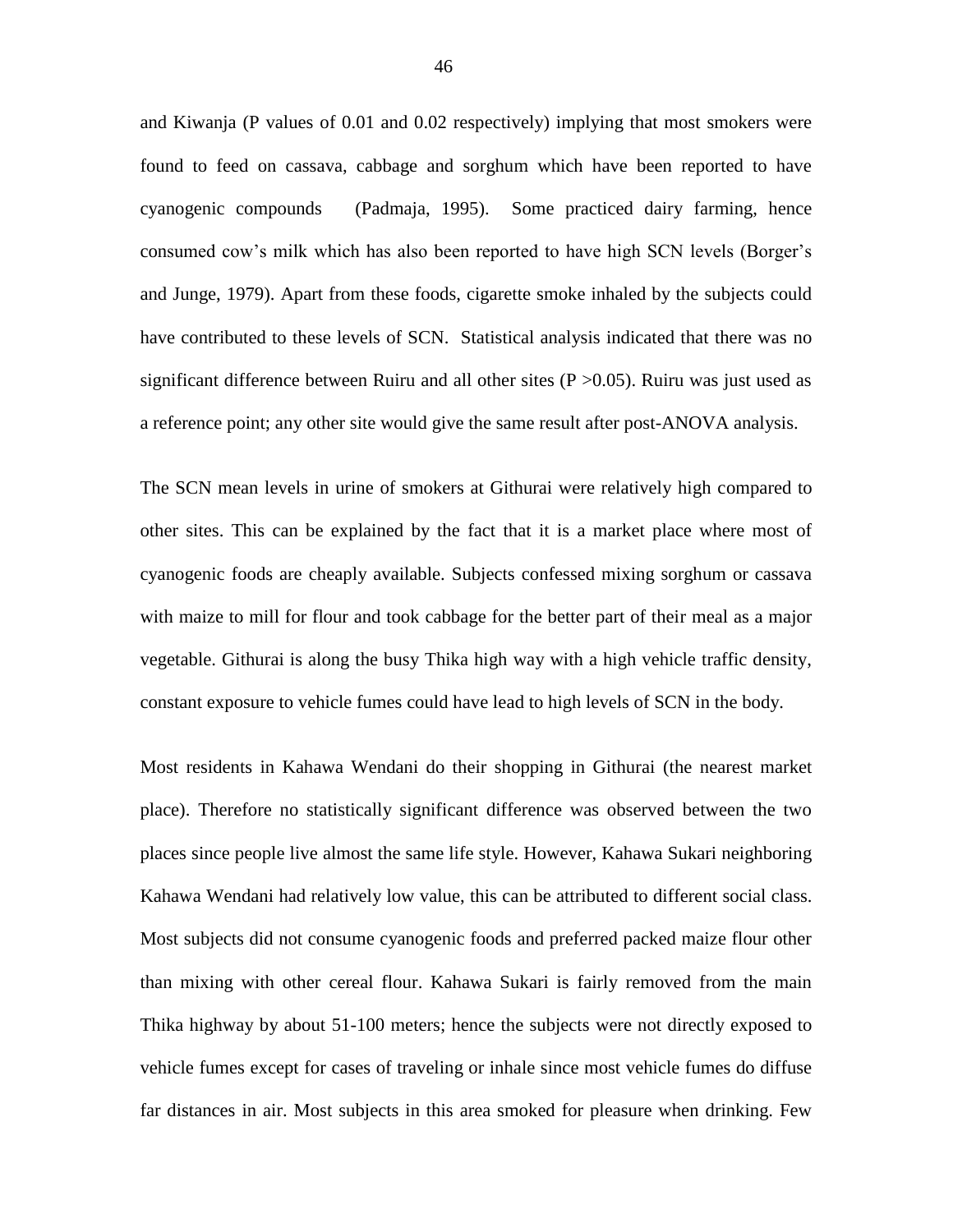exceptional subjects reported cases of addiction; all these factors can explain the low levels obtained in Kahawa Sukari.

The Lower mean thiocyanate levels obtained from Kenyatta University can be attributed to a relatively clean environment. There are no vehicle fumes to which the subjects were exposed in the compound however subjects were free to move. Assessing their diet, it was found out that most subjects barely consumed indigenous foods.

Kiwanja smokers and non-smokers had lower thiocyanate levels of  $3.21 \pm 1.16$  mg/L and 2.14 $\pm$ 1.38 mg/L respectively than those in other sites. The significant difference ( $P <$ 0.05) among smokers between Ruiru and Kiwanja is possibly due to the fact that; there is minimal use of firewood for cooking and consumption of cyanogenic foods often emit hydrogen cyanide.

The levels of SCN obtained in this study do not exceeded the lethal value of 10 mg/L (Ryan and Terry, 1997). However, accumulation of thiocyanate in the body may lead to mild or moderate cyanide poisoning (ATSDR, 1997).

# **4.3 Summary of respondents from the questionnaire**

A questionnaire was used to investigate certain factors that may influence the levels of thiocyanate in the body. Firstly environmental exposure was considered in terms of occupational exposure, disposal of synthetic polymers and cooking fuel. Secondly, exposure to cigarette smoke was also investigated with respect to number of cigarette smoked per day, duration of smoking and exposure to environmental (second hand smoke) cigarette smoke. Lastly, diet of the subjects was also established by determining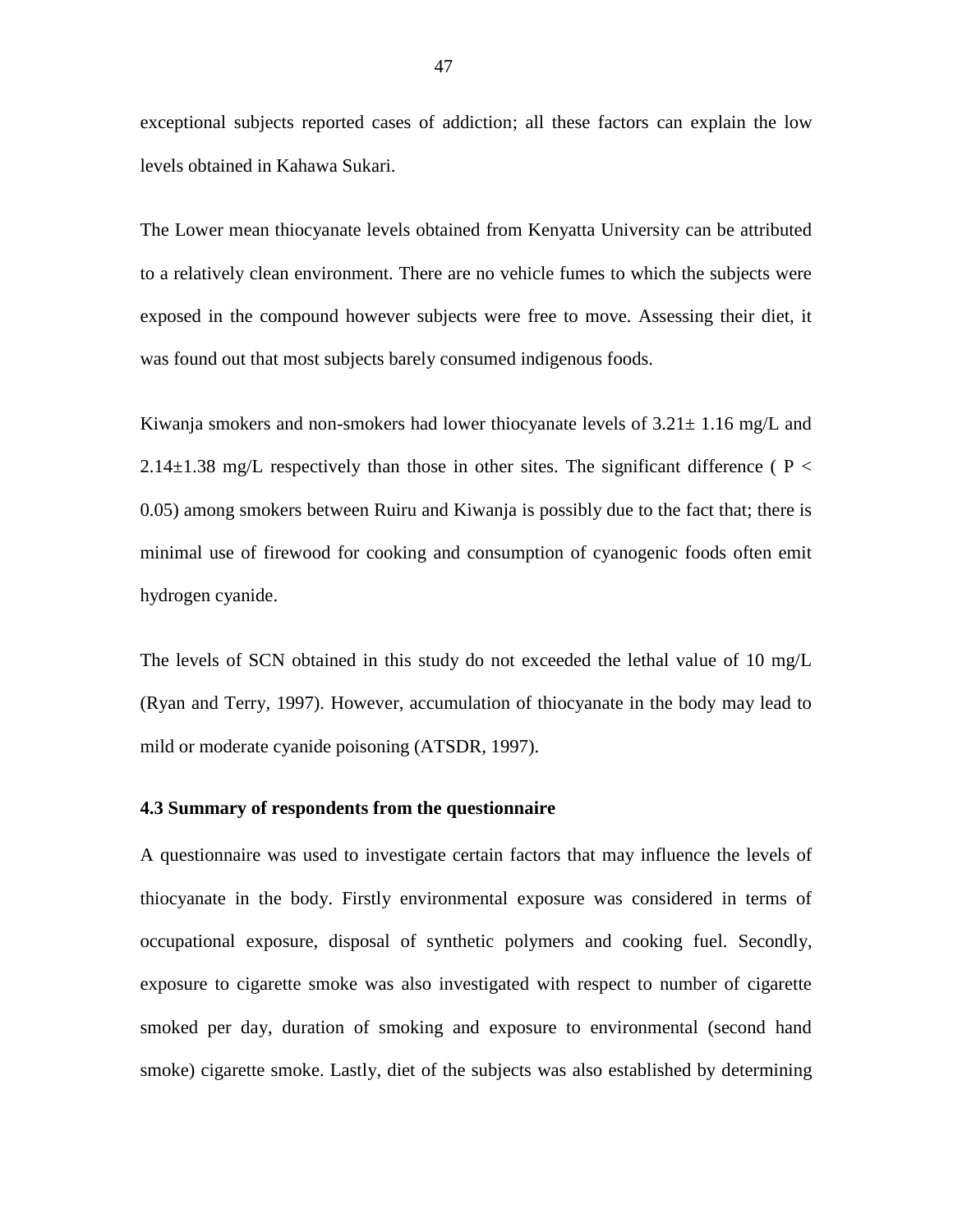the most frequently consumed food. The results are discussed in the following subsections.

#### **4.3.1 Influence of HCN on passive smokers**

Mean SCN levels (mg/L±SE) of exposed and non-exposed non-smokers to second hand smoke were compared. The results of comparison are shown in Table 4.2

**Table 4.2: SCN levels in urine of non-smokers who were either exposed or not exposed to second hand smoke**

| Non-       | <b>Mean</b> <sup>±</sup> SE | N  | Percentage | <b>T</b> calc | ா    | df  | <b>Mean</b> | P     |
|------------|-----------------------------|----|------------|---------------|------|-----|-------------|-------|
| smoker     | (mg/L)                      |    |            |               | crit |     | diff        | value |
| Exposed    | $2.20 \pm 0.15$             | 83 | 67.68      | 2.42          | .98  | 121 | 0.63        | 0.017 |
| <b>Not</b> | $.99 \pm 0.12$              | 40 | 32.52      |               |      |     |             |       |
| exposed    |                             |    |            |               |      |     |             |       |

From the questionnaire, non-smokers  $(n = 83)$  (67.68%) of various sampling sites reported to have been exposed to cigarette smoke from either members of the family who smoke or the vicinity. There was a significant difference between non-smokers exposed and those not-exposed (P; 0.017). This is a clear indication that cigarette smoke has an effect on the SCN content in the body. Earlier research has indicated that approximately one non-smoker dies due to second-hand smoke exposure for every eight smokers dying of smoking related diseases (Schick and Glantz, 2006). Other studies have indicated that non-smokers exposed to passive smoke absorb an equivalent of 0.1-1.0 cigarettes per day (Sherman, 1991).

#### **4.3.2 Influence of number of cigarettes smoked per day**

Mean SCN levels (mg/L±SE) among smokers was compared irrespective of the sampling site but considered the number of cigarettes smoked per day. The results of comparison are shown in Table 4.3.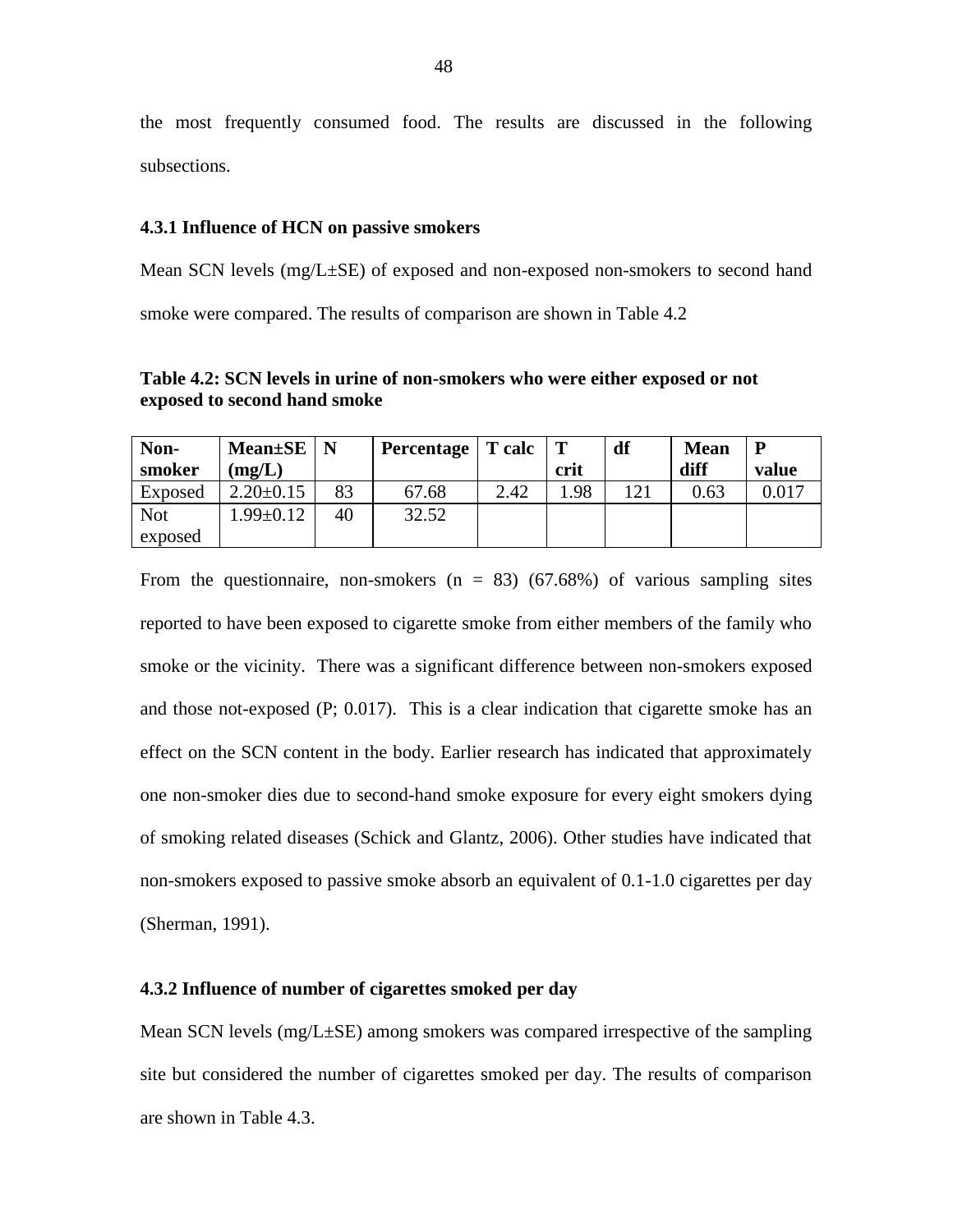| N <sub>0</sub><br>of | <b>Classification</b>   N |    | Percentage | Mean $\pm$ SE     | Range          | P value* |
|----------------------|---------------------------|----|------------|-------------------|----------------|----------|
| <b>Cigarette</b>     |                           |    |            | (mg/L)<br>土       |                |          |
|                      |                           |    |            | SE)               |                |          |
|                      | Light smokers             | 15 | 11.72      | $2.68 \pm 0.32*$  | $1.05 - 5.35$  | < 0.05   |
| $2 - 5$              | Light smokers             | 60 | 46.88      | $3.27 \pm 0.19*$  | $0.88 - 7.85$  | < 0.05   |
| $6 - 10$             | Moderate                  | 34 | 26.56      | $4.16 \pm 0.23*$  | $1.10 - 8.93$  | < 0.05   |
|                      | smokers                   |    |            |                   |                |          |
| >11                  | Heavy                     | 19 | 14.84      | $6.33 \pm 0.52^*$ | $2.78 - 11.95$ | < 0.05   |
|                      | smokers                   |    |            |                   |                |          |

**Table 4.3: SCN levels in urine of smokers from study area with respect to number of cigarette smoked**

(\*) means that the mean thiocyanate levels were statistically significant  $(P<0.05)$ 

There was a significant difference in the levels of SCN between subjects who smoked  $>11$  and 1 cig/day,  $>11$  and 2-5 cig/day,  $>11$  and 6-10 cig/day since P value was less than 0.05 in all the cases. Earlier research carried out by Prue and Martin (1980) indicated a mean SCN content of  $413 \pm 172$  mg/L in saliva. Even though the biological fluids are not similar, the reported values were significantly high  $(P<0.05)$ , he therefore concluded that SCN concentration reliably reflects the rate of cigarette smoking (Scherer, 2006). Considering other earlier studies on coefficients of correlation between SCN in the body fluids and the daily cigarette consumption from a selection of studies compiled, daily cigarette consumption was found to have a statistically significant influence (Vogt *et al*., 1979).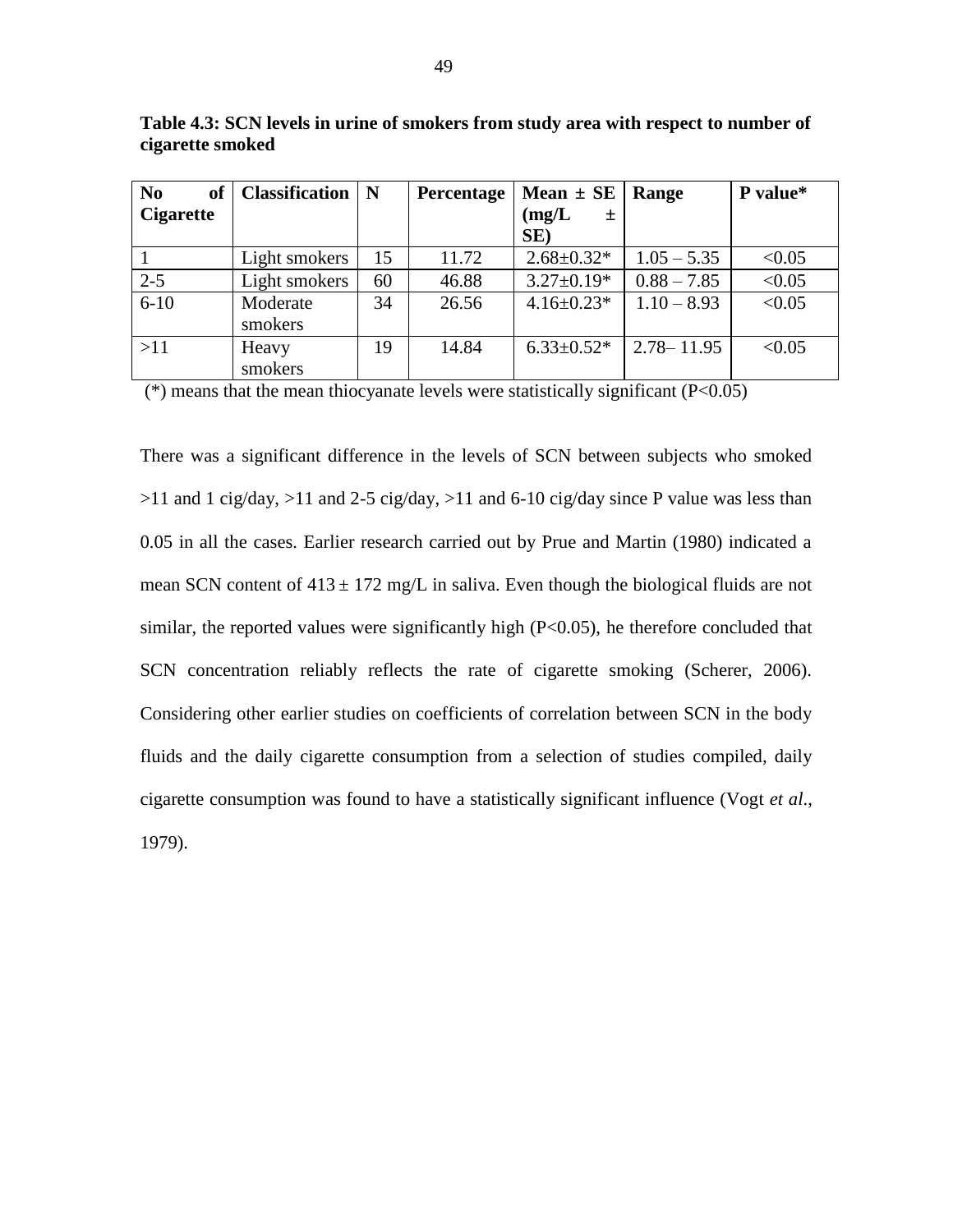# **4.3.3 Duration of smoking**

Mean SCN levels ( $mg/L\pm SE$ ) of smokers with respect to the period of smoking were compared. The results are shown in Table 4.4.

| <b>Period</b><br>of<br>N<br>smoking |    | Percentage<br>$\mathcal{O}_0$ | <b>Mean</b><br>$SCN \pm SE(mg/L)$ | P value |  |
|-------------------------------------|----|-------------------------------|-----------------------------------|---------|--|
| $<$ 5 years                         | 64 | 27.3                          | $3.17\pm0.20$                     | 0.00    |  |
| 5-20 years                          | 53 | 33.4                          | $4.69 \pm 0.28$                   | 0.00    |  |
| $>20$ years                         |    | 6.4                           | $4.31 + 0.51$                     | 0.14    |  |

**Table 4.4: SCN levels in urine samples of smokers with respect to period of smoking**

A statistical significant difference between those who smoked less than 5 yrs and 5-20 yrs since the P value was 0.00. This can be attributed to the fact that those who had smoked for longer period (5-20 yrs) took more cigarettes per day and had thiocyanate accumulate in the body unlike those who had smoked for less than 5 yrs. However, there was no significant difference noted between those who had smoked for less than 5 yrs and those who had smoked for more than 20 yrs. This can be accounted for by the fact that those who smoked for more than 20 yrs were light smokers hence low value depicted. It has been established from earlier studies that the variation of SCN in the body fluid is influenced by the individual's smoking profile (puffing and inhalation profile) (Vesey *et al*., 1982). Similarly there was no significant difference between those who smoked less than five years and those who didn"t smoke at all. This can be explained by the fact than smokers of less than 5 years were not addicts and smoked only on social gathering in bars.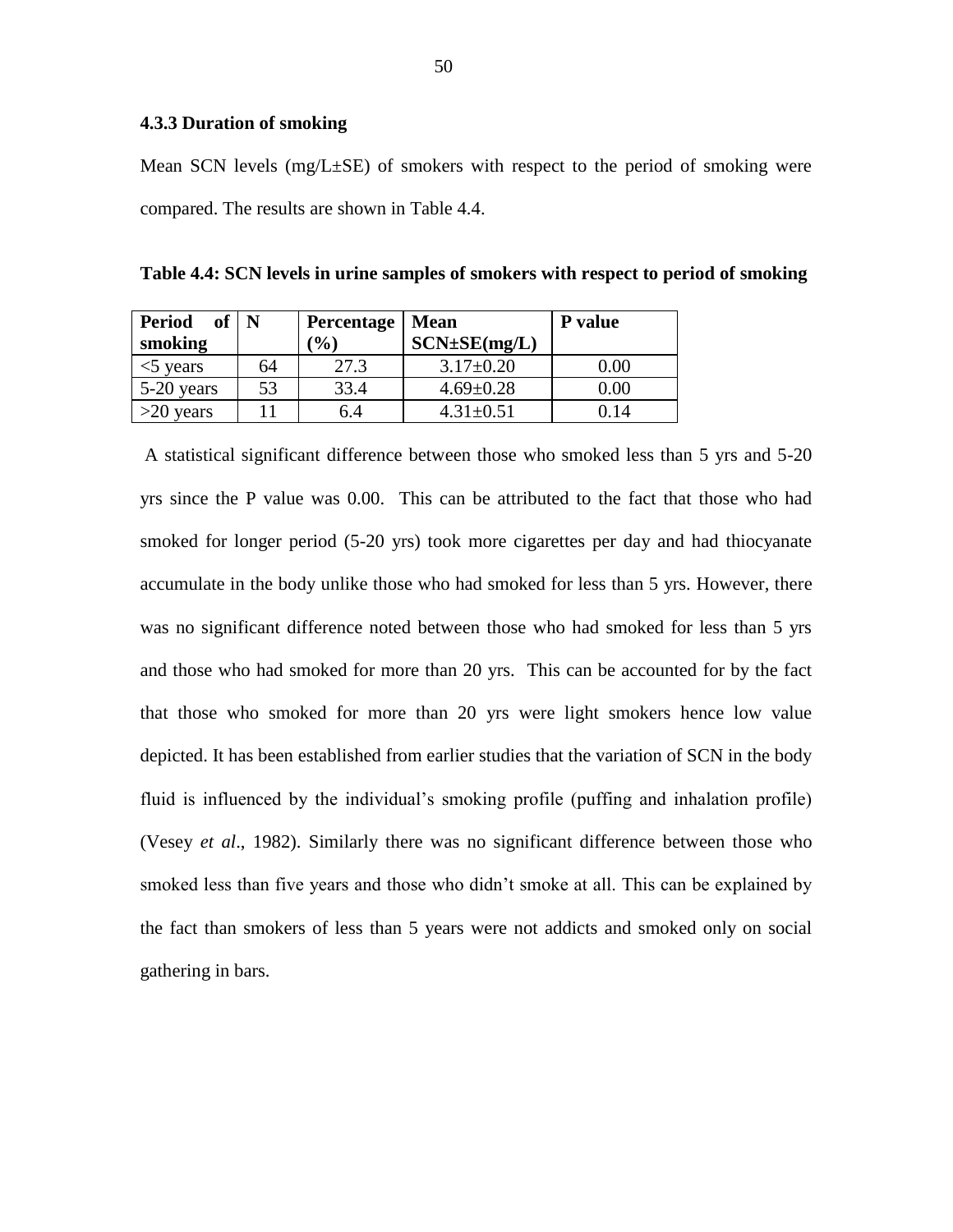## **4.3.4 Influence of diet on urine SCN levels**

Mean SCN levels (mg/L±SE) of the subjects considering food consumption were analysed using t-test and one way ANOVA. Table 4.5 shown compares thiocyanate among cassava, sorghum and maize consumers and non-consumers who are either smokers or non-smokers.

| Food    | Description        | T           | P <sup>a</sup>     | df   | $P^b$ |        |       |      |
|---------|--------------------|-------------|--------------------|------|-------|--------|-------|------|
|         |                    |             |                    | calc | value |        | value |      |
| Cassava | Consumer           | $\mathbf N$ | Non-consumer       | N    |       |        |       | 0.84 |
|         | mean               |             | mean               |      |       |        |       |      |
|         | $SCN \pm SE(mg/L)$ |             | $SCN \pm SE(mg/L)$ |      |       |        |       |      |
| Smoker  | $5.33 \pm 0.49$    | 20          | $3.63 \pm 0.17$    | 108  | 3.802 | < 0.05 | 126   |      |
| Non-    | $3.18 \pm 0.35$    | 24          | $1.70 \pm 0.11$    | 99   | 5.16  | < 0.05 | 121   |      |
| smoker  |                    |             |                    |      |       |        |       |      |
| Sorghum |                    |             |                    |      |       |        |       | 0.84 |
| Smoker  | $3.95 \pm 0.37$    | 17          | $3.89 \pm 0.19$    | 111  | 0.12  | 0.90   | 126   |      |
| Non-    | $3.32 \pm 0.34$    | 8           | $1.90 \pm 0.13$    | 115  | 2.88  | 0.01   | 121   |      |
| smoker  |                    |             |                    |      |       |        |       |      |
| Maize   |                    |             |                    |      |       |        |       | 0.00 |
| Smoker  | $3.46 \pm 0.23$    | 60          | $4.28 \pm 0.24$    | 68   | 2.45  | 0.02   | 126   |      |
| Non-    | $1.66 \pm 0.13$    | 62          | $2.33 \pm 0.20$    | 61   | 2.73  | 0.01   | 104   |      |
| smoker  |                    |             |                    |      |       |        |       |      |

**Table 4.5: SCN levels in urine of smokers and non-smokers who are either consumers or non consumers of cassava, sorghum and maize** 

 $P^a$  value for t-test and  $P^b$  value for one way ANOVA

There was significant difference between smokers who consume cassava and nonconsumers. There was a significant difference between non-smoker, cassava consumer and non-cassava consumer with those who consumed having a higher mean. This can be attributed to the fact that cassava is a cyanogenic food. The tubers for the bitter species have been reported to contain 380 mg/kg cyanide concentration (Honing *et al*., 1983).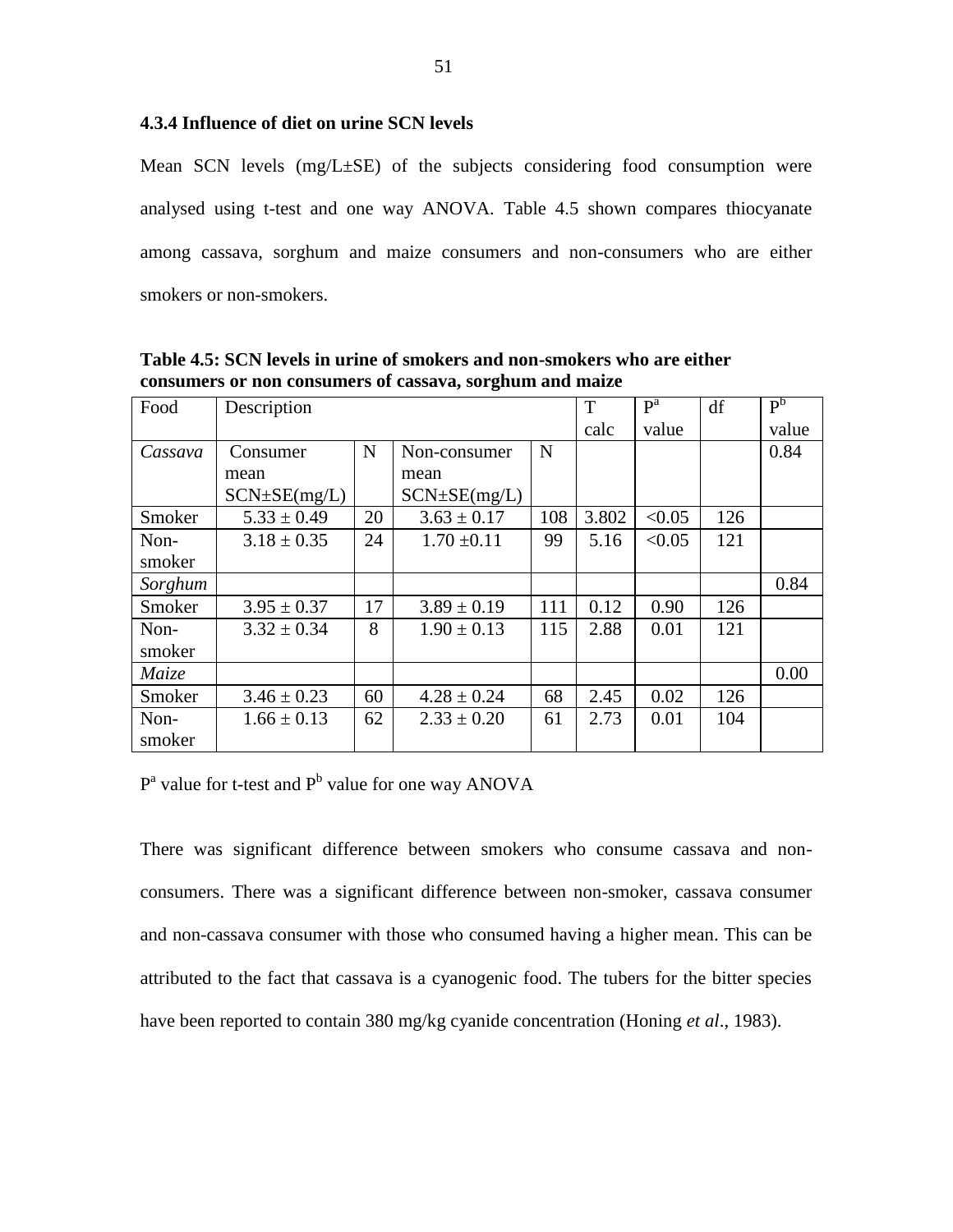These results were in good agreement with results reported by Okafor (2004), who carried out a research to determine cyanide exposure among cassava consumers and cigarette smokers. He reported mean SCN levels of  $3.57 \pm 0.60$  mg/L and  $13.99 \pm 13.81$ mg/L for cassava consumers and cigarette smokers respectively. The value obtained from our study for non-smoker, non- cassava consumer is slightly lower than the reported value. This could be because cassava foods are not considered to be staple meals in study areas. Again, the SCN value of cigarette smokers who were non-cassava consumers was lower than the one reported. This can be attributed to variation in parameters affecting smoking dose like number of cigarettes, brand and number of puffs per cigarette (Scherer, 2006).

Smokers who were sorghum consumers had relatively higher value of  $3.95 \pm 0.37$  mg/L than non-consumers meaning that sorghum contributed to SCN content in the body of a smoker since sorghum plant have been reported to contain 2400 mg/kg cyanide concentration (Honing *et al.,* 1983). However, there was no significant difference between consumers and non-consumers since both cigarette smoke and sorghum contributes to cyanide levels in the body. There was a significant difference between nonsmoker sorghum consumer and non-consumer. This clearly indicates that sorghum had made a positive contribution to thiocyanate content in the body (Honing *et al.,* 1983).

Maize is a stable food in Kenya and a majority of subjects reported to have used it as a major bulk in their diet. Statistical analysis indicated a significant difference ( $P = 0.02$ ). The maize non-consumers but smokers indicated a higher value than smokers who consumed maize. This indicates that the difference could be due to other environmental factors and cigarette smoke rather than maize. There was also a significant difference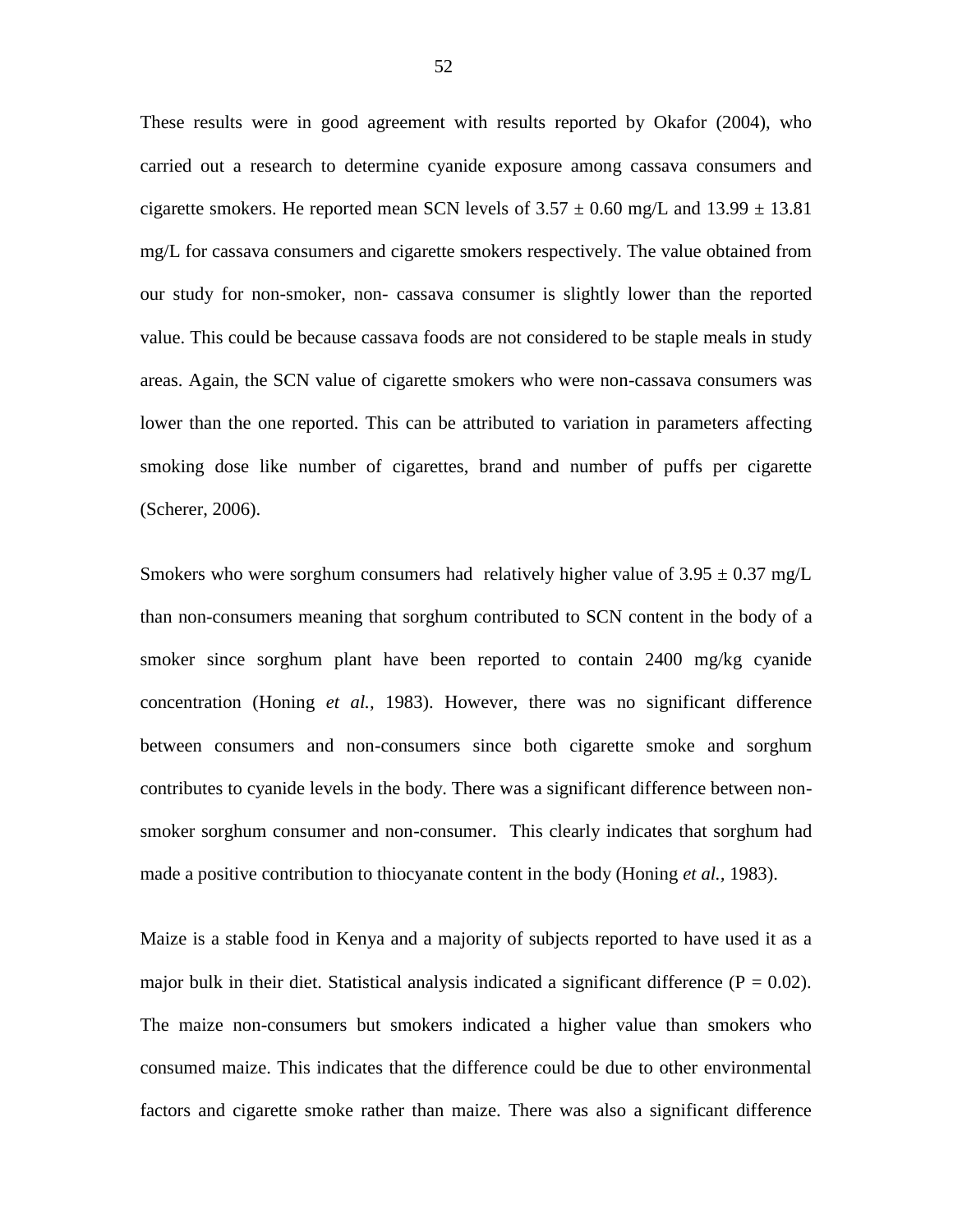noted between non-smokers maize consumers and non-consumers ( $P = 0.007$ ). Again the non-smokers, non-maize consumers had higher value than non-smokers but maize consumers. This means that the contribution to SCN levels could be due to environmental factors; second-hand tobacco smoke and fumes from incompletely burned synthetic polymers rather than maize.

Cassava was compared with other foods that were consumed. It was found out that there was no statistically significant difference between cassava and sorghum using one-way ANOVA since  $P > 0.05$ . However, there was a significant difference between cassava and maize, cassava and other foods (other than sorghum and maize) since the P value were less than 0.05. This confirms that sorghum is a cyanogenic food unlike maize (Sklarew and Hayes, 1984).

## **4.3.5 Influence of disposal of synthetic polymers**

Mean SCN levels (mg/L  $\pm$  SE) of smokers and non-smokers were compared with respective ways of disposing synthetic polymers. The results of comparison are shown in Table 4.6.

Method Smokers Non-smokers P values  $N \mid \% \mid$  Mean $\pm$ SE  $(mg/L)$ Range  $(mg/L)$  $N \mid \% \mid$  Mean $\pm$ SE  $(mg/L)$ Range  $(mg/L)$ Burn  $\vert 51 \vert 39.84 \vert 3.89 \pm 0.29 \vert 1.05$ 9.99 45 | 36.59 | 2.24 $\pm$ 0.20 | 0.07-6.70 0.13 Municipal waste  $70$  | 54.69 | 3.84 $\pm$ 0.22 | 0.88-11.95  $78 \mid 63.41 \mid 1.84 \pm 0.15 \mid 0.03$ 6.75 0.04 Recycle  $\begin{array}{|c|c|c|c|c|c|} \hline 7 & 5.47 & 4.56 \pm 0.78 & 1.95 \hline \end{array}$ 7.49  $0 \t 0 \t 0 \t 0$  0.04

**Table 4.6: SCN levels in urine of subjects from study areas with respect to disposal of synthetic polymers**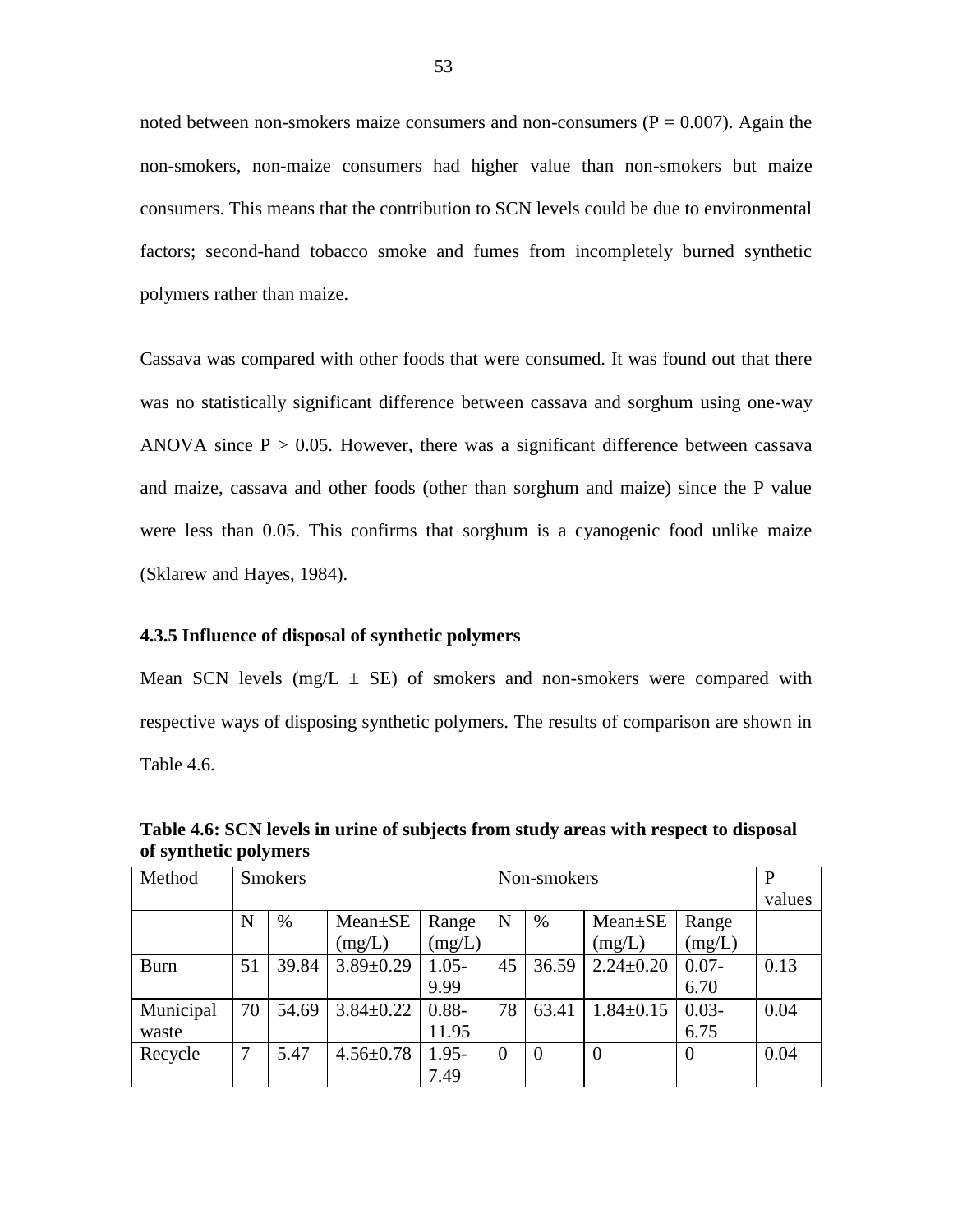Most of the household items are made of plastic, besides, packing of bought items from most shops are done in plastic bags. These bags together with broken plastic items are disposed in different ways. From the questionnaire used in this study, it was found out that a total of 96 subjects do burn their synthetic polymers.

It can be noted that those who collected their waste synthetic polymers for recycle showed higher levels than those who deposited their plastic waste to municipal wastes or burned. This could be due to heavy smoking since all who collected their wastes for recycling were smokers. There was a significant difference between those who collected the wastes for recycle and those who collected the waste to municipal disposal sites ( $P =$ 0.04). Considering table 4.6, the level of thiocyanate among the populations that burn their waste and those in urban areas (where municipal council collects waste) is comparable. This is due to the fact that municipal wastes are burned at damping sites. The level of thiocyanate among smokers who recycled (samples collected and changed from one form to one another) their waste was higher statistically  $(4.56 \pm 0.78 \text{ mg/L})$ than that among those who burned and submitted waste to municipal council 3.89± 0.29 mg/L and 3.84±0.22 mg/L respectively. This can be attributed to the fact that unlike burning which emits hydrogen cyanide, recycling of waste do not lower the concentration of thiocyanate but simply change them from one to another (Sklarew and Hayes, 1984).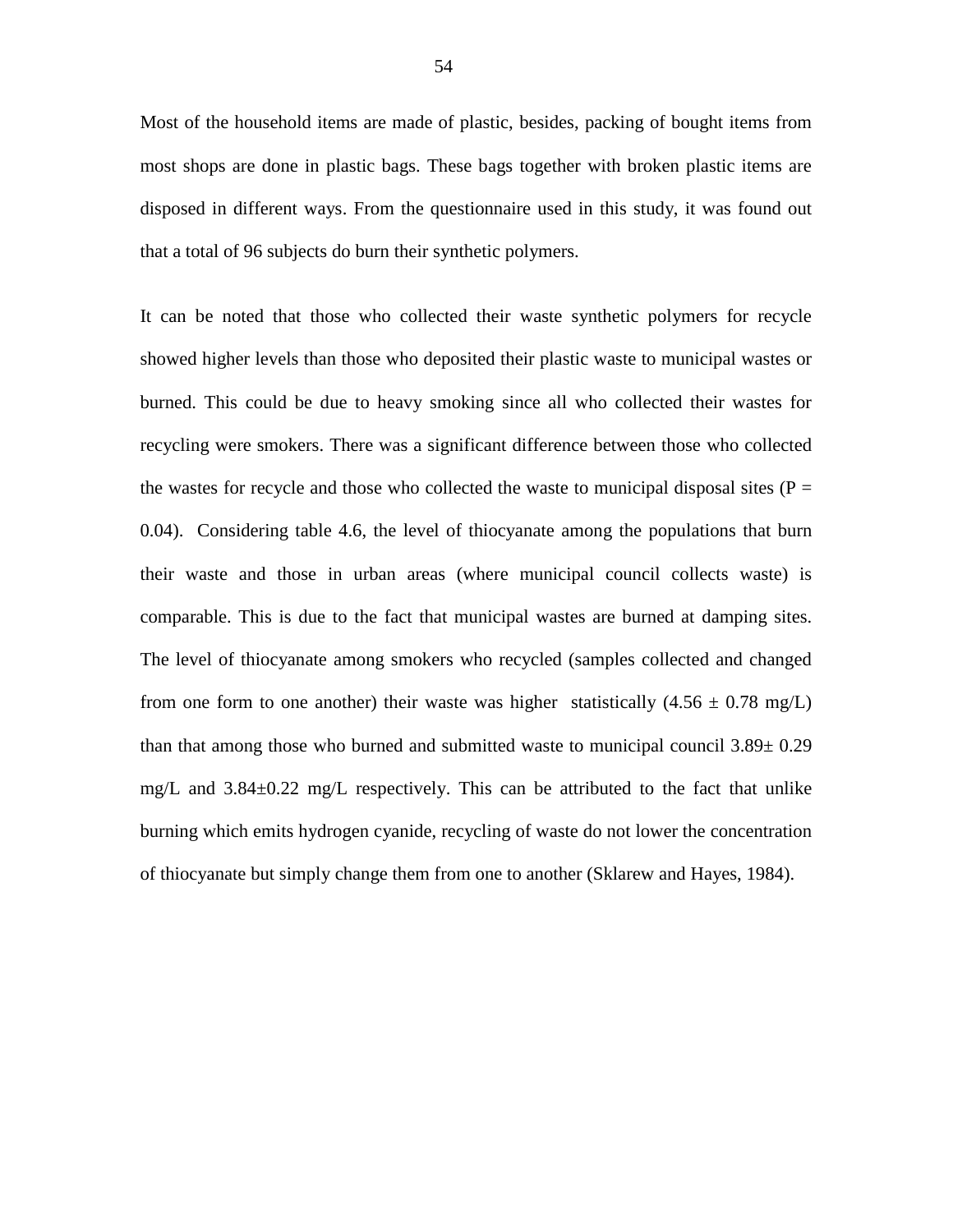# **4.3.6 Influence of period of stay in an area**

Mean SCN levels (mg/L±SE) of smokers and non-smokers were compared with respect to the period one had stayed in the study area. The results of the comparison are shown in Table 4.7.

**Table 4.7: SCN levels in urine of smokers from all study areas with respect to period of stay**

| Perio   | Smokers |      |                 |            | Non-smokers |       |                 |               | df  | P     | T cri | T cal   |
|---------|---------|------|-----------------|------------|-------------|-------|-----------------|---------------|-----|-------|-------|---------|
| d       |         |      |                 |            |             |       |                 |               |     | value |       |         |
|         | N       | %    | Mean±SE         | Range      | N           | %     | $Mean \pm SE$   | Range         |     |       |       |         |
|         |         |      | (mg/L)          | (mg/L)     |             |       | (mg/L)          | (mg/L)        |     |       |       |         |
|         |         |      |                 |            |             |       |                 |               |     |       |       |         |
| $1-4$   | 60      | 46.8 | $3.29 \pm 0.18$ | 0.88-7.24  | 47          | 38.21 | $1.49 \pm 0.17$ | $0.03 - 4.79$ | 105 | 0.04  | 1.98  | $6.98*$ |
| yrs     |         | 8    |                 |            |             |       |                 |               |     |       |       |         |
| $4 - 8$ | 54      | 42.1 | $4.25 \pm 0.27$ | 1.05-11.95 | 60          | 48.78 | $2.10\pm0.18$   | $0.08 - 6.75$ | 94  | 0.04  | 1.99  | $6.59*$ |
| yrs     |         | 9    |                 |            |             |       |                 |               |     |       |       |         |
| >10     | 14      | 10.9 | $5.11 \pm 0.72$ | 1.25-9.99  | 16          | 13.00 | $3.04 \pm 0.32$ | $1.61 - 6.70$ | 18  | 0.00  | 2.10  | $2.62*$ |
| yrs     |         | 4    |                 |            |             |       |                 |               |     |       |       |         |

(\*) means that the mean thiocyanate levels were statistically significant (t-calc>t-crit)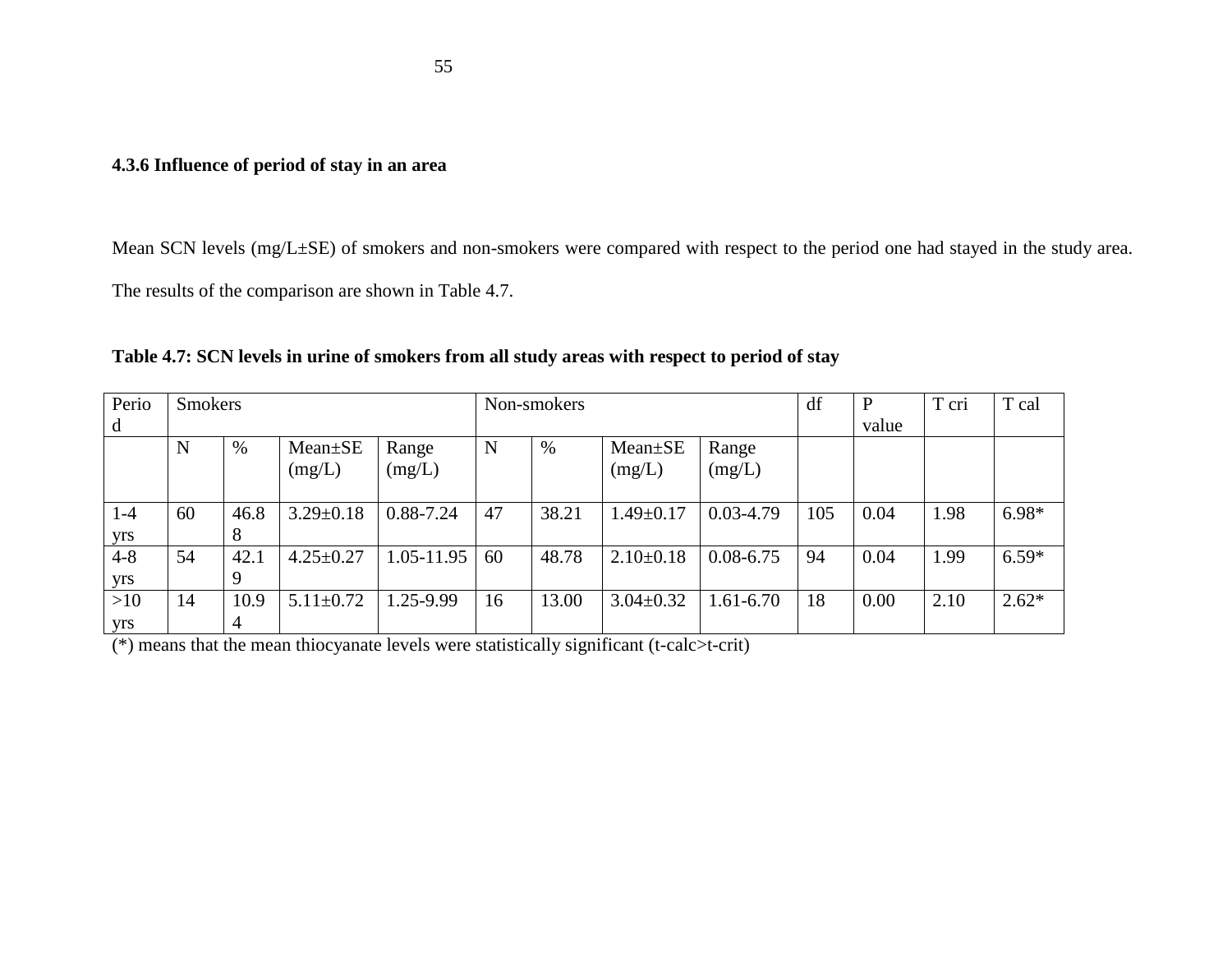Participants,  $n = 114$  reported to have lived in their respective areas for 4-8 years. Of these,  $n = 60$  (46.78%) were non-smokers and had a mean thiocyanate content of 2.10 $\pm$ 0.18 mg/L in the range of 0.08-6.75 mg/L while 42.19% (n = 54) were smokers with a mean of  $4.25 \pm 0.27$  mg/L in the range of 1.05-11.95 mg/L. Comparison of these two mean values using t-test indicates a statistically significant difference (df; 94, t-crit; 1.99, t-calc; 6.59).

A total of 107 subjects lived in their respective areas for 1-4 years. Only  $38.21\%$  (n = 47) were non-smokers with a mean thiocyanate content of  $1.49\pm0.17$  mg/L in the range of 0.03-4.79 mg/L. A total of 60 (46.88%) subjects were smokers with mean SCN level of 3.29±0.18 mg/L in the range of 0.88-7.24 mg/L. Statistical analysis of these two using ttest indicates that there is a significance difference between smokers and non-smokers who had lived for 1-4 years (df; 105, t-crit; 1.98, t-calc; 6.98).

The least group lived in their areas for  $>10$  years. Only 16 (13.00%) were non-smokers with mean thiocyanate of  $3.04 \pm 0.32$  mg/L in the range of 1.61-6.70 mg/L. There were 14 (10.94%) smokers who had stayed for more than 10 years and had mean SCN of 5.11 $\pm$ 0.72 mg/L in the range of 1.25-9.99 mg/L. Using t-test, there was a significant difference between SCN levels smokers and non-smokers who had lived for this period (df; 18, t-crit; 2.10, t-calc; 2.61).

Using one- way ANOVA, it was noted that there was a significant difference between those who lived for 1-4 years and 4-8 years, 1-4 years and >10 years. It was noted that those who lived longer  $(>10 \text{ yrs})$  in an area had higher values than those who lived for a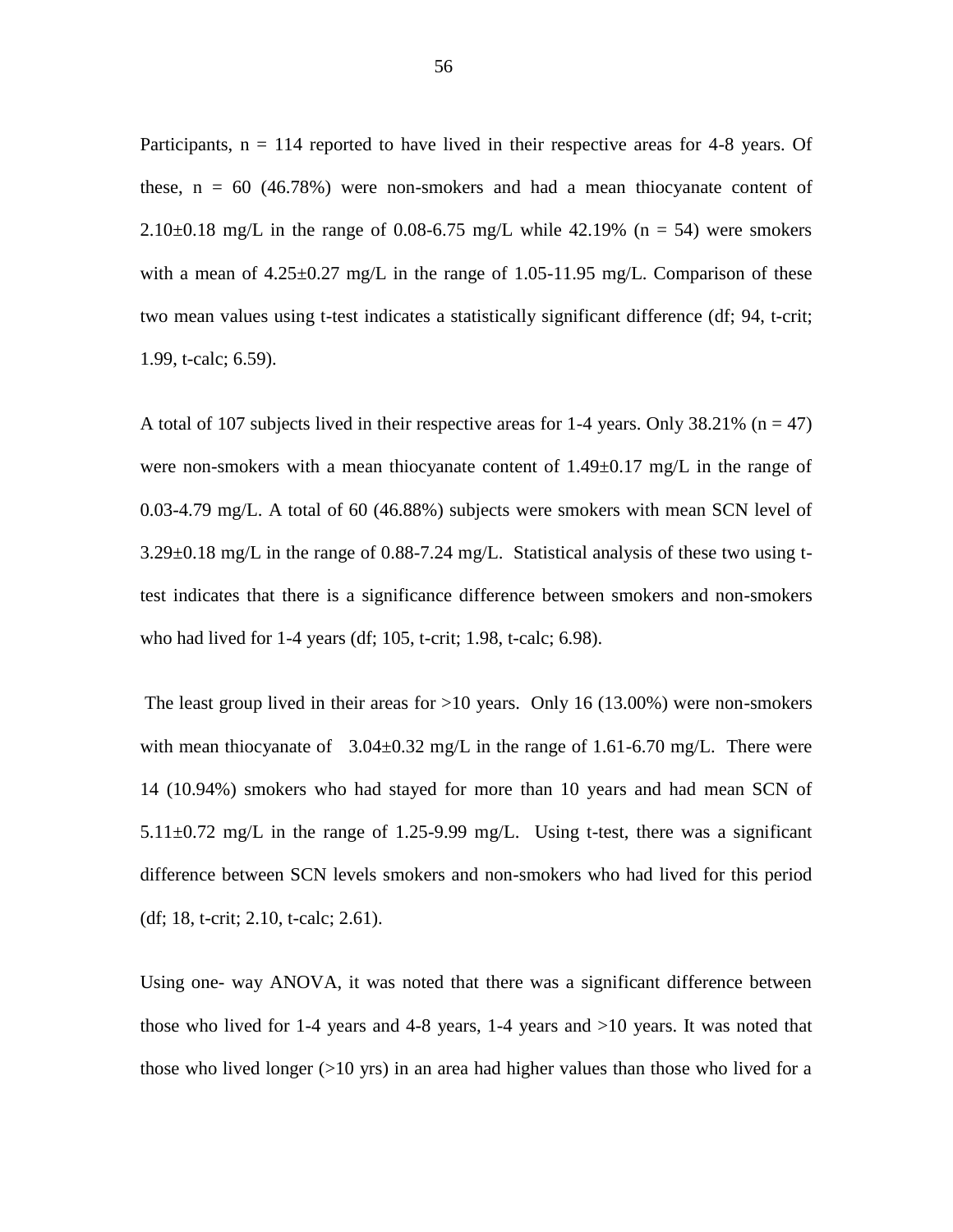short time (1-4 yrs). Longer stay means longer exposure to environment factors that influence cyanide levels whose accumulation in the body could be fatal.

# **4.4 Comparison of picrate paper and Lundquist methods.**

The results of 15 urine samples of smokers purposively selected were as given in Table 4.8. These samples were analysed using both methods in triplicate and the results compared.

|                   | PICRATE PAPER    | LUNDQUIST        |
|-------------------|------------------|------------------|
|                   | <b>METHOD</b>    | <b>METHOD</b>    |
| Sample no.        | Smoker           | Smoker           |
| KS <sub>15s</sub> | $2.5 \pm 0.01$   | $2.50+0.01$      |
| R <sub>3s</sub>   | $9.99 \pm 0.04$  | $9.99 \pm 0.02$  |
| KU20s             | $2.41 \pm 0.02$  | $2.32 \pm 0.00$  |
| R <sub>5s</sub>   | $8.52 \pm 0.02$  | $8.51 \pm 0.02$  |
| KI <sub>16s</sub> | $4.06 \pm 0.01$  | $4.02 \pm 0.03$  |
| R <sub>3s</sub>   | $9.99 \pm 0.04$  | $9.99 \pm 0.04$  |
| R7s               | $8.23 \pm 0.31$  | $8.21 \pm 0.02$  |
| R4s               | $13.91 \pm 0.59$ | $13.93 \pm 0.00$ |
| R <sub>12s</sub>  | $7.15 \pm 0.04$  | $7.15 \pm 0.00$  |
| R <sub>18s</sub>  | $9.19 \pm 0.02$  | $8.13 \pm 0.05$  |
| KU4s              | $5.52 \pm 0.02$  | $5.52 \pm 0.00$  |
| G <sub>10s</sub>  | $5.39 \pm 0.00$  | $5.38 \pm 0.00$  |
| G11s              | $6.32 \pm 0.01$  | $6.32 \pm 0.00$  |
| KU <sub>1s</sub>  | $5.17 \pm 0.16$  | $5.17 \pm 0.00$  |
| G2s               | 6.94±0.01        | $6.98 \pm 0.03$  |

**Table 4.8: Results for picrate paper method and Lundquist method**

The relationship between picrate paper and Lundquist methods were analysed using correlation coefficient. This analysis was mainly to cross check the accuracy of picrate paper method. Table 4.9 shows the correlation results.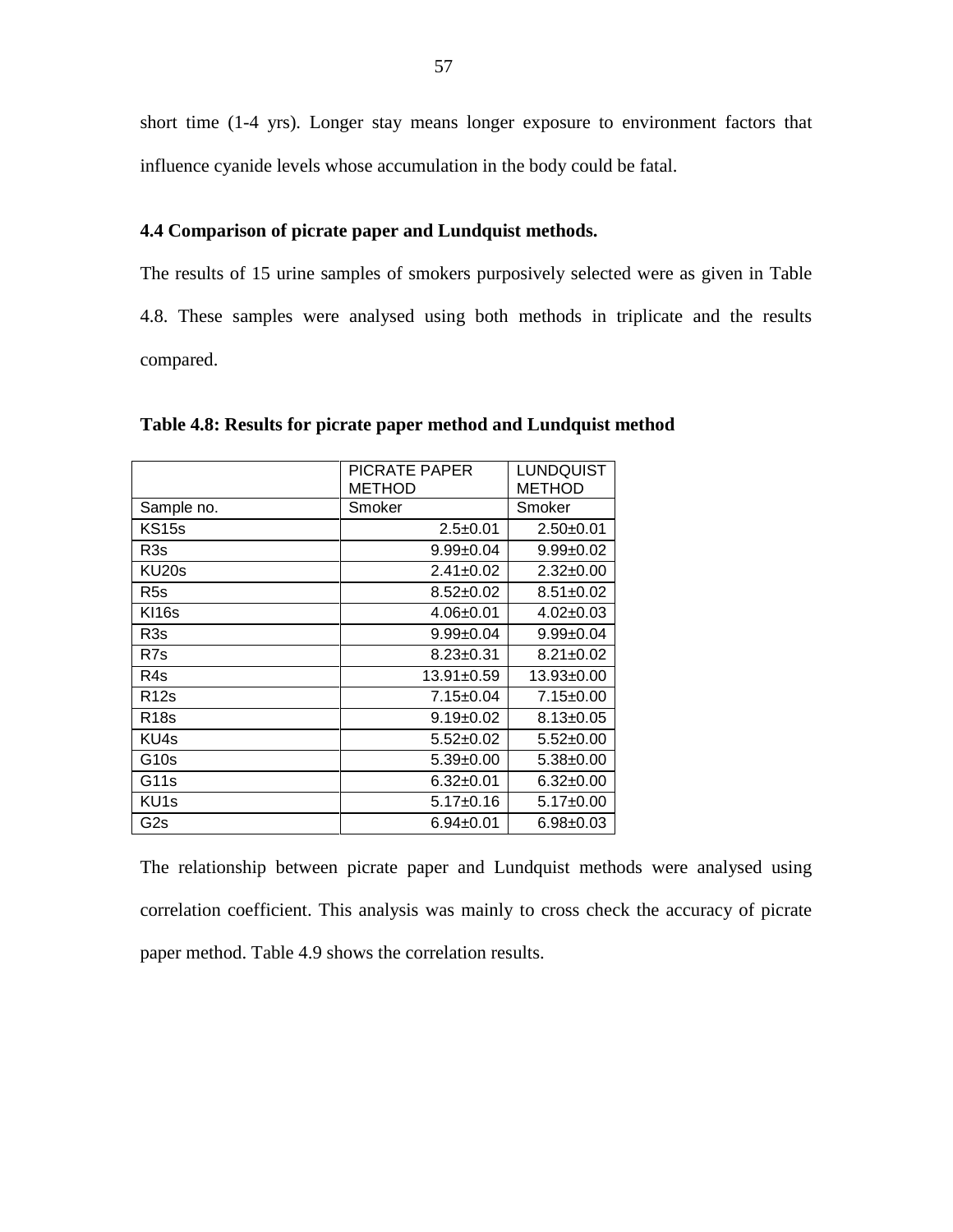| T-Test: Paired Two Sample for       | <b>Smokers</b>       | Smokers          |  |  |
|-------------------------------------|----------------------|------------------|--|--|
| Means                               |                      |                  |  |  |
|                                     | Picrate paper method | Lundquist method |  |  |
| Mean (mg/L)                         | 7.02                 | 6.94             |  |  |
| Variance                            | 9.49                 | 9.32             |  |  |
| n                                   | 15.00                | 15.00            |  |  |
| <b>Pearson Correlation</b>          | 0.998                |                  |  |  |
| <b>Hypothesized Mean Difference</b> | 0.00                 |                  |  |  |
| df                                  | 14.00                |                  |  |  |
| t Stat                              | 1.10                 |                  |  |  |
| $P(T \le t)$ one-tail               | 0.15                 |                  |  |  |
| t Critical one-tail                 | 1.76                 |                  |  |  |
| $P(T \le t)$ two-tail               | 0.29                 |                  |  |  |
| t Critical two-tail                 | 2.14                 |                  |  |  |

# **Table 4.9: Comparison of SCN levels for smokers using picrate paper and Lundquist method**

From the analysis, it can be observed that on average the two methods do not differ at 95% confidence level since the calculated value of  $t = 1.10$  and the critical t value is 2.14 for 14 degree of freedom. Hence the two methods are comparable  $(r = 0.998)$ .

A graph was generated to illustrate this relationship. A regression line of the thiocyanate content obtained with the picrate paper method plotted against the thiocyanate content obtained with Lundquist method for 15 samples (smokers) is shown in Figure 4.1.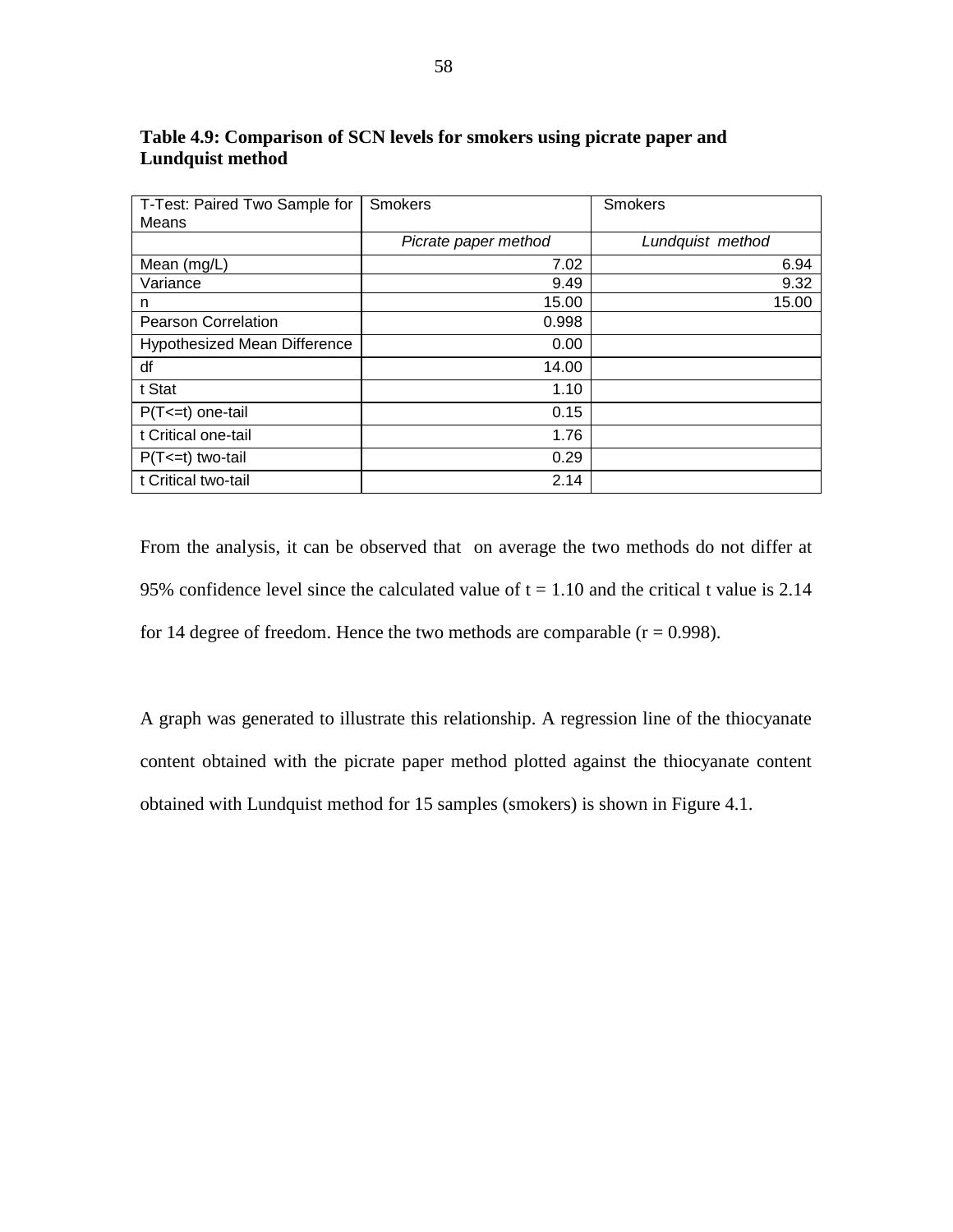

**Figure 4.1 A plot of the results of the picrate paper method and Lundquist method**

As can be seen from Figure 4.1, there was a very good correlation between the results from both methods with  $r^2 = 0.9942$ . Therefore, any of these two methods could be used since the correlation coefficient was close to one. In this study, picrate paper method was of choice because it is simple and requires cheaply available chemicals and equipment.

Study results obtained on SCN level was compared with some results obtained from other studies in the literature with similar background. The mean concentration of urine SCN in non-smoking subjects as determined by Lundquist method was  $3.11 \pm 4.23$  mg/L which was higher compared to values published by Lundquist *et al,* 1995. Lundquist reported values of  $0.043 \pm 0.022$  mg/ L. The mean concentration of SCN for the 15 active smokers using the same method was  $6.94 \pm 9.32$  mg/L. These values are higher than values previously reported by Lundquist *et al.*1995. His value was  $0.057 \pm 0.00$  mg/L. It is evident that the environment in the study area is polluted with vehicle fumes, second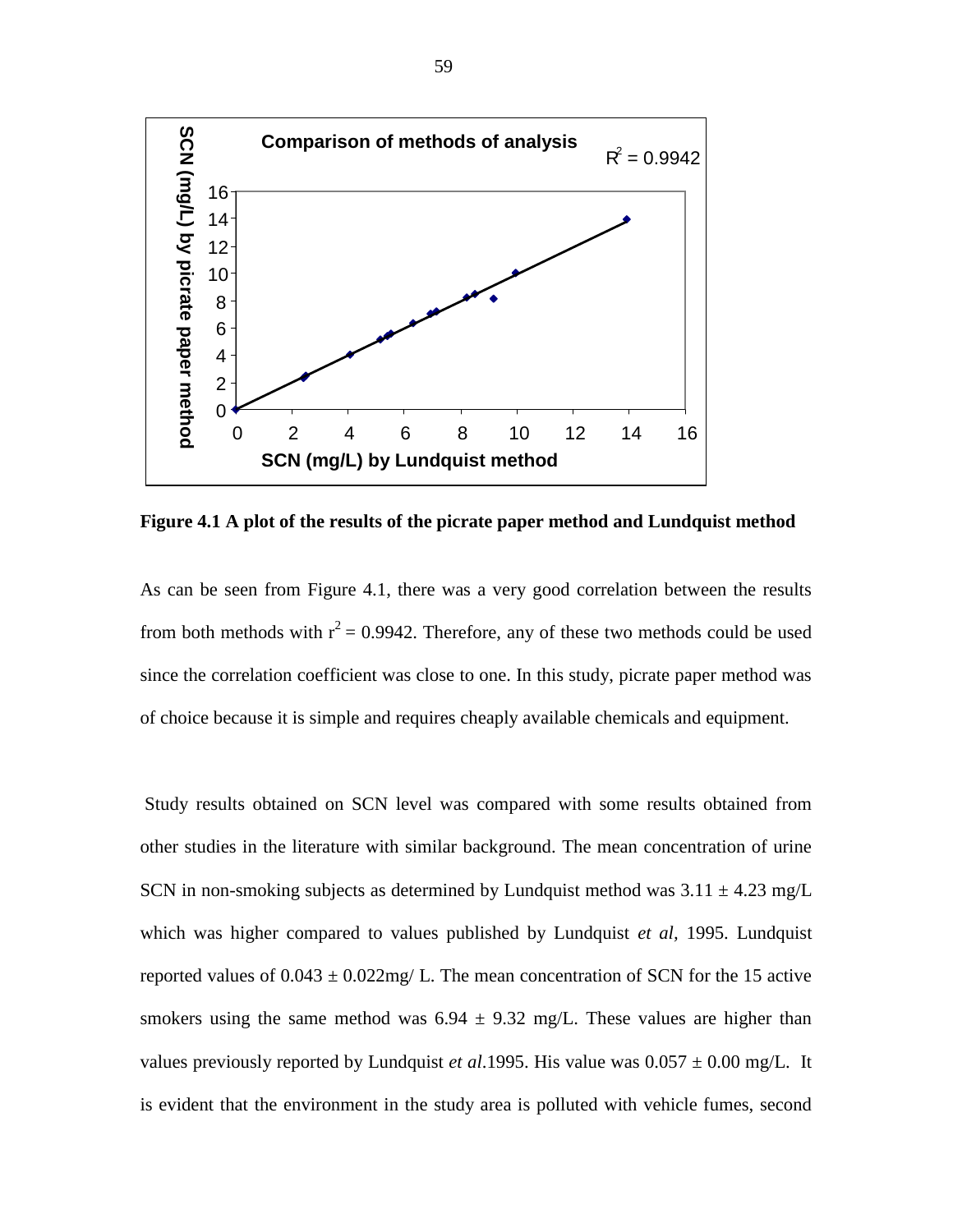hand tobacco fumes, firewood smoke, fumes from burning synthetic polymers. The presence of SCN among non-smoker could be attributed to consumption of cyanogenic foods, exposure to environmental tobacco smoke, exposure to automobile exhaust fume fumes (ATSDR, 1997).

#### **4.5 Comparison of chromatographic paper and Whatman 3 MM paper**

A comparison of the SCN concentration of picrate paper method using picrate papers made from Whatman 3 MM and grade one cellulose chromatographic paper was done. The table 4.10 shows the results.

**Table 4.10: SCN concentration of eight standards using Whatman 3 MM paper and chromatographic paper**

| Concentration in ppm | Whatmann 3 MM Paper | Chromatographic paper |
|----------------------|---------------------|-----------------------|
|                      | 0.00                | 0.00                  |
|                      | 0.117               | 0.051                 |
|                      | 0.197               | 0.195                 |
|                      | 0.295               | 0.241                 |
|                      | 0.372               | 0.349                 |
|                      | 0.468               | 0.334                 |
|                      | 0.550               | 0.379                 |
|                      | 0.646               | 0.494                 |
|                      | 0.783               | 0.642                 |

The relationship between the SCN levels using these two papers were analysed using correlation coefficient. A regression line of the thiocyanate content obtained with the chromatographic paper plotted against the thiocyanate content obtained with Whatman 3MM paper for 8 standards whose concentration range from 0-100 mg/L is shown in Figure 4.2.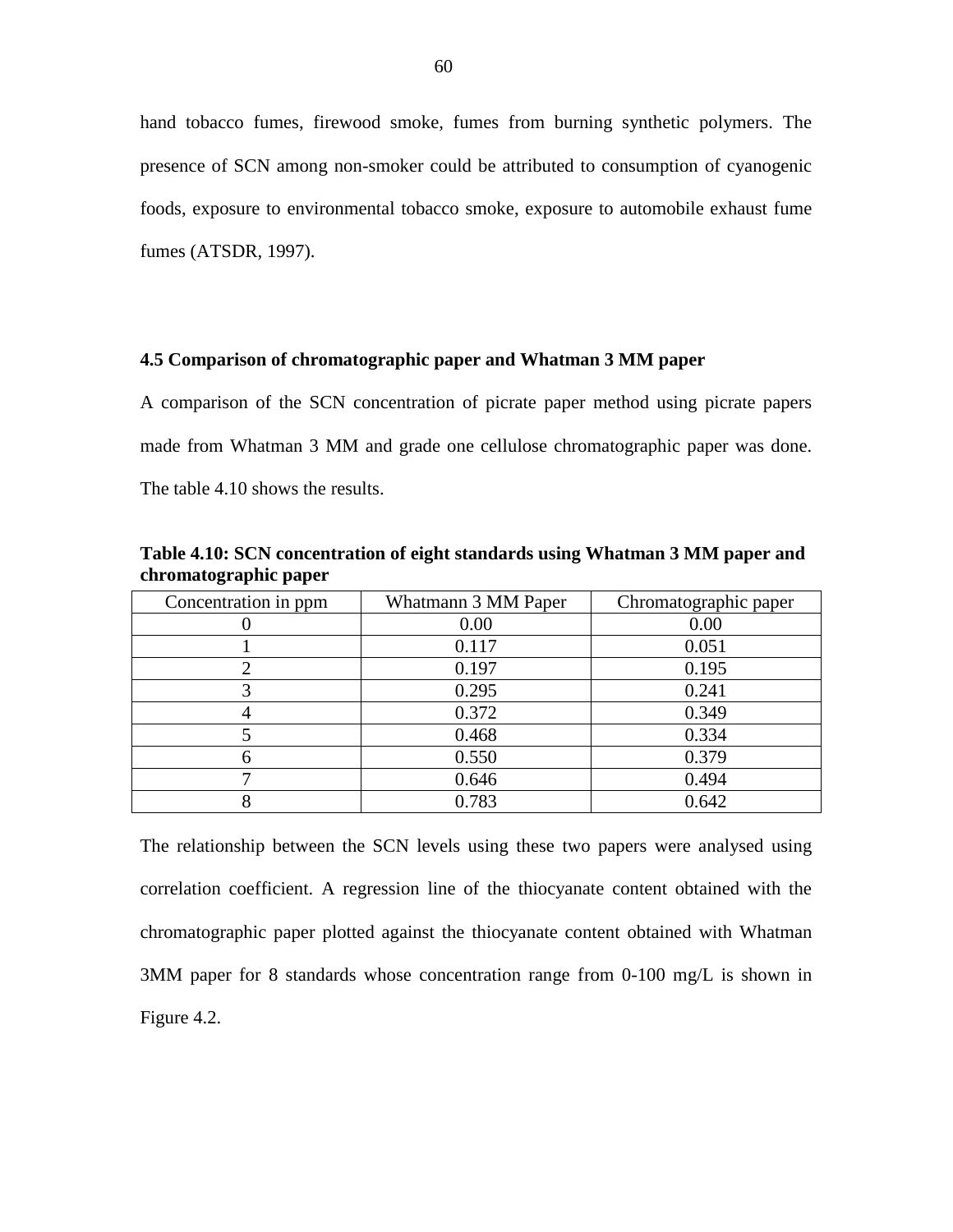

#### **Figure 4.2 A plot of SCN content of the picrate paper method using chromatographic paper and Whatman 3 MM paper**

It is evident from Figure 4.2 that there was a very good correlation between the results from both picrate papers with  $r^2 = 0.9654$ . It is therefore evident that grade one chromatographic paper can be used in place of Whatman 3 MM incase of scarcity since the correlation coefficient was close to one. This is because chromatographic paper is cheaply available.

# **4.6 Comparison of thiocyanate content from color chart and UV-visible spectrophotometer**

There was need to compare the amount of thiocyanate obtained from the colour chart (visual comparison) with that obtained from direct spectrometric method. The relationship between the SCN levels of the two measurements was analysed using correlation coefficient. A regression line of the thiocyanate content obtained from colour chart comparison values plotted against the thiocyanate content obtained with UV-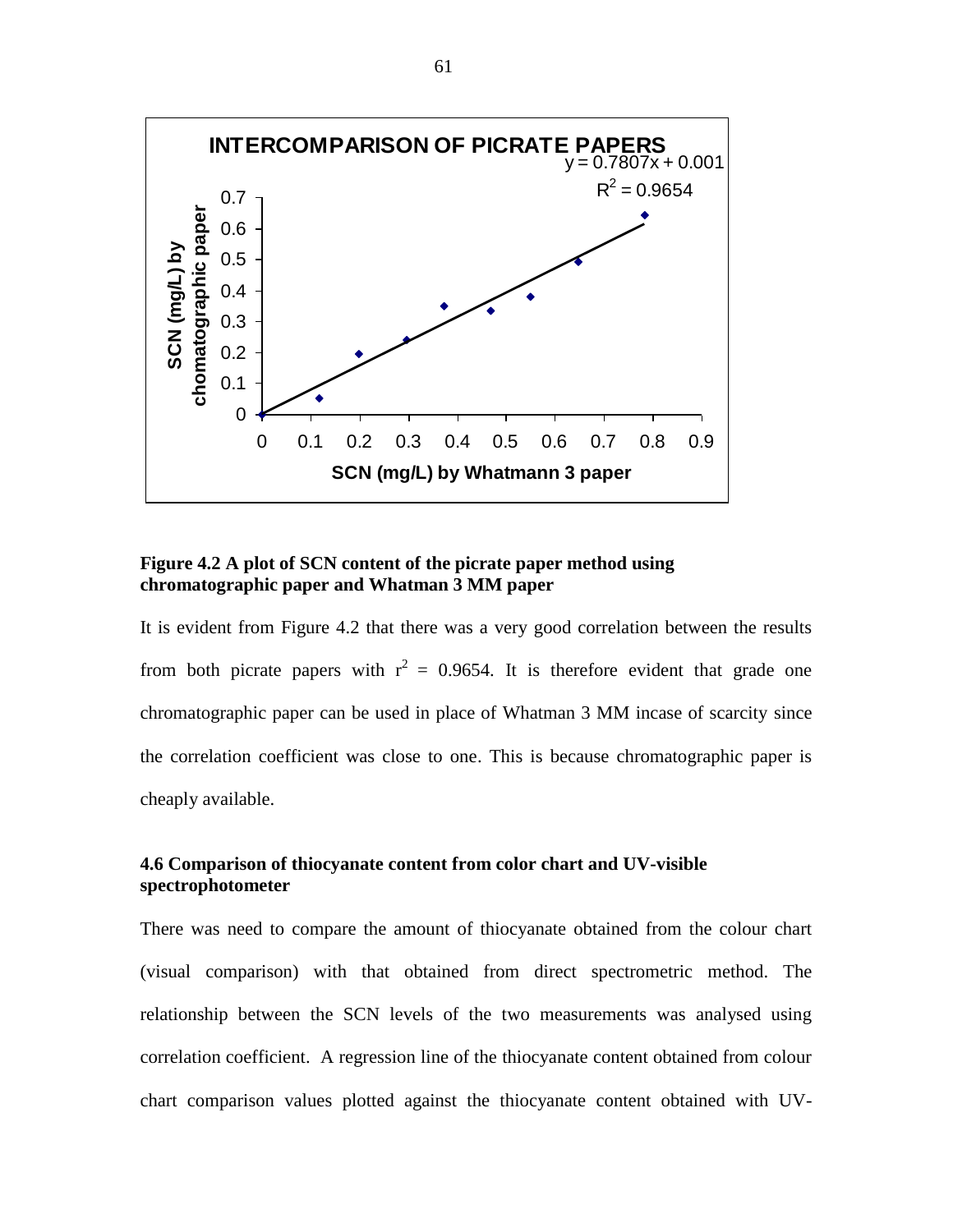visible spectrophotometer for 10 standards whose concentration range from 0-100 mg/L is shown in Figure 4.3.



## **Figure 4.3 A plot of SCN content of the colourchart and UV-visible spectrophotometer measurements**

There was a very good correlation between the results from both determinations with  $r^2 =$ 0.9416. Therefore, the colour chart can be used for quick analysis as a guide in field work to give thiocyanate content in samples especially where UV-visible spectrophotometer is not available since the correlation coefficient was close to one

#### **4.7 Conclusion**

With respect to the results obtained from this study, the following conclusions can be made:-

i. The concentration of thiocyanate in urine of smokers was significantly higher than thiocyanate content for non-smokers in all the study area.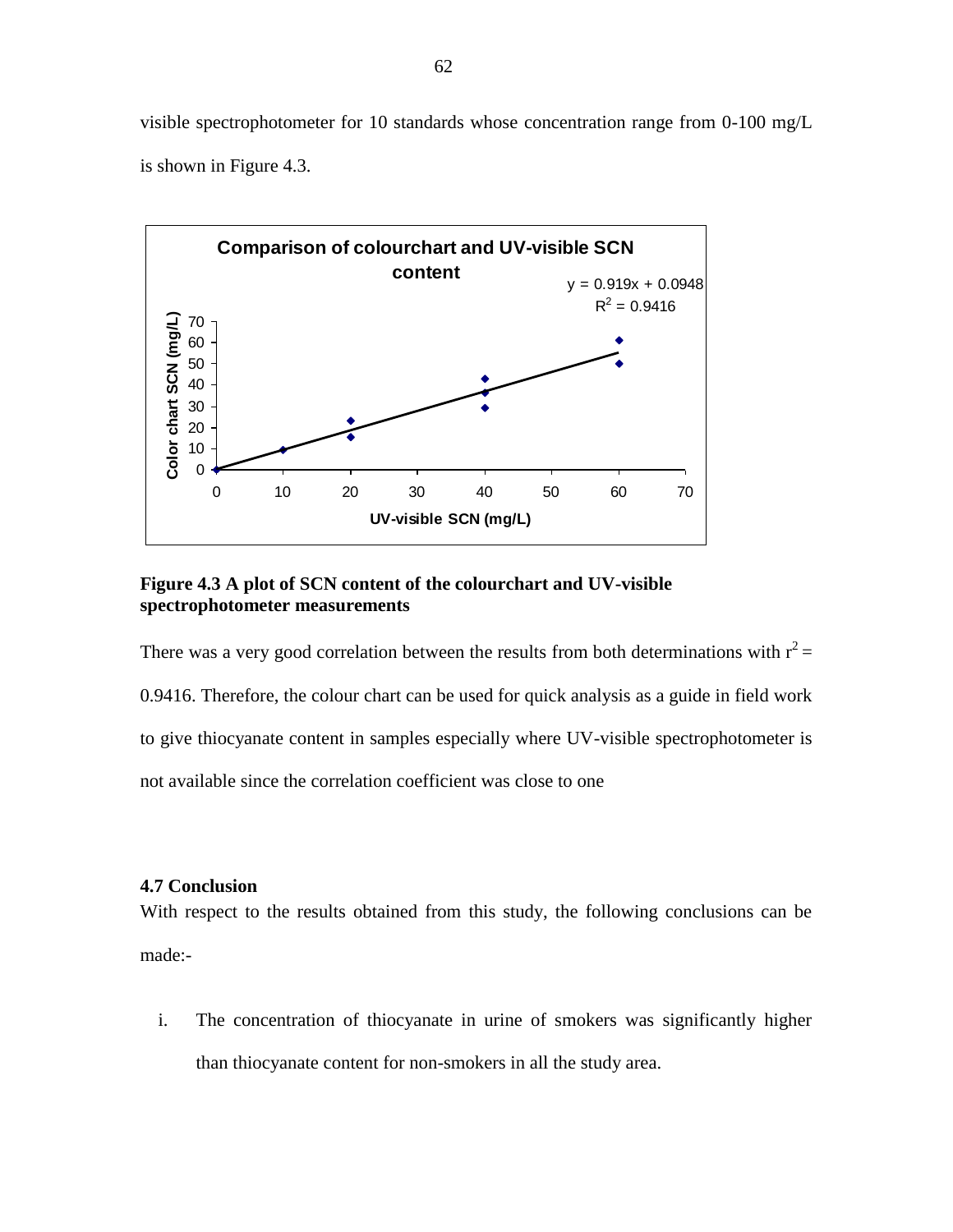- ii. The periods of smoking as well as the number of cigarettes per day were found to have a significant influence on the amount of thiocyanate in the body.
- iii. Certain factors have an influence on the levels of SCN in the urine of subjects. Factors identified for influencing SCN levels include, number of cigarettes smoked per day and diet (consumption of cyanogenic foods like cassava, sorghum).

#### **4.8 Recommendations**

#### **4.8.1 Recommendations from this study**

Presence of SCN in urine of smokers and non-smokers indicate the significant levels in the environment. Strategies to protect the general public like eliminating environmental sources should be put in place. Specific recommendations of this study are:-

- i. Encourage policy makers not only to ban public smoking but also practice public campaigns and awareness on toxic compounds other than cigarette smoke.
- ii. Sensitize people on indigenous food consumption as well as smoke and fumes in our environment that can increase cyanide levels in our bodies.
- iii. Since there no significant difference between the methods explored, they can be used interchangeably as facilities may allow.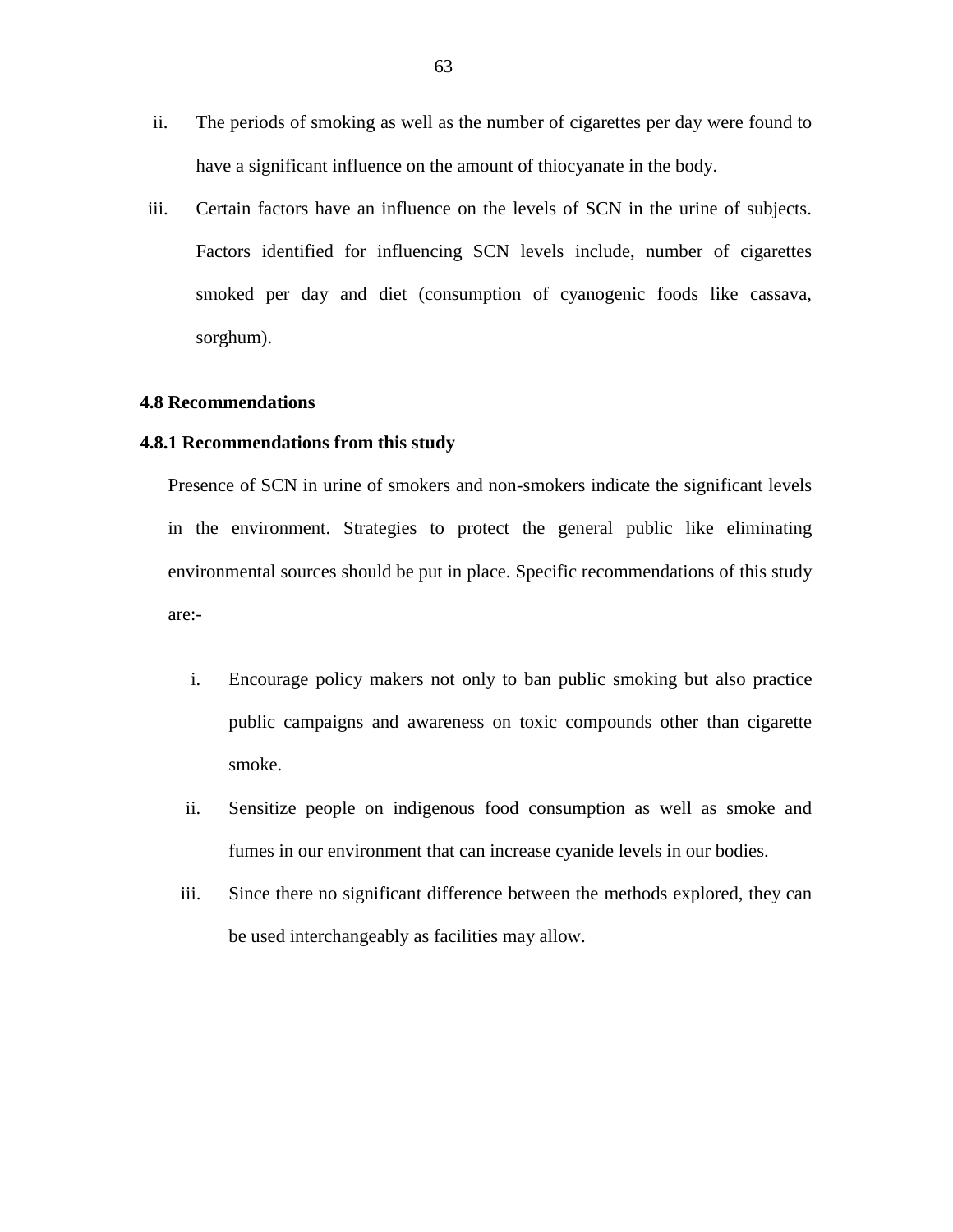# **4.8.2 Recommendations for further study**

These are further studies recommended to assess risks associated with cyanide in the body:-

- i. Studies on assessment of thiocyanate content in children living with smokers in relation to their diet.
- ii. Studies to establish the effect of other drugs like alcohol on thiocyanate content in the body.
- iii. Studies to determine the amount of HCN in air along the busy highways and in smoking zones.
- iv. Studies to determine urine SCN reference levels.
- v. Study to be carried out among non-smokers who live with smokers, compare SCN levels of non-smokers who live in ventilated houses and those who don"t.
- vi. Levels of SCN among communities whose major stable food is cassava.
- vii. Studies to determine the amount of thiocyanate among women who use various fuel for cooking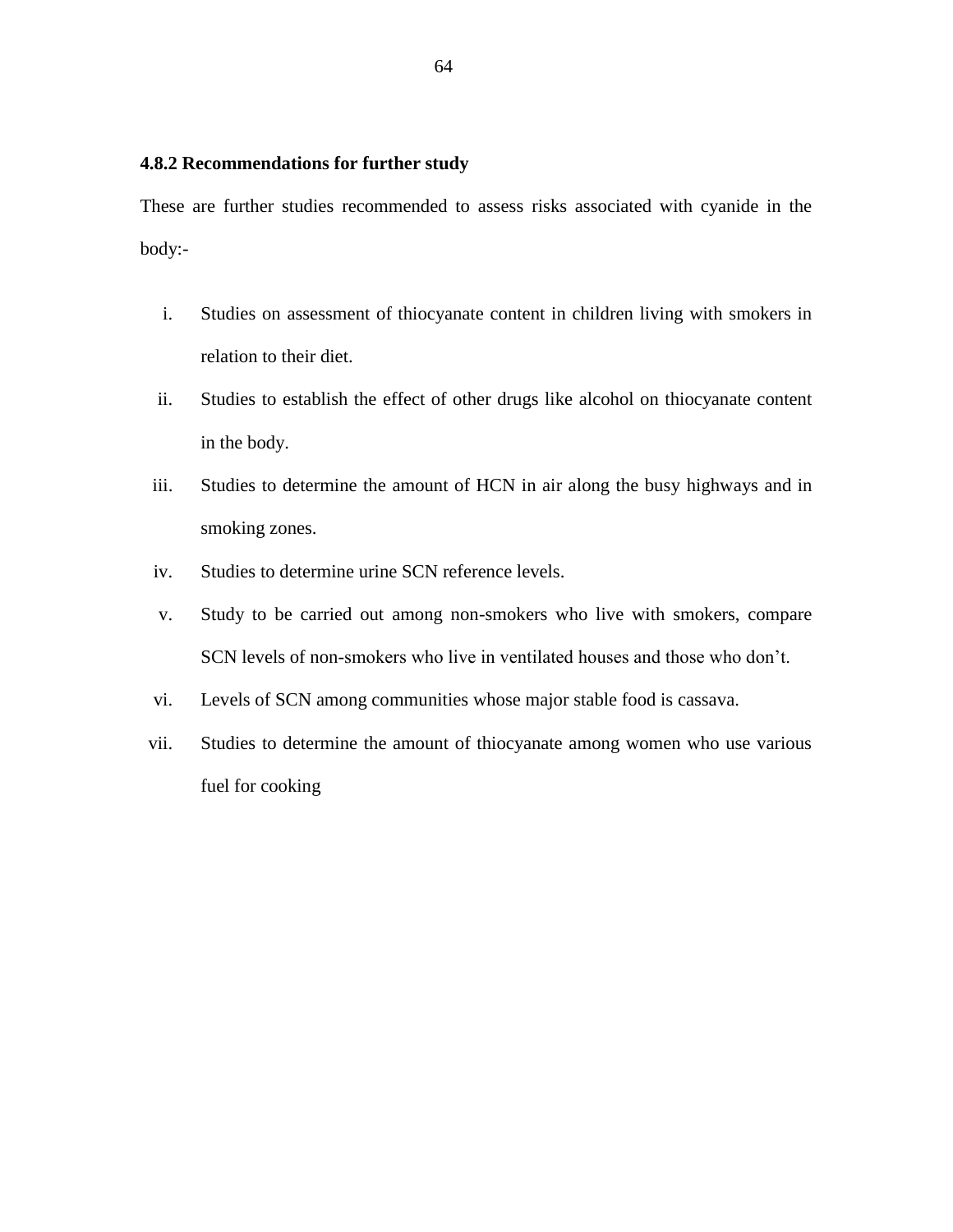#### **REFERENCES**

Agency for Toxic Substances and Diseases Registry (ATSDR) (2004). *Toxicological profile for cyanide*. Atlanta, GA, US Department of Health and Human Services, Public Health Service, Agency for Toxic Substances and Disease Registry, pp 152-154.

Agency for Toxic Substances and Diseases Registry (ATSDR) (1997). *Toxicological profile for cyanide*. Atlanta, GA, US Department of Health and Human Services, Public Health Service, Agency for Toxic Substances and Disease Registry, pp 30865-30868.

Agency for Toxic Substances and Disease Registry (ATSDR ) (1989). *Toxicological Profile for Cyanide*. ATSDR/TP-88/12; PB90-162058. Prepared by Syracuse Research Corporation for ATSDR, U.S. Public Health Service, under Contract No. 68-C8-0004.

Agrawal, V., Cherian, L. and Gupta, V.K. (1991). Extraction spectrophotometric method for the determination of hydrogen cyanide in environmental samples using 4 aminosalicylic acid. *International Journal of Environmental Analytical Chemistry*, **45**:235-244.

Andrew, S. (1985). Introduction to organic chemistry.  $3<sup>rd</sup>$  ed. Macmillan publishing company, New York, pp 832-833.

Ansell, M and Lewis, F.A.S. (1970). A review of cyanide concentrations found in human organs- a survey of literature concerning cyanide metabolism,"normal,"nonfatal, and fatal body cyanide levels. *Journal of Forensic Medicine*, **17**:148-151.

Assaf, A.R., Parker, D., Lapane, K.L., McKenney, J.L. and Carleton, R.A. (2002). Are there gender differences in self-reported smoking practices? Correlation with thiocyanate and cotinine levels in smokers and nonsmokers from the Pawtucket Heart Health Program. *Journal of Womens Health,* **11**:899-906.

Banea, M., Poulter, N.H. and Rosling, H. (1992). Shortcuts in cassava processing and risk in diatary cyanide exposure in Zaire. Food Nutrition, pp 137-143.

Baumeister, G.H., Schievelbein, H. and Zickgraf, G. (1975). Toxicological and clinical aspects of cyanide metabolism. *Drug Respiratory,* **25**:1056-1064.

Borgers, D. and Junge, B. (1979). Thiocyanate as an indicator of tobacco smoking. *Preview Medicine*, **8**:351-357.

Bottoms, S.F., Judge, N.E., Kushner, P.M. and Sokol, R.J. (1982) Thiocyanate and drinking during pregnancy. Alcoholism. *Clinical Experimental Research*, **6**:391-395.

Bhide, S.V. and Jayant, K. (1987). Salivary thiocyanate levels and biological marker in tobacco habitues: a study on Indian sample. *Tobacco Respiration*, **13**:9-13.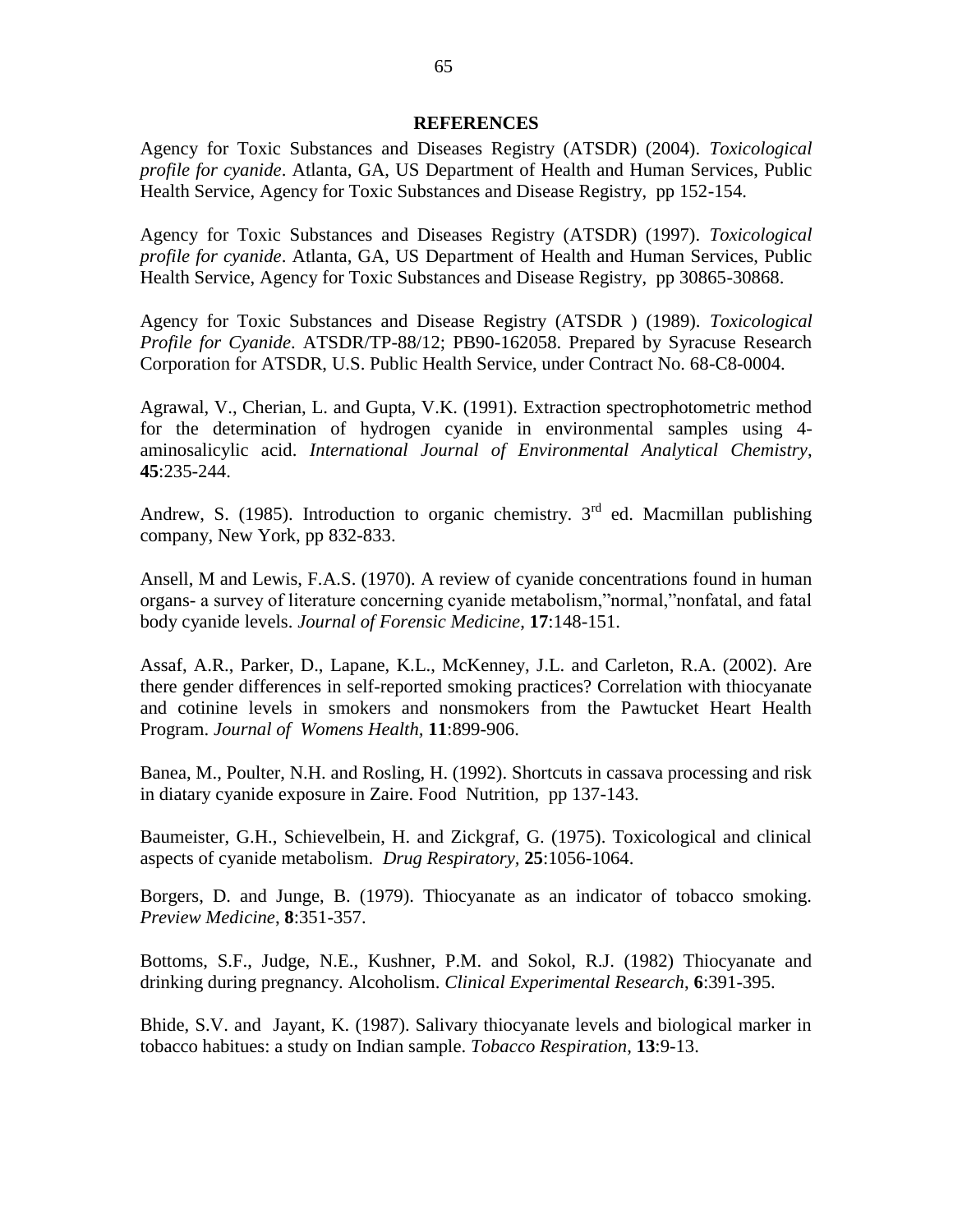Bliss, R.E. and O"Connell, K.A. (1984). Problems with thiocyanate as an index of smoking status: a critical review with suggestions for improving the usefulness of biochemical measures in smoking cessation research. *Health Psychology*, **3**:563-581.

Bradbury, M.G., Egan, S.V. and Bradbury, J. H. (1999). Determination of all forms of cyanogens in cassava roots and cassava products using picrate papers kits. *Journal of the Science of Food and Agriculture*, **79**:593-601.

Butts, W.C., Kuehneman, M. and Widdowson, G.M. (1974). Automated method for determining serum thiocyanate, to distinguish smokers from nonsmokers*. Clinical Chemistry*, **20**:1344-1348.

Carotti, A. A and Kaiser, E.R. (1972). Concentrations of twenty gaseous chemical species in the flue gas of a municipal incinerator. *Journal of the Air Pollution Control Association*, **22**:224-253.

Central Bureau of Statistics (CBS),(2000). Kenya population census 1999, ministry of planning and development, Nairobi Kenya.

Chandra, H., Gupta, B.N., Bhargava, S.K., Clerk, S.H. and Mahendre, P.N. (1980). Chronic cyanide exposure: a biochemical and industrial hygiene study. *Journal of Analytical Toxicology*, **4**:161-165

Chinaka, S., Takayama, N., Michigama, Y. and Uneda, K. (1998). Simultaneous determination of cyanide and thiocyanate in blood by ion chromatography with fluorescence and ultraviolet detection. *Journal of Chromatography B*, **713**:353-359.

Clark, C. J., Campbell, D. and Reid, W.H. (1981). Blood carboxyhaemoglobin and cyanide levels in fire survivors*. Lancet*, **i**:1332-1335.

Cohen, J.D. and Bartsch, G.E. (1980) A comparison between carboxyhemoglobin and serum thiocyanate determinations as indicators of cigarette smoking. *American Journal of Public Health*, **70**:284-286.

Cohen, D.J., Michel, D., Donald, E. O., Kalon, K.L., Jeffrey, J.P. and Richard, E. K. (2001)."Impact of smoking on clinical and angiographic restenosis after percutaneous coronary intervention"circulation. *British Medical Journal*, **104**:773-778.

Cock, J. H. (1985). Cassava: New potential for neglected crop. West view press, Boulder, CO, USA, pp10-11.

Cooke, R.D., Richard, J.E. and Thompson, A.R. (1985) Nutritional aspect of cassava storage and processing.<sup>7th</sup> Symposium of the international society for tropical root crops, pp 645-648.

Dalhamm, T. (1970). In vivo and in vitro ciliotoxic effects of tobacco smoke. *Archives Environmental Health*, **21**:633-634.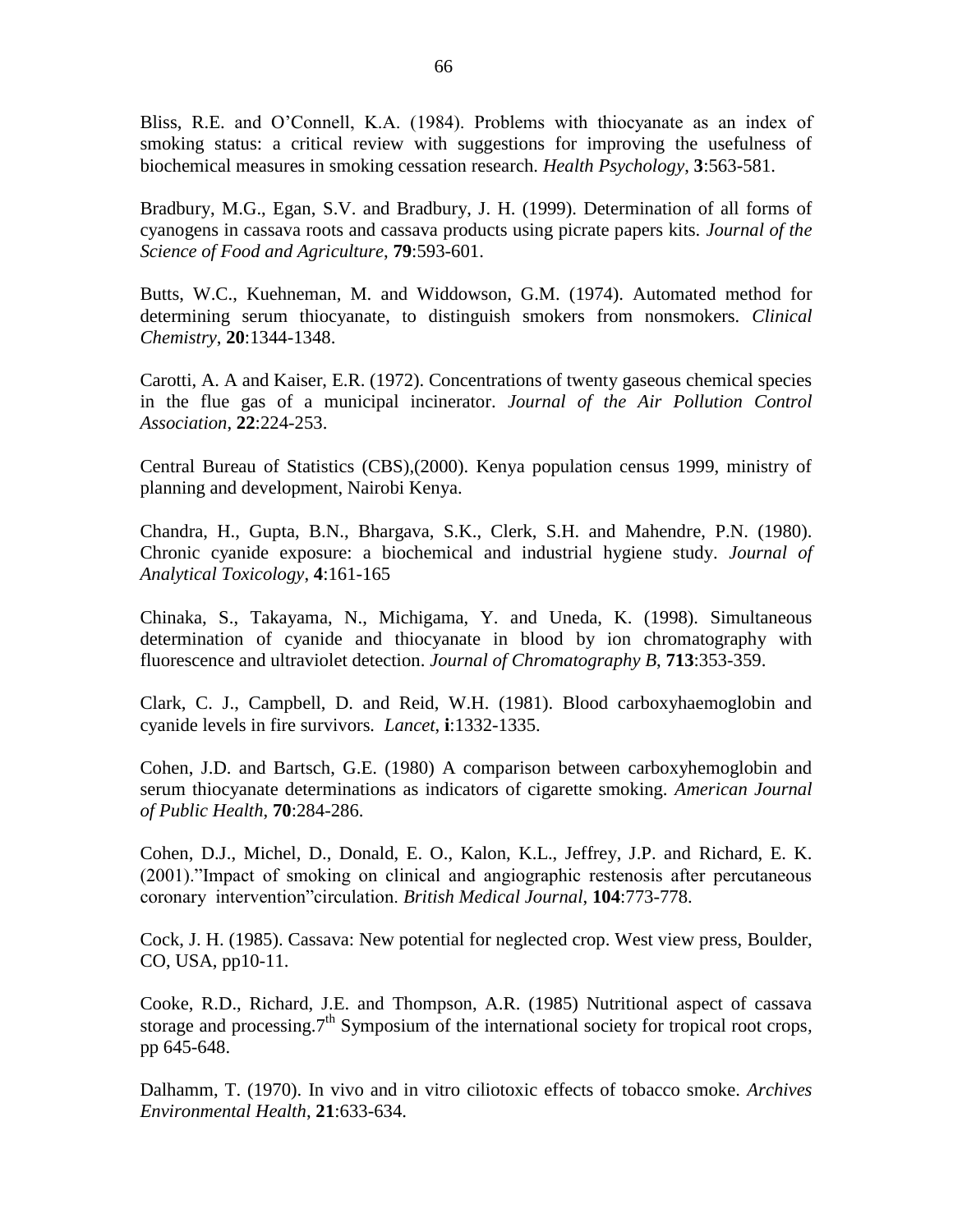Daniel, W.W. (1999). Biostatistics: A Foundation for analysis in the health sciences.  $7<sup>th</sup>$ ed. New York: John Wiley and Sons, pp 9-12.

Degiampietro, P., Peheim, E., Drew, D., Graf, H. and Colombo, J.P. (1987). Determination of thiocyanate in plasma and saliva without deproteinisation and its validation as a smoking parameter. *Journal of Clinical Chemistry Clinical Biochemistry,*  **25**:711-717.

Delenge, F., Ekpechi, L. O. and Rosling, H. (1994). Cassava cyanogenesis and iodine deficiency disorder. *Acta Horticulturae,* **375**:280-293.

Densen, P.M., Davidow, B., Bass, H.E. and Jones, E.W. (1967) A chemical test for smoking exposure. *Archives of Environmental Health*, **14**:865-874.

DFG-German Science Foundation. (1985). Analyses of hazardous substances in biological materials,  $1<sup>st</sup>$  ed. Weinheim: VCH Verlagsgesellschaft mbH.

Doll, R and Hill, A. B. (1950). "Smoking and carcinoma of the lung. Preliminary report". *British Medical Journal,* **2**:739-748.

Doll, R., Peto, R., Boreham, J. and Sutherland, L. (2004). "Mortality in relation to smoking: 50 years "observations" on male." *British Medical Journal*, **326**:1519-1527.

ECETOC (2004) *Hydrogen cyanide, sodium and potassium cyanides and acetone cyanohydrin*. Brussels, European Centre for Ecotoxicology and Toxicology of Chemicals, in press (ECETOC Joint Assessment of Commodity Chemicals).

Egan, S.V., Yeoh, H.H. and Bradbury, J.H. (1998). Simple picrate paper kit for determination of the Cyanogenic potential of cassava flour. *Journal of science food and agriculture*, **76**:39-48.

Ellenhorn, M. J and Barceloux, D.G. (1988). Medical toxicology. Diagnosis and treatment of human poisoning. Elsevier Science Publishing Company, New York, pp 1477-1479.

Ermans, A. M., Delange, F., Van Der Velden, M. and Kinthaert, S. (1972). Possible role of cyanide and thiocyanate in the etiology of endemic cretinism. *Advances in Experimental Medicine and Biology*, **30**:455-486.

Ermans, A.M., Mbulamoko, N.M., Delange, F. and Ahluwalia, R. (1980). Role of cassava in the etiology of endemic goitre and cretinism. Ottawa, Ontario, International Development Research Centre, pp 182-185.

Fiksel ,J., Cooper, C., Eschenroeder, A., Goyer, M. and Perwak, J. (1981). Exposure and risk assessment for cyanide. Washington, DC, US Environmental Protection Agency (EPA/440/4-85/008; NTIS PB85-220572).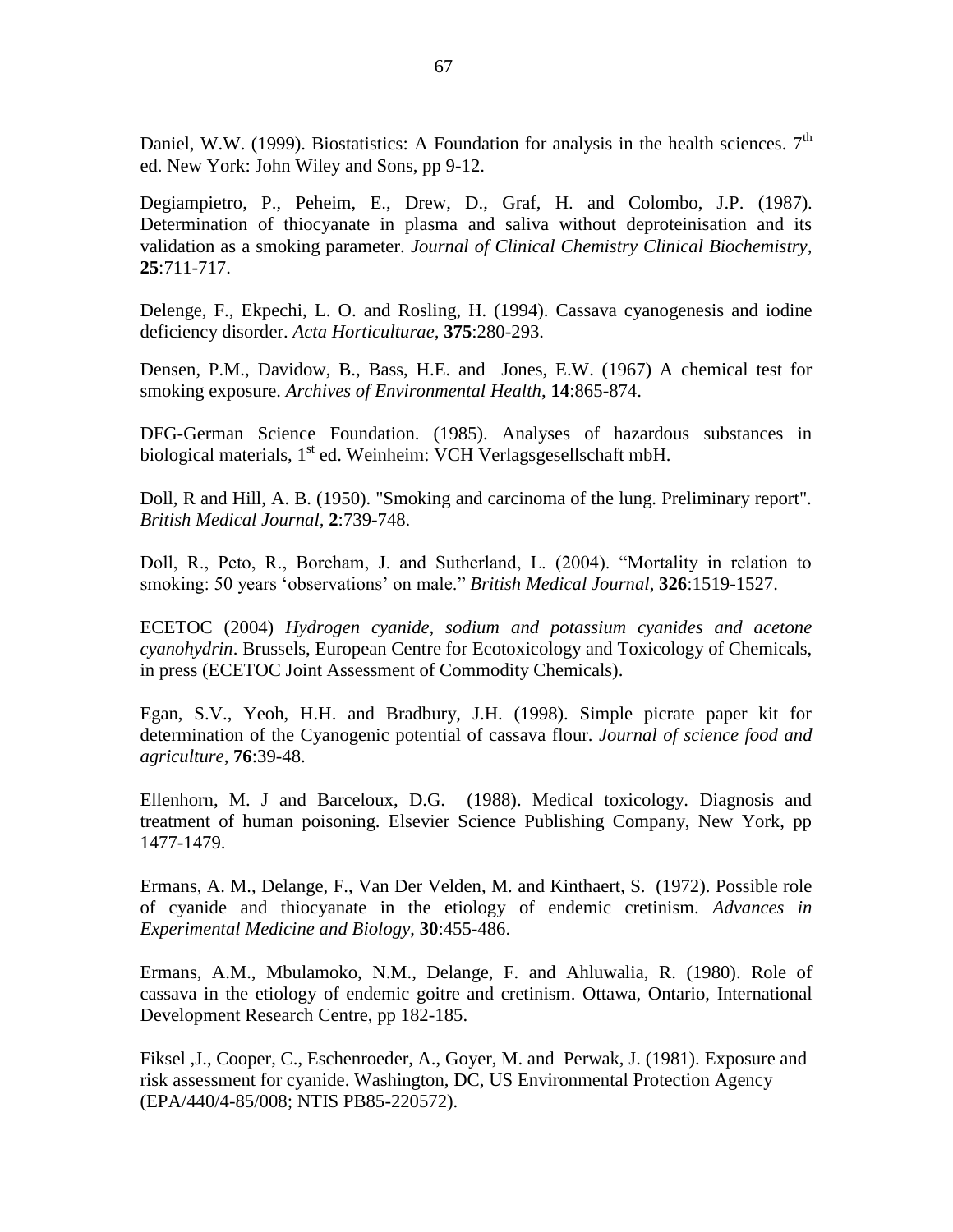Feldstein, M and Klendshoj, N.C. (1954). The determination of cyanide in biological fluids by microdiffusion analysis. *Journal of Laboratory and Clinical Medicine*, **44**:166- 170.

Fortmann, S.P., Rogers, T., Vranizan, K., Haskell, W.L., Solomon, D.S. and Farquhar, J.W. (1984). Indirect measures of cigarette use: expired-air carbon monoxide versus plasma thiocyanate. *Preview Medicine*, **13**:127-135.

Foster, S. E., Jones, D. J., Olson, A. L., Forehand, R. and Bau, J. J. (2007). Family socialization of Adolescent's self reported cigarette use: the role of parent's history of regular smoking and parenting style. *Journal pedriatrics psychology* **32**:481-493.

Frakes, R.A., Sharma, R.P. and Willhite, C.C. (1986a). Metabolism of linamarin and amygdalin in hamsters. *Food and Chemical Toxicology*, **24**:417-420.

Gettler, A. O and Baine, J. O. (1938). The toxicology of cyanide. *American Journal of Medical Science*, **195**:138-141.

Gillilang, F.D., Islam, T., Berhanek, M.C., Gauderman, W. J., Connell, R., Avol, E. and Peter, J. M. (2006). Regular smoking and asthma incidence in adolescents. *American Journal of Respiratory critical care and medicine,* **174**:1094-10100.

Gosselin, R.E., Smith, R.P. and Hodge, H .C. (1984*). Clinical toxicology of commercial*  products .5<sup>th</sup> edition. Williams and Wilkins, Baltimore, pp 111-126.

Guerin, M.R. (1980). Chemical composition of cigarette smoke. Banbury report. A safe cigarette? Cold spring harbour laboratory, New York, pp 191-204.

Green, J.T., Richardson, C., Marshall, R.W., Rhodes, J., McKirdy, H.C., Thomas, G.A. and Williams, G.T. (2000). ["Nitric oxide mediates a therapeutic effect of nicotine in](http://www.data-yard.net/22/ncbi.htm)  [ulcerative colitis"](http://www.data-yard.net/22/ncbi.htm). *Aliment Pharmacological Ther*apy, **14**:1429-1434.

Haley, N.J., Axelrad, C.M. and Tilton, K.A. (1983). Validation of self-reported smoking behaviour: Biochemical analyses of cotinine and thiocyanate. *American Journal of Public Health*, **73**:1204-1207.

Haque, R and Bradbury, J. H. (1999). Simple kit method for determination of thiocyanate in urine. *Clinical chemistry*. **45**:1459-1464.

Hartung, R. (1982). "Cyanides and nitriles." In: *Patty's Industrial Hygiene and Toxicology*, vol. 2C, G.D. Clayton and E. Clayton, eds. John Wiley & Sons, New York, NY, pp 4845-4900.

Henningfield, J. E and Griffiths, R. R. (1981) Cigarette smoking and subjective response: Effects of d-amphetamine. *Clinical Pharmacolological Therapy*, **30**:497-505.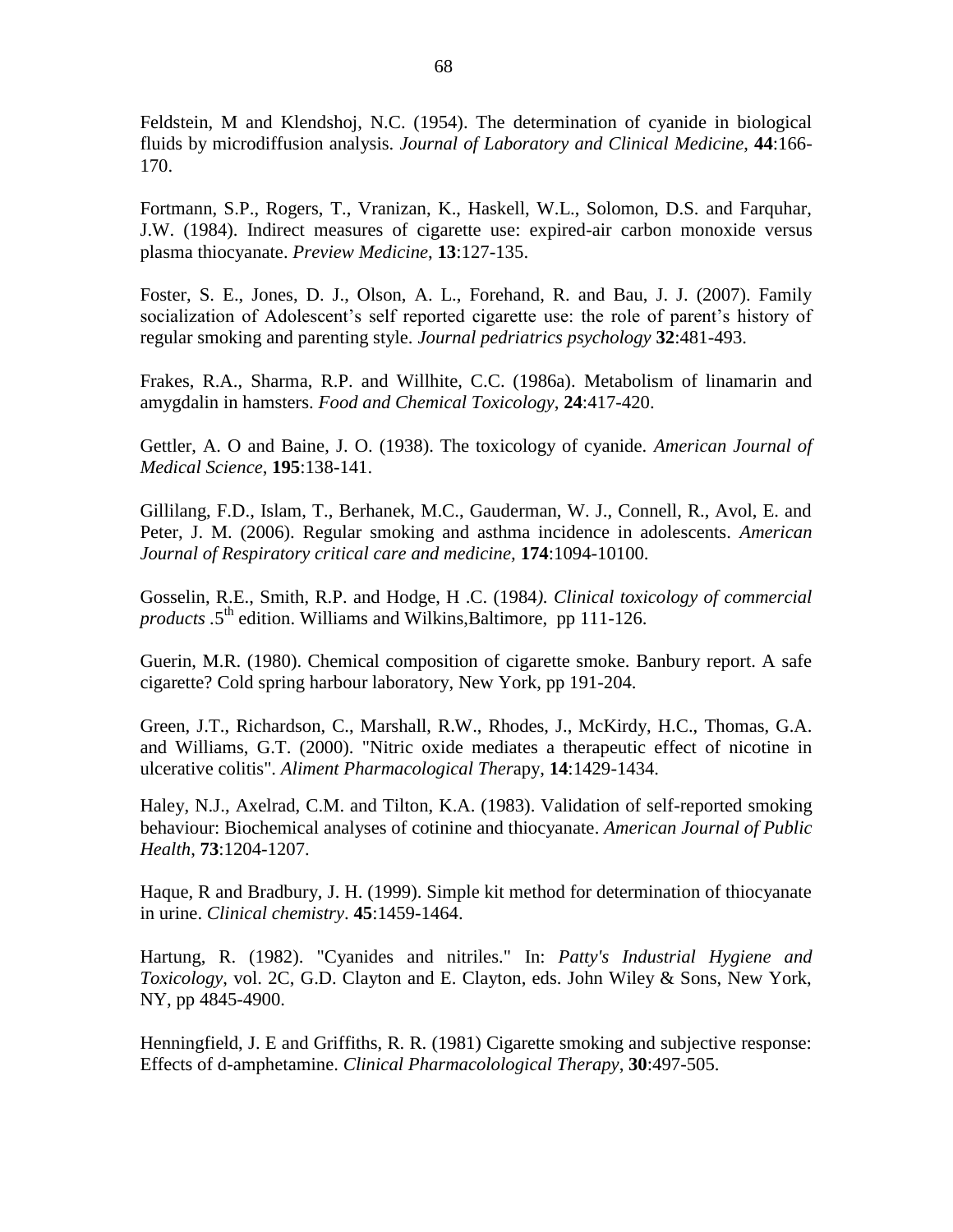Hoffmann, D., Hoffmann, I. and El-Bayoumy, K. (2001). The Less Harmful Cigarette: A Controversial Issue. A tribute to Ernst L. Wynder. *Chemical Research in Toxicology,* **14**: 767-790.

Hoffmann, D and Hoffmann, I. (1997). The changing cigarette, 1950-1995. *Journal of Toxicological Environmental Health,* **50**:307-364

Holland, D. J. (1983). Cyanide poisoning an uncommon encounter. *Journal of Emergency Nursing*, **9**:138-141.

Honig, D.H., Hockridge, M.E., Gould, R.M. and Rackis, J.J. (1983) Determination of cyanide in soybeans and soybean products. *Journal of Agricultural and Food Chemistry*, **31**:272-275.

Howard, J.W. and Hanzal, R.F. (1955). Chronic toxicity to rats of food treated with hydrogen cyanide. *Journal of Agricultural and Food Chemistry,* **3**:325-329.

International Agency for Research on cancer (IARC), (1986). Tobacco smoking IARC monograraphs on the evaluation of the carcinogenic risk of chemicals to humans,  $38<sup>th</sup>$  ed.

Jarvis, M.J., Tunstall-Pedoe, H., Feyerabend, C., Vesey, C. and Saloojee, Y. (1984b). Biochemical markers of smoke absorption and selfreported exposure to passive smoking. *Journal of Epidemiologic Commune Health,* **38**:335-339.

Karuri, E.E., Mbugua, S. K., Karugia, J., Wanda, K, and Jangwe, J. (2001) An assessment of the industrial potential in Kenya, Market study, foodnet, Kampala, Uganda.

Kirk-Othmer. (1979)*.*Encyclopedia of chemical technology Vol 7,.3rd edition, John Wiley and sons, New York, pp 308-310.

Korpilahde, T., Heliovaara, M., Knekt, P., Marniemi, J., Aromaa, A. and Aho, K. (2004). Smoking history and serum cotinine and thiocyanate concentrations as determinants of rheumatoid factor in non-rheumatoid subjects*. Rheumatology,* **43**:1424-1428.

Landahl, H.D. and Herrmann, R.G. (1950). Retention of vapours and gases in the human nose and lung. *Archives of Industrial Hygiene and Occupational Medicine*, **1**:36-45.

Lauwerys, R.R. and Hoet, P. (2001). Industrial chemical exposure*.* Guidelines for biological monitoring, 3rd ed. Boca Raton, FL, Lewis Publishers.

Leuschner, J., Winkler, A. and Leuschner, F. (1991). Toxicokinetic aspects of chronic cyanide exposure in the rat. *Toxicology Letter*. **57**:195-201.

Luepker, R.V., Pechacek, T.F., Murray, D.M., Johnson, C.A., Hund, F. and Jacobs, D.R. (1981). Saliva thiocyanate: a chemical indicator of cigarette smoking in adolescents. *American Journal of Public Health*, **71**:1320-1324.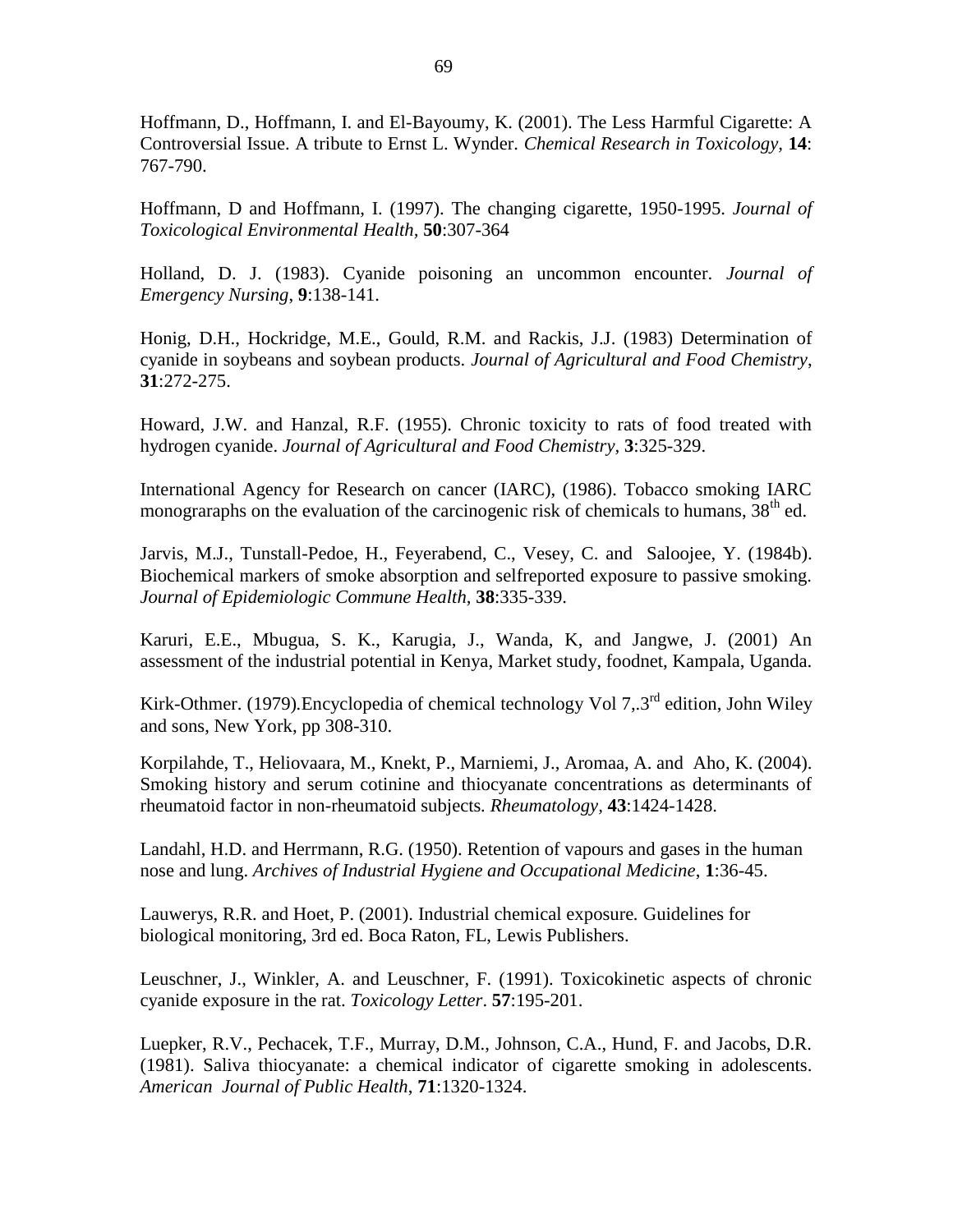Lundquist, P., Kagedal, B. and Nilsson, L. (1995). An improved method for determining thiocyanate in plasma and urine. *European journal of Clinical Chemistry clinical biochemistry*, **33**:343-349.

Li, Q., Jacob, D.J., Bey, I., Yantosch, R.M., Zhao, Y., Kondo, Y. and Notholt, J. (2000). Atmospheric hydrogen cyanide (HCN): Biomass burning source, ocean sink? *Geophysical Research Letters*, **27**:357-360.

Michigami, Y., Fujii, K., Ueda, K. and Yamamoto, Y. (1992). Determination of thiocyanate in human saliva and urine by ion chromatography. *Analyst*, **117**:1855-1888.

Mucklow, J.C., Bending, M.R., Kahn, G.C., Dollery, C.T. (1978) Drug concentration in saliva. *Clinical Pharmacological Therapy*, **24**:563-570.

Muranaka, H., Higashi, E., Itani, S. and Shimizu, Y. (1988). Evaluation of nicotine, cotinine, thiocyanate, carboxyhemoglobin, and expired carbon monoxide as biochemical tobacco smoke uptake parameters. *International Archive Occupational Environmental Health,* **60**:37-41.

National Coordination Agency for Population and Development (NCAPD) (2005). Thika District Strategic Plan 2005-2010 for Implementation of the National Population Policy for Sustainable Development. HSK Consulting Ltd. pp 3-4.

National Institute for Occupational Safety and Health ( NIOSH) (1976). *Occupational Exposure to Hydrogen Cyanide and Cyanide Salts*. U.S. Department of Education and Welfare, Public Health Service, Rockville, MD. Publ. No. 1-191.

National Institute of health (NIH) (1998). Cigars; health effects and trends. Washington DC, US department of health and human services, pp 232.

Nikitin, Y.P., Shalaurova, I.Y. and Serova, N.V. (1990).The validation of serum thiocyanate smoking data in a population survey. *Rev E´ pide´ miol Sante´ Publ,* **38**:469- 472.

Norris, J.C., Moore, S.J. and Hume, A.S. (1986).Synergistic lethality induced by the combination of carbon monoxide and cyanide, *Toxicology*, **40**:121-129

Ockene, J.K., Pechacek, T.F., Vogt, T. and Svendsen, K. (1987). Does switching from cigarettes to pipes of cigars reduce tobacco smoke exposure? *American Journal of Public Health*, **77**:1412-1416.

Okafor, P.N. (2004). Assessment of cyanide overload in cassava consuming populations of Nigeria and the cyanide content of some cassava based foods. *African journal of biotechnology*, **3**:358-361.

Osuntokun, B.O. (1994). Chronic cyanide intoxication of dietary origin and a degenerative neuropathy in Nigerians. *Acta Horticulturae,* **375**:311-321.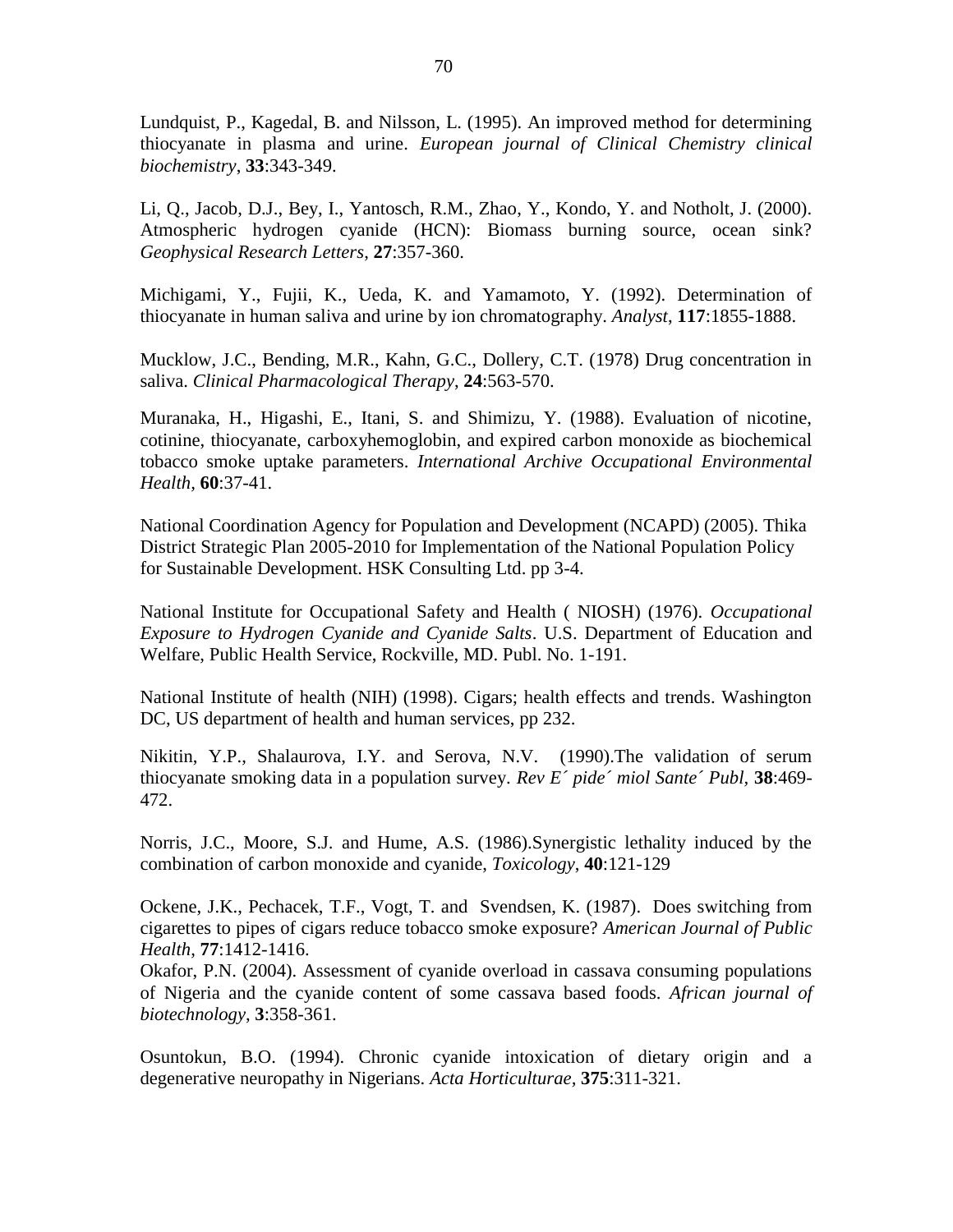Padmaja, G. (1995). Cyanide detoxification in cassava for food and feed use. *Critical Reviews in Food Sciences and Nutrition*, **35**:259-339.

Pettersen, J.C. and Cohen, S.D. (1985). Antagonism of cyanide poisoning by chlorpromazine and sodium thiosulphate. *Toxicol Applied Pharmacology,* **81**:265-273.

Prignot, J. (1987). Quantification and chemical markers of tobaccoexposure. *European Journal of Respiratory Diseases*, **70**:1-7.

Prue, D.M., Martin, J.E., Hume, A.S. and Davis, N.S. (1981b). The reliability of thiocyanate measurement of smoking exposure. *Addiction Behaviour,* **6**:99-105.

Rickert, W.S., and Robinson, J.C. (1981) Estimating the hazards of less hazardous cigarettes. II. Study of cigarette yields of nicotine, carbon monoxide, and hydrogen cyanide in relation to levels of cotinine, carboxyhemoglobin, and thiocyanate in smokers. *Journal of Toxicology and Environmental Health*, **7**:391-403.

Roberts, D.L. (1988). Natural tobacco flavor. *Recent advanced tobacco,* **14**:45-81.

Rose, C.L., Worth, R.M., Kikuchi, K. and Chen, K.K. (1965). Cobalt salts in acute cyanide poisoning. *Proceedings of Society Experimental Biological Medicine,* **120**:780- 783.

Ruth, K.J. and Neaton, J.D. (1991). Evaluation of two biological markers of tobacco exposure. *Preview Medicine*, **20**:574-589.

Ryan, R.P. and Terry, C.E (1997) toxicology desk reference  $4<sup>th</sup>$  ed. Taylor and francis. Washington, D.C, pp 911-912.

Seto, Y., Tsunoda, H., Ohta, H and Shinohara, T. (1993). Determination of blood cyanide by headspace gas chromatography with nitrogen phosphorus detection and using a megabore capillary column. *Analytica Chemica Acta*, **276**:247-259.

Setting, M. (1985). Handbook of Toxic and hazardous chemicals and carcinogenic, 2<sup>nd</sup> ed. Park Ridge, NJ: Noyes Data Corporation, pp 508-509.

Scherer, G. (2006). Carboxyhemoglobin and thiocyanate as biomarkers of exposure to carbon monoxide and hydrogen cyanide in tobacco smoke*. Experimental and toxicologic pathology*, **58**:101-124.

Schick, S. and Glantz, S.A. (2006) Sidestream cigarette smoke toxicity increases with ageing and exposure duration. *Tobacco Control*, **15**:424-429.

Sherman, C.B. (1991) Health effects of cigarette smoking. *Clinical Chest Medicine,* **12:**643-658.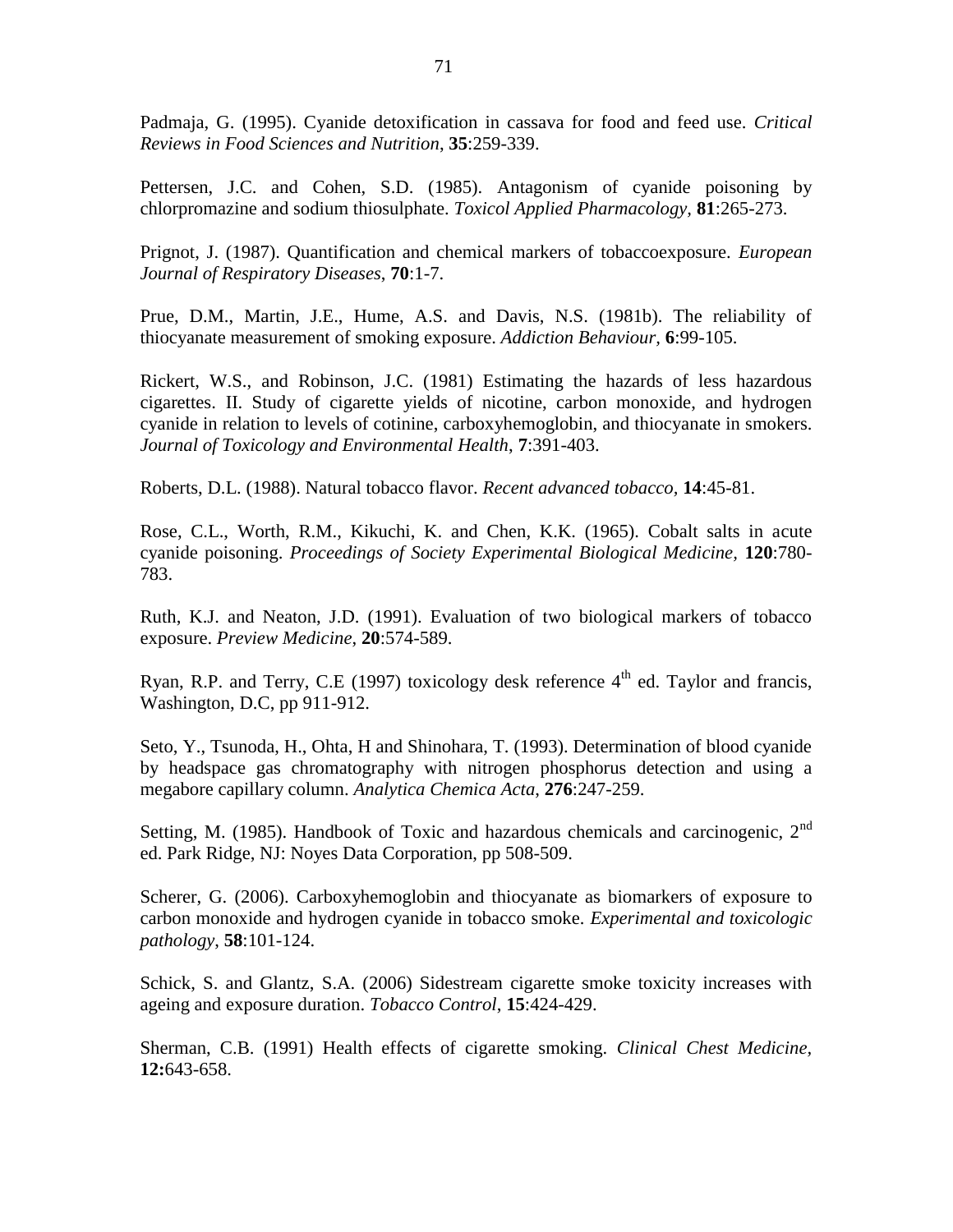Silverman, S.H., Purdue, G.F., Hunt, J.L and Bost, R.O. (1988) Cyanide toxicity in burned patients, *Journal of Trauma*, **28**:171-176.

Solomonson, L. P. (1981). Cyanide as a metabolic inhibitor. In: Vennesland B *(*eds) Cyanide in biology. Academic press, London and New York, pp 11-28.

Sklarew, D.S. and Hayes, D.J. (1984). Trace nitrogen-containing species in the offgas from 2 oil shale retorting processes. *Environmental Science and Technology*, **18**:600-603.

Sylvester, D.M., Hayton, W.L., Morgan, R.L. and Way, J.L. (1983). Effects of thiosulfate on cyanide pharmacokinetics in dogs. *Toxicol applied pharmacology,* **69**:265-271.

Torano, J.S. and van Kan, H.J. (2003). Simultaneous determination of the tobacco smoke uptake parameters nicotine, cotinine and thiocyanate in urine, saliva and hair, using gas chromatography-mass spectrometry for characterisation of smoking status of recently exposed subjects. *Analyst*, **128**:838-843.

United States Environmental Protection Agency. (1987). Drinking water criteria document for cyanide. Prepared by the Office of Health and Environmental Assessment, Environmental Criteria and Assessment Office, Cincinnati, OH, for the Office of Drinking Water, Washington, DC. External review draft. cited in reference 4.

United States Environmental Protection Agency (1983) Methods for chemical analysis of water and waste. Method 335.2. Cyanide*, total.* Cincinnati, OH, US Environmental Protection Agency, Environmental Monitoring and Support Laboratory

United States Enviromental Protection Agency (1985). *Drinking Water Criteria Document for Cyanide (Final Draft)*. Prepared by the Environmental Criteria and Assessment Office for the Office of Drinking Water,Cincinnati, OH. ECAO-CIN-442, PB86-117793.

Vesey, C.J., Saloojee, Y., Cole, P.V. and Russell, M.A.H. (1982). Blood carboxyhaemoglobin, plasma thiocyanate, and cigarette consumption: implications for epidemiological studies in smokers. *British Medicinal Journal*, **284**:1516-1518.

Vogt, T.M., Selvin, S. and Hulley, S.B. (1979) Comparison of biochemical and questionnaire estimates of tobacco exposure. *Preview Medicine*, **8**:23–33.

Walters, M.I. and Sawhney, A.K. (1987). A simple and rapid method for the determination of thiocyanate in serum. *Journal of Analytical Toxicology,* **11**:53-54.

Ware, G.W. (1989). United States Environmental Protection Agency Office of Drinking Water Health advisories. *Reviews in Enviromental Contamination Toxicology,* **2**: pp 107- 109.

Way, J.L., Sylvester, D. and Morgan, R. L. (1984). Recent perspectives on the toxicodynamic basis of cyanide antagonism. *Fundamental applied toxicology,* **4**:231-239.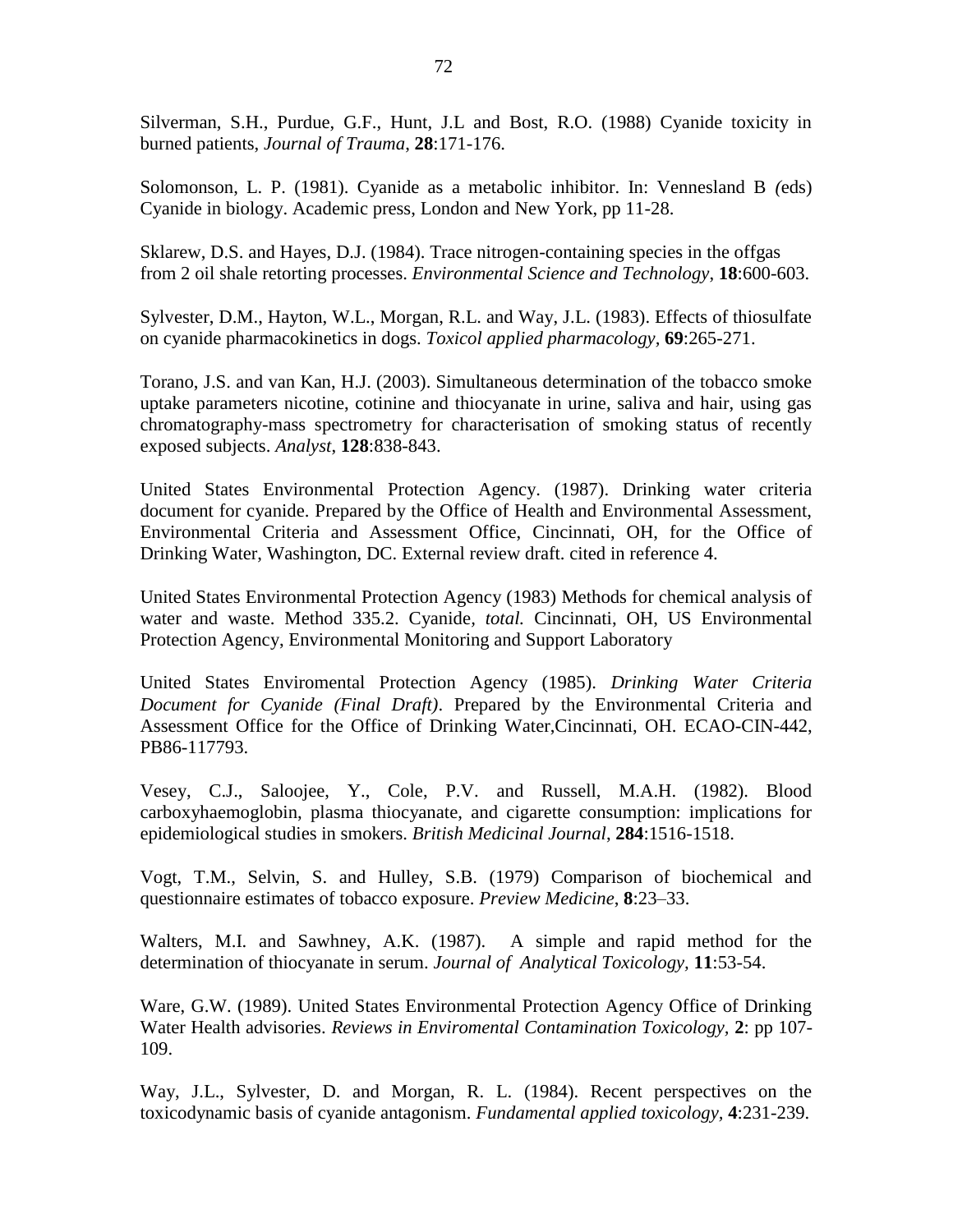Westley, J. (1980). Rhodanese and the sulfane pool. In**:** *Enzymatic Basis of Detoxication*, Vol. II. Academic Press, New York, pp 245-262.

World Health Organization, (2004). Hydrogen cyanide and cyanides: Human health aspects, International Programme on Chemical Safety (IPCS), Concise International Chemical Assessment Document 61.

World Health Organization. (1984). Cyanide. In:Guidelines for drinking water. Vol. 2. Health criteria and other supporting information.Geneva pp. 97-98.

Yates, D.H., Breen, H. and Thomas,P.S. (2001). Passive smoke inhalation decreases exhaled nitric oxide in normal subjects. *American journal of respiratory critical care medicine*,**164**:1043-1046.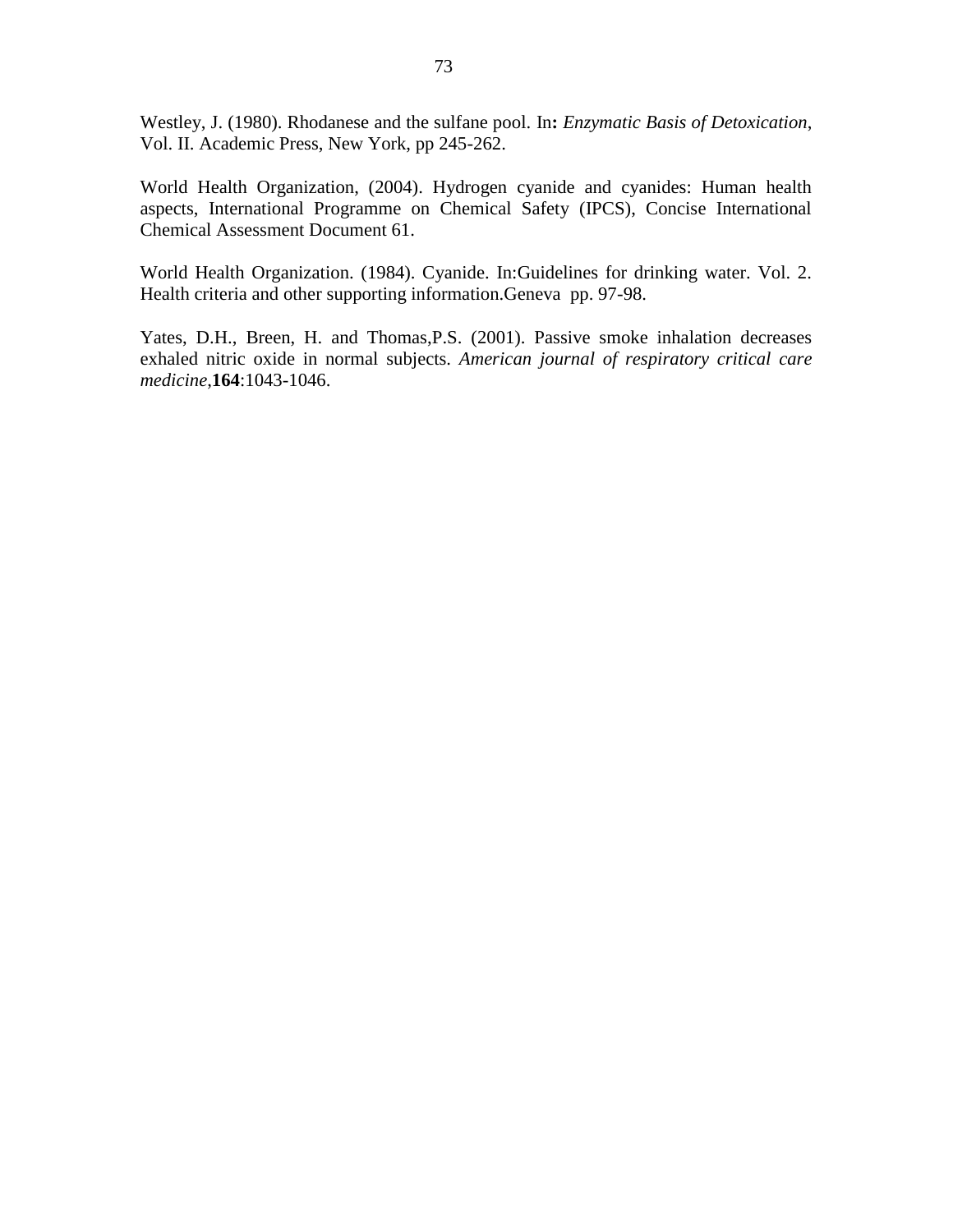# **APPENDIX I**

# **Table A1: Individual raw data of mean SCN level in urine of smokers and nonsmokers from study areas**

|        | Githurai         |        | Ruiru           |        | Kenyatta University | Kahawa Wendani |                 | Kahawa Sukari |                 |        | Kiwanja         |
|--------|------------------|--------|-----------------|--------|---------------------|----------------|-----------------|---------------|-----------------|--------|-----------------|
|        | UV SCN           |        | UV SCN          | Sample | UV SCN              | Sample         | UV SCN          | Sample        | UV SCN          |        | UV SCN          |
| Sample | $(mg/L) \pm SD$  | Sample | $(mg/L) \pm SD$ |        | $(mg/L) \pm SD$     |                | $(mg/L) \pm SD$ |               | $(mg/L) \pm SD$ | Sample | $(mg/L) \pm SD$ |
| g10n   | $0.63 \pm 0.01$  | r10n   | $0.40 + 0.02$   | ku10n  | $2.91 \pm 0.03$     | kw10s          | $6.17 \pm 0.01$ | ks10n         | $1.65 \pm 0.07$ | ki10n  | $0.85 + 0.01$   |
| g10s   | $5.39+0.00$      | r10s   | $5.78 \pm 0.01$ | ku10s  | $3.22 \pm 0.05$     | kw11n          | $1.90 + 0.03$   | ks10s         | $3.74 \pm 0.00$ | ki10s  | $2.99 \pm 0.03$ |
| g11n   | $2.42 \pm 0.01$  | r11n   | $0.41 \pm 0.02$ | ku11n  | $2.79 \pm 0.01$     | kw11s          | $1.32 \pm 0.01$ | ks11n         | $4.14 \pm 0.00$ | ki11n  | $0.45 \pm 0.01$ |
| q11s   | $6.32 \pm 0.01$  | r11s   | $5.40 \pm 0.02$ | ku11s  | $4.08 \pm 0.05$     | kw12n          | $2.27 \pm 0.00$ | ks11s         | $3.35 \pm 0.00$ | ki11s  | $2.59 \pm 0.01$ |
| g12n   | $2.05 \pm 0.04$  | r12n   | $3.67 \pm 0.01$ | ku12n  | $2.34 \pm 0.03$     | kw12s          | $3.29 \pm 0.01$ | ks12n         | $0.48 + 0.02$   | ki12n  | $1.93 \pm 0.05$ |
| g12s   | $3.96 \pm 0.083$ | r12s   | $7.15 \pm 0.04$ | ku12s  | $2.94 \pm 0.04$     | kw13n          | $2.97 \pm 0.01$ | ks12s         | $4.22 \pm 00$   | ki12s  | $2.19 \pm 0.00$ |
| g13n   | $2.67 \pm 0.03$  | r13n   | $2.73 \pm 0.01$ | ku13n  | $1.78 \pm 0.01$     | kw13s          | $5.46 \pm 0.01$ | ks13n         | $1.23 \pm 0.01$ | ki13n  | $2.36 \pm 0.00$ |
| g13s   | $5.37+0.04$      | r13s   | $5.62 \pm 0.00$ | ku13s  | $3.61 \pm 0.05$     | kw14n          | $2.35 \pm 0.02$ | ks13s         | $3.21 \pm 0.01$ | ki13s  | $2.17 \pm 0.00$ |
| g14n   | $1.25 \pm 0.00$  | r14n   | $3.54 \pm 0.07$ | ku14n  | $2.65 \pm 0.02$     | kw14s          | $4.11 \pm 0.02$ | ks14n         | $0.42 \pm 0.03$ | ki14n  | $4.82 \pm 0.00$ |
| g14s   | $1.90 \pm 0.06$  | r14s   | $2.42 \pm 0.01$ | ku14s  | $1.70 \pm 0.18$     | kw15n          | $1.79 \pm 0.00$ | ks14s         | $3.36 \pm 0.01$ | ki14s  | $5.39 \pm 0.00$ |
| g15n   | $4.30 \pm 0.01$  | r15n   | $3.20 \pm 0.01$ | ku15n  | $7.39 \pm 0.03$     | kw15s          | $4.05 \pm 0.02$ | ks15s         | $0.35 + 0.00$   | ki15n  | $2.64 \pm 0.00$ |
| g15s   | $2.40+0.04$      | r15s   | $1.36 \pm 0.00$ | ku15s  | $2.44 \pm 0.07$     | kw16n          | $2.83 \pm 0.00$ | ks15n         | $2.50+0.01$     | ki15s  | $3.75 \pm 0.00$ |
| g16n   | $4.76 \pm 0.01$  | r16n   | $4.06 \pm 0.08$ | ku16n  | $2.21 \pm 0.03$     | kw16s          | $3.45 \pm 0.01$ | ks16s         | $0.78 + 0.02$   | ki16n  | $3.41 \pm 0.01$ |
| g16s   | $6.34 \pm 0.02$  | r16s   | $1.10+0.01$     | ku16s  | $3.78 \pm 0.04$     | kw17n          | $1.97 \pm 0.00$ | ks16n         | $2.80+0.01$     | ki16s  | $4.06 \pm 0.01$ |
| g17n   | $1.25 \pm 0.01$  | r17n   | $2.64 \pm 0.04$ | ku17n  | $2.31 \pm 0.03$     | kw17s          | $1.73 \pm 0.01$ | ks17n         | $0.32 \pm 0.00$ | ki17n  | $2.55 \pm 0.00$ |
| g17s   | $3.23 \pm 0.17$  | r17s   | $4.84 \pm 0.00$ | ku17s  | $3.63 \pm 0.03$     | kw18n          | $3.06 \pm 0.00$ | ks17s         | $5.31 \pm 0.01$ | ki17s  | $3.44 \pm 0.00$ |
| g18s   | $5.30+0.26$      | r18n   | $1.95 \pm 0.01$ | ku18n  | $1.57 + 0.02$       | kw18s          | $1.41 \pm 0.02$ | ks18n         | $1.19 \pm 0.01$ | ki18n  | $2.80 \pm 0.00$ |
| g19s   | $3.52 \pm 0.01$  | r18s   | $9.19 \pm 0.02$ | ku18s  | $4.03 \pm 0.11$     | kw19n          | $0.39 + 0.00$   | ks18s         | $2.97 \pm 0.01$ | ki18s  | $1.49 \pm 0.01$ |
| g1n    | $7.49 \pm 0.04$  | r19n   | $0.86 \pm 0.00$ | ku19n  | $0.41 \pm 0.02$     | kw19s          | $3.43 \pm 0.01$ | ks19n         | $1.51 \pm 0.28$ | ki19n  | $3.00+0.05$     |
| g1s    | $6.32 \pm 0.02$  | r19s   | $4.55 \pm 0.00$ | ku19s  | $2.89 \pm 0.06$     | kw1n           | $1.56 \pm 0.02$ | ks19s         | $1.89 + 0.01$   | ki19s  | $1.72 \pm 0.00$ |
| g20n   | $2.06 \pm 0.03$  | r1n    | $3.68 + 0.01$   | ku1n   | $0.16 \pm 0.00$     | kw1s           | $6.79 \pm 0.01$ | ks1n          | $4.54 \pm 0.01$ | ki1n   | $4.92 \pm 0.01$ |
| g20s   | $2.27 \pm 0.01$  | r1s    | $3.09 \pm 0.03$ | ku1s   | $5.17 \pm 0.16$     | kw20n          | $2.40\pm0.00$   | ks1s          | $5.40+0.02$     | ki1s   | $4.91 \pm 0.01$ |
| g21n   | $2.13 \pm 0.02$  | r20n   | $0.35 \pm 0.03$ | ku20n  | $0.65 \pm 0.03$     | kw20s          | $1.11 \pm 0.01$ | ks20n         | $0.60 + 0.01$   | ki20n  | $2.17 \pm 0.00$ |

N/B: Table continued to next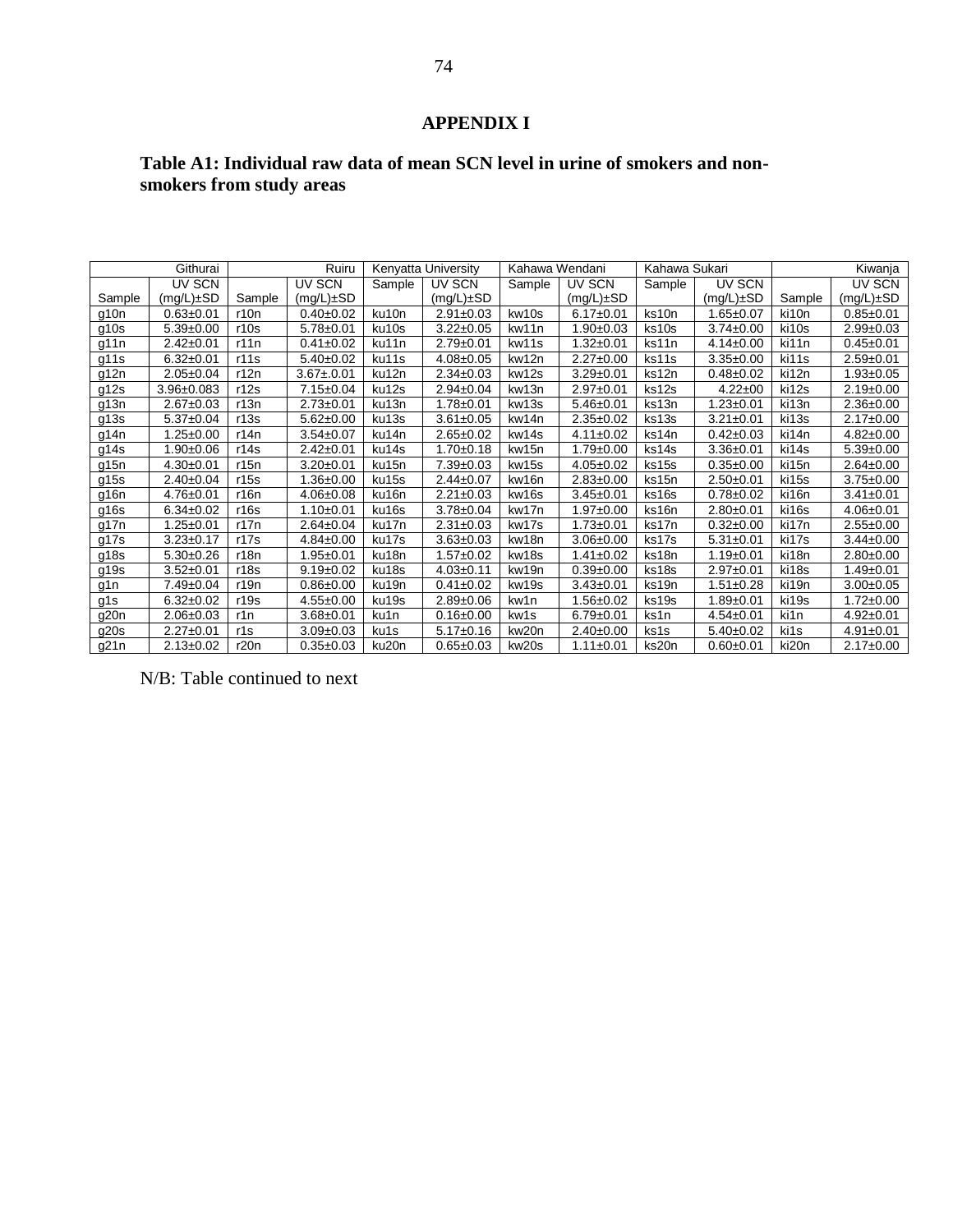| N/B Table continued from previous page |  |  |
|----------------------------------------|--|--|
|                                        |  |  |

|        | Githurai        |        | Ruiru           |                  | <b>Kenyatta University</b> | Kahawa Wendani   |                 | Kahawa Sukari |                 |                  | Kiwanja         |
|--------|-----------------|--------|-----------------|------------------|----------------------------|------------------|-----------------|---------------|-----------------|------------------|-----------------|
|        | UV SCN          |        | <b>UV SCN</b>   | Sample           | <b>UV SCN</b>              | Sample           | UV SCN          | Sample        | UV SCN          |                  | UV SCN          |
| Sample | $(mg/L) \pm SD$ | Sample | $(mg/L) \pm SD$ |                  | $(mg/L) \pm SD$            |                  | $(mg/L) \pm SD$ |               | $(mg/L) \pm SD$ | Sample           | $(mg/L) \pm SD$ |
| g21n   | $2.13 \pm 0.02$ | r20n   | $0.35 + 0.03$   | ku20n            | $0.65 \pm 0.03$            | kw20s            | $1.11 \pm 0.01$ | ks20n         | $0.60 + 0.01$   | ki20n            | $2.17 \pm 0.00$ |
| g21s   | $4.74 \pm 0.03$ | r20s   | $3.81 \pm 0.02$ | ku20s            | $2.41 \pm 0.02$            | kw21s            | $3.52 \pm 0.01$ | ks20s         | $1.73 + 0.01$   | ki20s            | $2.99 \pm 0.03$ |
| g22n   | $3.06 \pm 0.33$ | r21n   | $2.10+0.01$     | ku22s            | $0.75 \pm 0.05$            | kw3n             | $2.36 \pm 0.02$ | ks2n          | $2.35 \pm 0.02$ | ki21n            | $1.92 \pm 0.04$ |
| g22s   | $1.16 \pm 0.01$ | r21s   | $4.59 \pm 0.00$ | ku2n             | $0.15 \pm 0.01$            | kw3s             | $4.36 \pm 0.00$ | ks2s          | $2.35 \pm 0.01$ | ki21s            | $4.92 \pm 0.01$ |
| g23s   | $3.43 \pm 0.01$ | r2n    | $0.62 \pm 0.02$ | ku <sub>2s</sub> | $2.96 \pm 0.02$            | kw4n             | $4.10 \pm 0.03$ | ks3n          | $2.93 \pm 0.05$ | ki2n             | $4.45 \pm 0.01$ |
| g2n    | $0.48 \pm 0.02$ | r2s    | $1.21 \pm 0.12$ | ku3n             | $6.60 \pm 0.04$            | kw4s             | 7.66±0.01       | ks3s          | $4.45 \pm 0.00$ | ki <sub>2s</sub> | $4.63 \pm 0.02$ |
| g2s    | $6.94 \pm 0.01$ | r3n    | $3.06 \pm 0.01$ | ku3s             | $6.15 \pm 0.02$            | kw5n             | $2.18 \pm 0.00$ | ks4n          | $1.88 + 0.01$   | ki3n             | $0.16 \pm 0.01$ |
| g3n    | $1.65 \pm 0.01$ | r3s    | $9.99 \pm 0.04$ | ku4n             | $2.15 \pm 0.04$            | kw5s             | $3.43 \pm 0.00$ | ks4s          | $3.59 \pm 0.00$ | ki3s             | $3.05 \pm 0.09$ |
| g3s    | $5.14 \pm 0.01$ | r4n    | $0.95 + 0.01$   | ku4s             | $5.52 \pm 0.02$            | kw6n             | $3.29 \pm 0.01$ | ks5s          | $4.69 + 0.01$   | ki4n             | $0.40 \pm 0.01$ |
| g4n    | $2.67 \pm 0.03$ | r4s    | 13.91±0.59      | ku <sub>5n</sub> | $2.69 \pm 0.04$            | kw6s             | $4.01 \pm 0.01$ | ks6n          | $2.75 \pm 0.02$ | ki4s             | $1.58 + 0.02$   |
| g4s    | $5.08 \pm 0.01$ | r5n    | $0.63 \pm 0.01$ | ku <sub>5s</sub> | $4.45 \pm 0.01$            | kw7n             | $1.02 + 0.01$   | ks6s          | $1.24 \pm 0.01$ | ki5n             | $2.34 \pm 0.01$ |
| g5n    | $0.86 \pm 0.00$ | r5s    | $8.52 \pm 0.02$ | ku6n             | $2.80 \pm 0.02$            | kw7s             | $3.44 \pm 0.01$ | ks7n          | $1.59 + 0.03$   | ki <sub>5s</sub> | $4.92 \pm 0.01$ |
| g5s    | $4.57 \pm 0.02$ | r6n    | $3.04 \pm 0.01$ | ku6s             | $1.95 \pm 0.09$            | kw8n             | $0.71 \pm 0.01$ | ks7s          | $1.96 \pm 0.01$ | ki6n             | $1.72 \pm 0.00$ |
| g6n    | $3.35 \pm 0.00$ | r6s    | $7.04 \pm 0.05$ | ku7n             | $0.94 \pm 0.02$            | kw8s             | $3.35 + 0.00$   | ks8n          | $1.45 \pm 0.05$ | ki6s             | $3.81 \pm 0.02$ |
| g6s    | $4.39 \pm 0.02$ | r7n    | $0.55 \pm 0.00$ | ku7s             | $4.84 \pm 0.01$            | kw9n             | $1.80 + 0.00$   | ks8s          | $2.35 \pm 0.00$ | ki7n             | $1.25 \pm 0.00$ |
| g7n    | $0.32 \pm 0.00$ | r7s    | $8.23 \pm 0.31$ | ku8n             | $2.49 \pm 0.00$            | kw9s             | $4.82 \pm 0.28$ | ks9n          | $1.18 + 0.01$   | ki7s             | $4.14 \pm 0.01$ |
| g7s    | $2.26 \pm 0.03$ | r8n    | $0.39 + 0.01$   | ku8s             | $3.22 \pm 0.02$            | kw <sub>2s</sub> | $7.19 \pm 0.02$ | ks9s          | $5.38 \pm 0.00$ | ki8n             | $2.18 \pm 0.00$ |
| g8n    | $1.17 \pm 0.00$ | r8s    | $2.89 \pm 0.15$ | ku9n             | $1.54 \pm 0.02$            | kw2n             | $2.41 \pm 0.01$ | ks22n         | $1.04 \pm 0.03$ | ki8s             | $4.15 \pm 0.01$ |
| g8s    | $3.36 \pm 0.36$ | r9n    | $1.57 + 0.01$   | ku9s             | $4.70 \pm 0.06$            |                  |                 | ks21n         | $0.07 + 0.00$   | ki9n             | $0.19 \pm 0.03$ |
| g9n    | $1.57 + 0.02$   | r9s    | $3.32 \pm 0.04$ | ku21s            | $3.89 \pm 0.02$            |                  |                 |               |                 | ki9s             | $1.41 \pm 0.01$ |
| $g$ 9s | $4.84 \pm 0.00$ |        |                 | ku21n            | $0.79 \pm 0.02$            |                  |                 |               |                 |                  |                 |

Key

 $g = G$ ithurai:  $n = non$ - smoker:  $s =$  smoker

 $ki = Kiwanja: r = Ruiru.$ 

ks = Kahawa Sukari: ku = Kenyatta University: kw = Kahawa Wendani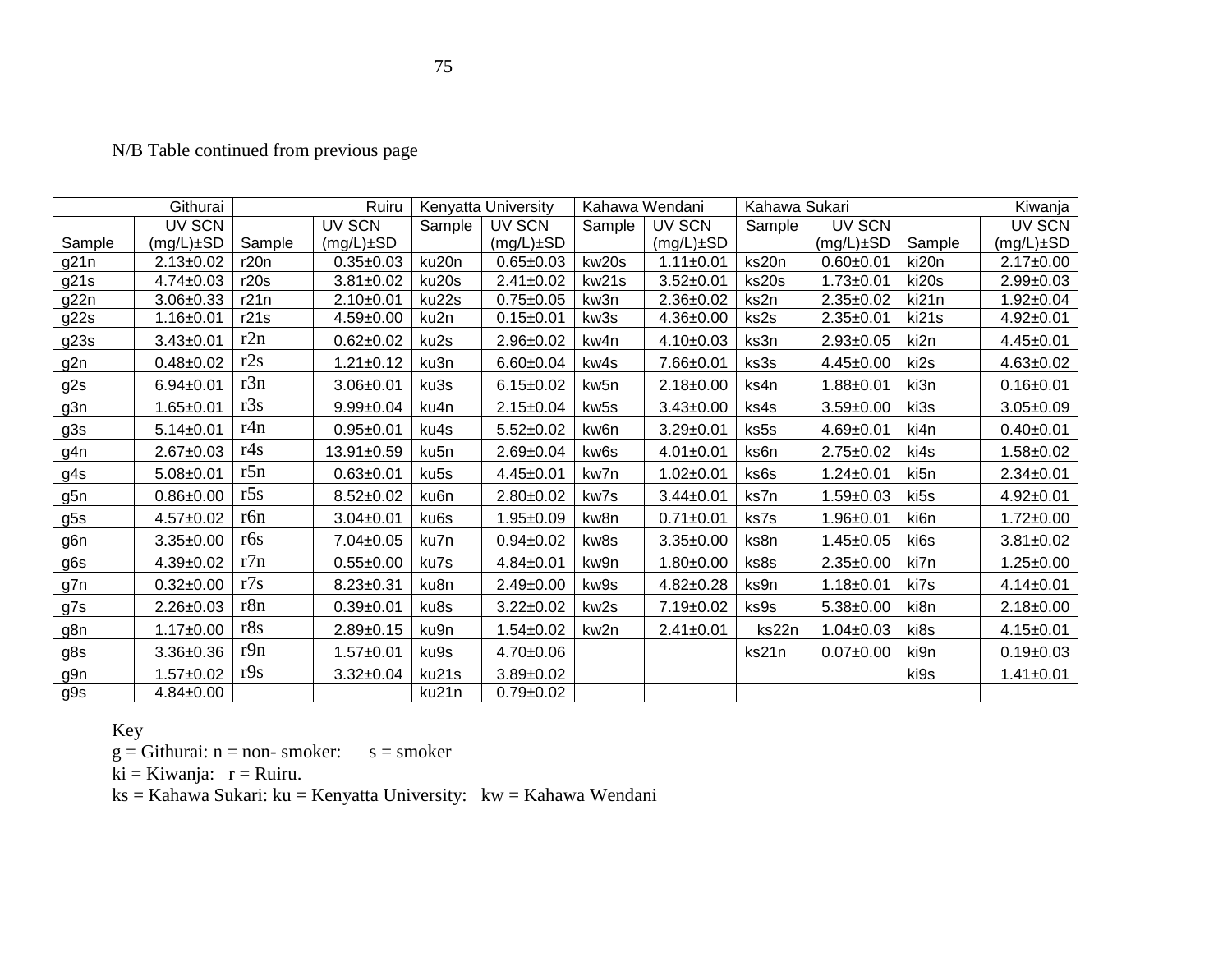|        | Githurai        |        | Ruiru           |        | Kenyatta University | Kahawa Wendani   |                 | Kahawa Sukari |                 |        | Kiwanja         |
|--------|-----------------|--------|-----------------|--------|---------------------|------------------|-----------------|---------------|-----------------|--------|-----------------|
|        | CC SCN          |        | CC SCN          | Sample | <b>CC SCN</b>       | Sample           | <b>CC SCN</b>   | Sample        | <b>CC SCN</b>   |        | CC SCN          |
| Sample | $(mg/L) \pm SD$ | Sample | $(mg/L) \pm SD$ |        | $(mg/L) \pm SD$     |                  | $(mg/L) \pm SD$ |               | $(mg/L) \pm SD$ | Sample | $(mg/L) \pm SD$ |
| g10n   | $0.67 + 0.58$   | r10n   | $0.33 + 0.58$   | ku10n  | $2.67 \pm 1.15$     | kw10s            | $6.17 \pm 0.01$ | ks10n         | $1.67 + 0.58$   | ki10n  | $0.67 \pm 0.58$ |
| g10s   | $5.33 \pm 1.15$ | r10s   | $4.67 \pm 1.15$ | ku10s  | $2.67 \pm 1.15$     | kw11n            | $1.90 \pm 0.03$ | ks10s         | $3.33 \pm 1.15$ | ki10s  | $2.67 \pm 1.15$ |
| g11n   | $2.00+0.00$     | r11n   | $0.33 \pm 0.58$ | ku11n  | $3.33 \pm 1.15$     | kw11s            | $1.32 + 0.01$   | ks11n         | $4.00 \pm 0.00$ | ki11n  | $0.00 \pm 0.00$ |
| g11s   | $6.00 \pm 0.00$ | r11s   | $5.33 + 1.15$   | ku11s  | $3.33 \pm 1.15$     | kw12n            | $2.27 \pm 0.00$ | ks11s         | $2.00+0.00$     | ki11s  | $2.67 \pm 1.15$ |
| g12n   | $2.00 \pm 0.00$ | r12n   | $4.00 \pm 0.00$ | ku12n  | $2.00 \pm 0.00$     | kw12s            | $3.29 \pm 0.01$ | ks12n         | $0.00 + 0.00$   | ki12n  | $1.67 + 0.58$   |
| g12s   | $3.33 \pm 1.15$ | r12s   | $7.33 \pm 2.31$ | ku12s  | $4.00 \pm 0.00$     | kw13n            | $2.97+0.01$     | ks12s         | $3.33 \pm 1.15$ | ki12s  | $2.67 \pm 1.15$ |
| g13n   | $2.67 \pm 1.15$ | r13n   | $2.67 + 1.15$   | ku13n  | $1.33 \pm 058$      | kw13s            | $5.46 \pm 0.01$ | ks13n         | $1.00 + 0.00$   | ki13n  | $2.00+0.00$     |
| g13s   | $5.33 + 1.15$   | r13s   | $5.33 \pm 1.15$ | ku13s  | $3.33 \pm 1.15$     | kw14n            | $2.35 \pm 0.02$ | ks13s         | $3.33 \pm 1.15$ | ki13s  | $2.67 \pm 1.15$ |
| g14n   | $1.00 \pm 0.00$ | r14n   | $3.33 + 1.15$   | ku14n  | $2.67 \pm 1.15$     | kw14s            | $4.11 \pm 0.02$ | ks14n         | $0.67 + 0.58$   | ki14n  | $3.33 \pm 1.15$ |
| g14s   | $2.00 \pm 0.00$ | r14s   | $2.67 + 1.15$   | ku14s  | $1.67 \pm 0.58$     | kw15n            | $1.79 \pm 0.00$ | ks14s         | $3.33 + 1.15$   | ki14s  | $5.33 \pm 1.15$ |
| g15n   | $4.00 \pm 0.00$ | r15n   | $2.67 + 1.15$   | ku15n  | $6.00 \pm 0.00$     | kw15s            | $4.05 \pm 0.02$ | ks15s         | $0.33 + 0.58$   | ki15n  | $3.33 \pm 1.15$ |
| g15s   | $2.67 \pm 1.15$ | r15s   | $1.00+0.00$     | ku15s  | $2.00 \pm 0.00$     | kw16n            | $2.83 \pm 0.00$ | ks15n         | $3.33 \pm 1.15$ | ki15s  | $3.33 \pm 1.15$ |
| g16n   | $4.67 \pm 1.15$ | r16n   | $4.00 \pm 0.00$ | ku16n  | $2.00 \pm 0.00$     | kw16s            | $3.45 \pm 0.01$ | ks16s         | $0.67 + 0.58$   | ki16n  | $3.33 \pm 1.15$ |
| g16s   | $6.00 \pm 0.00$ | r16s   | $1.00 + 0.00$   | ku16s  | $4.00 \pm 0.00$     | kw17n            | $1.97 + 0.00$   | ks16n         | $2.67 + 1.15$   | ki16s  | $3.33 \pm 1.15$ |
| g17n   | $1.00 + 0.00$   | r17n   | $2.00+0.00$     | ku17n  | $2.00 \pm 0.00$     | kw17s            | $1.73 + 0.01$   | ks17n         | $0.33 + 0.58$   | ki17n  | $2.67 \pm 1.15$ |
| g17s   | $3.33 \pm 1.15$ | r17s   | $4.67 + 1.15$   | ku17s  | $3.33 \pm 1.15$     | kw18n            | $3.06 \pm 0.00$ | ks17s         | $5.33 \pm 1.15$ | ki17s  | $2.67 \pm 1.15$ |
| g18s   | $5.33 \pm 1.15$ | r18n   | $2.00+0.00$     | ku18n  | $1.33 \pm 0.58$     | kw18s            | $1.41 \pm 0.02$ | ks18n         | $1.00 + 0.00$   | ki18n  | $2.67 \pm 1.15$ |
| g19s   | $3.33 \pm 0.00$ | r18s   | $8.67 \pm 2.31$ | ku18s  | $4.00 \pm 0.00$     | kw19n            | $0.39 + 0.00$   | ks18s         | $2.67 + 1.15$   | ki18s  | $1.33 \pm 0.58$ |
| g1n    | $6.00 \pm 0.00$ | r19n   | $0.67 + 0.58$   | ku19n  | $0.33 \pm 0.58$     | kw19s            | $3.43 \pm 0.01$ | ks19n         | $1.00 + 0.00$   | ki19n  | $3.33 \pm 1.15$ |
| g1s    | $6.00 \pm 0.00$ | r19s   | $4.67 + 1.15$   | ku19s  | $2.67 \pm 1.15$     | kw1n             | $1.56 \pm 0.02$ | ks19s         | $1.67 + 0.58$   | ki19s  | $1.67 + 0.58$   |
| g20n   | $2.00 \pm 0.00$ | r1n    | $3.33 \pm 1.15$ | ku1n   | $0.00 + 0.00$       | kw1s             | $6.79 \pm 0.01$ | ks1n          | $4.67 + 1.15$   | ki1n   | $4.67 \pm 1.15$ |
| g20s   | $2.00 \pm 0.00$ | r1s    | $3.33 + 1.15$   | ku1s   | $5.33 \pm 1.15$     | kw20n            | $2.40+0.00$     | ks1s          | $5.33 \pm 1.15$ | ki1s   | $4.67 \pm 1.15$ |
| g21n   | $2.00 \pm 0.00$ | r20n   | $0.33 + 0.58$   | ku20n  | $0.33 \pm 0.58$     | kw20s            | $1.11 \pm 0.01$ | ks20n         | $0.67 + 0.58$   | ki20n  | $2.00 \pm 0.00$ |
| g21s   | $4.00 \pm 2.00$ | r20s   | $3.33 + 1.15$   | ku20s  | $2.00 \pm 0.00$     | kw21s            | $3.52 \pm 0.01$ | ks20s         | $1.00 + 0.00$   | ki20s  | $2.67 \pm 1.15$ |
|        |                 |        |                 | ku21n  | $0.67 + 0.58$       | kw2n             | $2.41 \pm 0.01$ | ks21n         | $0.00 + 0.00$   |        |                 |
|        |                 |        |                 | ku21s  | $4.00 \pm 0.00$     | kw <sub>2s</sub> | $7.19 \pm 0.02$ | ks22n         | $1.00 + 0.00$   |        |                 |

N/B Table continued from previous page

N/B: Table continued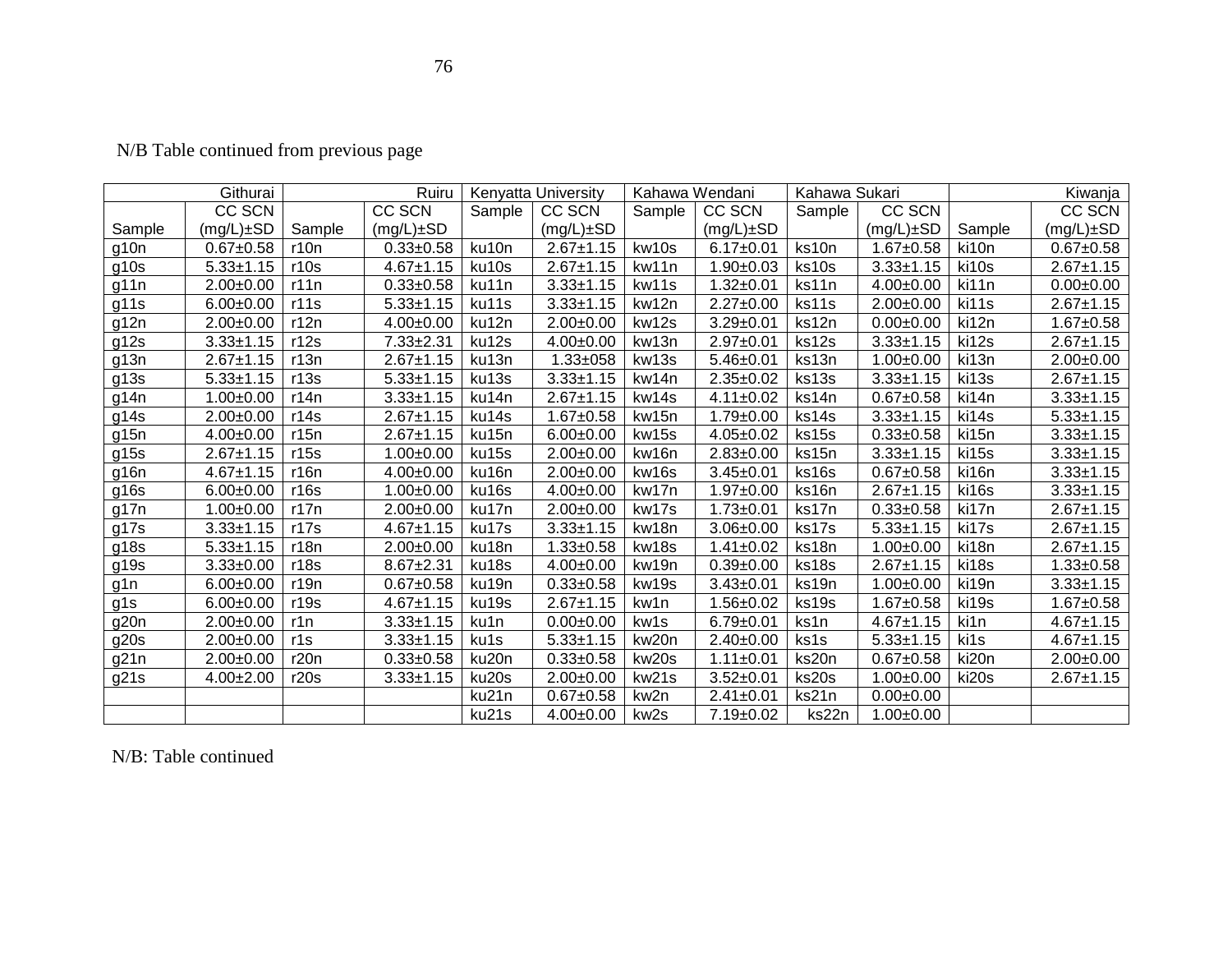|        | Githurai        |        | Ruiru           |        | Kenyatta University |        | Kahawa Wendani  | Kahawa Sukari |                 |        | Kiwanja         |
|--------|-----------------|--------|-----------------|--------|---------------------|--------|-----------------|---------------|-----------------|--------|-----------------|
|        | CC SCN          |        | <b>CC SCN</b>   | Sample | <b>CC SCN</b>       | Sample | <b>CC SCN</b>   | Sample        | <b>CC SCN</b>   |        | <b>CC SCN</b>   |
| Sample | $(mg/L) \pm SD$ | Sample | $(mg/L) \pm SD$ |        | $(mg/L) \pm SD$     |        | $(mg/L) \pm SD$ |               | $(mg/L) \pm SD$ | Sample | $(mg/L) \pm SD$ |
| g22n   | $2.67 + 1.15$   | r21n   | $2.00 \pm 0.00$ | ku22s  | $1.00 \pm 0.00$     | kw3n   | $2.00+0.00$     | ks2n          | $2.35 \pm 0.02$ | ki21n  | $2.00 \pm 0.00$ |
| g22s   | $1.33 \pm 0.58$ | r21s   | $4.67 \pm 1.15$ | ku2n   | $0.00 + 0.00$       | kw3s   | $4.67 \pm 1.15$ | ks2s          | $2.35 \pm 0.01$ | ki21s  | $3.33 \pm 1.15$ |
| g23s   | $3.33 \pm 1.15$ | r2n    | $0.67 + 0.58$   | ku2s   | $2.67 \pm 1.15$     | kw4n   | $4.00 \pm 0.00$ | ks3n          | $2.93 + 0.05$   | ki2n   | $4.00 \pm 0.00$ |
| g2n    | $0.67 + 0.58$   | r2s    | $1.00 \pm 0.00$ | ku3n   | $6.00 \pm 0.00$     | kw4s   | $7.33 \pm 2.31$ | ks3s          | $4.45 \pm 0.00$ | ki2s   | $4.00 \pm 2.00$ |
| g2s    | $6.00 \pm 0.00$ | r3n    | $2.67 \pm 1.15$ | ku3s   | $6.00 \pm 0.00$     | kw5n   | $2.00 \pm 0.00$ | ks4n          | $1.88 + 0.01$   | ki3n   | $0.00 + 0.00$   |
| g3n    | $1.33 \pm 0.58$ | r3s    | 10.00±0.00      | ku4n   | $2.00 \pm 0.00$     | kw5s   | $2.67 \pm 1.15$ | ks4s          | $3.59 + 0.00$   | ki3s   | $2.67 \pm 1.15$ |
| g3s    | $5.33 \pm 1.15$ | r4n    | $1.00 \pm 0.00$ | ku4s   | $5.33 \pm 1.15$     | kw6n   | $3.33 \pm 1.15$ | ks5s          | $4.69 + 0.01$   | ki4n   | $0.00 + 0.00$   |
| g4n    | $2.00+0.00$     | r4s    | 10.00±0.00      | ku5n   | $3.33 \pm 1.15$     | kw6s   | $4.00 \pm 0.00$ | ks6n          | $2.75 \pm 0.02$ | ki4s   | $1.67 + 0.58$   |
| g4s    | $5.33 \pm 1.15$ | r5n    | $0.67 + 0.58$   | ku5s   | $4.67 \pm 1.15$     | kw7n   | $1.00 \pm 0.00$ | ks6s          | $1.24 \pm 0.01$ | ki5n   | $2.67 \pm 1.15$ |
| g5n    | $0.67 \pm 0.58$ | r5s    | $8.67 \pm 2.31$ | ku6n   | $3.33 \pm 1.15$     | kw7s   | $2.67 \pm 1.15$ | ks7n          | $1.59 + 0.03$   | ki5s   | $4.67 \pm 1.15$ |
| g5s    | $4.67 \pm 1.15$ | r6n    | $3.33 \pm 1.15$ | ku6s   | $2.67 \pm 1.15$     | kw8n   | $0.67 \pm 0.58$ | ks7s          | $1.96 + 0.01$   | ki6n   | $1.67 + 0.58$   |
| g6n    | $2.67 \pm 1.15$ | r6s    | $8.67 \pm 2.31$ | ku7n   | $0.67 \pm 0.58$     | kw8s   | $2.67 \pm 1.15$ | ks8n          | $1.45 \pm 0.05$ | ki6s   | $3.33 \pm 1.15$ |
| g6s    | $4.00 \pm 0.00$ | r7n    | $0.67 + 0.58$   | ku7s   | $5.33 \pm 1.15$     | kw9n   | $1.33 + 0.58$   | ks8s          | $2.35 \pm 0.00$ | ki7n   | $1.33 + 0.58$   |
| g7n    | $0.33 \pm 0.58$ | r7s    | 10.00±0.00      | ku8n   | $2.67 \pm 1.15$     | kw9s   | $5.33 \pm 1.15$ | ks9n          | $1.18 + 0.01$   | ki7s   | $4.00 \pm 0.00$ |
| g7s    | $2.67 \pm 1.15$ | r8n    | $0.33 \pm 0.58$ | ku8s   | $3.33 \pm 1.15$     |        |                 | ks9s          | $5.38 + 0.00$   | ki8n   | $2.00 \pm 0.00$ |
| g8n    | $1.00 + 0.00$   | r8s    | $2.67 \pm 1.15$ | ku9n   | $1.33 \pm 0.58$     |        |                 |               |                 | ki8s   | $4.00 \pm 0.00$ |
| g8s    | $3.33 \pm 1.15$ | r9n    | $1.33 + 0.58$   | ku9s   | $4.67 \pm 1.15$     |        |                 |               |                 | ki9n   | $0.00 \pm 0.00$ |
| g9n    | $1.33 \pm 0.58$ | r9s    | $2.67 \pm 1.15$ |        |                     |        |                 |               |                 | ki9s   | $1.33 + 0.58$   |
| g9s    | $4.00 \pm 000$  |        |                 |        |                     |        |                 |               |                 |        |                 |

N/B Table continued from previous page

 $CC =$  Colour chart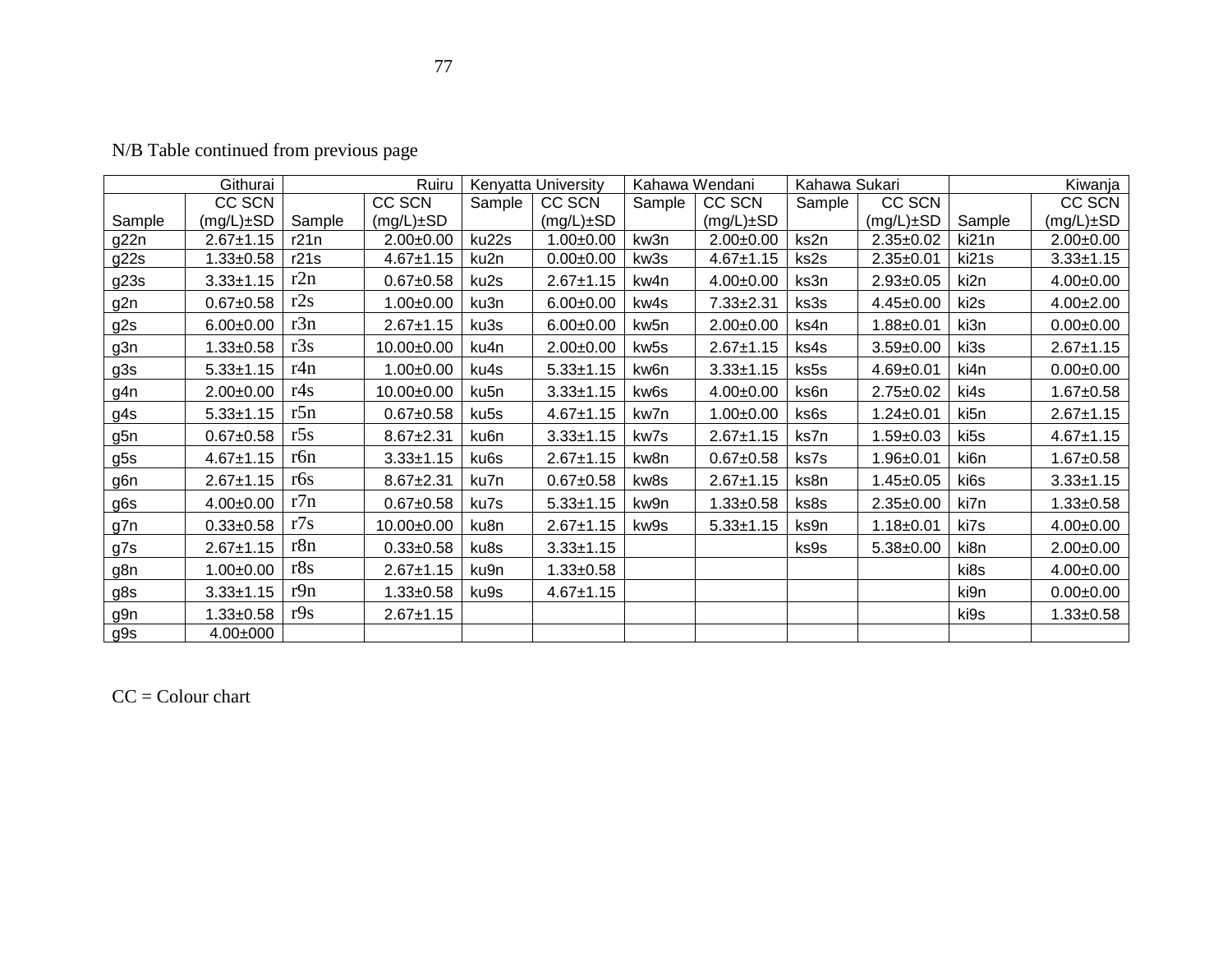|                   | <b>LUNDQUIST</b><br><b>METHOD</b> |                   | <b>LUNDQUIST</b><br><b>METHOD</b> |
|-------------------|-----------------------------------|-------------------|-----------------------------------|
| Sample no.        | Smoker                            | Sample no.        | Non-smoker                        |
| <b>KS15s</b>      | $2.50+0.01$                       | R <sub>1</sub> n  | $3.67 \pm 0.00$                   |
| R <sub>3</sub> s  | $9.99 \pm 0.02$                   | R <sub>6</sub> n  | $3.04 \pm 0.00$                   |
| KU20s             | $2.32 \pm 0.00$                   | KU15n             | $7.40 \pm 0.01$                   |
| R <sub>5s</sub>   | $8.51 \pm 0.02$                   | R12n              | $3.67 \pm 0.00$                   |
| <b>KI16s</b>      | $4.02 \pm 0.03$                   | G11n              | $2.42 \pm 0.01$                   |
| R <sub>3</sub> s  | $9.99 \pm 0.04$                   | G21n              | $2.13 \pm 0.01$                   |
| R7s               | $8.21 \pm 0.02$                   | R7n               | $0.55 + 0.01$                     |
| R <sub>4</sub> s  | $13.93 \pm 0.00$                  | KS9n              | $1.17 \pm 0.00$                   |
| <b>R12s</b>       | $7.15 \pm 0.00$                   | KS11n             | $4.14 \pm 0.00$                   |
| <b>R18s</b>       | $8.13 \pm 0.05$                   | KS7n              | $1.59 \pm 0.00$                   |
| KU <sub>4</sub> s | $5.52 \pm 0.00$                   | KW <sub>13n</sub> | $2.97 \pm 0.00$                   |
| G <sub>10s</sub>  | $5.38 \pm 0.00$                   | KU3n              | $6.60 \pm 0.00$                   |
| G <sub>11s</sub>  | $6.32 \pm 0.00$                   | KW7n              | $1.02 \pm 0.00$                   |

# **Table A2: Results of Lundquist method for smokers and non-smokers**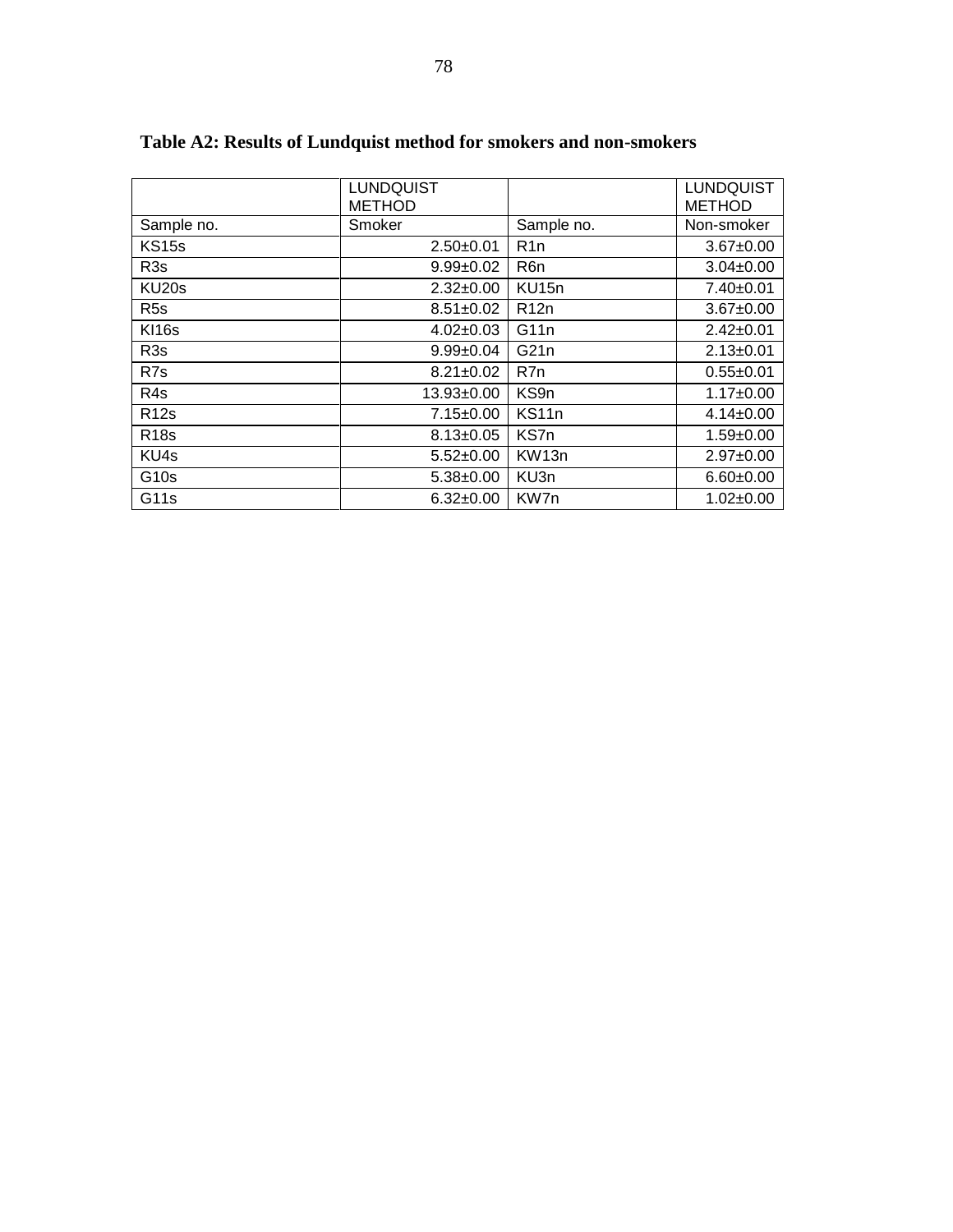



**Figure A.1 SCN UV-visible calibration curve for Lundquist method** 



**Figure A.2 SCN UV-visible calibration curve for picrate paper method**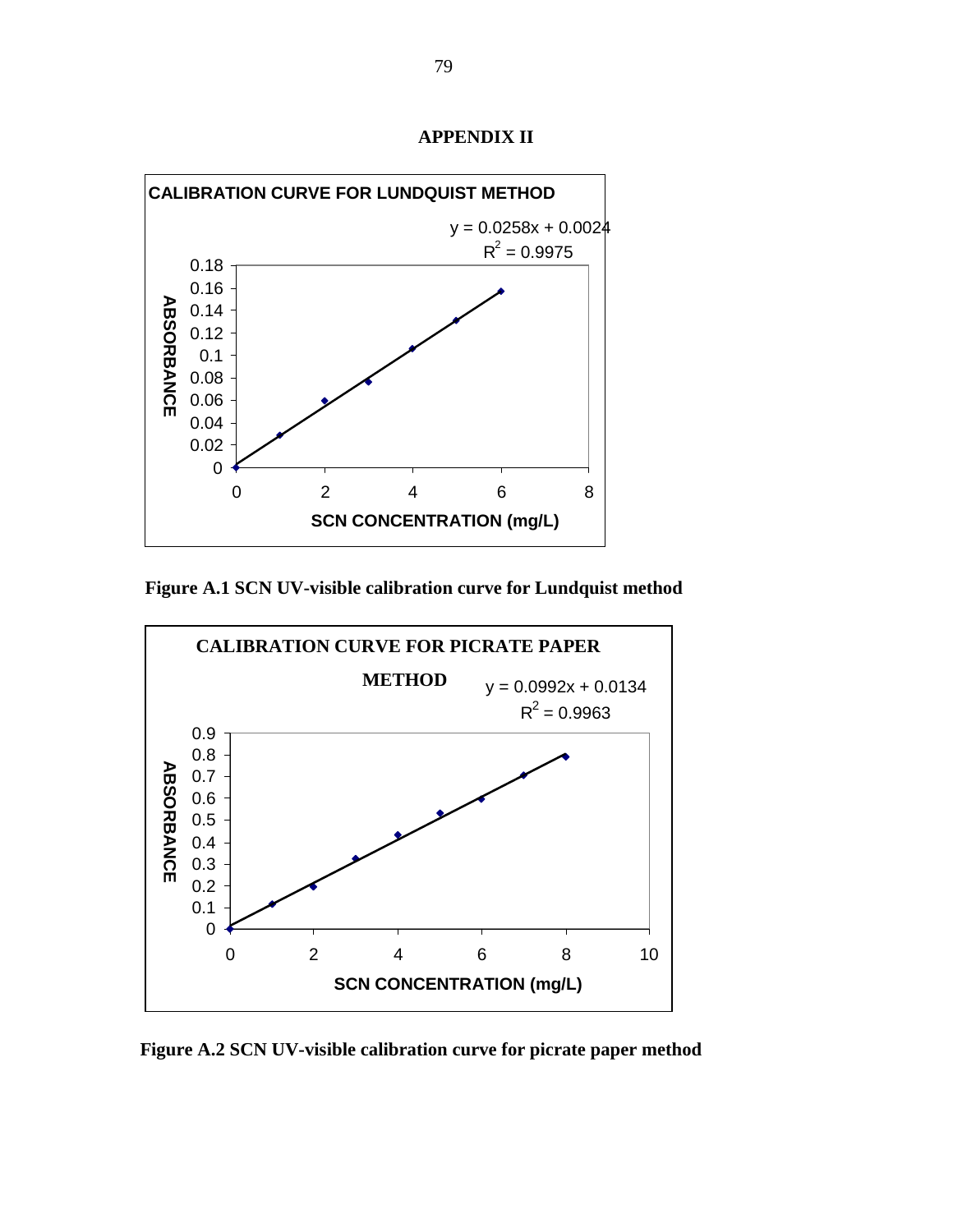#### **APPENDIX III**

## **THE QUESTIONNAIRE**

Date…………….. No…………….

This questionnaire is aimed at eliciting information, which will facilitate completion and writing of thesis report as part of a Master of Science degree program, department of chemistry in the School of Pure and Applied Sciences at Kenyatta University. It will also assist establish dietary habits and other factors which may influence the amount of cyanide in the bodies of people living in the study area. The information obtained will be strictly confidential and the name of the respondent will not be disclosed in whatever circumstance. Please give appropriate answers freely as sincere as possible. Thank you.

#### **Instructions:**

Please put a tick  $(\sqrt{})$  in the box or fill in the blanks where applicable:

## **I) Personal information**

|  | 1. Respondent's age, (years) $\Box$ <25 $\Box$ 25-45 $\Box$ 45-65 $\Box$ > 65 |  |  |  |  |  |  |  |  |
|--|-------------------------------------------------------------------------------|--|--|--|--|--|--|--|--|
|--|-------------------------------------------------------------------------------|--|--|--|--|--|--|--|--|

2. Gender  $\Box$  Male  $\Box$  Female

## **II) Environmental exposure**

| 1. Where do you live?                                                                                                                              |
|----------------------------------------------------------------------------------------------------------------------------------------------------|
| Kahawa Wendani<br>Ruiru                                                                                                                            |
| $\Box$ Githurai<br>$\Box$ Kenyatta University                                                                                                      |
| Kahawa – Sukari<br>$\Box$ Kiwanja                                                                                                                  |
| 2. How long have lived in this area? (Years)                                                                                                       |
| $\Box$ 1-4 $\Box$ 4-8 $\Box$ >10                                                                                                                   |
| 3. How do you dispose synthetic polymers (polythene bags, broken plastics)?                                                                        |
| $\Box$ collect for recycle $\Box$ collect to municipal waste<br>$\Box$ Burn                                                                        |
| <b>III Cigarette smoke</b><br>1. i) Have you ever smoked cigarette?<br>$\Box$ No<br>$\Box$ Yes<br>a) If yes, are you still smoking or you stopped? |
| $\Box$ Still smoking<br>Stopped                                                                                                                    |
| b). If still smoking how many cigarettes do you smoke per day?<br>$\Box$ 1 $\Box$ 2-5 $\Box$ 6-10 $\Box$ >1                                        |
| c). How long have you smoked? (Years) $\Box$ <5 $\Box$ 5-20 $\Box$ >20                                                                             |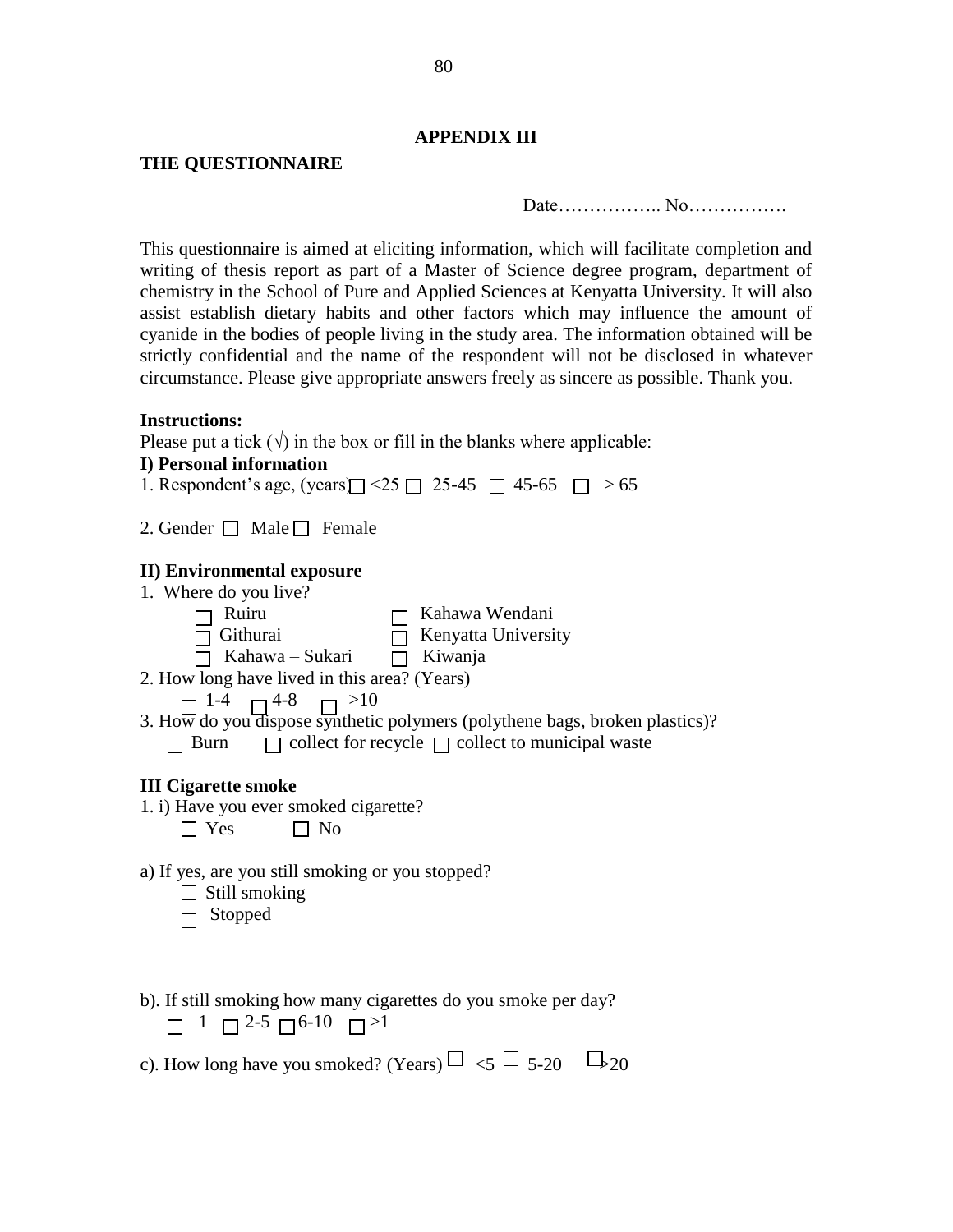ii). If No in 1.i) above, have you ever been exposed to cigarette smoke from a member of your house you are living in or a person in the vicinity?  $\Box$  Yes  $\Box$  No

## **IV Dietary information**

|                | 1. Which of the following foods make part of your diet more often? |
|----------------|--------------------------------------------------------------------|
| $\Box$ Cassava | $\Box$ sorghum $\Box$ maize                                        |

2. For how long have you used the foods above? (Years)

 $\Box_{5-20} \Box_{5-20} \Box_{>20}$ 

3. i) Incase of cassava or sorghum , how do you process them?

 $\Box$  Dry them and mill to flour

 $\Box$  Remove the outer peels of cassava and boil  $\overline{\Box}$  Chew them raw

ii) Please specify any other way of processing these foods

| w |  |  |
|---|--|--|
|   |  |  |
|   |  |  |

**Thank you, for your cooperation**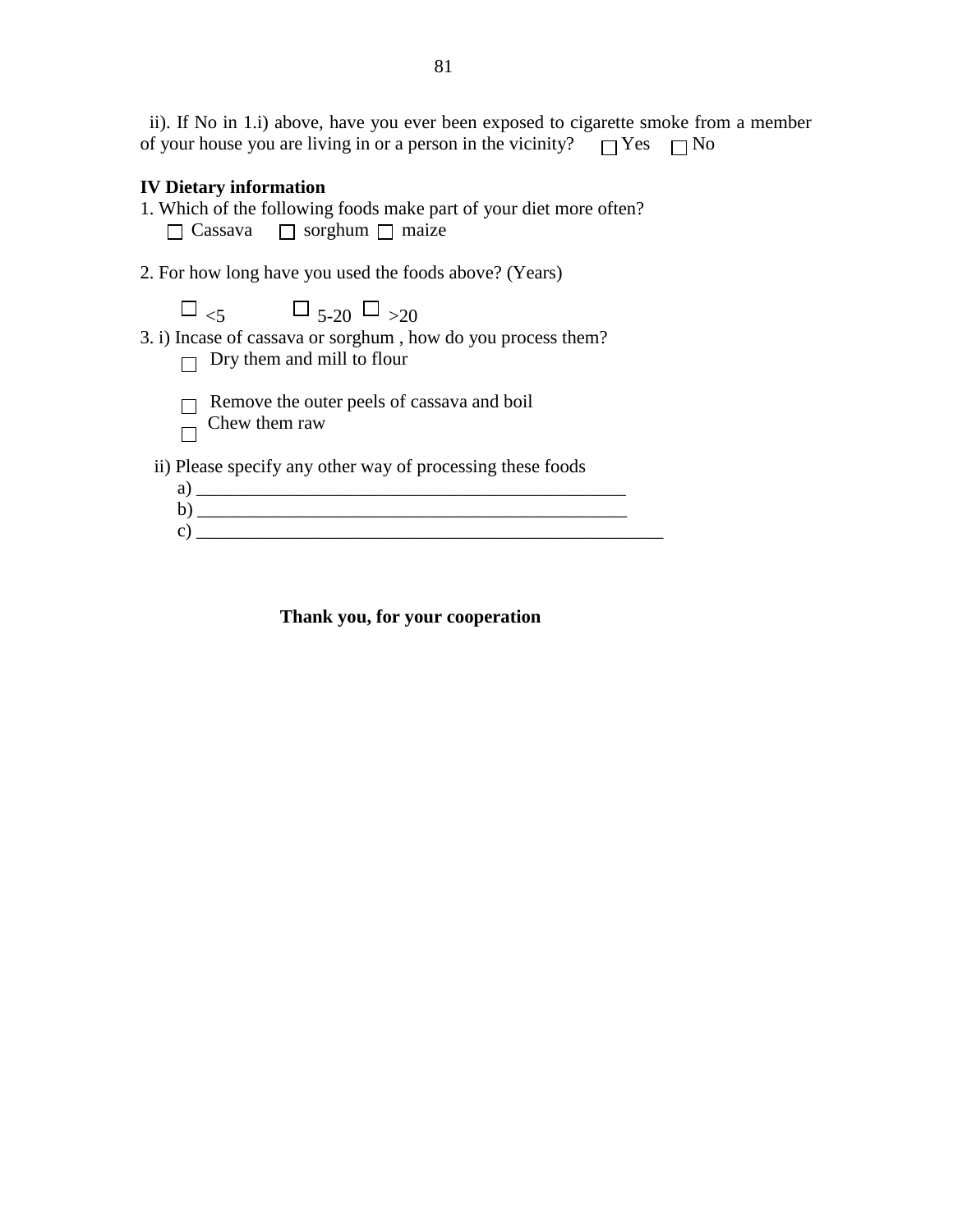#### **APPENDIX IV**

# **COLOUR CHART**